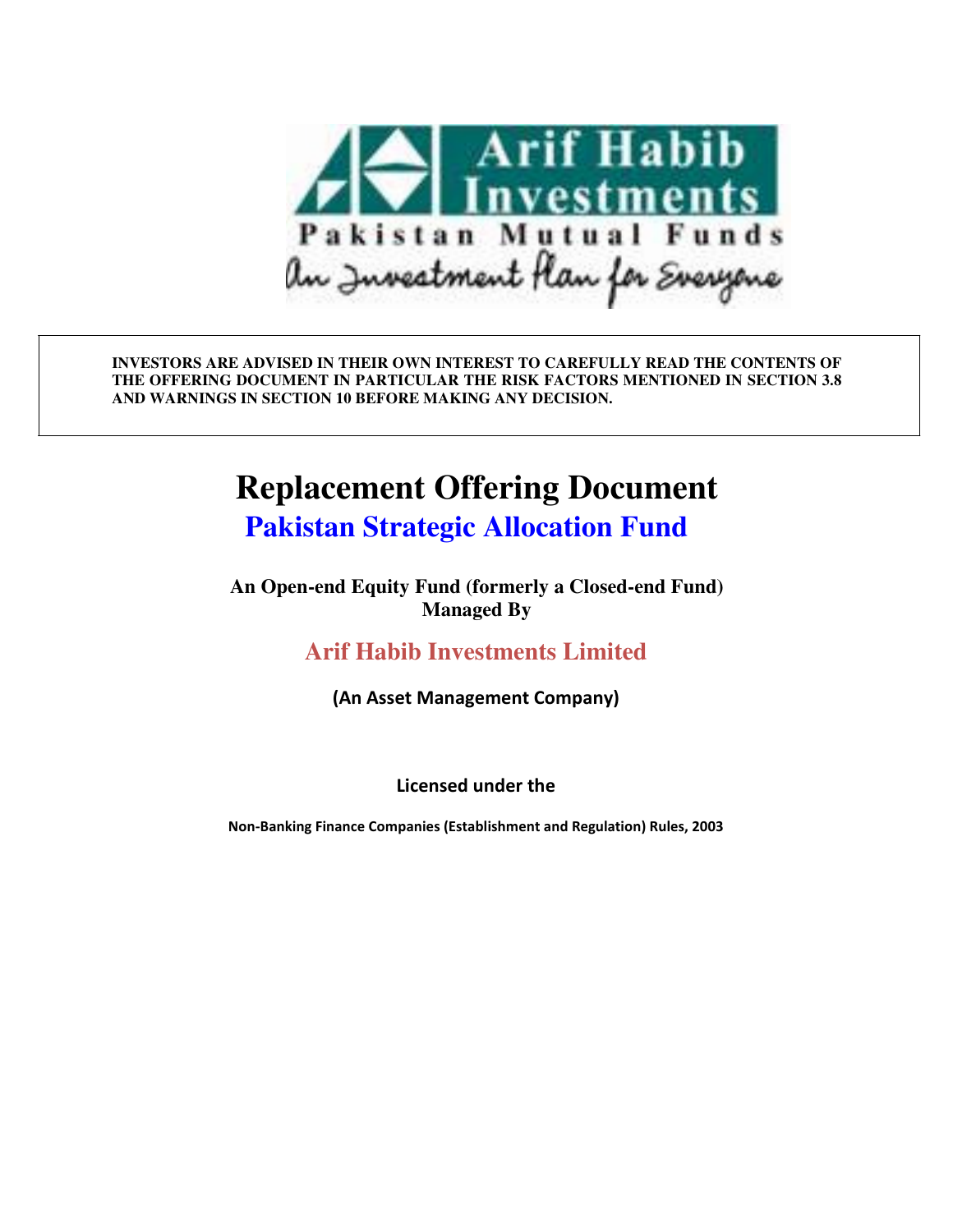#### **TABLE OF CONTENTS**

| 1. | PART I: BACKGROUND, APPROVAL AND CONSENT<br>1.1 BACKGROUND<br>1.2 DEFINITIONS<br><b>1.3 REGULATORY APPROVAL</b><br>1.4 FILING OF THE OFFERING DOCUMENT                                                                                                                                                                                                                                                                                                                                                                                                                                                                                                                                     | 5<br>5<br>5<br>5<br>6                                                                              |
|----|--------------------------------------------------------------------------------------------------------------------------------------------------------------------------------------------------------------------------------------------------------------------------------------------------------------------------------------------------------------------------------------------------------------------------------------------------------------------------------------------------------------------------------------------------------------------------------------------------------------------------------------------------------------------------------------------|----------------------------------------------------------------------------------------------------|
| 2. | PART II: CONSTITUTION OF THE SCHEME<br>2.1 CONSTITUTION OF THE SCHEME<br>2.2 EFFECTIVE DATE OF CONVERSION<br>2.3 GOVERNING LAW<br>2.4 MODIFICATION OF TRUST DEED<br>2.5 DURATION<br>2.6 OPEN END SCHEME<br>2.7 TRANSACTIONS IN UNITS AFTER CONVERSION<br>2.8 OFFERING DOCUMENT<br>2.9 MODIFICATION OF OFFERING DOCUMENT                                                                                                                                                                                                                                                                                                                                                                    | 7<br>$\tau$<br>$\tau$<br>$\,$ 8 $\,$<br>8<br>$\mathbf{9}$<br>$\mathbf{9}$<br>9<br>9<br>10          |
| 3. | PART III: INVESTMENT POLICY AND RESTRICTIONS<br><b>3.1 INVESTMENT OBJECTIVE</b><br><b>3.2 INVESTMENT POLICY</b><br><b>3.3 BENCHMARK</b><br><b>3.4 RESTRICTIONS</b><br>3.5 EXCEPTIONS TO INVESTMENT RESTRICTION<br>3.6 BORROWING<br>3.7 TRANSACTIONS WITH CONNECTED PERSONS<br>3.8 RISKS                                                                                                                                                                                                                                                                                                                                                                                                    | 10<br>10<br>10<br>12<br>12<br>14<br>14<br>15<br>15                                                 |
| 4. | <b>PART IV: OPERATORS AND PRINCIPALS</b><br>4.1 MANAGEMENT COMPANY<br>4.2 OPEN-END FUNDS<br>4.3 CLOSED-END FUNDS<br>4.4 FINANCIAL HIGHLIGHTS OF MANAGMENT COMPANY<br>4.5 DUTIES AND POWERS OF THE MANAGEMENT COMPANY<br>4.6 DIRECTORS OF THE MANAGEMENT COMPANY<br><b>4.7 PARTICULARS OF DIRECTORS</b><br>4.8 FINANCIAL SUMMARY OF LISTED COMAPNIES HAVING COMMON DIRECTORS<br>4.9 PRINCIPAL SHARE HOLDING OF THE MANAGEMENT COMPANY<br><b>4.10 THE TRUSTEE</b><br><b>4.11 TRUSTEE: DUTIES AND RESPONSIBILITIES</b><br><b>4.12 THE DISTRIBUTION COMPANIES</b><br><b>4.13 THE CORE INVESTORS</b><br><b>4.14 THE EXTERNAL AUDITOR</b><br>4.15 THE REGISTRAR<br><b>4.16 THE LEGAL ADVISOR</b> | 17<br>17<br>19<br>24<br>24<br>25<br>29<br>30<br>32<br>34<br>34<br>35<br>38<br>38<br>38<br>39<br>39 |
| 5. | <b>PART V: CHARACTERISTICS OF UNITS</b><br>5.1 TYPE OF UNITS AND MINIMUM INVESTMENT<br>5.2 DETERMINATION OF NAV<br>5.3 DETERMINATION OF OFFER PRICES<br>5.4 PURCHASE PROCEDURE - ISSUE OF UNITS<br>5.5 DETERMINATION OF REDEMPTION PRICE<br>5.6 REDEMPTION PROCEDURE<br>5.7 CIRCUMSTANCES UNDER WHICH PRICING METHODOLOGY CAN CHANGE<br>5.8 TRANSFER. TRANSMISSION AND CONVERSION PROCEDURE                                                                                                                                                                                                                                                                                                | 39<br>39<br>41<br>43<br>45<br>49<br>51<br>52<br>53                                                 |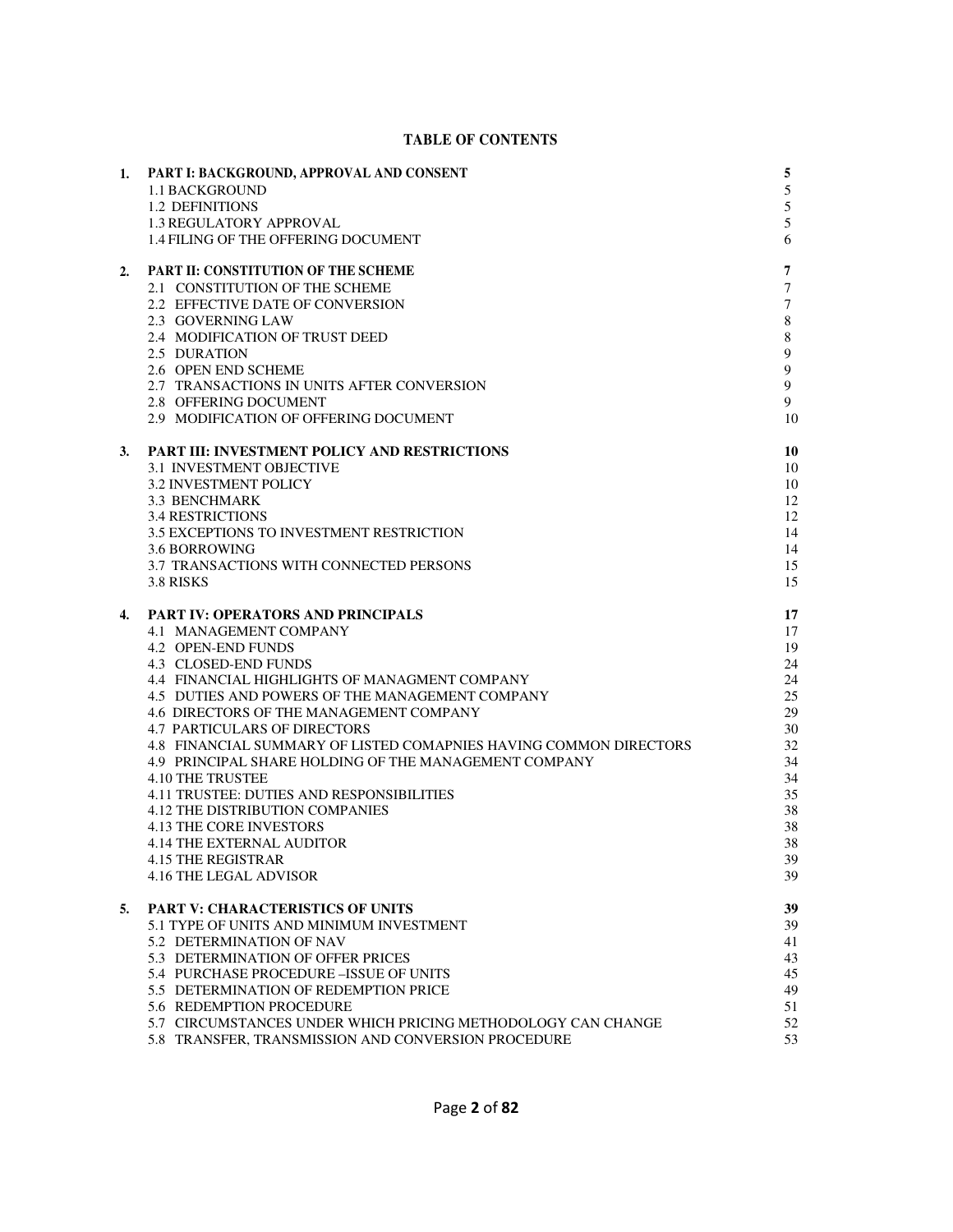#### **TABLE OF CONTENTS**

|    | 5.9 DEALING, SUSPENSION AND DEFERRAL OF DEALING AND WINDING UP | 55 |
|----|----------------------------------------------------------------|----|
|    | 5.10 CONSOLIDATION OF UNITS                                    | 58 |
|    | <b>5.11 ISSUANCE OF CERTIFICATES</b>                           | 58 |
|    | 5.12 PLEDGE OF UNITS                                           | 60 |
| 6. | <b>PARTVI: DISTRIBUTION POLICY</b>                             | 60 |
|    | <b>6.1 DISTRIBUTION POLICY AND DATE</b>                        | 60 |
|    | <b>6.2 DISTRIBUTION OF INCOME</b>                              | 61 |
|    | <b>6.3 DISTRIBUTIONS OF LIQUIDATION PROCEEDS</b>               | 62 |
| 7. | <b>PART VII: FEES AND CHARGES</b>                              | 62 |
|    | 7.1 MANAGEMENT COMPANY REMUNERATION                            | 62 |
|    | <b>7.2 TRUSTEE REMUNERATION</b>                                | 63 |
|    | 7.3 CONVERSION COST                                            | 64 |
|    | 7.4 ALLOCATION OF FRONT END / BACK END LOAD                    | 64 |
|    | 7.5 PAYMENT OF UNITS IN FOREIGN CURRENCY                       | 65 |
|    | 7.6 FEES AND CHARGES OF THE FUND                               | 65 |
| 8. | <b>PART VIII: TAXATION</b>                                     | 66 |
|    | <b>8.1 TAXATION OF INCOME OF PSAF</b>                          | 66 |
|    | 8.2 TAXATION OF UNIT HOLDERS AND LIABILITY OF ZAKAT            | 67 |
| 9. | PART IX: REPORTS AND ACCOUNTS                                  | 68 |
|    | 9.1 ACCOUNTING PERIOD                                          | 68 |
|    | 9.2 ACCOUNTING DATE                                            | 68 |
|    | 9.3 AUDIT                                                      | 68 |
|    | 10. PART X: WARNINGS                                           | 70 |
|    | 11. PART XI: GENERAL INFORMATION                               | 70 |
|    | 11.1 CONSTITUTIVE DOCUMENTS                                    | 70 |
|    | 11.2 DATE OF PUBLICATION OF THIS OFFERING DOCUMENT             | 71 |
|    | <b>11.3 STATEMENT OF RESPONSIBILITY</b>                        | 71 |
|    | 12. PART XII: TERMINATION OF THE SCHEME                        | 71 |
|    | 12.1 TERMINATION AND LIQUIDATION OF TRUST                      | 71 |
|    | 13. DEFINITIONS                                                | 73 |
|    | <b>ANNEXURE 'A'</b>                                            | 80 |
|    |                                                                |    |
|    | <b>ANNEXURE 'B'</b>                                            | 81 |
|    | <b>ANNEXURE 'C'</b>                                            | 82 |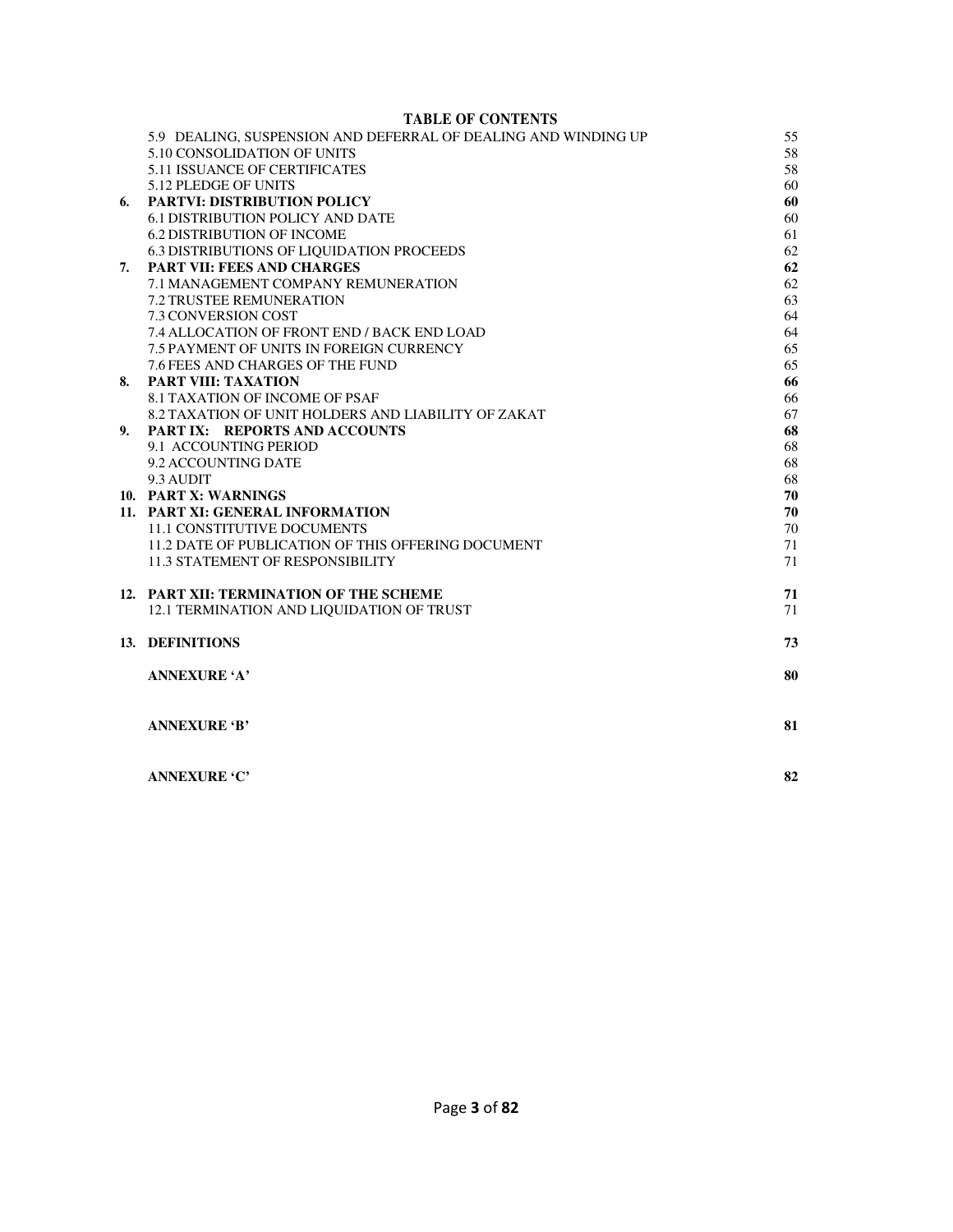# **REPLACEMENT OFFERING DOCUMENT**

**OF**

# **PAKISTAN STRATEGIC ALLOCATION FUND**

(IN REPLACEMENT OF THE OFFERING DOCUMENT PUBLISHED ON 14<sup>th</sup> August 2004)

An Open-end Equity Scheme (formerly a Closed-end Fund) Managed By Arif Habib Investments Limited (An Asset Management Company)

Licensed under the

Non-Banking Finance Companies (Establishment and Regulation) Rules, 2003

Effective Date of Conversion from a Closed-end Scheme into an Open-end Scheme: November  $11<sup>th</sup>$ , 2010

This Offering Document is in replacement of the Offering Document of Closed-end Fund published on  $14<sup>th</sup>$  August, 2004 by Arif Habib Investments Limited, as the Management Company, which stands superseded by this Offering Document of the Open-end Scheme.

This Offering Document sets out the arrangements covering the basic structure of the Fund subsequent to its conversion into an open-end scheme and contains necessary information for prospective investors to make a decision to invest in the Fund. Prospective investors are advised in their own interest to carefully read the contents of this Offering Document and in particular the risk factors mentioned in Clause 3.8 and Warning and Disclaimer in Clause 10 before investing. Investors may note that this Offering Document remains effective until a change occurs and they should retain this Offering Document for future reference. Changes shall be subject to prior approval from the Securities and Exchange Commission of Pakistan ("Commission" or "SECP") and shall be circulated to all investors or may be publicly notified by advertisements in the newspapers subject to the applicable provisions of the Trust Deed, the Non-Banking Finance Companies (Establishment and Regulation) Rules, 2003 ("the Rules") and the Non-Banking Finance Companies and Notified Entities Regulations, 2008 ("the Regulations").

**Investors should realize that all investments involve risk. It should be clearly understood that the portfolio of Pakistan Strategic Allocation Fund is subject to market risks inherent in all such investments. The value of the Units in the Fund may appreciate as well as depreciate as well as the level of dividend declared by the Fund, if any, may go down as well as up.**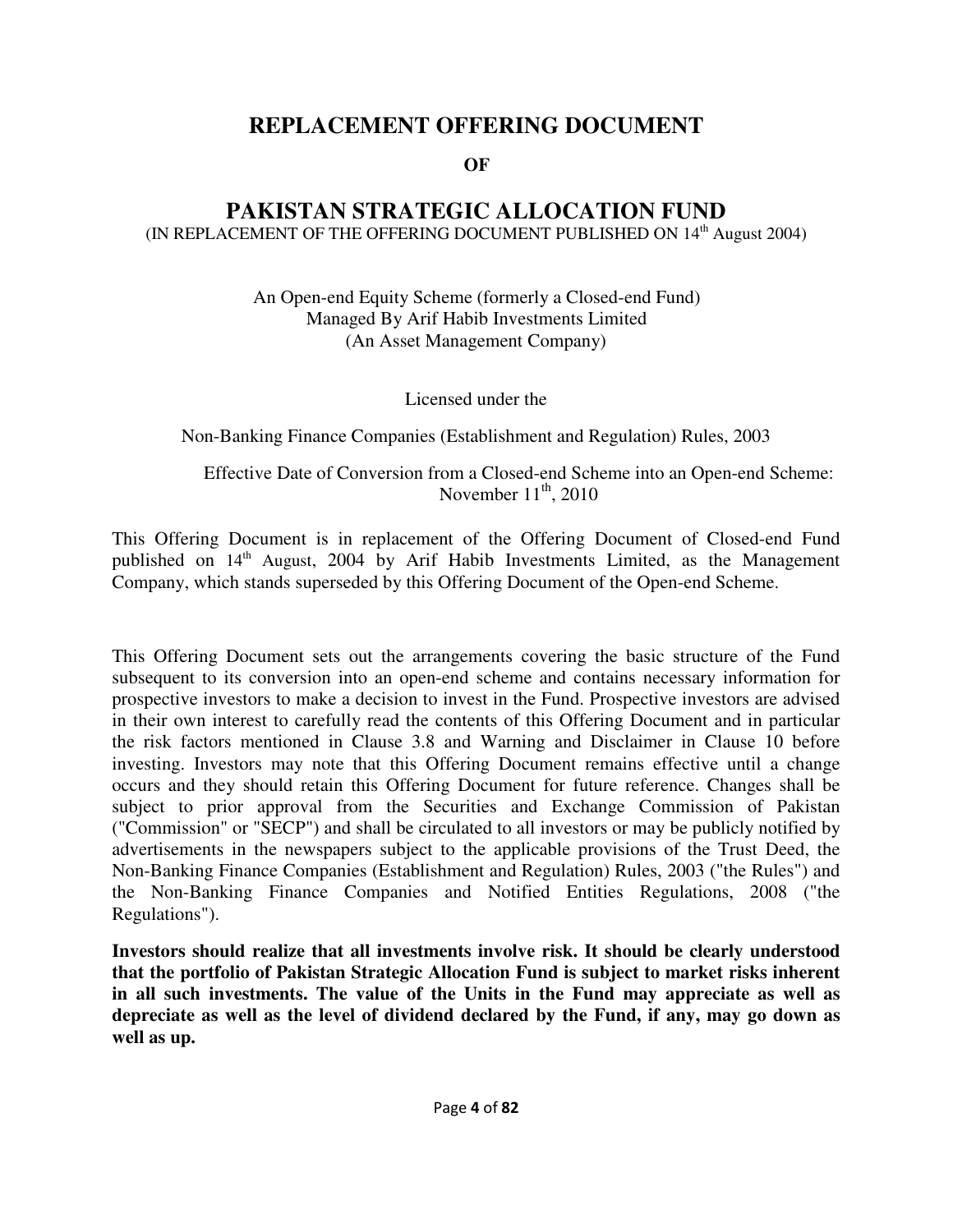#### **If you have any doubt about the contents of this Offering Document, you should seek independent professional advice from your legal, financial and/ or other professional adviser.**

The particulars of this Fund under this Offering Document have been prepared in accordance with the Regulations and filed with the SECP. It must be distinctly understood that in giving this approval, the SECP does not take any responsibility for the financial soundness of the Fund nor for the accuracy of any statement made or any opinion expressed in this Offering Document.

# **This Offering Document is dated as at, 28th October, 2010.**

#### 1. **PART 1: BACKGROUND, APPROVAL AND CONSENT**

#### **1.1. BACKGROUND**

Arif Habib Investments Limited ("AHIL" or the "Management Company" and then known as Investment Advisor) launched a closed-end scheme under the name "PAKISTAN STRATEGIC ALLOCATION FUND" on 1<sup>st</sup> September, 2004 hereinafter referred to as the "Scheme", or "PSAF", or the "Fund", or the "Trust"). The Management Company for the benefit of the Certificate Holders, proposed the conversion of the Fund from a Closed-end Scheme to an Open End Scheme. The Board of Directors in a meeting held for this purpose on June 16, 2010, approved the conversion and convened a general meeting of the Certificate Holders on September 8, 2010 for the purpose of conversion, whereat a Special Resolution was proposed and passed unanimously by Certificate Holders who were present in person or by proxies at the meeting ("Certificate Holders' Resolution") approving the conversion of the Scheme from a Closed end Scheme to an Open-end Scheme with no dissenting vote.

Pursuant to the Certificate Holders' Resolution and NOC from the Commission vide letter No. SCD/NBFC/MF-RS/PSAF/717/2010 dated September 23, 2010, a First Supplemental Trust Deed of Pakistan Strategic Allocation Fund was executed between AHI, as the Management Company and Central Depository Company of Pakistan Limited ("CDC"), as the Trustee on October 6, 2010, which was registered with the Sub-Registrar. The provisions of the First Supplemental Trust Deed and the Regulations govern this Offering Document.

#### **1.2 DEFINITIONS**

Unless the context requires otherwise all words, terms or expressions used in this Offering Document shall have the meaning assigned to them in Clause 13 hereof or Clause 21 of the First Supplemental Trust Deed.

#### **1.3 REGULATORY APPROVAL**

The Commission has, vide its letter No. SCD/NBFC/MF-RS/PSAF/717/2010 dated September 23, 2010, authorized the conversion of the Fund to an open-ended scheme,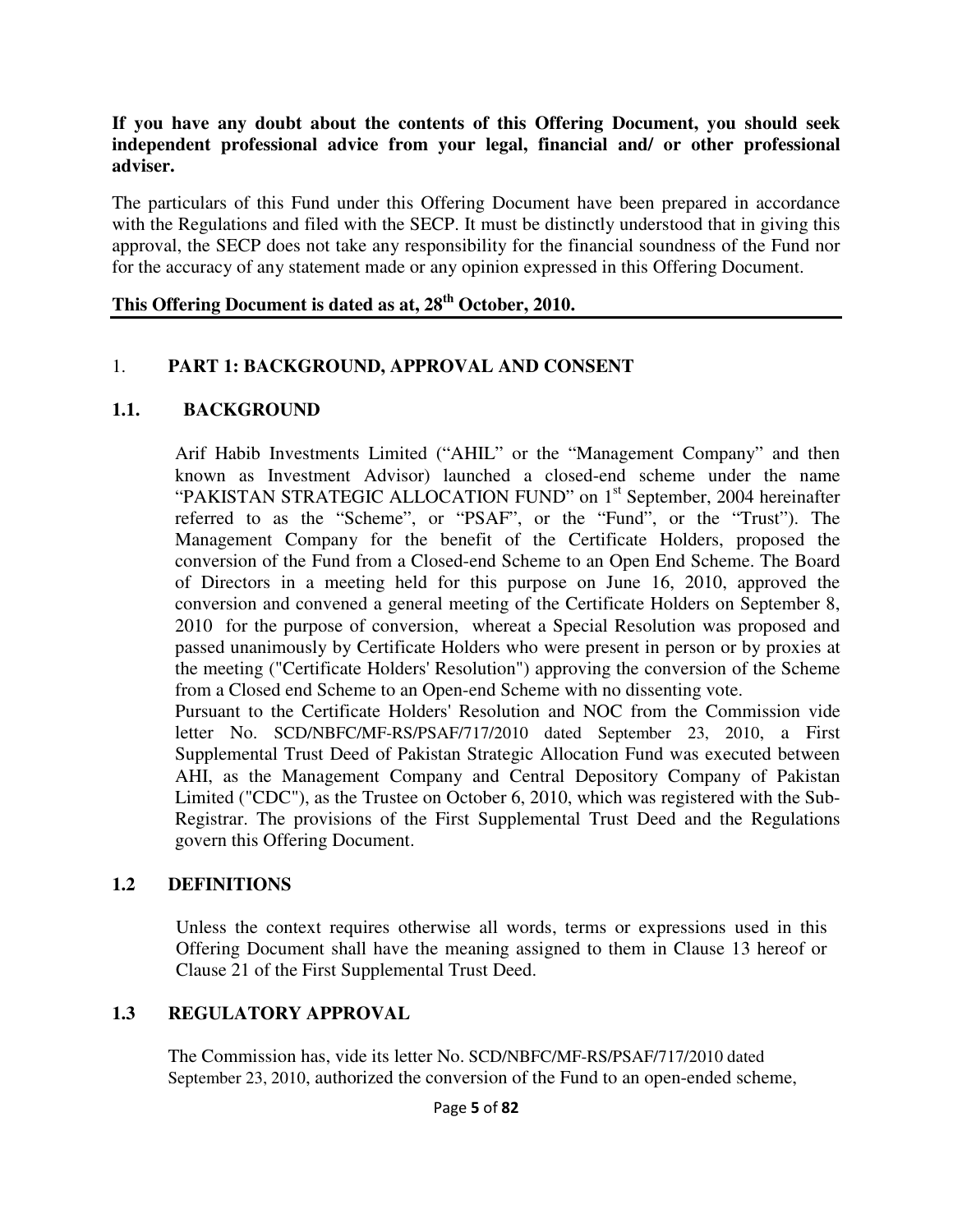under the name, "**Pakistan Strategic Allocation Fund**" and through its letter No. SCD/NBFC-II/PSAF/760/2010 dated October 4, 2010 authorized the registration of the First Supplemental Trust Deed to effectuate the conversion. Letter No.SCD/NBFC- $II/DD/PSAF/819/2010$  dated October  $28<sup>th</sup>$ , 2010 from the SECP to AHI, registering the Scheme as a notified entity under the Regulations. The Commission has approved this Offering Document, under clause 54 of the Regulations vide letter No. – SCD/ NBFC-II/ PSAF/ 820/ 2010.

**Disclaimer: - It must be clearly understood that in giving this approval, the Commission does not take any responsibility for the financial soundness of the Pakistan Strategic Allocation Fund nor for the accuracy of any statement made or any opinion expressed in this Offering Document.**

# **1.4 FILING OF THE OFFERING DOCUMENT**

The Management Company has filed a copy of this Offering Document with the Securities and Exchange Commission of Pakistan (SECP), signed by all Directors of the Management Company, along with copies of the Documents mentioned below:

- (1) Trust Deed dated  $26<sup>th</sup>$  May 2004 (the Initial Trust Deed), executed between AHI and the Central Depository Company Limited ("CDC"), appointing the CDC as Trustee to the Fund;
- (2) The Certificate Holders' Resolution passed at a meeting called for this purpose on 8<sup>th</sup> September 2010 approving the conversion of the Fund from Closed-end to an Open-end Fund
- (3) First Supplemental Trust Deed (to Modify and Restate the Trust Deed dated May 26, 2004) executed between AHI and the CDC, effecting the conversion of the Fund from closed end Fund to an open-end Scheme;
- (4) Letter No. NBFC-45/AMC & IA /05/2003 dated 21 August 2003 from SECP, licensing **AHI** to undertake Asset Management and Investment Advisory Services, under the Rules, which license was last renewed, vide License No. NBFC-II/38/AHIL/AMS /20/2010 dated 29 September 2010 & License No. NBFC-II/39/AHIL/IA /17/2010 dated 29 September 2010.
- (5) Trustee's letter No.CDC/ T&C-SII/DH/1511/2010 dated 29 September, 2010 agreeing to continue as the trustee for the Scheme after its conversion into an Open-End Scheme on remuneration based on an annual tariff of charges appended hereto as Annexure "A"
- (6) SECP's letter No. SCD/NBFC/MF-RS/PSAF/717/2010 dated September 23, 2010, appended hereto as Annexure "D" conveying its no objection to the conversion of the Scheme from Closed-end Fund to Open-end Scheme and to the execution and registration of First Supplemental Trust Deed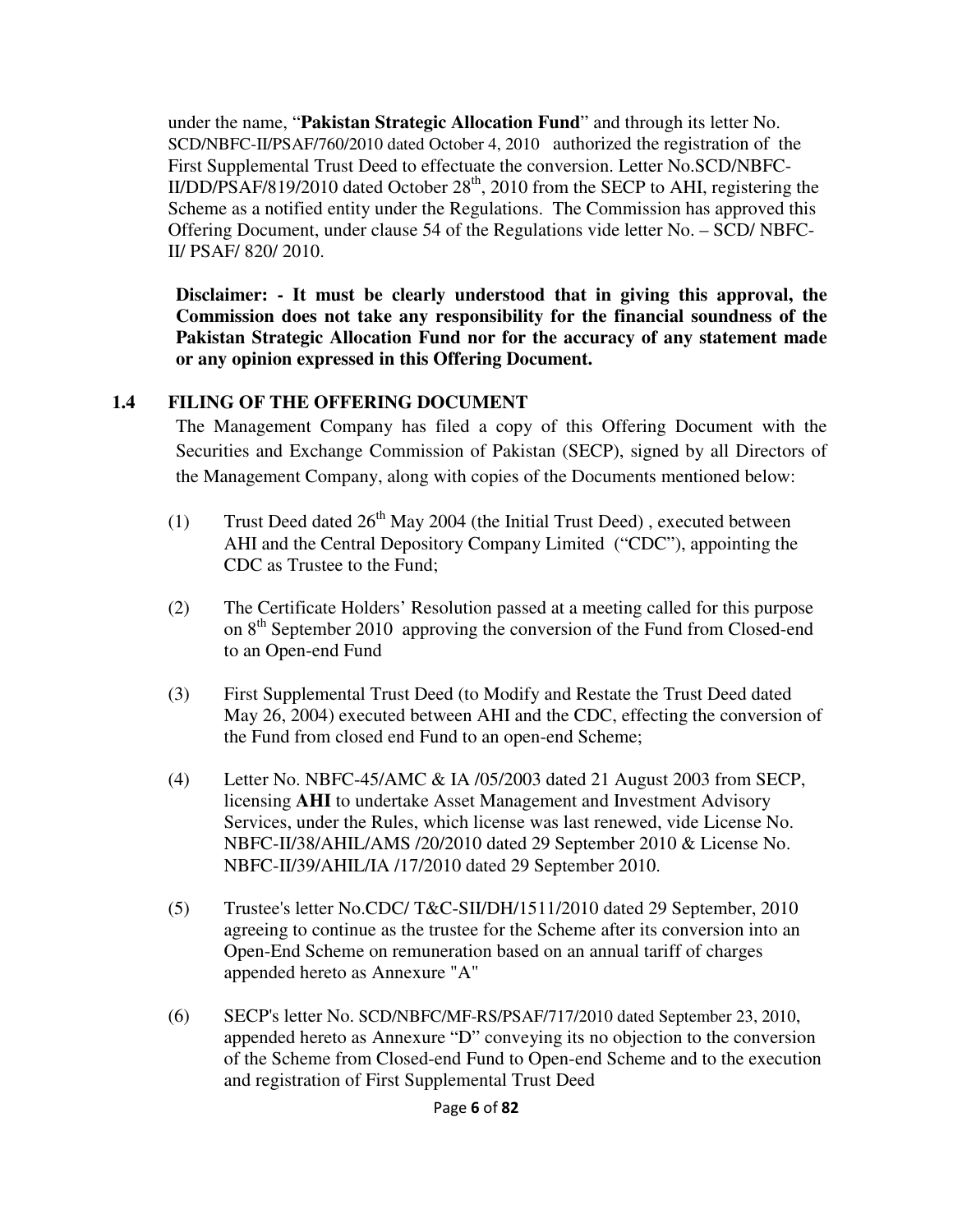( to Modify and Restate the Trust Deed)

- (7) Letter No. SCD/NBFC-II/DD/PSAF/819/2010 dated October 28<sup>th</sup>, 2010 from the SECP to AHI, registering the Scheme as a notified entity under the Regulations.
- (8) Letter No. SCD/ NBFC-II/ PSAF/ 820/ 2010 dated October  $28<sup>th</sup>$ , 2010 from SECP to AHI, approving this Offering Document under the Regulations.
- (9) This Replacement Offering Document

# **2. PART II: CONSTITUTION OF THE SCHEME**

# **2.1 CONSTITUTION OF THE SCHEME**

Pakistan Strategic Allocation Fund (hereinafter referred to as "the Scheme" or "the Trust" or the "Fund" or PSAF") has been established through the Initial Trust Deed dated May 26, 2004 as amended by a registered First Supplemental Trust Deed dated October  $6<sup>th</sup>$ , 2010 (to Modify and Restate the Trust Deed) (the "Trust Deed") under the Trusts Act, 1882, executed between:

- (A) **Arif Habib Investments Limited** (the "Management Company"), having its registered office at **Arif Habib Centre 23, M.T. Khan Road, Karachi**, Pakistan, and having been licensed to provide asset management services under the Rules, (Non-Banking Finance Companies (Establishment and Regulation) Rules, 2003) which expression shall include any amendments thereto by the Commission of the one part; and
- (B) **Central Depository Company of Pakistan Limited** (the "Trustee"), a company, incorporated under the Companies Ordinance 1984 having its registered office at the CDC House, 99-B, Block 'B', S.M.C.H.S., Main Shahrae-Faisal, Karachi Pakistan, licensed to act as central depository company under Rule 4(3) of the Central Depositories Company (Establishment and Regulation) Rules, 1996, of the other part.

# **2.2 EFFECTIVE DATE OF CONVERSION**

The Scheme has been converted from a "Closed –end Scheme" to an "Open End Scheme" with effect from November  $11<sup>th</sup>$ , 2010, which is the Effective Date of conversion, being the commencement of first Business Day after the expiry of the book closure that was announced by the Management Company for the purpose of determining the entitlement of the Certificate Holders to the Units of the Open End Scheme, in lieu of the Certificates of the Closed-end Scheme held by them, for which authorization has been granted by the SECP under the Regulations and the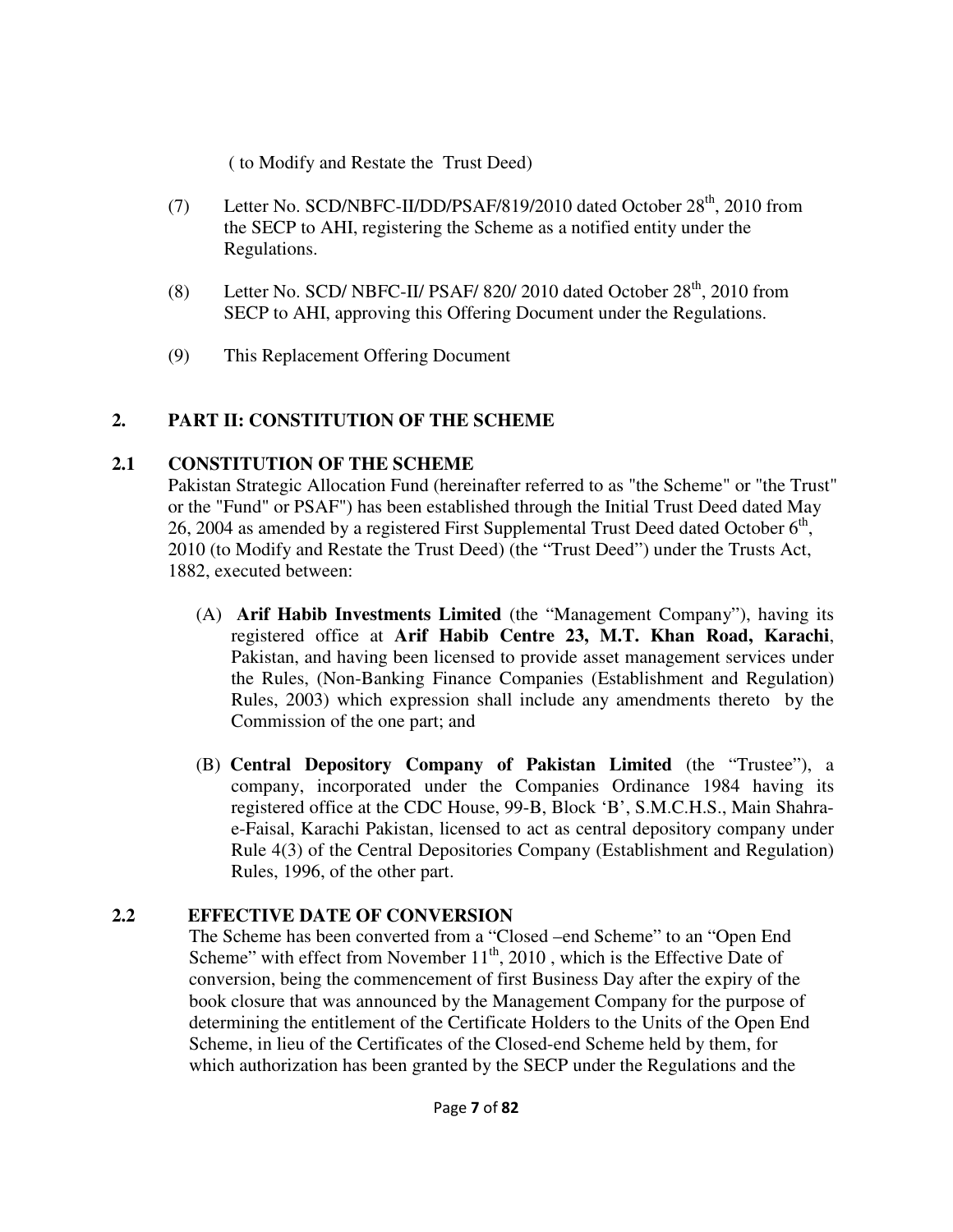Scheme has also been registered by SECP as a Notified Entity under the Regulations.

#### **2.3 GOVERNING LAW**

The Trust Deed and this Offering Document of the Scheme shall be subject to and be governed by the laws of Pakistan including the Ordinance, the Rules, the Regulations and all other applicable rules and regulations as amended or replaced from time to time and it shall be deemed for all purposes whatsoever that all the provisions required to be contained in an offering document by the Regulations are incorporated in this Offering Document, as a part and parcel hereof and in the event of any conflict between the Trust Deed and the Regulations, the latter shall supersede and prevail over the provisions contained in the Trust Deed and in case of any conflict between the Trust Deed and this offering Document, the provisions of the Trust Deed will prevail. Where the Rules or Regulations are amended or any directives are issued or any relaxations or exemptions are allowed thereunder, such amendments, directives, relaxation and exemptions shall deem to have been included in this Offering Document. The Management Company, Trustee and the Scheme shall be subject to full compliance of the Rules, the Regulations, the Trust Deed and this Offering Document.

#### **2.4 MODIFICATION OF THE TRUST DEED**

The terms and conditions of the Trust Deed and any deed supplemental thereto shall be binding upon each Unit Holder.

The Trustee and the Management Company, acting together with the approval of the Commission, shall be entitled by supplemental deed, to modify, alter, or add to the provisions of the Trust Deed on any of the following grounds:

- (a) To the extent required to ensure compliance with any applicable laws and regulations;
- (b) To enable the provisions of the Trust Deed to be more conveniently or economically managed;
- (c) To otherwise benefit the Unit Holders;

Provided that in the case of (b) and (c) above, such alteration or addition shall not prejudice the interests of the Unit Holders; and in any event, it shall not release the Trustee or the Management Company of their responsibilities.

Page **8** of **82** If the Commission modifies the Rules and/or Regulations to allow any relaxations or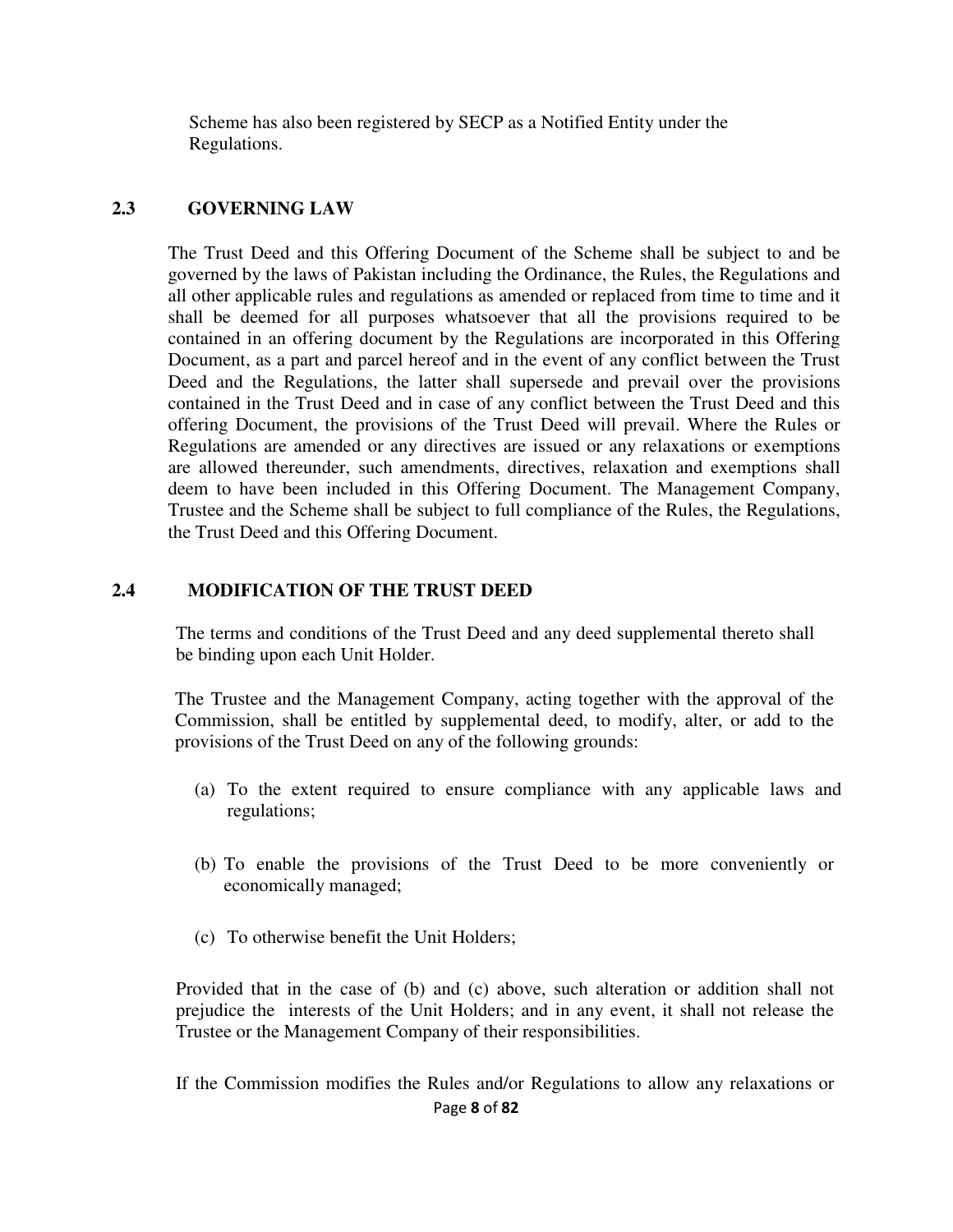exemptions, these will deemed to have been included in the Trust Deed without requiring any modification.

#### **2.5 DURATION**

The duration of the Fund is perpetual. However, it can be wound up by the Commission or the Management Company on the occurrence of events stated in Part XII of this Offering Document under the heading "TERMINATION OF THE SCHEME".

#### **2.6 OPEN-END EQUITY FUND**

**Pakistan Strategic Allocation Fund** is an open-end Equity Fund. It shall offer and redeem Units on a continuous basis. There is no limit set on the Units to be issued to a single Unit Holder or on the total number of Units to be issued to the public. However, the Management Company may impose, from time to time, certain amounts of minimum monetary investment limits after giving prior notice to the investors to facilitate economical and efficient management of investors' accounts. Fractional Units will be issued to enhance economical and efficient handling. Units may be redeemed for cash pursuant to the Redemption Procedures. Units are also transferable. Units will be registered and will be confirmed to investors by means of an account statement issued by the Registrar. Certificates, being the definitive certificate acknowledging the number of Units registered in the name of the Holder, shall be issued at the request of the Unit Holder.

#### **2.7 TRANSACTIONS IN UNITS AFTER CONVERSION**

Due to the conversion of the Scheme from a Closed-end Fund to an Open-end Scheme, the Units can then be purchased at their Offer Price and redeemed at the Redemption Price, which shall be calculated on the basis of NAV. The Offer and Redemption Prices shall be calculated and the Units will be available for purchase and redemption on each Dealing Day. Please see Part V for details.

The Management Company may at some future time register the Units with a depositary Organization, such as the Central Depositary Company of Pakistan. Any issue, redemption, transfer or transmittal of de-materialized Units registered with the depositary will take place according to the rules and regulations of the depositary organization and the Management Company may frame its own rules and regulations to deal with such situations.

The Issue and Redemption of Units may be suspended or deferred by the Management Company under certain circumstances as detailed in this Offering Document.

#### **2.8 OFFERING DOCUMENT**

This Offering Document sets forth the information about the **Pakistan Strategic**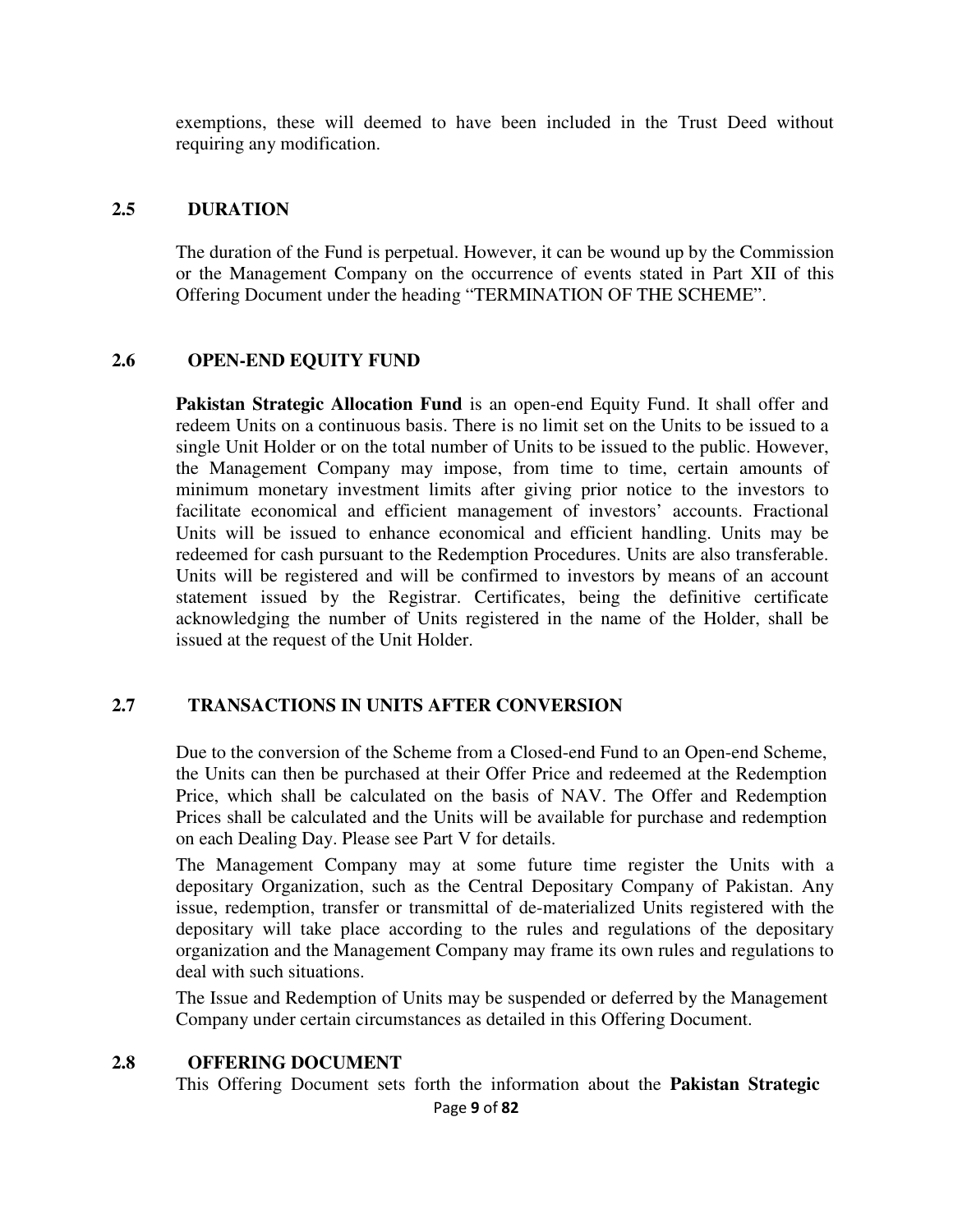**Allocation Fund** that a prospective investor should know before investing in any Unit. **Arif Habib Investments Limited** accepts responsibility for the accuracy of the information herein contained as of the date of publication.

No person is authorized to give any information to make any representation in connection with the issue of Units, which is not contained or referred to herein. Neither the delivery of this Offering Document nor the offer, issue or sale of Units shall constitute a representation that the information contained in this Offering Document is correct as at any time subsequent to the date hereof. This Offering Document will be updated to take account of any relevant material changes of law or fact relating to the Fund. Any such amendments will be approved in advance by the Commission and notified to Unit Holders in the subsequent periodic reports issued by the Management Company and published on the website of the Management Company. Any changes in the Trust Deed approved by the Commission and agreed by the Trustee will correspondingly affect this Offering Document for which no further approval from Unit Holders will be required for such corresponding changes in this Offering Document. Any changes in the Offering Document will also be binding on the then existing Unit Holders.

# **2.9 MODIFICATION OF OFFERING DOCUMENT**

The Management Company with the approval of the Commission shall be entitled by Supplementary Offering Document(s) to modify, alter or add to the provisions of the Offering Document for introducing additional or supplemental plans or altering the clauses of this Offering Document.

Provided that such alterations or additions shall not prejudice the interest of the Unit Holders; and that, in any event, it shall not release the Trustee or the Management Company of their responsibilities.

Where the Offering Document has been altered or supplemented, the Management Company shall notify the Unit Holder(s) immediately either through mail, advertising in the paper or by posting on its website regarding such alteration/amendments.

# **3. PART III: INVESTMENT POLICY AND RESTRICTIONS**

# **3.1 INVESTMENT OBJECTIVE**

The objective of the Fund is to provide investors capital growth over medium to long term primarily from investment in more liquid Pakistani equities.

# **3.2 INVESTMENT POLICY**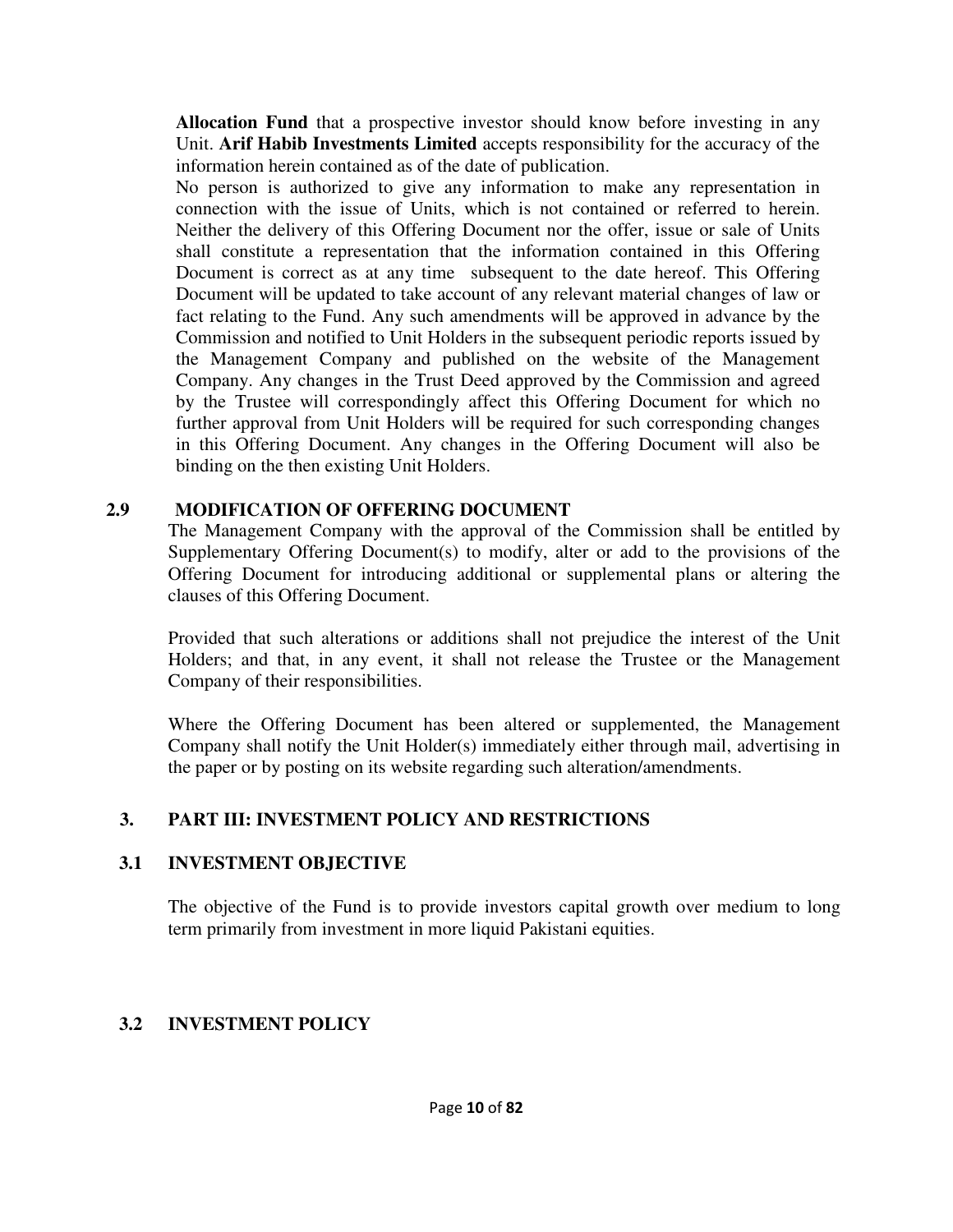3.2.1 Pakistan Strategic Allocation Fund (PSAF) is an open end equity fund which primarily invests in equities based on a quantitative model. The Pakistan Strategic Allocation Fund's (PSAF) investment is based on fundamentals, on the concept of benefiting from market volatility. The fund follows a strict discipline of fundamental investing with constant reference to the fair value of stocks. Exposure is increased and decreased as the market prices moves away from these fair values. Allocations are based on an exponential formula, which increases buy or sell quantities as market prices of selected stocks move further away from their fair values.

 The Fund takes advantage of equity market volatility and buys equities when they are underpriced and sells equities when they are overpriced. DCF (discounted cash flow) valuations are pivotal for stocks selection in the portfolio. The fund is mostly invested in liquid stocks.

The Fund shall be subject to such exposure limits as are specified in the Regulations and SECP's directives.

- At least 70% of its net assets shall remain invested in listed equity securities during the year based on quarterly average investment calculated on daily basis;
- The remaining net assets shall be invested in cash and or near cash instruments which include cash in bank accounts (excluding TDRs), and treasury bills not exceeding 90 days remaining maturity; and
- It shall not take exposure to Continuous Funding Scheme (CFS)
- 3.2.2 The Trustee shall hold the Fund Property on deposit in a separate account with a Bank of minimum investment grade rating as approved by the Management Company, or in money market investments as advised by the Management Company. All Fund Property, except in so far as such cash may, in the opinion of the Management Company (then known as Investment Advisor), is required for transfer to the Distribution Account or to be kept for meeting the redemption requirements, shall be applied by the Trustee from time to time in such Authorized Investments as may (subject always to the provisions of the First Supplemental Deed, this Offering Document, and the Regulations) be directed by the Management Company.
- 3.2.3 Any Investment may at any time be disinvested at the discretion of the Management Company either in order to invest the proceeds of sale in other Authorized Investments or to provide funds required for the purpose of any provision of the Trust Deed or in order to retain the proceeds of sale in cash deposit as aforesaid or any combination of the aforesaid. Any Investment, which ceases to be an Authorized Investment, would be disinvested within such period as the Management Company may determine to be in the best interest of the Unit Holders. However, in any case the period shall not exceed 3 (three) months.
- 3.2.4 The Fund Property shall be subject to such exposure limits as are provided in the Regulations or relevant Commission's circulars and notifications, provided that the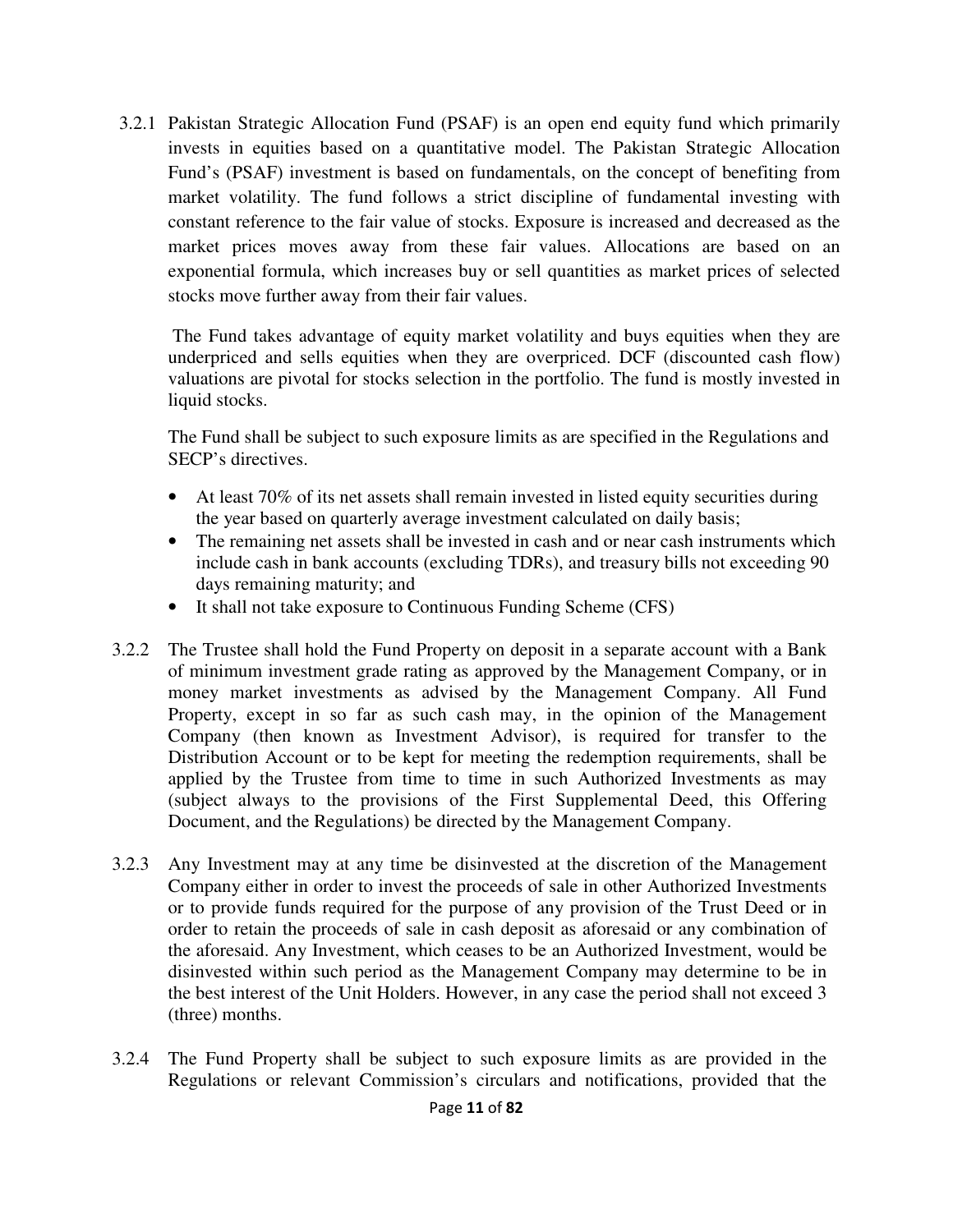Management Company will have a period of three months to bring the Fund into compliance with the exposure limits if the deviation is due to appreciation or depreciation of any Investment or disposal of any Investment.

- 3.2.5 In case the rating of a Bank is reduced or institution is placed on watch list, investment may at any time be realized at the discretion of the Management Company but only to reasonably protect the interest of the Unit Holders.
- 3.2.6 The Fund Property shall not be invested in any security of a company if any director or officer of the Management Company owns more than five per cent of the total amount of securities issued, or the directors and officers of the Management Company own more than ten per cent of those securities collectively.

# **3.3 BENCHMARK:**

KSE-100 Index

# **3.4 RESTRICTIONS**

 The Fund Property shall be subject to such exposure limits as are provided in the Regulations, the First Supplemental Deed, this Offering Document, Rules and Regulations. Subject to this, the Fund will not at any time:

- (a) effect a short sale in a security whether listed or unlisted,
- (b) purchase any security in a forward contract;
- (c) purchase any security on margin;
- (d) apply any part of its assets to real estate, commodities or commodity contracts;
- (e) issue at any time, without the prior approval of the Commission in writing, a senior security which is either stock or represents indebtedness;
- (f) apply for de-listing from stock exchange, unless it has obtained prior approval of the Commission in writing to the scheme of de-listing;
- (g) invest in securities of the Management Company
- (h) lend, assume, guarantee, endorse or otherwise become directly or contingently liable for or in connection with any obligation or indebtedness of any person;
- (i) take exposure of more than thirty five percent of its Net Assets in any single group and more than ten percent of its Net Assets in listed group companies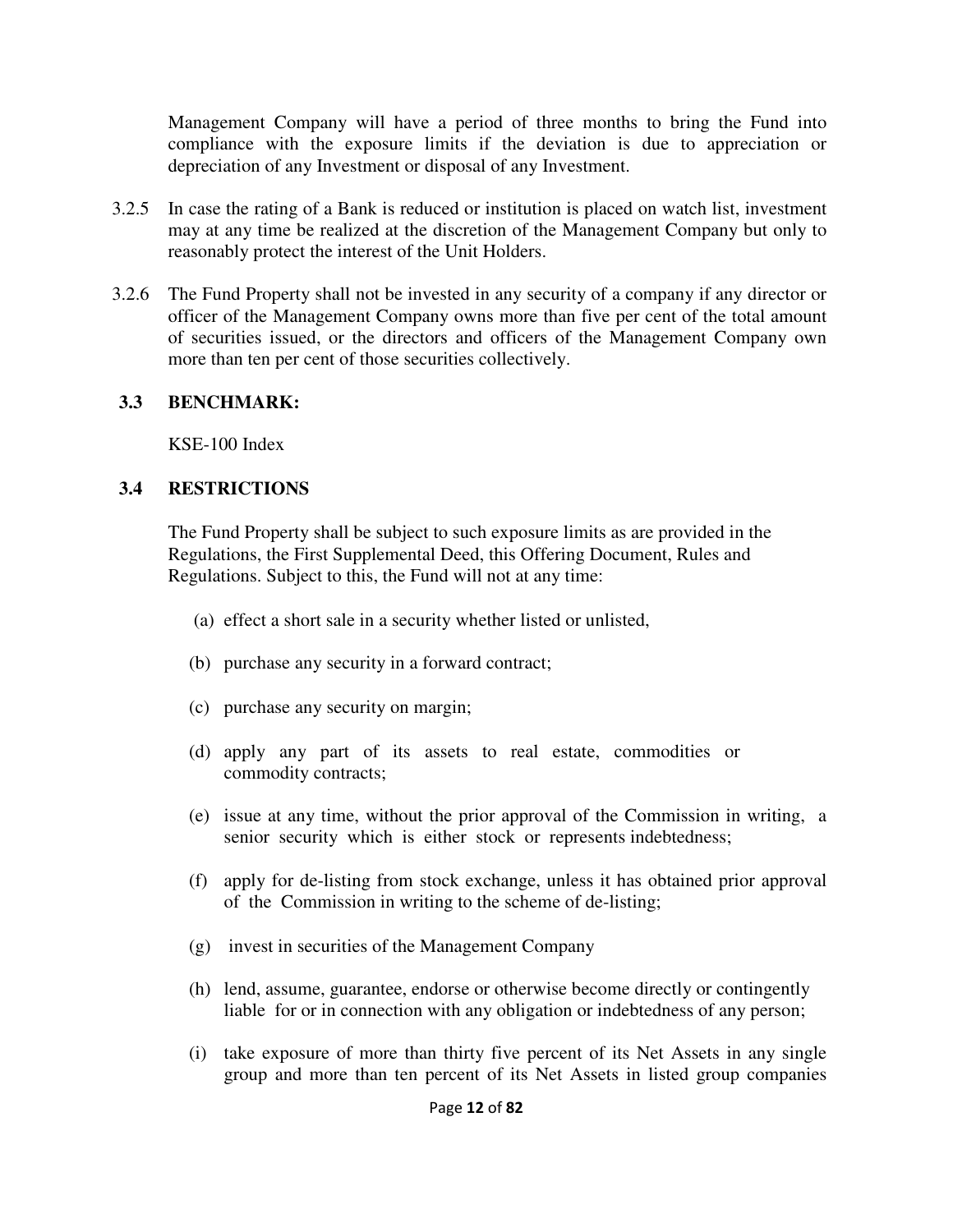holding licences of asset management services and such exposure shall only be taken through secondary market.

- (j) acquire any security of which another asset management company, managing a collective investment scheme, is the issuer;
- (k) take exposure in any other collective investment scheme;
- (l) make investments in unlisted equity securities unless an application for listing of such securities have been accepted by the pertinent Stock Exchange, provided the Scheme may make total investments in pre-initial public offering of a security upto fifteen percent of the Net Assets of the Scheme, subject to other investment limits prescribed by the Regulations;
- (m) issue Units in consideration other than cash unless permitted by the Commission;
- (n) take over any other collective scheme without the prior approval of the Commission;
- (o) acquire twenty five per cent or more of the voting rights or a control of a company;
- (p) Exposure of a Collective Investment Scheme to any single entity shall not exceed an amount equal to ten per cent of total net assets of the collective investment scheme or the index weight of the security subject to the limit of fifteen percent whichever is higher. Also, Exposure to equity securities of a company shall not exceed ten percent of the issued capital of that company;
- (q) enter into transactions with any Broker that exceed thirty per cent of the commission paid by the Scheme in any one Accounting Year or otherwise as may be specified in the Regulations or notifications or circulars issued by the Commission from time to time;
- (r) the Management Company on behalf of the Fund shall not at any time rollover the investments, if in the opinion of trustee, the Fund would not be able to issue payment instrument for the redemption money to the Unit Holder within time period stipulated in the Regulations;
- (s) the Management Company on behalf of the Fund shall not at any time net off any investment of the Fund against the investment of the Unit Holder(s) in the Fund.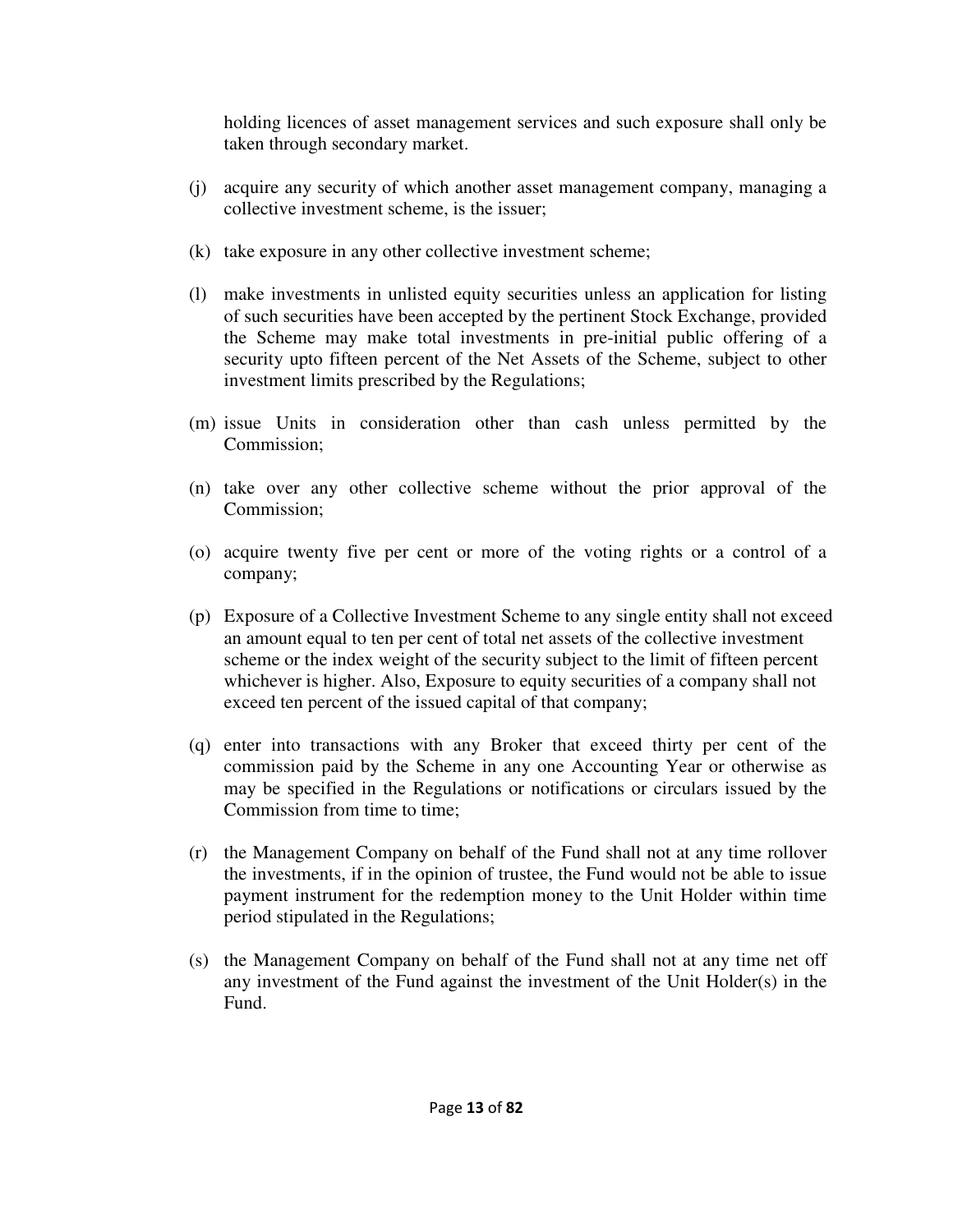- (t) Exposure of a Collective Investment Scheme to any single entity shall not exceed an amount equal to ten per cent of total net assets of the collective investment scheme and exposure to equity securities of a company shall not exceed ten percent of the issued capital of that company;
- (u) Take exposure in securities of any one sector as per classification of the Stock Exchange of more than thirty percent (30%) of the Fund's Net Assets or index weight of the sector, whichever is higher, subject to the limit of thirty-five percent (35%) of the Fund's Net Assets

# **3.5 EXCEPTION TO INVESTMENT RESTRICTIONS**

In the event the weightage of shares exceed the limits laid down in this Offering Document or the Regulations as a result of the relative movement in the market prices of the investments including subscription to right shares or through any disinvestments, the Management Company shall make its best endeavours to bring the exposure within the prescribed limits within three months of the event. In case Management Company is unable to adjust the exposure as per time limit allowed, a formal application to Commission shall be made to allow additional time to bring such exposure inline. But in any case the Management Company shall not invest further in such shares or sectors while the deviation exists.

# **3.6 BORROWING**

- 3.6.1 Subject to any statutory requirements for the time being in force and to the terms and conditions herein contained, the Management Company shall arrange finance with the approval of the Trustee, with Banks , Financial Institutions and collective investment schemes for borrowing by the Trustee for the account of the Fund provided that such arrangement shall not be resorted to, except for meeting redemption request(s) provided that the charges payable to such Banks , Financial Institutions and collective investment scheme are not higher than the prevailing market rates. Provided further that the maximum borrowing for the account of the Trust shall not exceed fifteen per cent of the total Net Asset Value of the Scheme and shall be repayable within a period of ninety days or such time as may be prescribed under the Regulations from time to time if subsequent to such borrowing, the Net Assets are reduced as a result of depreciation in the market value of the Fund Property or redemption of Units, the Management Company shall not be under any obligation to reduce such borrowing.
- 3.6.2 Neither the Trustee, nor the Management Company shall be required to issue any guarantee or provide security over their own assets for securing such borrowings from banks, Financial Institutions and collective investment schemes. The Trustee or the Management Company shall not in any manner be liable in their personal capacities for repayment of such loans or advances.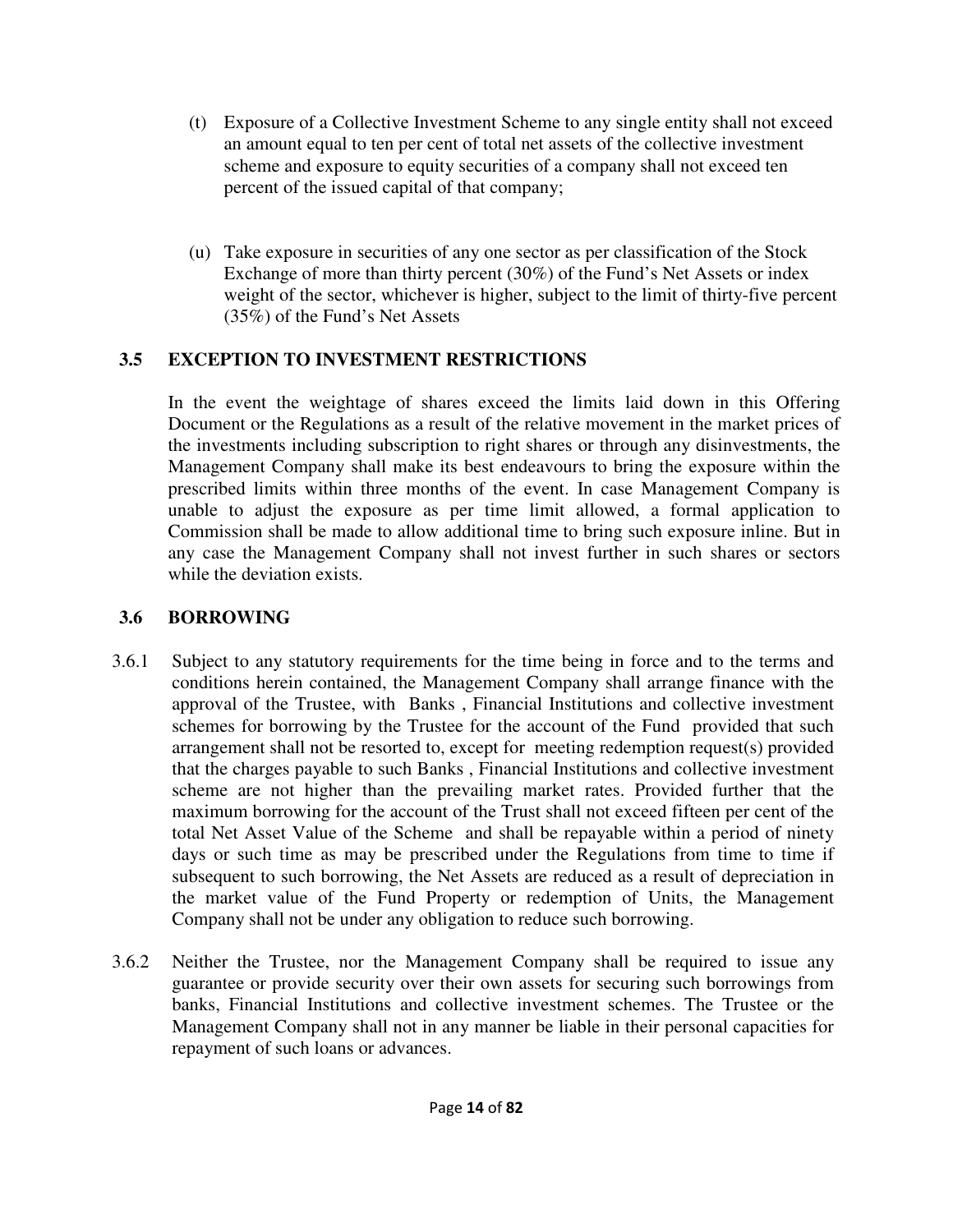- 3.6.3 For the purposes of borrowing, the borrowing and security documents shall be executed by the Trustee and for such borrowing the Trustee may, with the approval of the Management Company mortgage, charge or pledge in any manner all or any part of the Fund Property provided that the aggregate amount secured by such mortgage, charge or pledge shall not exceed the limit provided in the Regulations and/or any law for the time being in force.
- 3.6.4 Neither the Trustee nor the Management Company shall incur any liability by reason of any loss to the Trust or any loss that a Unit Holder may suffer by reason of any depletion in the Net Asset Value that may result from any borrowing arrangement made hereunder.

# **3.7 TRANSACTIONS WITH CONNECTED PERSONS**

- 3.7.1 The Management Company on behalf of the Scheme shall not without the approval of its Board of Directors in writing and consent of Trustee , purchase from or sell any securities to any connected person or employee of the Asset Management Company.
- 3.7.2 Where cash forming part of the assets of the Fund is deposited with the trustee or the custodian that is banking company or an NBFC, a return on the deposit shall be paid by such trustee or custodian at a rate that is not lower that the rate offered by the said banking company or NBFC to its other depositors on deposits of similar amount and maturity.
- 3.7.3 All transaction with connected persons carried out by an Asset Management Company on behalf of the Fund shall be in accordance with the provisions of the Constitutive Documents and shall be disclosed in the annual report of the Fund.

# **3.8 RISKS**

It should be clearly understood that portfolio of **Pakistan Strategic Allocation Fund** is subject to market fluctuations and risks inherent in all such Investments. The value of Units in the Fund may appreciate as well as depreciate, and the Fund may or may not declare a dividend. Past performance does not necessarily indicate future performance.

**Pakistan Strategic Allocation Fund** is the name of the Fund and does not in any manner indicate either the quality of the Fund or its future prospects and the returns. Investors in the Fund are not being offered any guaranteed or assured returns.

The Fund invests in a portfolio of equity and money market investments. Such investments are subject to varying degrees of risk. The risk emanates from various factors that include, but not limited to:

# **Market Risk:**

The Fund's NAV will react to the stock market movements. The investor could lose money over short periods due to fluctuation in the Fund's NAV in response to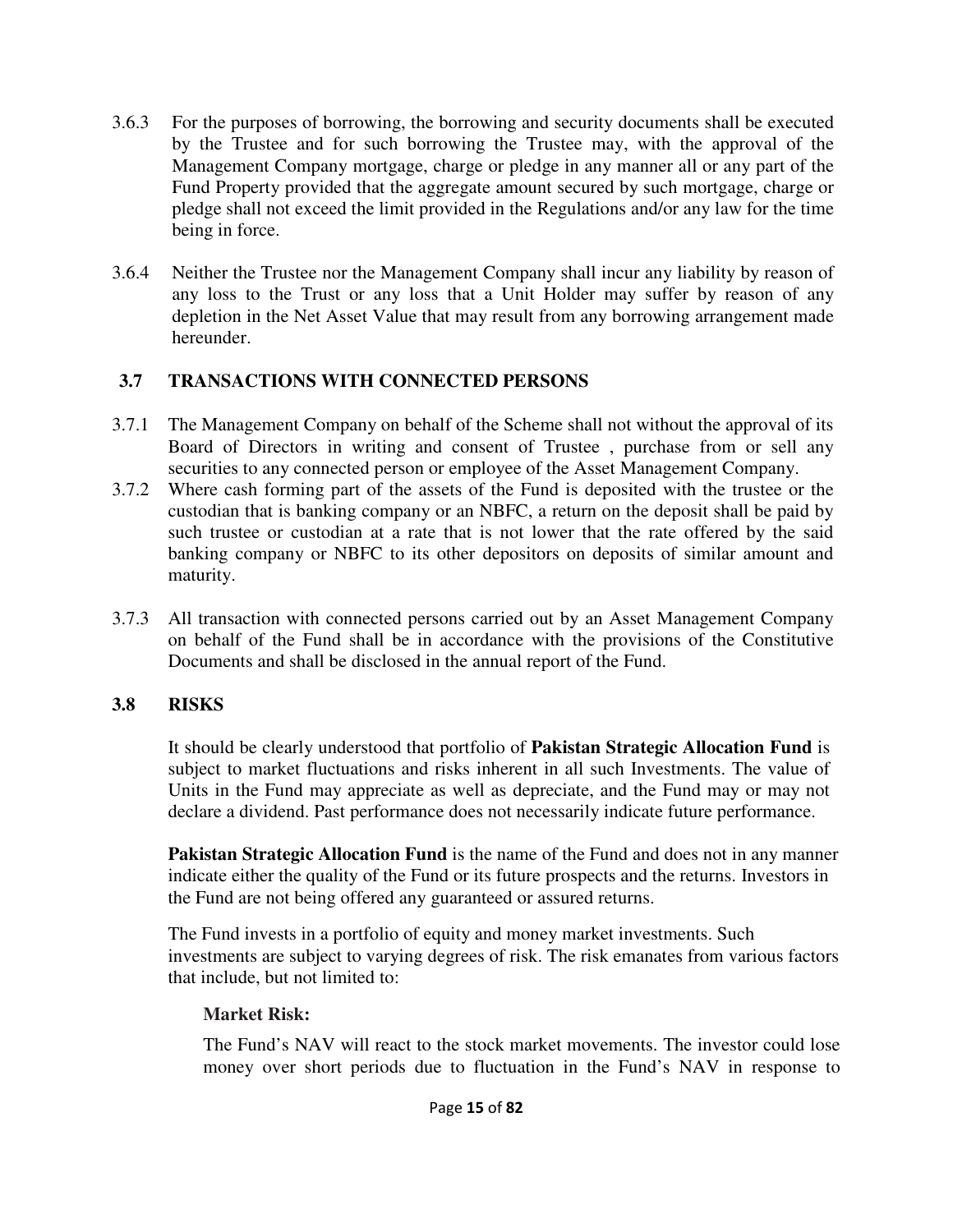factors such as economic and political developments, changes in interest rates and perceived trends in stock prices market movements, and over longer periods during market downturns.

#### **Credit Risk**

Credit Risk is the risk of loss arising from default by a creditor or counterparty.

# **Business Risk**

Business Risk is the uncertainty of income flows caused by the nature of a firm's business. It includes:

- a) Change in business cycles affecting the business of the company in which the investment is made.
- b) Mismanagement of the invested company, third party liability through class action or Occurrence of other events such as strikes, fraud etc., in the company in which the Investment was made.

# **Liquidity Risk**

Liquidity Risk is the uncertainty introduced by the secondary market for an investment such as suspension in Trading of shares by Stock Exchange/ Regulatory Authorities where the competent authority determines that it is appropriate to protect the interest of investors. The Management Company may announce suspension or deferral of issuance and/or redemption of units to safeguard the interest of unit holders. This would result in difference in cash flows and their timing for investors depending upon the Redemption Price applicable on redemption request.

# **Country or Political Risk**

Country or Political Risk is the uncertainty of returns caused by the possibility of a major change in the political or economic environment of the country such as:

- a) Break down of law and order, war, natural disasters, Force Majeure etc.
- b) Any governmental actions, legislative changes or court orders restraining payment of principal or income.

# **Asset Class Risk**

The returns from the types of securities in which the Fund invests may under perform returns from the various general securities markets or different asset classes. Different types of securities tend to go through cycles of out-performance and under performance in comparison of the general securities markets.

# **Other Risk**

There may be times when a portion of the investment portfolio of the Scheme is not compliant either with the investment policy or the minimum investment criteria of the assigned 'Category'. This non-compliance may be due to various reasons including, adverse market conditions, liquidity constraints or investment-specific issues. Investors are advised to study the latest Fund Manager Report specially portfolio composition and Financial Statements of the Fund to determine what percentage of the assets of the Scheme, if any, is not in compliance with the minimum investment criteria of the assigned category. The latest monthly Fund Manager Report as per the format prescribed by Mutual Funds Association of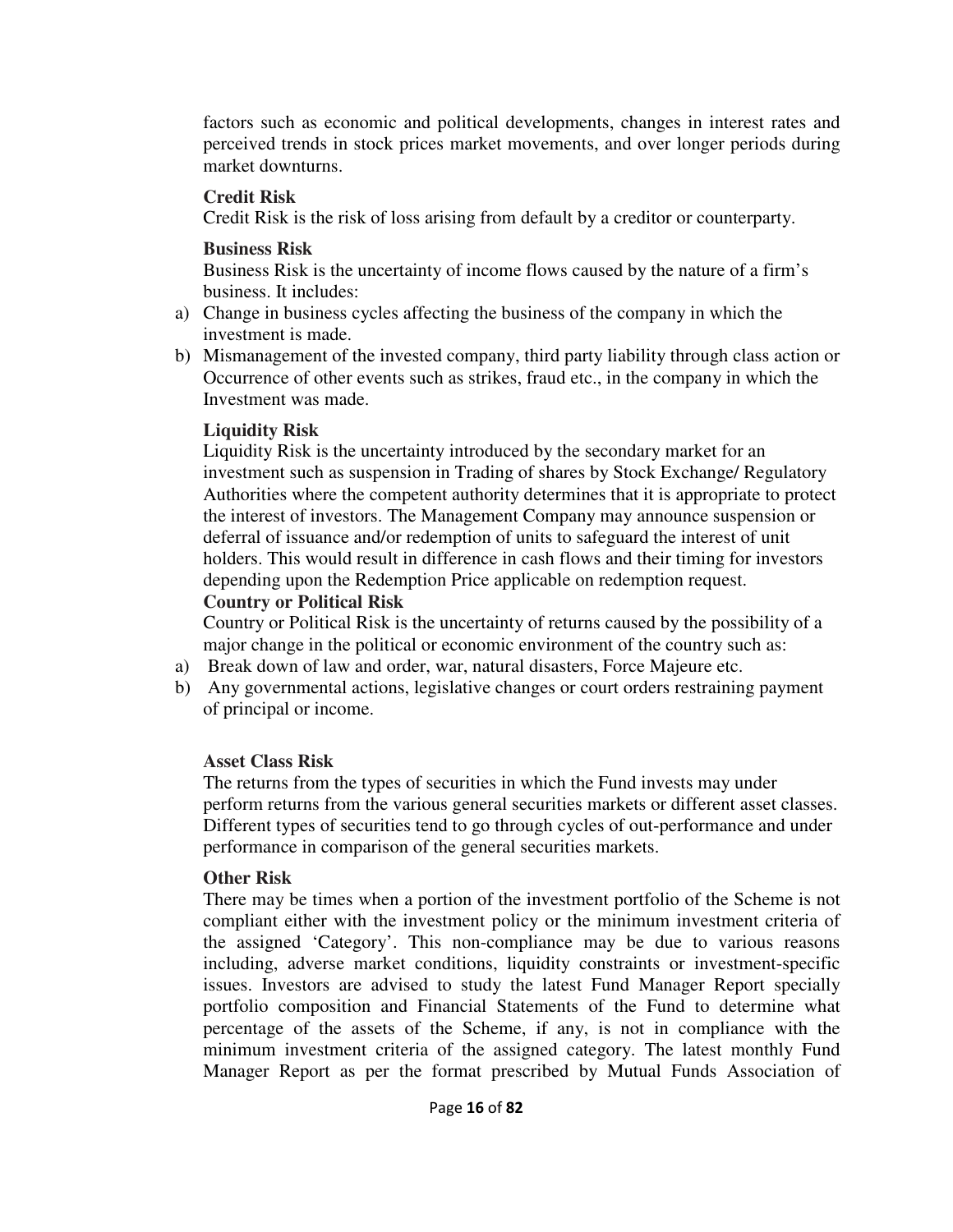Pakistan (MUFAP) is available on the website of the Management Company and can be obtained by calling/ writing to the Management Company.

# **Disclaimer**

**The Units of the Trust are not bank deposits and are neither issued by, insured by, obligations of, nor otherwise supported by the SECP, any Government agency, the Trustee or any of the shareholders of the Management Company or any of the Core Investors or any other bank or financial institution.** 

If you are in any doubt about the contents of this Offering Document, you should consult your stock-broker, bank manager, legal adviser or other financial adviser.

# **4. PART IV: OPERATORS AND PRINCIPALS**

# **4.1. MANAGEMENT COMPANY**

**Arif Habib Investments Limited** is registered with the Commission as an asset management company under the Rules and Regulations. **AHI** started operations by offering two funds with a total seed capital of Rs. 500 million in March 2002. **AHI**, which offers both close and open- ended collective investment schemes, and manages Rs. 15.950 billion (USD 185.681 million) in assets (as of  $31<sup>st</sup>$  August 2010).

**AHI** has developed a number of products for retail investors and set-up a network of branches and investment facilitators that give it outreach into major cities of Pakistan. It currently operates nine open-ended and two closed-end mutual funds.

- 4.1.1 Compliance and transparency
	- **AHI** has self imposed an ongoing (daily), three-tier outsourced compliance audit for selected AHI funds. The audit ensures compliance with:
		- ‹ NBFC and Notified Entities Regulations 2008 (imposed by the SECP)
		- ‹ Offering Document
		- ‹ Internal Policies and processes

 The management company has written a mandatory change of auditors after every three year in Offering Documents of most funds.

- The Management Company has self imposed a strong cut-off timing discipline. All forms are time stamped.
- The Management Company also ensures that assets in the all open-ended as well as closed- end funds are marked to market on a daily basis. This includes funds investing in all available asset classes.

AHI was one of the first fund managers to start publishing a monthly fund managers' report. The report is designed to ensure transparency and investor confidence by seeking to explain fund manager decisions and views.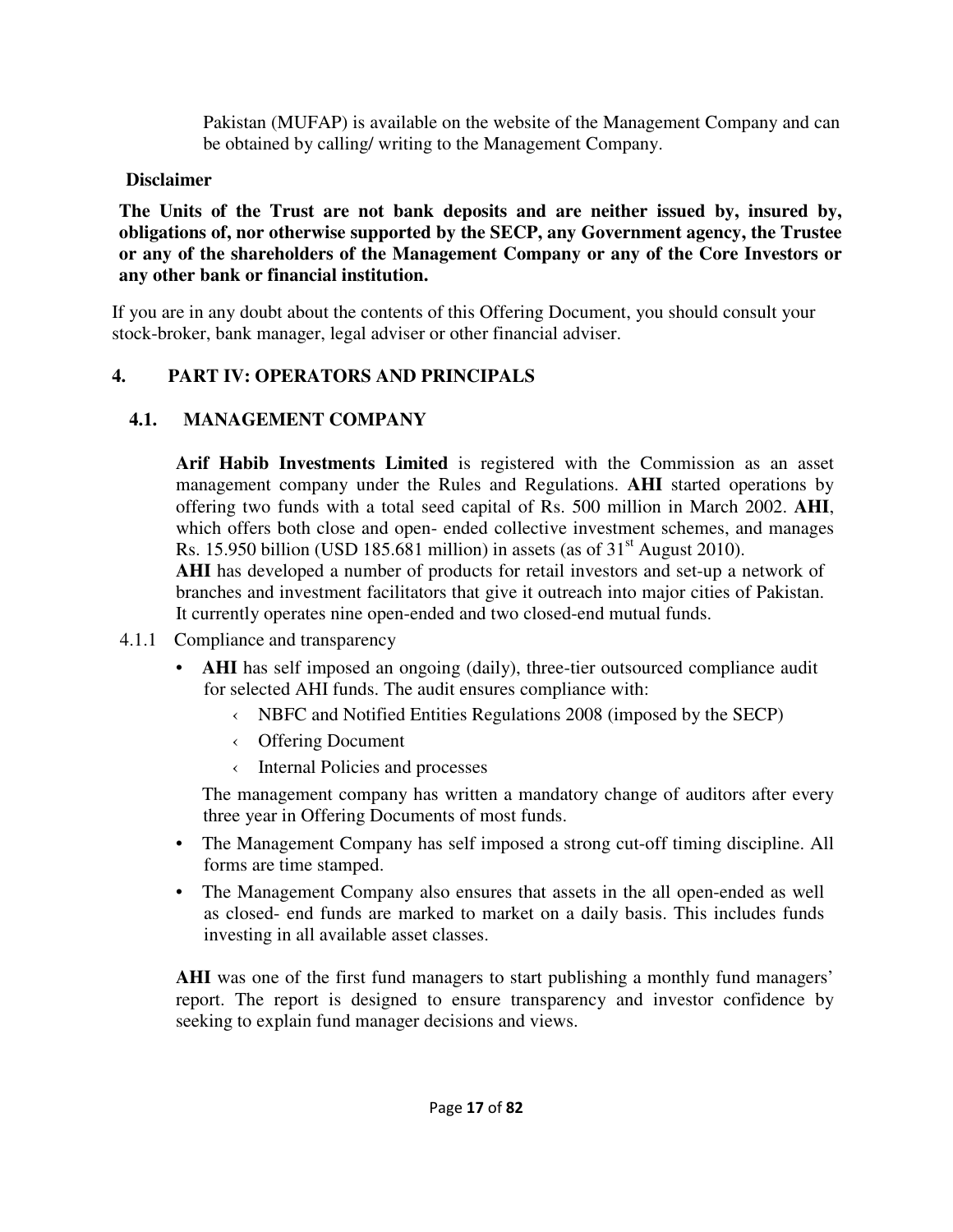# **4.1.2 Ratings of Management Company (February 02, 2010) and Funds (Star Ranking) & Funds (Fund Stability Rating) issued on February 10, 2009 and October 9, 2009 respectively)**

| Management<br>Company/Funds                | Rating       | Rating                                                         | <b>Rating Reflects</b>                                                                                                                                                                                                                                                                                                           |
|--------------------------------------------|--------------|----------------------------------------------------------------|----------------------------------------------------------------------------------------------------------------------------------------------------------------------------------------------------------------------------------------------------------------------------------------------------------------------------------|
| <b>Arif Habib Investments</b><br>Limited   | <b>PACRA</b> | AM2 (Positive<br>Outlook)<br>(issued on<br>February<br>02,2010 | The rating reflects the company's<br>very strong capacity to master<br>the risks inherent in asset<br>management. The rating recognizes<br>that the company meets very high<br>investment management industry<br>standards and benchmarks with noted<br>strengths in several of the rating<br>standards efficiency of operations |
| Pakistan Stock Market Fund PACRA<br>(PSM)  |              | 4-star<br>Normal<br>$2$ -star<br>Long Term                     | The rating reflects an<br>average<br>performance in short term and<br>superior performance in long term<br>relative to its peers.                                                                                                                                                                                                |
| Pakistan Income Fund (PIF) PACRA           |              | $AA - (f)$<br>(Fund Stability<br>Rating)                       | The fund's rating denotes a very<br>strong capacity to manage relative<br>stability in returns and very low<br>exposure to risks.                                                                                                                                                                                                |
| Pakistan Premier Fund<br>Limited<br>(PPFL) | <b>PACRA</b> | $3$ -star<br>Normal<br>3-star<br>Long Term                     | Rating<br>reflects<br>The<br>good<br>$\mathbf{a}$<br>performance in short term and<br>superior performance in long term<br>relative to its peers.                                                                                                                                                                                |
| Pakistan Capital Market<br>Fund<br>(PCM)   | <b>PACRA</b> | $2$ -star<br>Normal                                            | The rating reflects its superior<br>performance in short term relative<br>to its peers.                                                                                                                                                                                                                                          |
| Metrobank-Pakistan<br>Sovereign Fund       | <b>PACRA</b> | AA (f) (Fund<br><b>Stability Rating)</b>                       | The fund's rating denotes a very<br>strong capacity to manage relative<br>stability in returns and very low<br>exposure to risks.                                                                                                                                                                                                |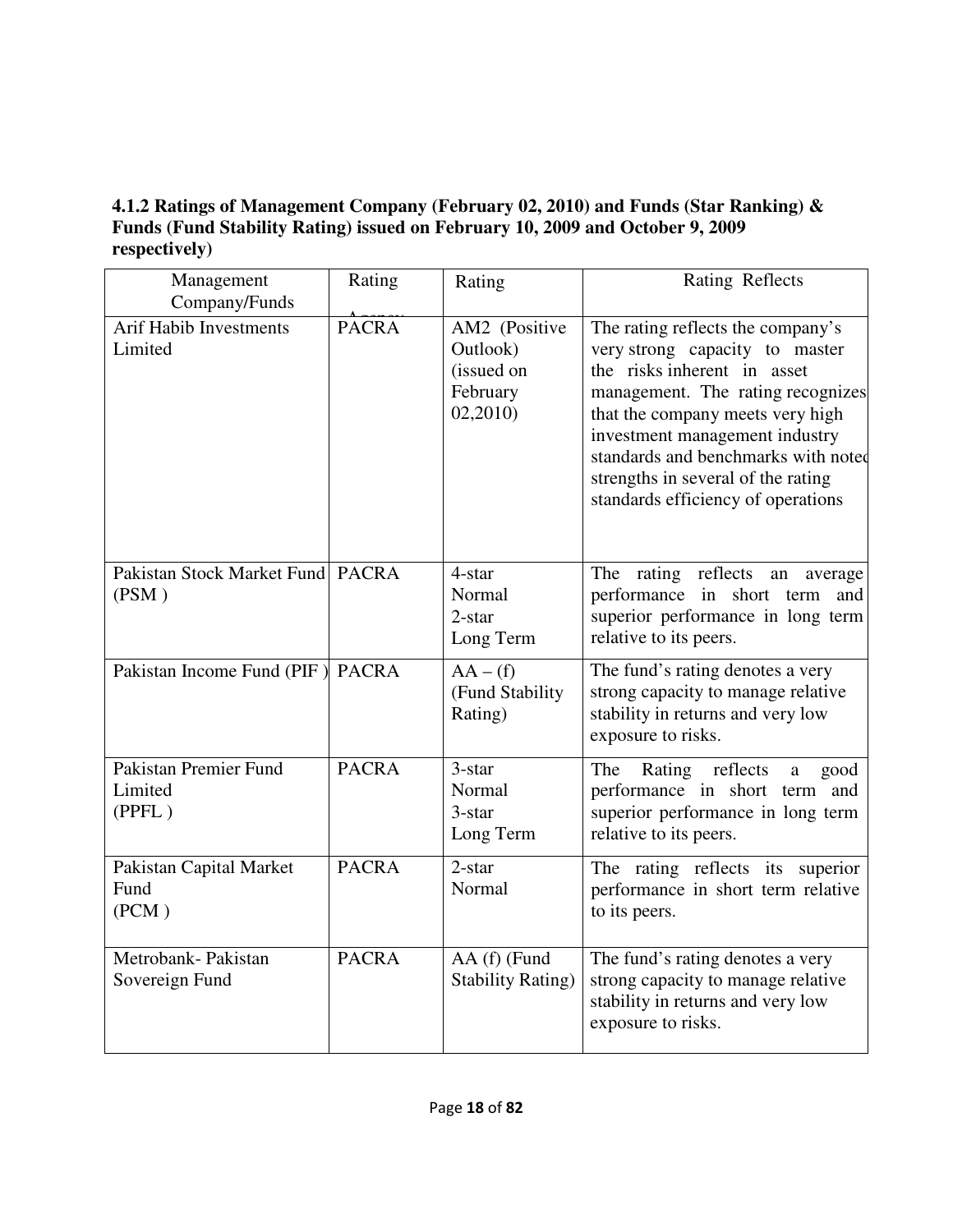| Pakistan Strategic<br>Allocation Fund (PSAF)              | <b>PACRA</b> | 3-star<br>Normal<br>$3$ -star<br>Long Term   | The<br>rating reflects<br>good<br>a<br>performance in short term relative<br>to its peers.                                                |
|-----------------------------------------------------------|--------------|----------------------------------------------|-------------------------------------------------------------------------------------------------------------------------------------------|
| Pakistan International<br>Element Islamic Fund<br>(PIEIF) | <b>PACRA</b> | 4-star<br>Normal                             | The<br>rating<br>reflects<br>a<br>good<br>performance in short term relative<br>to its peers.                                             |
| Pakistan Capital Protected<br>Fund-1 (PCPF-1)             |              | Unrated                                      |                                                                                                                                           |
| Pakistan Cash Management<br>Fund (PCF)                    | <b>PACRA</b> | AAA(f)<br>(Fund Stability)<br>Rating)        | The rating denotes an exceptionally<br>strong capacity to maintain relative<br>stability in returns and negligible<br>exposures to risks. |
| Pakistan Income<br>Enhancement Fund (PIEF)                | <b>PACRA</b> | $A + (f)$ (Fund<br><b>Stability Rating</b> ) | The fund's rating denotes a strong<br>capacity to manage relative stability<br>in returns and low exposure to risks.                      |

# **4.1.3 Customer Facilitation through Technology**

**AHI** is the first fund manager in Pakistan to provide the facility of instant redemption through Automated Teller Machines (ATMs). A Unit Holder may redeem Units of the Fund to such extent as the Management Company may arrange from time to time through Automated Teller Machines (ATMs) supported by one or more banks.

# **4.2. OPEN –ENDED FUNDS:**

# **THE FOLLOWING ARE THE OPEN ENDED FUNDS PRESENTLY BEING MANAGED BY THE MANAGEMENT COMPANY**

| Name:                          | Pakistan Capital Protected Fund (Fixed Income Securities) |                                |  |
|--------------------------------|-----------------------------------------------------------|--------------------------------|--|
| Date of Launching:             |                                                           | February 16, 2010              |  |
| Nature of Fund:                |                                                           | <b>Fixed Income Securities</b> |  |
| NAV on June. 30, 2010:         |                                                           | $Rs. 244.564$ million          |  |
| NAV on Sep. 30, 2010:          |                                                           | $Rs. 250.231$ million          |  |
|                                |                                                           |                                |  |
| Par value of unit:             |                                                           | Rs. 10.00                      |  |
| NAV per unit on June 30, 2010: |                                                           | Rs. 10.43                      |  |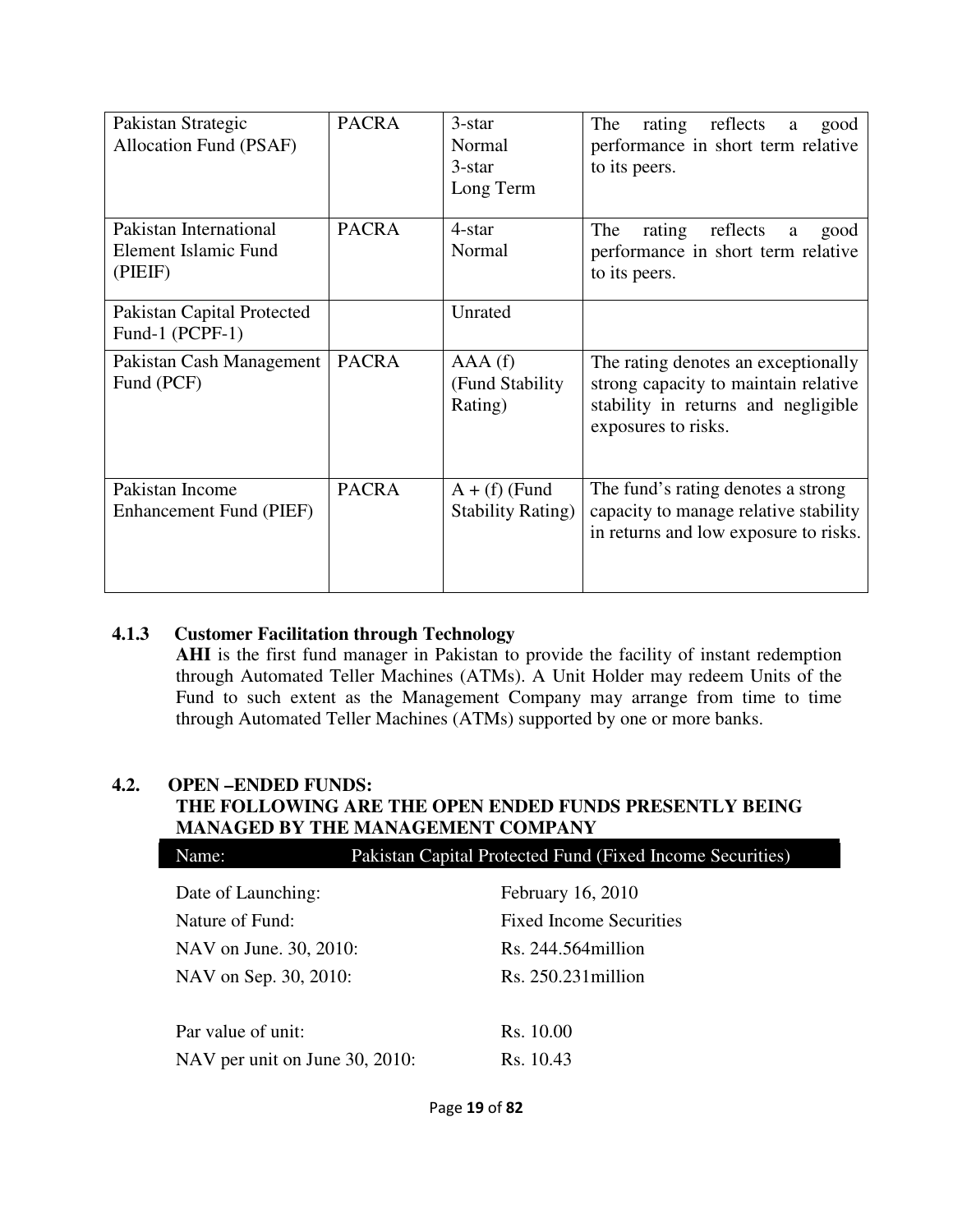| Name:                          | Pakistan Stock Market Fund |
|--------------------------------|----------------------------|
| Date of Launching:             | March 11, 2002             |
| Nature of Fund:                | <b>Equities Fund</b>       |
| NAV on June 30, 2008:          | Rs. 3,350.619 million      |
| NAV on June 30, 2009:          | Rs. 1,847.87 million       |
| NAV on June 30, 2010:          | Rs. 1,844.447 million      |
| NAV on Sep. 30, 2010:          | Rs. 1,682.547 million      |
|                                |                            |
| Par value of unit:             | Rs. 50.00                  |
| NAV per unit on June 30, 2008: | Rs. 81.55                  |
| NAV per unit on June 30, 2009: | Rs. 47.56                  |
| NAV per unit on June 30, 2010: | Rs. 60.55                  |
| NAV per unit on Sep. 30, 2010: | Rs. 50.56                  |
|                                |                            |
| Distribution (June 30, 2008):  | 34\% (Rs.17)               |
| Distribution (June 30, 2009):  | NIL                        |
| Distribution (June 30, 2010):  | $19.4\%$ (Rs.9.7)          |

| Name:                          | Pakistan Income Fund |
|--------------------------------|----------------------|
| Date of Launching:             | March 11, 2002       |
| Nature of Fund:                | Money Market Fund    |
| NAV on June 30, 2008:          | Rs.6,070.068 million |
| NAV on June 30, 2009:          | Rs.2,369.948 million |
| NAV on June 30, 2010:          | Rs.2,098.483 million |
| NAV on Sep. 30, 2010:          | Rs.2,123.173 million |
|                                |                      |
| Par value of unit:             | Rs. 50.00            |
| NAV per unit on June 30, 2008: | Rs. 51.48            |
| NAV per unit on June 30, 2009: | Rs. 53.06            |
| NAV per unit on June 30, 2010: | Rs. 52.93            |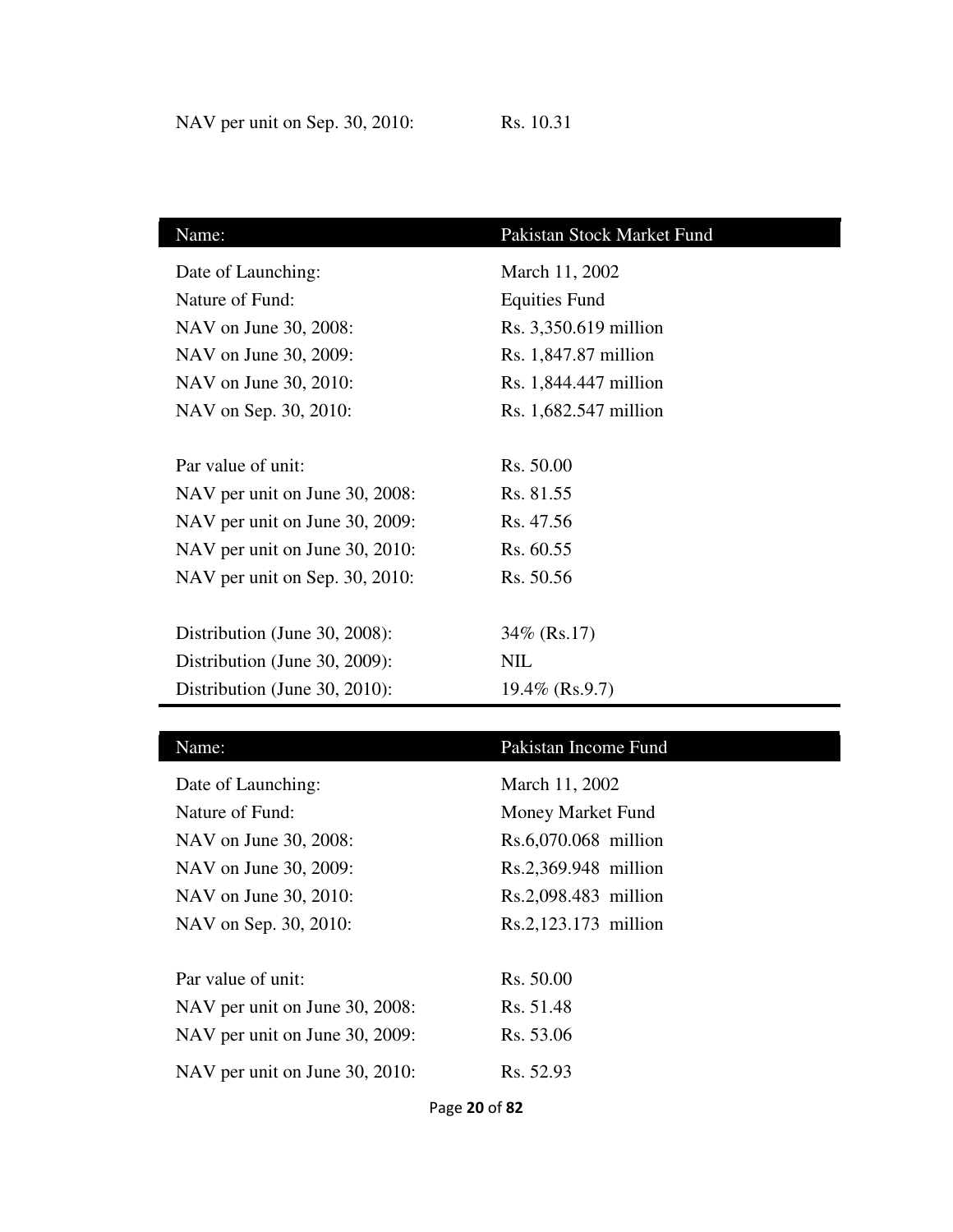| NAV per unit on Sep. 30, 2010: | Rs. 51.43                                  |
|--------------------------------|--------------------------------------------|
| Distribution (June 30, 2008):  | $9.50\%$ (Rs.4.75)                         |
| Distribution (June 30, 2009):  | 2.6 % Bonus (Interim or Rs. 1.30 per unit) |
|                                | 4.7% Bonus (Annual or Rs.2.35 per unit)    |
| Distribution (June 30, 2010):  | $2.2\%$ (Rs. 1.1)                          |

# Name: Pakistan Capital Market Fund

| D ate of Launching:                                        | January 24, 2004             |  |  |
|------------------------------------------------------------|------------------------------|--|--|
| Date of Conversion (Close to Open Ended) November 21, 2005 |                              |  |  |
| Nature of Fund:                                            | <b>Asset Allocation Fund</b> |  |  |
| NAV on June 30, 2008:                                      | Rs. 835.028 million          |  |  |
| NAV on June 30, 2009:                                      | $Rs. 548.94$ million         |  |  |
| NAV on June 30, 2010:                                      | Rs. 444.587 million          |  |  |
| NAV on Sep. 30, 2010:                                      | Rs. 437.924 million          |  |  |
|                                                            |                              |  |  |
| Par value of unit:                                         | Rs. 10.00                    |  |  |
| NAV per unit on June 30, 2008:                             | Rs. 10.85                    |  |  |
| NAV per unit on June 30, 2009:                             | Rs. 8.28                     |  |  |
| NAV per unit on June 30, 2010:                             | Rs. 10.17                    |  |  |
| NAV per unit on Sep. 30, 2010:                             | Rs. 7.24                     |  |  |
|                                                            |                              |  |  |
| Distribution (June 30, 2008):                              | $3\%$ (Rs.0.30)              |  |  |
| Distribution (June 30, 2009):                              | <b>NIL</b>                   |  |  |
| Distribution (June 30, 2010):                              | 29% (Rs. 2.9)                |  |  |

| Name:                 | Metro-Bank Pakistan Sovereign Fund                                               |
|-----------------------|----------------------------------------------------------------------------------|
| Date of Launching:    | March 1, 2003                                                                    |
| Nature of Fund:       | Govt. Bonds Fund                                                                 |
| NAV on June 30, 2008: | $Rs. 365.134$ Million                                                            |
| NAV on June 30, 2009: | MSF – Perpetual<br>Rs. 1,953.35 Million<br>MSF - December 2012 Rs. 0.763 Million |
| NAV on June 30, 2010: | MSF-Perpetual<br>Rs. 1,505.748 Million<br>MSF- December 2012 Rs. 101.82 Million  |
| NAV on Sep. 30, 2010: | MSF-Perpetual<br>Rs. 1,721.590 Million<br>MSF- December 2012 Rs. 103.615 Million |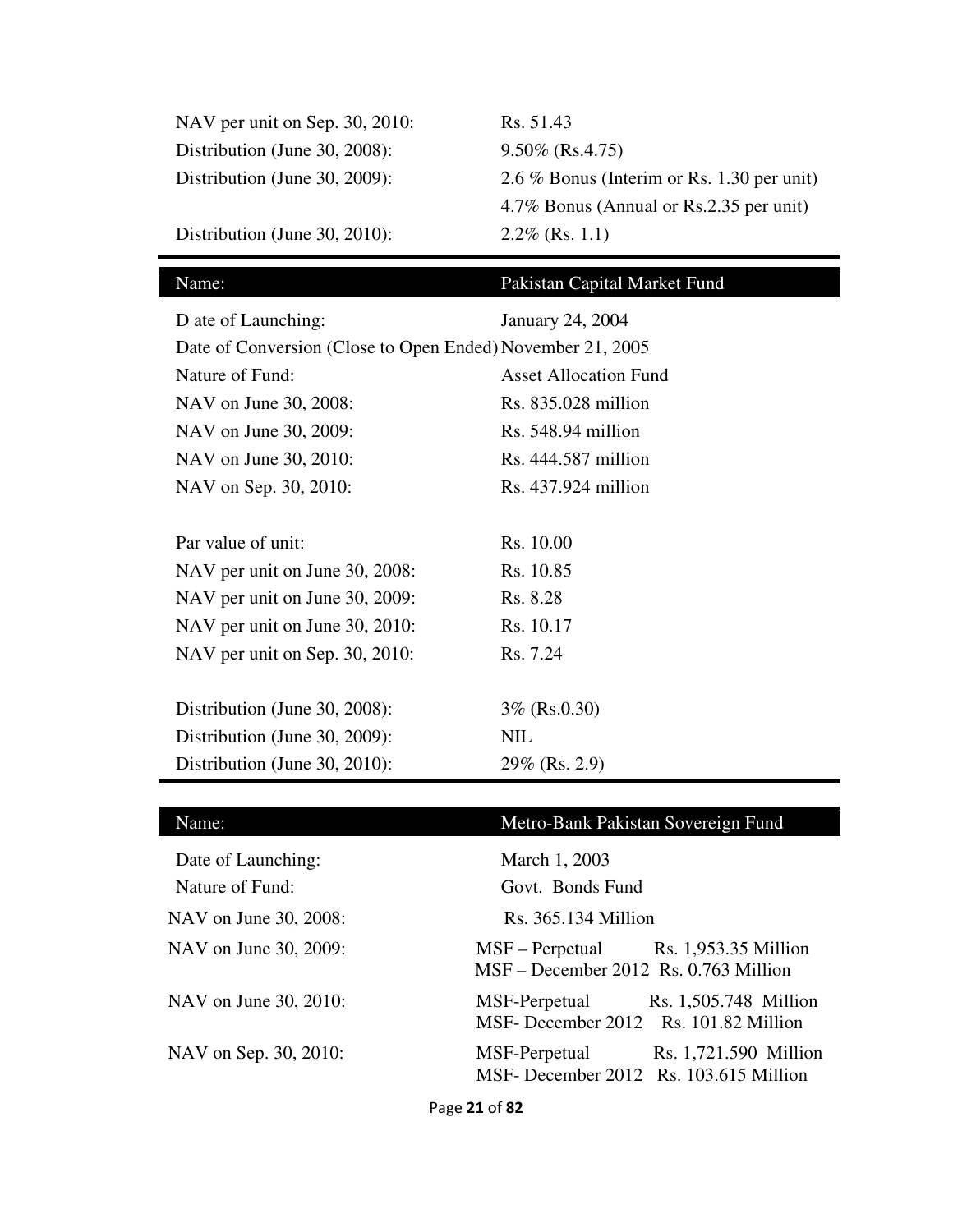| Par value of unit:<br>NAV per unit on June 30, 2008 | Rs. 50<br>Rs. 48.97            |                |
|-----------------------------------------------------|--------------------------------|----------------|
| NAV per unit on June 30, 2009                       | Rs. 49.96                      |                |
|                                                     | $MSF - December 2012$          | Rs. 57.54      |
| NAV per unit on June 30, 2010                       | Rs. 54.07                      |                |
|                                                     | MSF-December 2012              | Rs. 60.30      |
| NAV per unit on Sep. 30, 2010                       | Rs. 49.81                      |                |
|                                                     | MSF-December 2012              | Rs. 47.93      |
| Distribution (June 30, 2008):                       | $13.7\%$ (Rs.6.85)             |                |
| Distribution (June 30, 2009):                       | <b>MSF-Perpetual</b>           | $0.14\%$ Bonus |
|                                                     | MSF- December 2012             | 5.5% Bonus     |
| Distribution (June 30, 2010):                       | MSF-Perpetual                  | $10\%$ (Rs. 5) |
|                                                     | MSF-December 2012 26% (Rs. 13) |                |

# Name: Pakistan International Element Islamic Fund

| Date of Launching:             | May 2, 2006                   |
|--------------------------------|-------------------------------|
| Nature of Fund:                | Islamic Asset Allocation Fund |
| NAV on June 30, 2008:          | $Rs.984.083$ million          |
| NAV on June 30, 2009:          | $Rs.606.59$ million           |
| NAV on June 30, 2010:          | $Rs.409.859$ million          |
| NAV on Sep. 30, 2010:          | $Rs.393.970$ million          |
| Par value of unit:             | Rs. 50.00                     |
| NAV per unit on June 30, 2008: | Rs. 51.86                     |
| NAV per unit on June 30, 2009: | Rs. 42.16                     |
| NAV per unit on June 30, 2010: | Rs. 46.01                     |
| NAV per unit on Sep. 30, 2010: | Rs. 38.86                     |
| Distribution (June 30, 2008):  | $3.50\%$ (Rs.1.75)            |
| Distribution (June 30, 2009):  | NIL                           |
| Distribution (June 30, 2010):  | $14.2\%$ (Rs. 7.1)            |

| Name: |
|-------|
|-------|

# Pakistan Cash Management Fund

Date of Launching: May 14, 2008 Nature of Fund: Money Market Fund NAV on June 30, 2008: Rs.114.074 million

Page **22** of **82**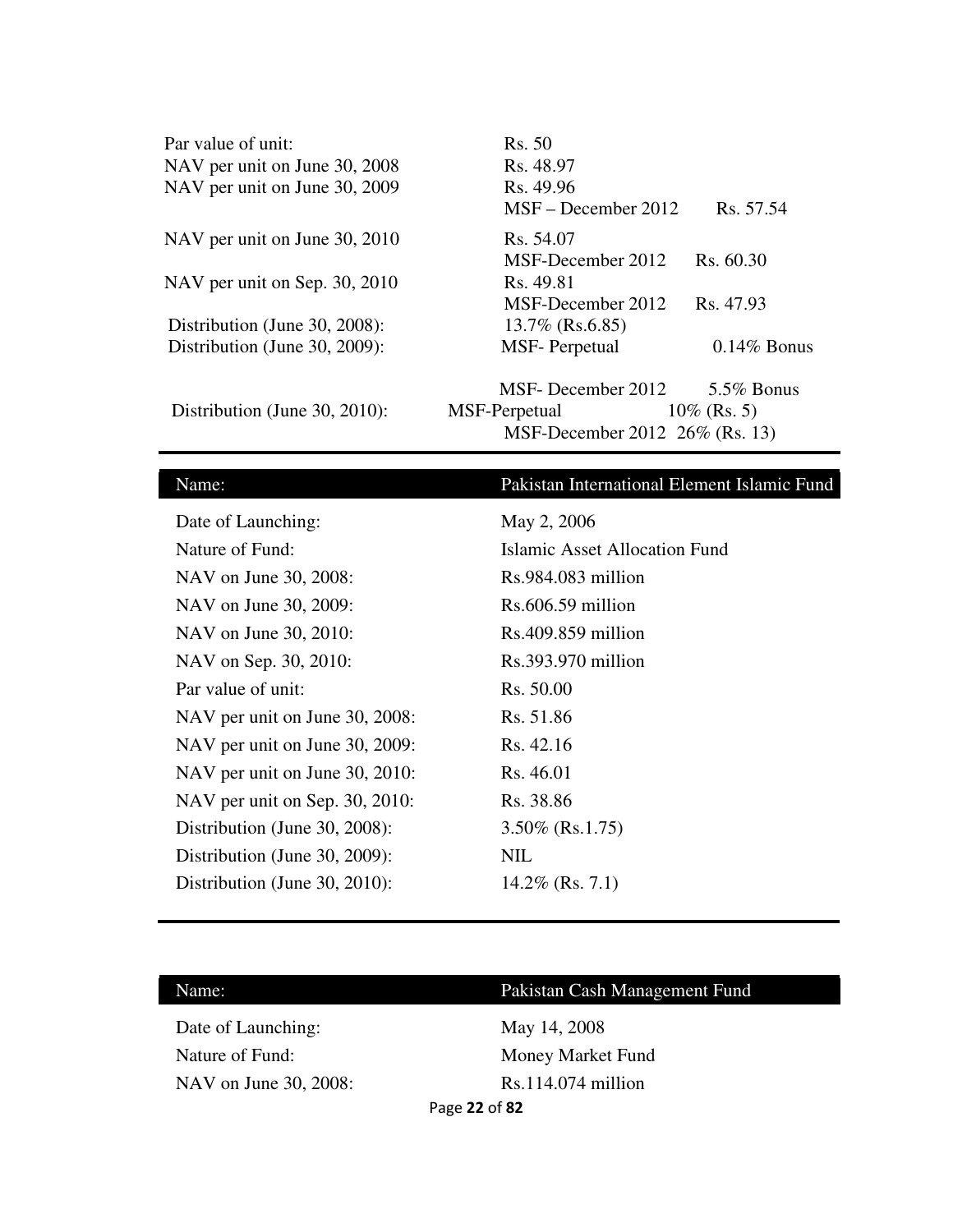| NAV on June 30, 2009:          | Rs.579.814 million                                                 |
|--------------------------------|--------------------------------------------------------------------|
| NAV on June 30, 2010:          | Rs.2,062.920 million                                               |
| NAV on Sep. 30, 2010:          | Rs.2,294.970 million                                               |
|                                |                                                                    |
| Par value of unit:             | Rs. 50.00                                                          |
| NAV per unit on June 30, 2008: | Rs. 50.54                                                          |
| NAV per unit on June 30, 2009: | Rs. 50.66                                                          |
| NAV per unit on June 30, 2010: | Rs. 50.68                                                          |
| NAV per unit on Sep. 30, 2010: | Rs. 50.18                                                          |
|                                |                                                                    |
| Distribution (FY-2007-2008):   | $2.30\%$ (Rs.1.15)                                                 |
| Distribution (June 30, 2009):  | 10.08 $%$ Bonus (interim or Rs. 5.04 per Unit)                     |
| Distribution (June 30, 2010)   | $0.135\%$ Bonus (Annual Rs. 0.675 per Unit)<br>$1.38\%$ (Rs. 0.69) |
|                                |                                                                    |
|                                |                                                                    |
| Name:                          | Pakistan Income Enhancement Fund                                   |
| Date of Launching:             | Aug 28, 2008                                                       |
| Nature of Fund:                | Money Market Fund                                                  |
| NAV on June 30, 2009:          | Rs.799.34 million                                                  |
| NAV on June 30, 2010           | Rs. 2,199.803 million                                              |
| NAV on Sep. 30, 2010           | Rs. 2,089.803 million                                              |
|                                |                                                                    |
| Par value of unit:             | Rs. 50.00                                                          |
| NAV per unit on June 30, 2009: | Rs. 50.91                                                          |
| NAV per unit on June 30, 2010  | Rs. 52.08                                                          |
| NAV per unit on Sep. 30, 2010  | Rs. 50.65                                                          |
| Distribution (June 30, 2009):  | 12.74 % Bonus (Interim or Rs. 6.37 per unit)                       |
|                                | 0.74% Bonus (Annual or Rs. 0.37 per Unit)                          |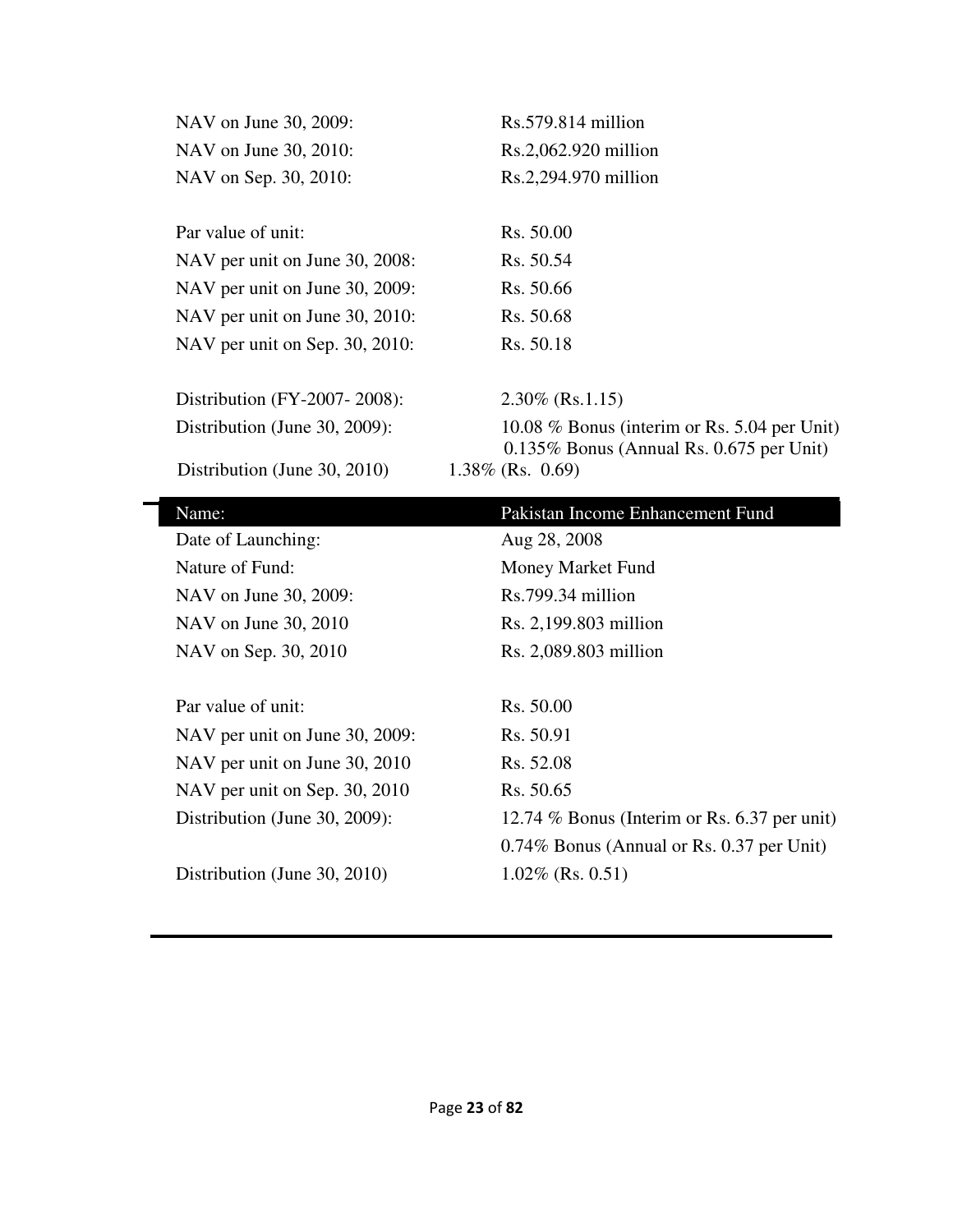#### **4.3 CLOSED-END FUNDS**

| <b>MANAGED BY THE MANAGEMENT COMPANY</b> |                               |  |  |  |  |
|------------------------------------------|-------------------------------|--|--|--|--|
| Name:                                    | Pakistan Premier Fund Limited |  |  |  |  |
| Date of Acquisition:                     | <b>January 1, 2003</b>        |  |  |  |  |
| Nature of Fund:                          | <b>Equities Fund</b>          |  |  |  |  |
| NAV on June 30, 2008:                    | $Rs.2,414.916$ million        |  |  |  |  |
| NAV on June 30, 2009:                    | $Rs.1,392.635$ million        |  |  |  |  |
| NAV on June 30, 2010:                    | Rs. 1,749.803 million         |  |  |  |  |
| NAV on Sep. 30, 2010:                    | Rs. 1,464.362 million         |  |  |  |  |
| Par value of unit:                       | Rs. 10.00                     |  |  |  |  |
| NAV per unit on June 30, 2008:           | Rs. 14.22                     |  |  |  |  |
| NAV per unit on June 30, 2009:           | Rs. 8.20                      |  |  |  |  |
| NAV per unit on June 30, 2010:           | Rs. 10.30                     |  |  |  |  |
| NAV per unit on Sep, 2010:               | Rs. 8.62                      |  |  |  |  |
| Distribution (June 30, 2008):            | $15\%$ (Rs.1.5)               |  |  |  |  |
| Distribution (June 30, 2009):            | NIL                           |  |  |  |  |
| Distribution (June 30, 2010):            | 18.6 % (Rs. 1.86)             |  |  |  |  |

#### **THE FOLLOWING ARE THE CLOSED-END FUNDS PRESENTLY BEING MANAGED BY THE MANAGEMENT COMPANY**

Besides above mentioned fund, Management Company launched Pakistan Capital Protected Fund -1 [PCPF-1] on July 27, 2007 with a capital protection guarantee of initial investment to initial investors. PCPF-1 matured on July 14, 2010. Besides capital protection, return on investment was also passed onto investors.

#### **4.4 A) FINANCIAL HIGHLIGHTS OF MANAGEMENT COMPANY**

Closing Market Price (June 30, 2008) Rs. 13.37 per share Closing Market Price (June 30, 2009) Rs.4.10 per share Closing Market Price (June 30, 2010) Rs.8.10 per share

|                           |             |           |             |         | (Rupees in '000) |
|---------------------------|-------------|-----------|-------------|---------|------------------|
| Year Ended 30 June:       | $2009 - 10$ | 2008-09   | $2007 - 08$ | 2006-07 | 2005 - 06        |
| <b>Authorized Capital</b> | 300,000     | 300,000   | 300,000     | 300,000 | 100,000          |
| Paid-up Capital           | 300,000     | 300,000   | 300,000     | 130,000 | 65,000           |
| <b>Total Equity</b>       | 488,070     | 354,689   | 708,577     | 698,491 | 574,686          |
| <b>Total Assets</b>       | 821,890     | 768,359   | 1,046,195   | 953,823 | 882,519          |
| Revenue                   | 369,266     | 271,329   | 687,059     | 547,742 | 609,610          |
| Expenses                  | 329,887     | 324,354   | 399,660     | 272,491 | 276,094          |
| Profit/(Loss) after Tax   | 64,249      | (302,480) | 249,043     | 215,424 | 266,435          |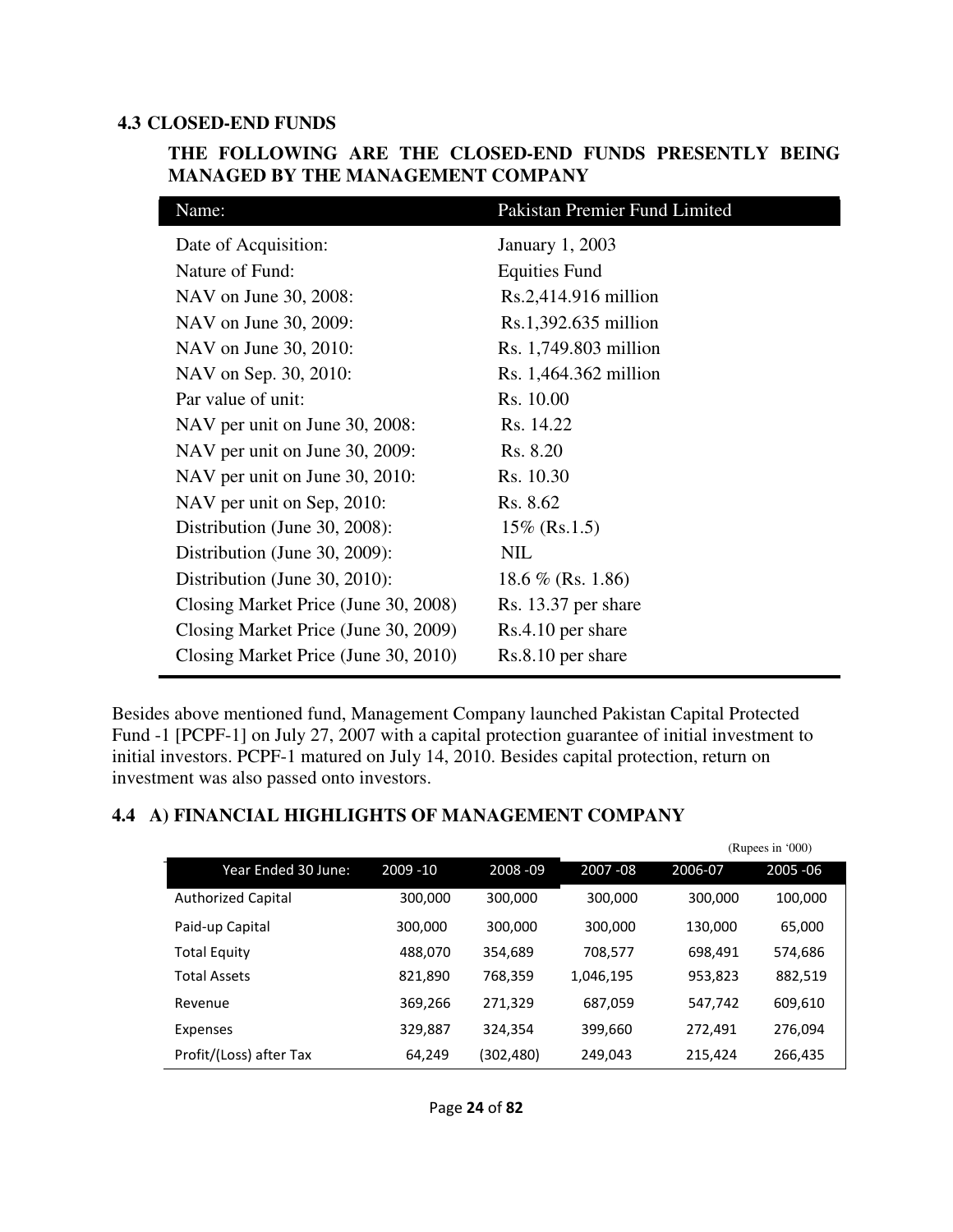|          | B) DETAILS OF SHAREHOLDING OF MANAGEMENT COMPANY AS AT June |  |  |  |
|----------|-------------------------------------------------------------|--|--|--|
| 30, 2010 |                                                             |  |  |  |

| S r. N o.      | Name                                                                          | % of Holding |
|----------------|-------------------------------------------------------------------------------|--------------|
|                | <b>Arif Habib Securities Limited</b>                                          | 60.18        |
| 2              | Mr. Nasim Beg                                                                 | 7.590        |
| 3              | <b>AHIML Employees Stock Beneficial Ownership Trust</b>                       | 10.20        |
| $\overline{4}$ | Mr.Muhammad Shafi Malik                                                       | 0.000013     |
| 5              | Mr. Muhammad Kashif                                                           | 0.000013     |
| 6              | Mr. Sirajuddin Cassim                                                         | 0.000013     |
| 7              | Mr. Akmal Jameel                                                              | 0.000013     |
| 8              | Syed Ajaz Ahmed                                                               | 0.0000033    |
| 9              | Mr. S. Gulrez Yazdani                                                         | 0.0000033    |
| 10             | Non-Resident/General Public/Companies/<br><b>Banks/Investment Company/NIT</b> | 22.03        |

# **4.5. DUTIES AND POWERS OF THE MANAGEMENT COMPANY**

- 4.5.1 The Management Company shall manage, operate and administer the Scheme in accordance with the Regulations, the First Supplemental Trust Deed and this Offering Document.
- 4.5.2 The Management Company has the primary responsibility for all record keeping, regular determination of announcement of prices and for producing financial reports from time to time. The Management Company shall provide the Trustee unhindered access to all records relating to the Scheme.
- 4.5.3 The responsibilities of the Management Company are to invest and manage the assets of the Fund according to the provisions of the First Supplemental Deed, this Offering Document, the Rules and the Regulations in good faith, to the best of its ability, and without gaining any undue advantage for itself or any related parties, including Connected Persons and group companies or its officers.
- 4.5.4 The Management Company shall appoint a qualified fund manager and constitute an investment committee in accordance with the provisions of the Regulations to assist in investing and managing the assets of the Fund or to invest and manage part or whole of the assets of the Fund. The Investment Committee shall be constituted with the approval of the Board of Directors of the Management Company and shall consist of key personnel of the Management Company, including the chief investment officer and the fund manager and shall have a minimum of three members. The investment committee shall function in accordance with the provisions of Regulation 37 of the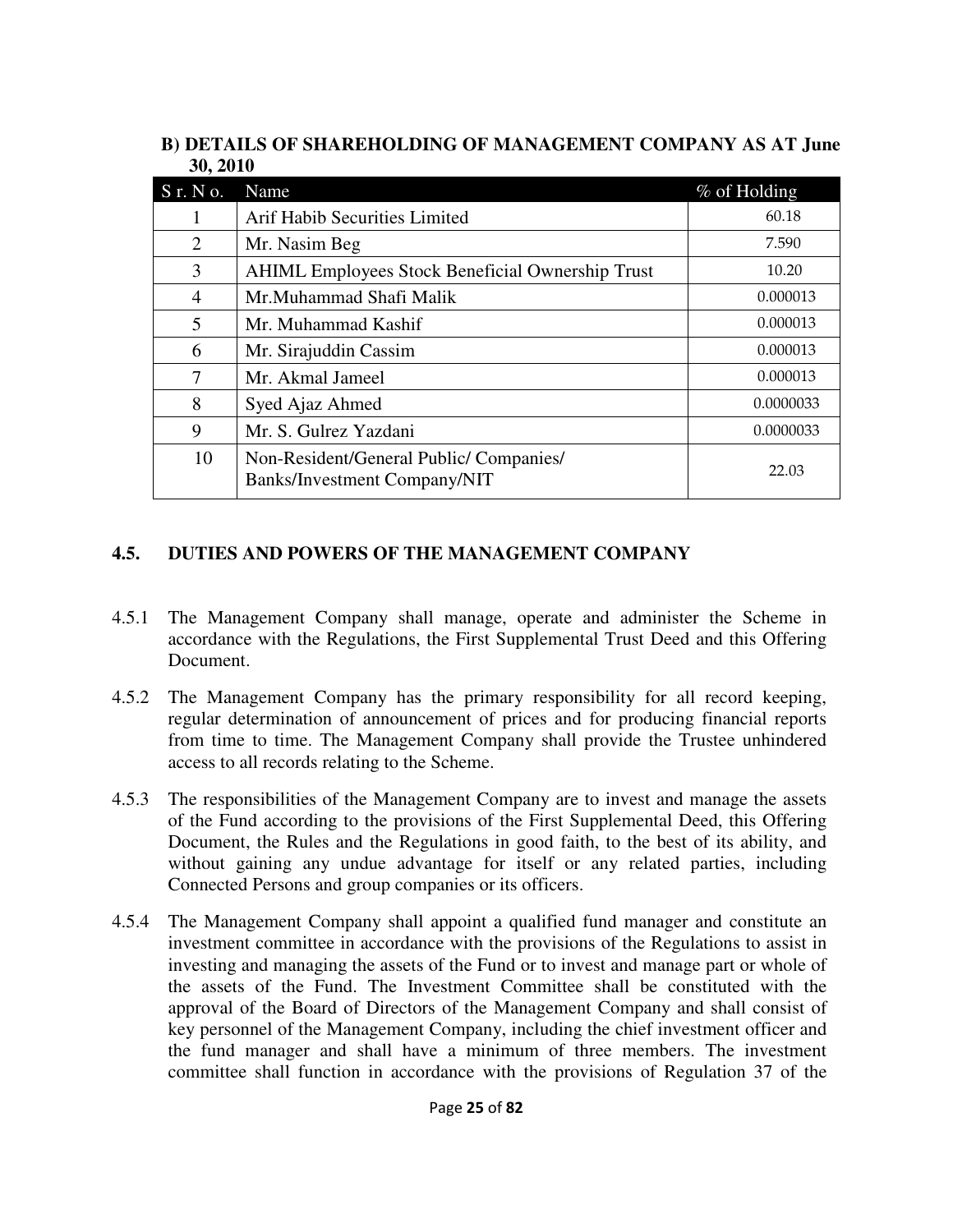Regulations and shall inter alia separately record its decision along with rationale and objective for buying or selling each security and highlighting the limits including price, quantity, time period, etc.

- 4.5.5 The Management Company shall comply with the provisions of the Rules, the Regulations and the First Supplemental Deed and this Offering Document(s) (as may be amended from time to time with the approval of the Commission) for any act or matter to be done by it in the performance of its duties and such acts or matters may also be performed on behalf of the Management Company by any officer or responsible official of the Management Company or by any nominee or agent appointed by the Management Company and any act or matter so performed shall be deemed for all the purposes of the First Supplemental Trust Deed to be the act of the Management Company.
- 4.5.6 The Management Company shall develop criteria for appointing a diverse panel of Brokers and monitoring compliance thereof to avoid undue concentration of business with any single Broker.
- 4.5.7 The Management Company shall be liable to the Trustee for any loss in value of the Fund Property where such loss has been caused by its negligence or reckless or wilful act and/or omission or by its officers, officials or agents.
- 4.5.8 Any purchase or sale of Investments made under any of the provision of the First Supplemental Trust Deed shall be made by the Trustee according to the instructions of the Management Company, unless such instructions are in conflict with the provisions of the First Supplemental Trust Deed or the Rules or the Regulations. The Management Company shall not be liable for any loss caused to the Fund or to the value of the Fund Property due to any elements or circumstances beyond its reasonable control.
- 4.5.9 The Management Company shall maintain proper accounts and records of the Scheme which will enable a complete and accurate view to be formed of
	- a) The assets and liabilities of the Scheme.
	- b) The income and expenditure of the Scheme
	- c) All transactions for the account of the Scheme
	- d) Amounts received by the Scheme in respect of issues of Units.
	- e) Pay out on redemption of Units and distributions by the Scheme.
	- f) Pay out at the termination of the Scheme.
- 4.5.10 The Management Company shall within four months of the close of the Accounting Period of the Scheme prepare and circulate physically to Unit Holders, the Trustee, the Commission or the Stock Exchange on which the Units of the Scheme are listed, the annual report as per the requirement set out in Schedule V of the Regulations, including:
	- a. copy of the balance sheet and income statement;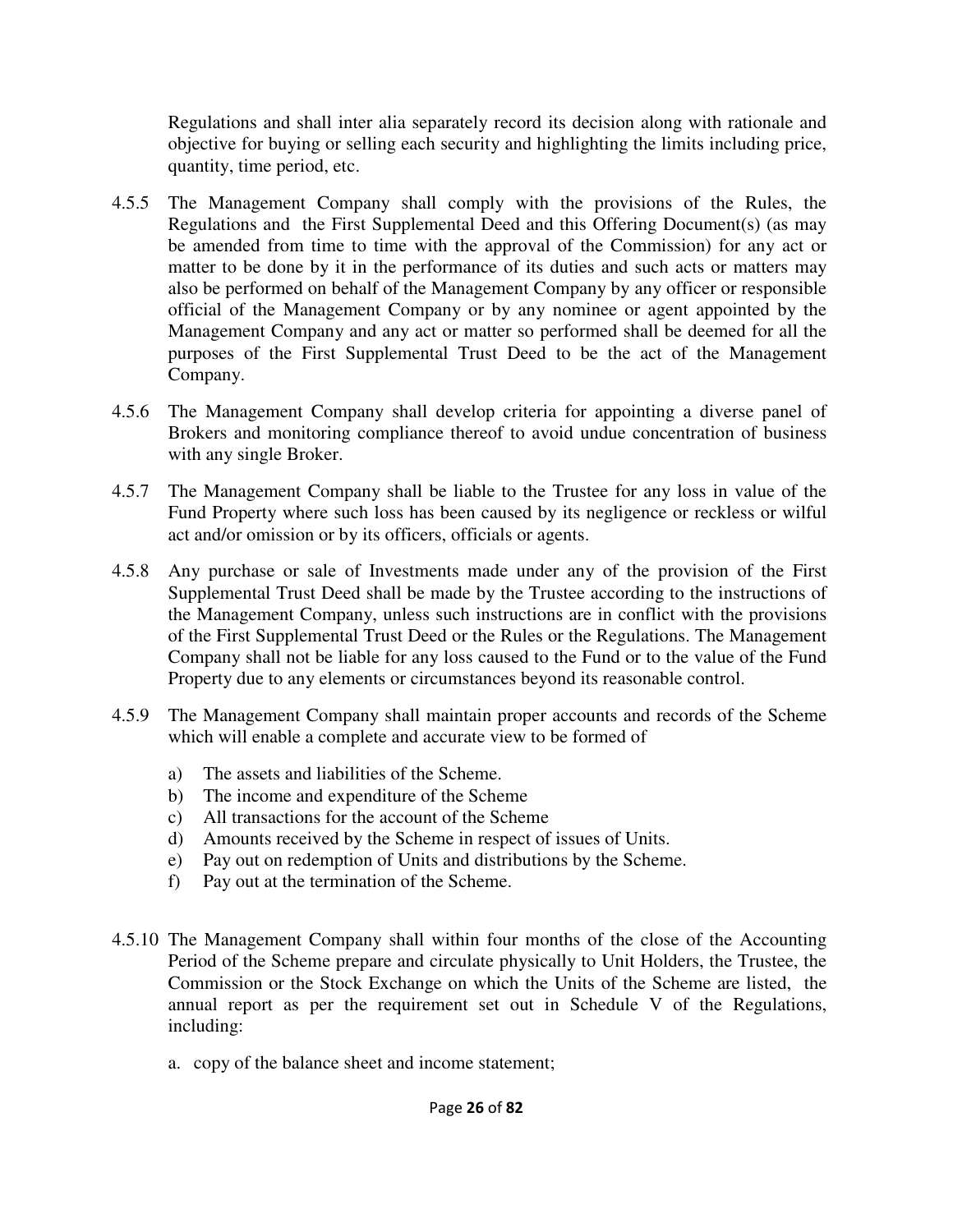- b. cash flow statement,
- c. statement of movement Unit Holders' funds or Net Assets and reserves; and
- d. the Auditor's report of the Scheme.
- 4.5.11 The Management Company shall within one month of the close of the first and the third quarter and within two months of the close second quarter of the year of accounts of the Scheme, prepare and transmit to the Unit Holders, the Trustee, the Commission and the Stock Exchanges on which the Units of the Scheme may be listed, the following:
	- i. balance sheet at the end of that quarter,
	- ii. an income statement,
	- iii. a cash flow statement
	- iv. a statement of movement in Unit Holders' fund or Net Assets or reserves and changes in equity for that quarter, whether audited or otherwise in accordance with the Regulations;
	- v. statement showing the securities owned at the beginning of the relevant period, securities purchased or sold during such period and the securities held at the end of such period together with the value (at carrying and at market) and the percentage in relation to its own assets and the issued capital of the persons whose securities are owned for that quarter, whether audited or otherwise in accordance with the Regulations.

Provided that these accounts may be transmitted to Unit Holders electronically by publication on the Management Company's website unless any Unit Holders(s) elect(s) to receive them physically in which case the Management Company shall make available to such Unit Holders(s) printed copies thereof free of cost, as and when requested.

- 4.5.12 The Management Company shall maintain a record of Unit Holders of the Scheme and inform the Trustee and the Commission of the address where the Register is kept. However, the Management Company may appoint a Registrar, as its agent, to maintain the register and may from time to time with the intimation to the Trustee and the Commission, remove or replace the Registrar.
- 4.5.13 The Management Company shall make available or ensure that there is made available to the Trustee such information and record as the Trustee may require in respect of any matter relating to the Trust.
- 4.5.14 The Management Company shall with the consent of the Trustee appoint at the establishment of the Scheme and upon any vacancy, the Auditor, from the approved list of auditors circulated by Commission from time to time, who shall be a chartered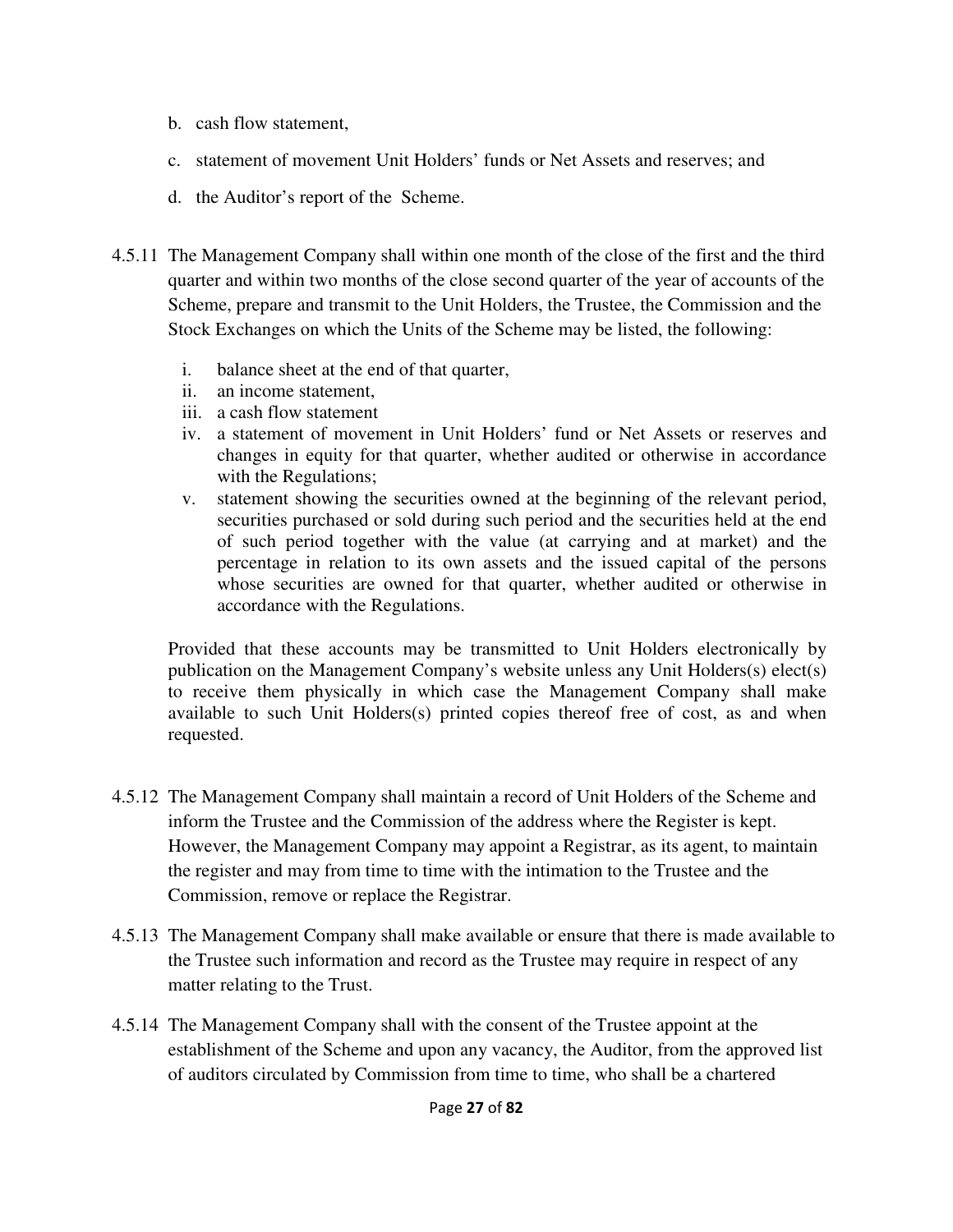accountant or a firm of chartered accountants and independent of the auditor of the Management Company and the Trustee and such auditor shall not be appointed for more than such number of consecutive years as specified under the Regulations and contents of the Auditor's report shall be in accordance with the provisions of the Regulations.

- 4.5.15 The Management Company shall not be under any liability, except such liability as may be expressly assumed by the First Supplemental Trust Deed and this Offering Document or liability imposed under the Rules and the Regulations, nor shall the Management Company (save as herein otherwise provided) be liable neither for any act or omission of the Trustee nor for anything except its own negligence or wilful breach of duty hereunder and it shall not incur any liability by reason of any error of law.
- 4.5.16 The Management Company shall ensure that the Distributors to whom it delegates the function of Distribution, have acquired and are maintaining the associate membership of the association(s) constituted in consultation with the Commission and are abiding by the code of conduct prescribed by the association(s) and that the appointments shall be made under written contract with the Distributors, which shall clearly state the terms and conditions for avoidance of frauds and sales based upon misleading information.
- 4.5.17 The Management Company shall obtain rating for the Fund, once it becomes eligible for rating as per the rating criteria of the rating agency, and such rating shall be updated once every financial year and shall be disclosed in the annual and quarterly reports.
- 4.5.18 The Management Company shall be obliged to process payment instrument immediately on receipt of the application.
- 4.5.19 The Management Company shall ensure that no entry and exit to the Scheme (including redemption and re-issuance of Units to the same Unit Holders on different NAVs) shall be allowed other than cash settled transactions based on the formal issuance and redemption requests, unless permitted otherwise under the Regulations or by the Commission in writing.
- 4.5.20 The Management Company shall formally forward all the requests for dealing in Units, duly time and date stamped, to the Trustee within 24 hours of the receipt of such requests.
- 4.5.21 The Management Company shall not be liable for any loss caused to the Scheme or to the Fund Property due to any elements or circumstances of Force Majeure.
- 4.5.22 The Management Company shall ensure that all the designated points for acceptance of applications for issuance, redemption, conversion, etc of Units of the Scheme have appropriate date and time stamping mechanism for timely acknowledgement of the said applications.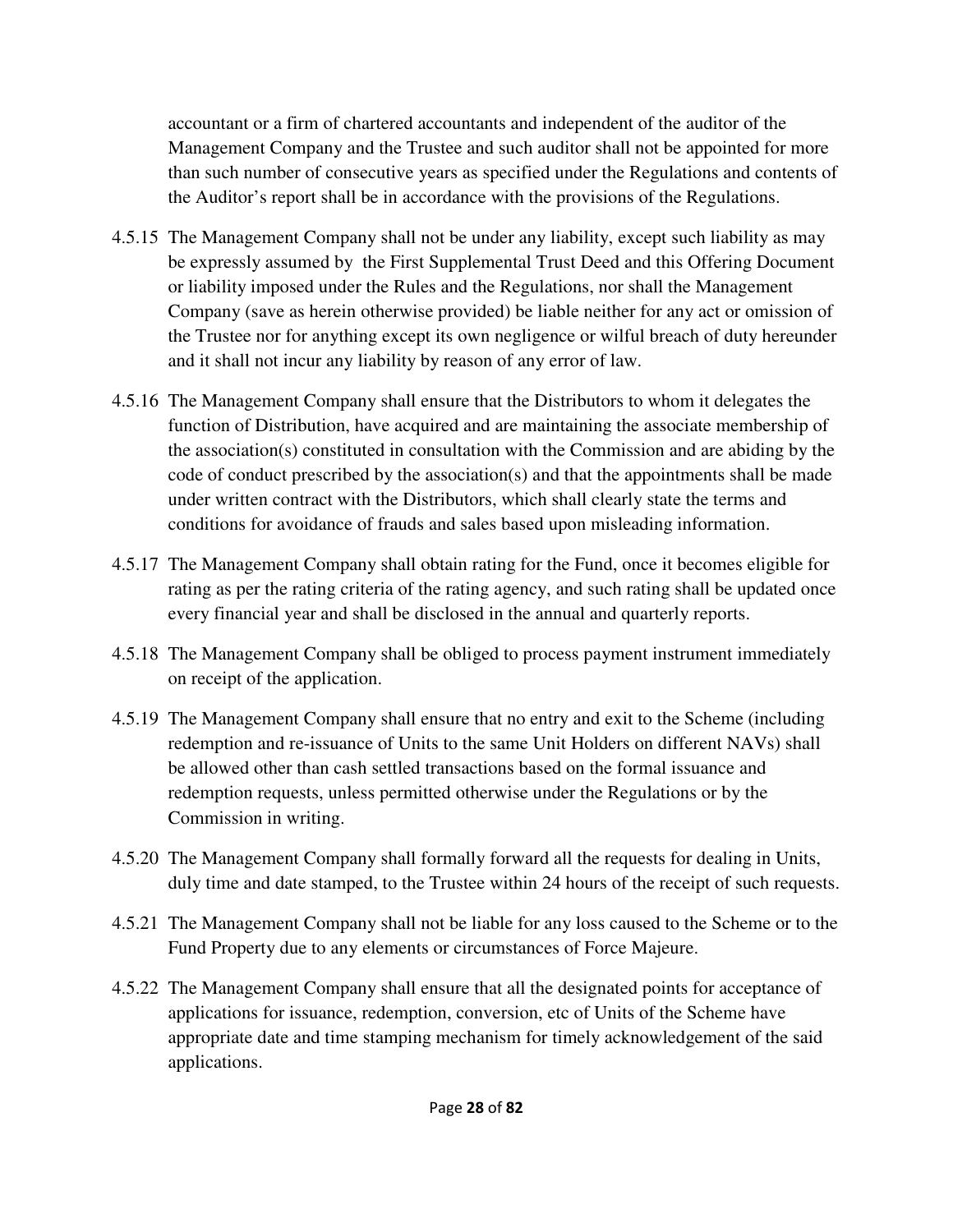- 4.5.23 The Management Company shall clearly specify Cut-off time for acceptance of application forms of issuance, redemption, conversion etc of Units of the Scheme in the Constitutive Documents on its website and designated points. Such Cut-off time shall uniformly apply on all Unit Holders.
- 4.5.24 The Management Company shall not open or close or arrange to open or close any bank/ depository/ brokerage account for the Fund with a Bank without the approval of the Board of Directors of the Management Company. If the Management Company has obtained approval of its Board of Directors for opening or arranging to open an account with any particular Bank, it may open accounts with any branch of that Bank and shall obtain approval therefor from its Board of Directors in the subsequent meeting.

| Name                        | Address                                                             | Position              | <b>Other Directorships</b>                                                                                                                                                                                                                                                                                                                                                                                                                               |
|-----------------------------|---------------------------------------------------------------------|-----------------------|----------------------------------------------------------------------------------------------------------------------------------------------------------------------------------------------------------------------------------------------------------------------------------------------------------------------------------------------------------------------------------------------------------------------------------------------------------|
| Mr. Nasim Beg               | F 61/6, Block 4,                                                    | Chief                 | Pak Arab Fertilizers Ltd.<br>Summit Bank Limited (Formerly Arif Habib Bank                                                                                                                                                                                                                                                                                                                                                                               |
| Mr.Muhammad<br>Akmal Jameel | Clifton, Karachi<br>146-M, Block<br>2, PECHS,<br>Karachi.           | Executive<br>Director | $Ltd.$ )<br>Pakistan Private Equity Management Limited.<br>Arif Habib Securities Limited.<br>Mutual Funds Association of Pakistan (MUFAP)<br>Institute of Capital Markets.<br>Arif Habib REITs Management Ltd.<br>Safe Mix Concrete Products Limited<br>Thatta Cement Company Limited<br>Al Abbas Cement Limited.<br>Arif Habib Securities Ltd.<br>Rozgar Microfinance Bank Ltd.<br>Thatta Cement Company Limited<br>Arif Habib REIT Management Co. Ltd. |
|                             |                                                                     |                       | Pakistan Private Equity Management Limited.                                                                                                                                                                                                                                                                                                                                                                                                              |
| Mr. Sirajuddin<br>Cassim    | D -43 Block 9,<br>KDA Scheme No.5<br>Kehkashan, Clifton,<br>Karachi | Director              | Arif Habib Securities Ltd.<br>Platinum Securities (Pvt) Ltd.<br>D.R.H. Logistics Pakistan (Pvt.) Ltd.                                                                                                                                                                                                                                                                                                                                                    |
| Mr. Muhammad<br>Kashif      | 86/11, 10th Street,<br>Khayaban-e-Sehar,<br>DHA, Karachi.           | Director              | Arif Habib Securities Limited<br>Nooriabad Spinning Mills (Pvt) Ltd.<br>Thatta Cement Company Ltd<br>Rotocast Engineering (Pvt.) Ltd<br>Javedan Cement Limited.<br>Pakarab Fertilizers Limited<br>Arif Habib RIET Management Co. Ltd.<br>Arif Habib Real Estate Services (Pvt.) Ltd.<br>Fatima Fertilizer Company Limited<br>Real Estate Modaraba Management Company<br>Limited                                                                          |

# **4.6. DIRECTORS OF THE MANAGEMENT COMPANY**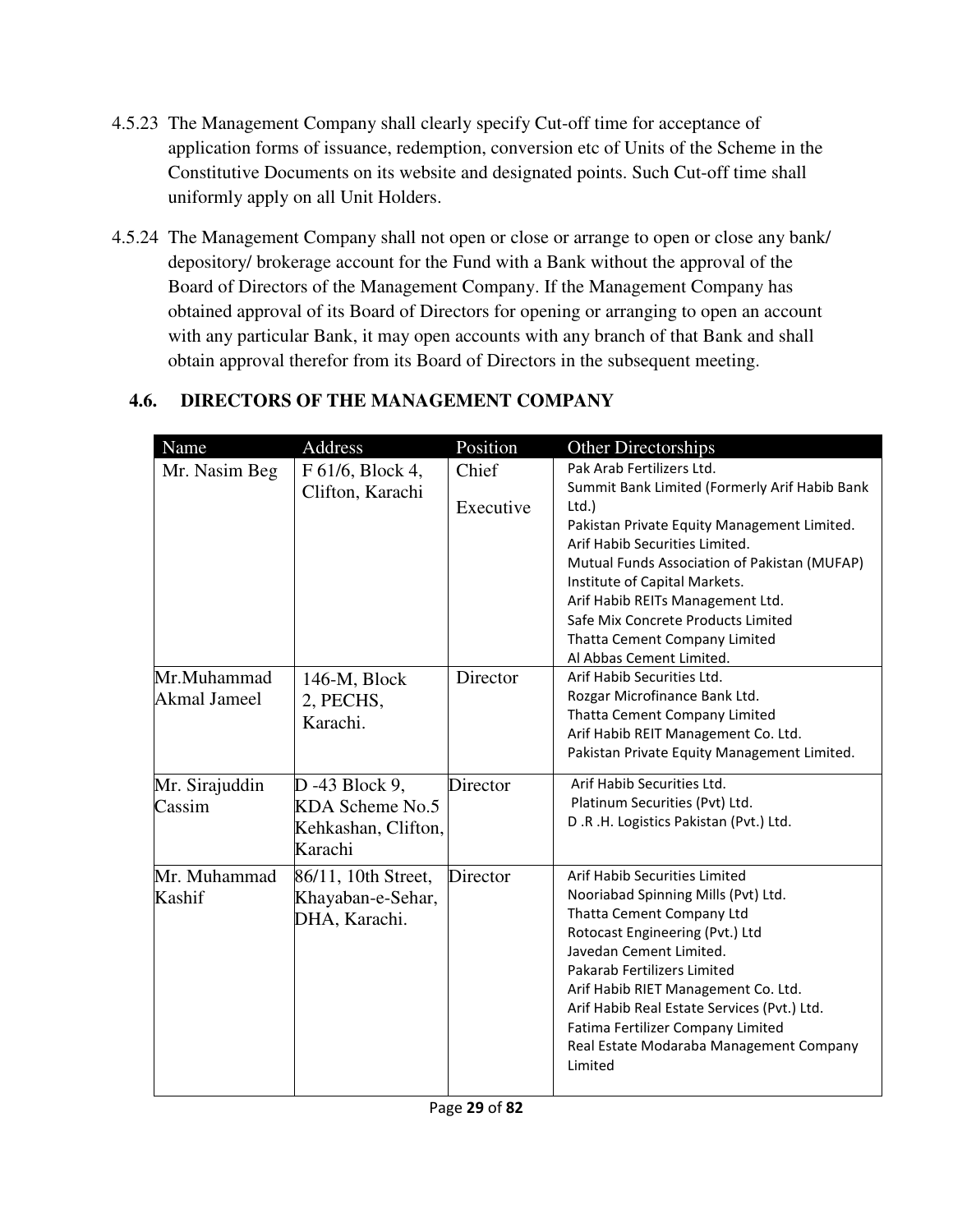| Mr.Muhammad     | $278-X$ , Phase III          | Director | None                                                                                                                                                                                                                                                                                                                                |
|-----------------|------------------------------|----------|-------------------------------------------------------------------------------------------------------------------------------------------------------------------------------------------------------------------------------------------------------------------------------------------------------------------------------------|
| Shafi Malik     | Lahore                       |          |                                                                                                                                                                                                                                                                                                                                     |
| Syed Ajaz Ahmed |                              | Director | Arif Habib Securities Limited.<br>Javedan Cement Limited.<br>Al Abbas Cement Limited.<br>Cryo-Cell Pakistan (Pvt.) Limited<br>Sweetwater Dairies Pakistan (Pvt.) Ltd.<br>J.J Media (Pvt.) Limited.<br>Project One (Pvt.) Limited.<br>Pakistan Private Equity Management Limited.<br>Arif Habib Real Estate Services (Pvt.) Limited. |
| Mr. S. Gulrez   | House No 31, Street Director |          | None                                                                                                                                                                                                                                                                                                                                |
| Yazdani         | 37 F 7/1, Islamabad          |          |                                                                                                                                                                                                                                                                                                                                     |

#### **4.7 PARTICULARS OF DIRECTORS**

#### **Nasim Beg, Chief Executive**

A chartered accountant by profession, Mr. Nasim Beg is a seasoned professional and one of the leading figures in the asset management industry of Pakistan. He has been associated with the Group since 2000 and currently serving as Chief Executive Officer of Arif Habib Investments Limited. Mr. Beg has been responsible for development and growth of the Group's mutual fund business from conceptual stage. His successful management and leadership have enabled the business to achieve significant growth on a sustained basis. Prior to joining the Arif Habib Group, Mr. Beg served National Investment Trust as its Deputy Chief Executive.

#### **Muhammad Akmal Jameel, Director**

Mr. Akmal Jameel is a CFA charter holder and has earned his Masters degree from the London School of Economics. He is an Executive Director of Arif Habib Securities Limited. He has extensive experience in Capital markets both domestically and internationally.

#### **Sirajuddin Cassim, Director**

Mr. Sirajuddin Cassim is a former President of Karachi Stock Exchange and Central Depository Company. He is a fellow member of Institute of Chartered Accountants of Pakistan.

#### **Muhammad Shafi Malik, Director**

Mr. Muhammad Shafi Malik holds a Masters degree in Public Administration from Harvard University and a Masters Degree in Economics from University of Punjab. He has done L.L.B, D.L.L and D.T.L with distinction and gold medal in Mercantile Law  $\&$ Labour Laws. He has diversified experience of serving with distinction in public offices, corporations and institutions of national importance like C.B.R., and EOBI. He served as Chairman Employees Old Age Benefit (EOBI) for three years before his retirement in March 2005. Having valuable experience of management, legal consultancy, adjudication, audit and financial management, he is capable of tendering advice on administrative, legal/corporate affairs, and strategic planning.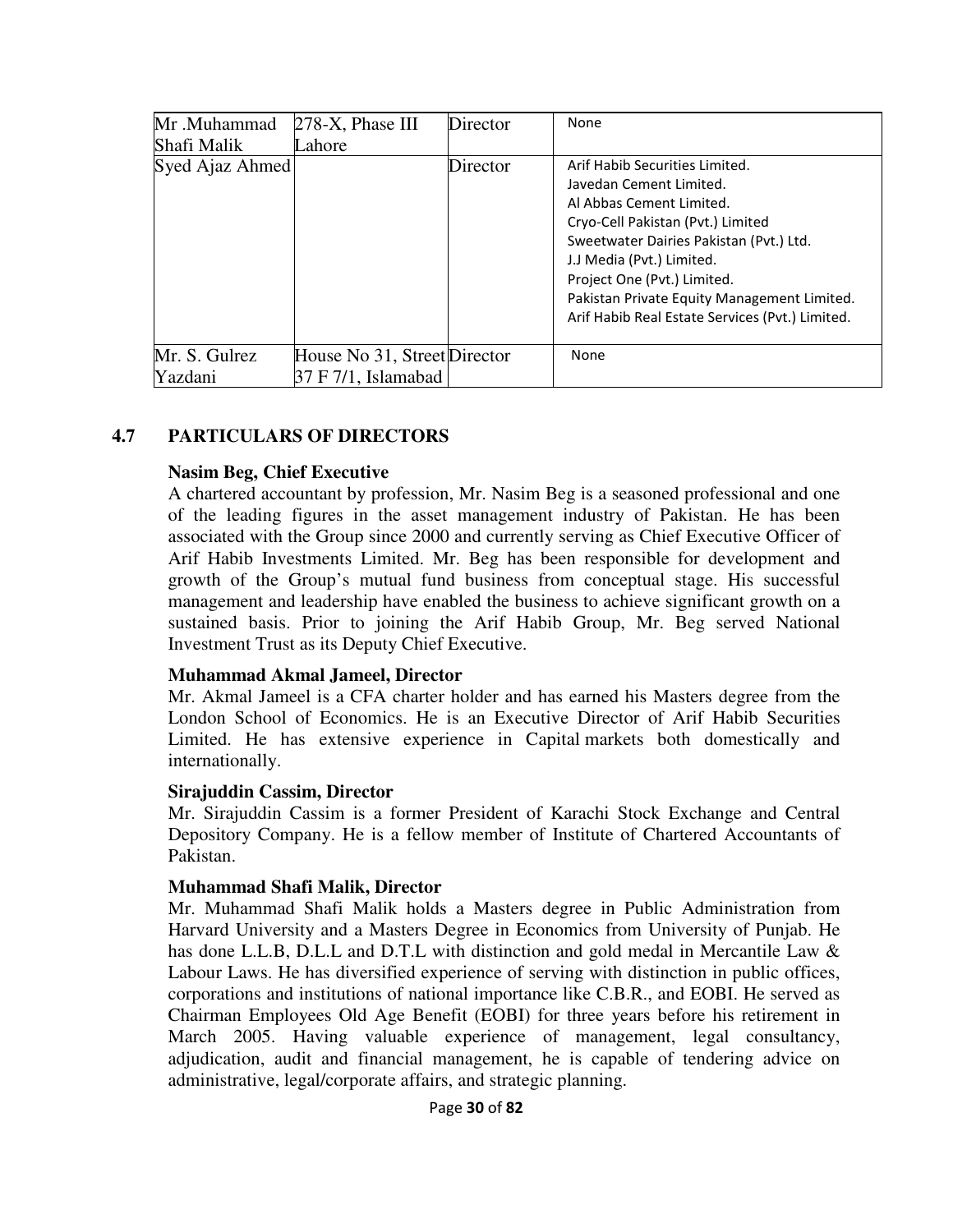#### **Kashif A. Habib, Director**

Mr. Habib has obtained a Bachelors of Commerce degree in 2004 and has also passed modules A, B, C & D exams of the Institute of Chartered Accountants of Pakistan. In October 2004, he joined M/s. A. F. Fergusons, Chartered Accountants, for Articleship. He has three years experience as an intern and as a Non-Executive Director of Arif Habib Securities Ltd.

#### **Syed Ajaz Ahmed, Director**

 Mr. Ajaz Ahmed has been associated with the Group since 2001. He has over a decade of work experience in asset management, audit, and financial consulting. Mr. Ahmed is a Fellow of Institute of Cost and Management Accountants of Pakistan and also holds a degree in law.

#### **Mr. S. Gulrez Yazdani**

Mr. S. Gulrez Yazdani is a member of British Institute of International and Comparative Law, London, UK. He holds LLM (Master of Laws) from Law School of University of Hertfordshire and M Phil from London School of Economics. He holds almost 35 years domestic and international experience and has worked at senior and middle management levels with the Government in various Ministries, Departments, Statutory Corporations, and Regulatory Institutions. Also has the experience of working with the private sector and as a professional researcher. Presently working as Chief Executive Officer of the Institute of Capital Markets of Pakistan and also involved with the London School of Economics as occasional research on 'sites of global governance'.

He has developed and executed projects in collaboration with different international donor and executing institutions like UN-ITC, UNCTAD, DFID, World Bank, ADB and the Commonwealth Secretariat. He has worked as the Executive Director/Head of Investments of State Life Insurance Corporation and managed one of the largest equity and money market investment portfolios in Pakistan along with small investment portfolios in UAE and the UK. He has also worked as Executive Director, SECP

# **PARTICULARS OF CHIEF FINANCIAL OFFICER.**

# **Zeeshan, Chief Financial Officer & Company Secretary**

Zeeshan is the CFO and Company Secretary of the Company, responsible for of the Finance and Accounting function of the Management Company and Funds as well as the company secretarial functions. He is also heading Strategic planning and new products department

Zeeshan is a chartered accountant, having qualified in Feb 2003. He completed his Articleship from Ford Rhodes Robson Morrow (a member firm of Ernst & Young International). During his Articleship Zeeshan was seconded to Ernst & Young, Doha where he was involved in the system based audits and consultancy assignments. Prior to joining Arif Habib Investments, Zeeshan was associated with a large group involved in Textile and Construction business. During his stay he was deputed to UK and Europe to take up group related assignments.

Zeeshan has a diversified experience including Internal Audit, Product Development and Fund Accounting. Zeeshan has also officiated as Head of Marketing.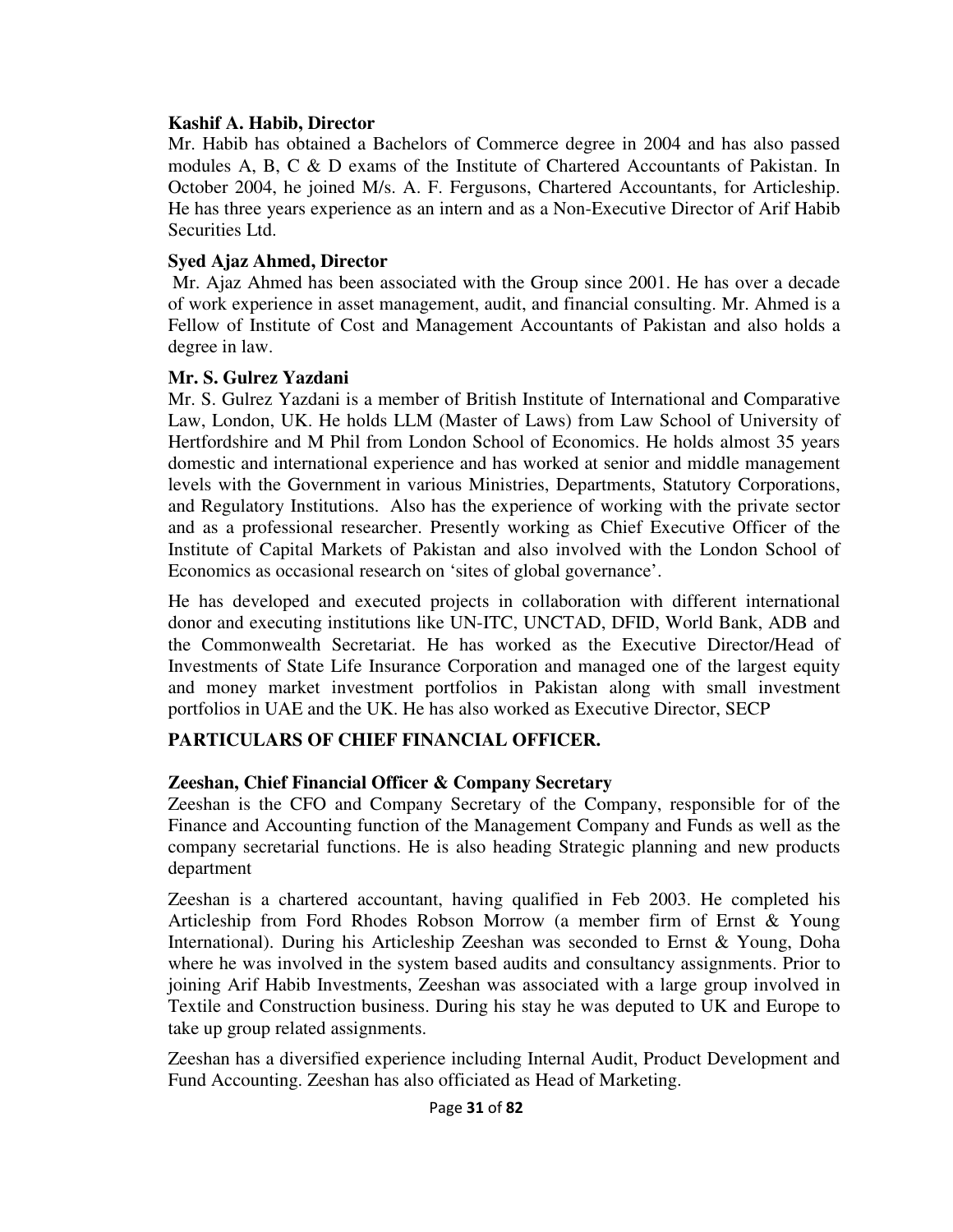#### **4.8 FINANCIAL SUMMARY OF LISTED COMPANIES HAVING COMMON DIRECTORS**

# **4.8.1 Arif Habib Securities Limited Rupees in million**

|                       | 2010      | 2009        | 2008       | 2007      | 2006      |
|-----------------------|-----------|-------------|------------|-----------|-----------|
| Profit before tax     | 3,732.50  | (2, 134.60) | 9,514.23   | 3,934.90  | 4,768.42  |
|                       |           |             |            |           |           |
| Profit after tax      | 3,798.47  | (2,768.90)  | 7,970.82   | 3,682.30  | 4,157.36  |
|                       |           |             |            |           |           |
| Paid up Capital       | 3,750.00  | 3,750.00    | 3,000.00   | 3,000.00  | 270.00    |
| Shareholders' Equity  | 19,784.15 | 16,135.322  | 19,049.923 | 18,074.60 | 10,690.64 |
|                       |           |             |            |           |           |
| <b>Total Assets</b>   | 23,388.23 | 21,919.015  | 23,277.575 | 20,049.20 | 12,059.44 |
| Earning per share     | 10.13     | (7.38)      | 21.26      | 12.30     | 153.98    |
|                       |           |             |            |           |           |
| Specie dividend $(\%$ | 30        |             | 15%        | 75.00%    | 100.00%   |
| )Fatima Fertilizer    |           |             |            |           |           |
| Bonus $(\%$           |           |             | 25%        | 322.00%   | 66.67%    |

#### **4.8.2 Pakistan Premier Fund Limited** Rupees in million

|                       | 2010      | 2009      | 2008      | 2007     | 2006     |
|-----------------------|-----------|-----------|-----------|----------|----------|
| Profit after tax      | 357.169   | (767.573) | (126.025) | 702.72   | 546.56   |
| Net Assets            | 1,749.805 | 1,392.635 | 2,414.916 | 2,910.08 | 2,576.50 |
| NAV per share $(Rs.)$ | 10.30     | 8.20      | 14.22     | 19.71    | 17.45    |
| Earning per share     | 2.10      | (4.52)    | (0.74)    | 4.76     | 3.70     |
| Cash dividend $(\% )$ | 18.60     |           | 15%       | 25%      | 25.00%   |
| Bonus ( $\%$ )        |           |           |           | 15%      | 15%      |

# **4.8.3** Javedan Cement Limited Rupees in million

| aveaan Cement Limnea<br>тароов не ништоп |         |               |         |        |        |
|------------------------------------------|---------|---------------|---------|--------|--------|
|                                          | 2009    | 2008          | 2007    | 2006   | 2005   |
| Profit before tax                        | (370)   | (3,408)       | (178)   | 422.78 | 294.96 |
| Profit after tax                         | (428)   | (3,393)       | (90.00) | 344.32 | 211.15 |
| Paid up Capital                          | 291     | 291.00        | 560.00  | 560.00 | 560.00 |
| Shareholders' Equity                     | (3,775) | (3,347)       | 316.11  | 499.74 | 379.41 |
| <b>Total Assets</b>                      | 5,861   | 1,370.54<br>C | 1,287   | 964.62 | 985.16 |
| Earning per share<br>(Rs.)               | (14.73) | (116.76)      | (1.61)  | 6.15   | 3.77   |
| Cash dividend $(\% )$                    |         |               |         | 56.70% |        |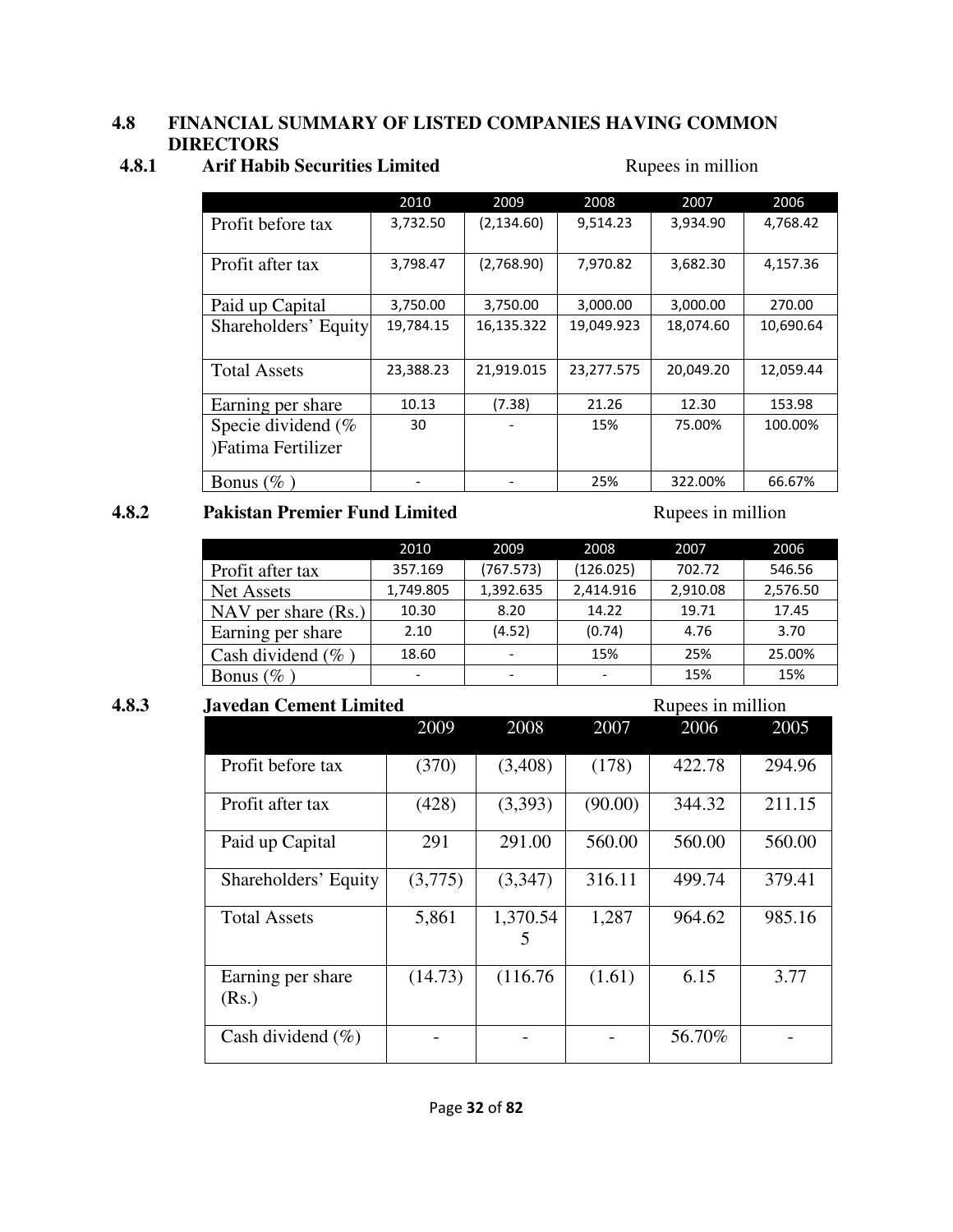#### **4.8.4 Arif Habib Bank Limited Rupees in million Rupees** in million

|                       | 2009        | 2008       | 2007       | 2006      |
|-----------------------|-------------|------------|------------|-----------|
| Profit before tax     | (2,285.586) | (347.274)  | 326.918    | 50.029    |
| Profit after tax      | (2,066.790) | (191.408)  | 230.165    | 93.974    |
| Paid up Capital       | 5000.000    | 5000.000   | 4,500.000  | 3000.000  |
| Shareholders' Equity  | 4,065.941   | 6,132.731  | 6,324.139  | 3,093.974 |
| <b>Total Assets</b>   | 38,173.375  | 24,802.817 | 18,120.789 | 5,696.379 |
| Earning per share     | (4.13)      | (0.38)     | 0.65       | 1.10      |
| Cash dividend $(\%$ ) |             |            |            |           |
| Bonus ( $\%$ )        |             |            |            |           |

#### **4.8.5 Al-Abbas Cement Industries Ltd (formerly Essa Cement Industries Ltd.**

|                       |          |          | Rupees in million |          |           |  |  |  |
|-----------------------|----------|----------|-------------------|----------|-----------|--|--|--|
|                       | 2009     | 2008     | 2007              | 2006     | 2005      |  |  |  |
| Profit before tax     | (41.97)  | (128.93) | (168.768)         | (75.025) | (72.612)  |  |  |  |
| Profit after tax      | 121.81   | (108.26) | (141.987)         | 17.599   | (82.341)  |  |  |  |
| Paid up Capital       | 1,828.45 | 1,828.45 | 1,142.78          | 1,142.78 | 380.927   |  |  |  |
| Shareholders' Equity  | 1,717.44 | 1,595.62 | 1,018.217         | 1,160.20 | 380.751   |  |  |  |
| <b>Total Assets</b>   | 5,923.9  | 5,273.87 | 4,442.97          | 3,819.21 | 1,882.564 |  |  |  |
| Earning per share     | 0.67     | (0.59)   | (1.242)           | 0.17     | (2.16)    |  |  |  |
| Cash dividend $(\%$ ) |          |          |                   |          |           |  |  |  |

#### **4.8.6** Thatta Cement Limited Rupees in million 2009 2008 2007 2006 2005 Profit before tax 263.398 53.796 58.589 337.052 251.183 Profit after tax 203.872 39.522 46.651 221.698 263.309 Paid up Capital 797.745 797.745 797.745 797.745 797.745 797.745<br>Shareholders' Equity 770.811 570.749 531.227 484.576 422.427 Shareholders' Equity 770.811 570.749 531.227 484.576 422.427<br>Redeemable Capital 83.333 166.662 263.886 360.686 398.336 Redeemable Capital 83.333 166.662 263.886<br>Total Assets 1,419.189 1,346.352 2,072.738 Total Assets 1,419.189 1,346.352 2,072.738 1,119.014 972.277<br>Earning per share 2.56 0.50 0.58 2.78 3.30 Earning per share

|                       | <b>Pak Arab Fertilizer Limited</b> |            |                           | Rupees in million |           |  |
|-----------------------|------------------------------------|------------|---------------------------|-------------------|-----------|--|
|                       | 2009                               | 2008       | 2007                      | 2006              | 2005      |  |
| Profit before tax     | 5,099                              | 8,034.501  | 1,701.577                 | 949.622           | 1,423.852 |  |
| Profit after tax      | 4,643                              | 7,089.890  | 1,359.317                 | 1,441.828         | 985.153   |  |
| Paid up Capital       | 4,500                              | 3,000      | 743.061                   | 743.061           | 743.061   |  |
| Shareholders' Equity  | 14,339                             | 11,976.445 | 7,069.144                 | 5,838.997         | 1,531.700 |  |
| <b>Total Assets</b>   | 51,421                             |            | 45, 523. 344 25, 167. 267 | 23,225.065        | 3,573.308 |  |
| Earning per share     | 10.32                              | 23.63      | 18.29                     | 19.40             | 9.22      |  |
| Cash dividend $(\%$ ) |                                    |            |                           |                   |           |  |
| Bonus $(\%$ )         |                                    | 50%        |                           | 2,562.10          |           |  |

Cash dividend  $(\% )$   $\qquad$  -  $\qquad$  -  $\qquad$  -  $\qquad$  -  $\qquad$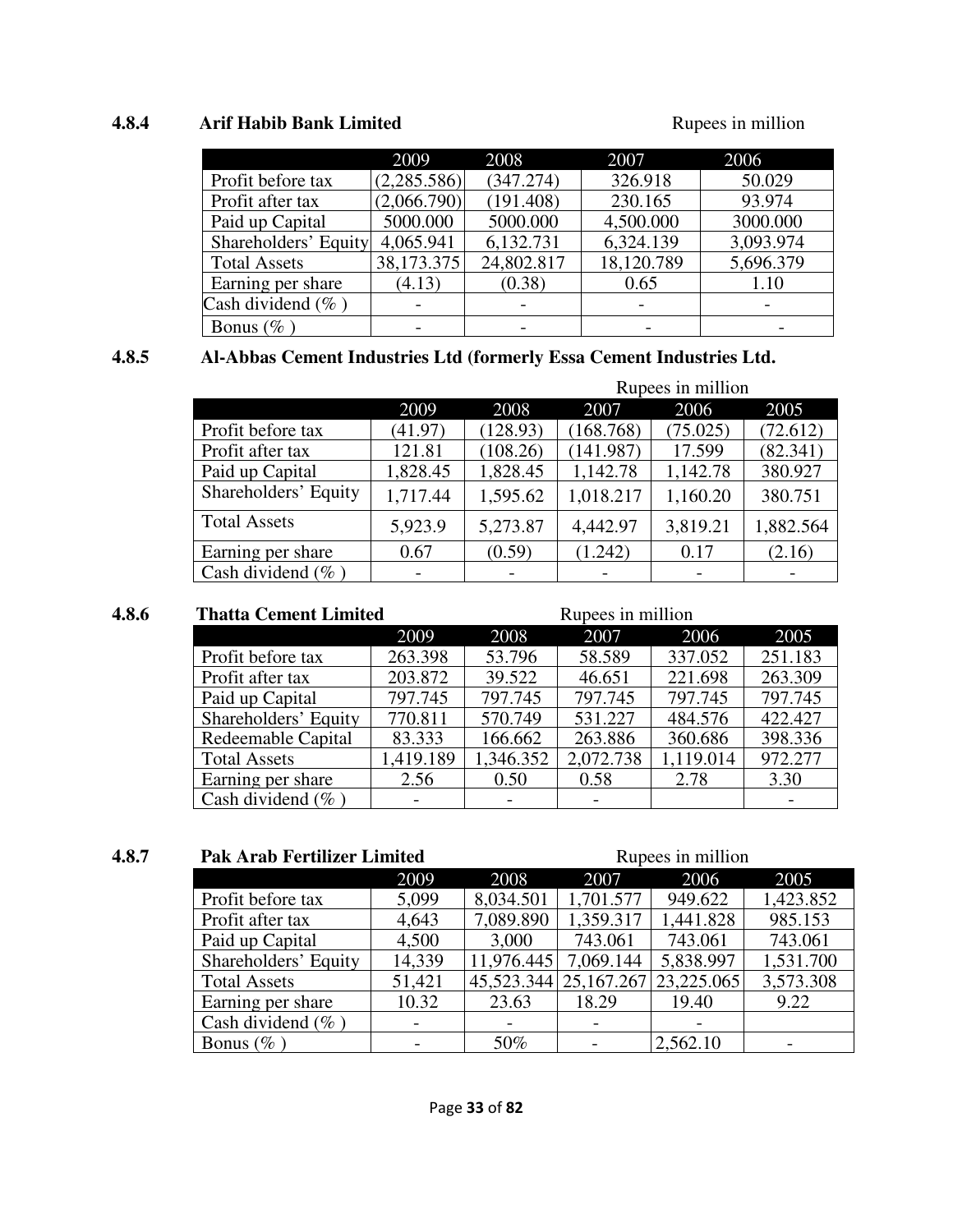# **4.9 PRINCIPAL SHAREHOLDER OF THE MANAGEMENT COMPANY**

The main sponsor of the Management Company is Arif Habib Securities Limited ("AHSL"). AHSL, the holding company of Arif Habib Group, was incorporated on 14th November 1994 as a Public Limited Company under the Companies Ordinance, 1984 and is listed on the Karachi, Lahore and Islamabad Exchanges. It holds license to carry out Investment Finance Services under the Non-Banking Finance Companies (Establishment and Regulation) Rules, 2003. The principal activity is business of investments in listed and unlisted securities.

**AHSL** has the single distinction of being recipient of the Top 25 Companies award of Karachi Stock Exchange for each of the five years since its listing in 2001. The company has the honour of being ranked 9th in the award list for the year 2005.

**AHSL** holds shares in both the **operating subsidiaries** and other **strategic investments**.

**Operating subsidiaries** cover a wide range of financial services, viz:

- 1. **Arif Habib Limited**  Brokerage House with 75% shareholding
- 2. **Arif Habib Investments Limited**  Asset Management Company with 60.18% shareholding

3. **Arif Habib DMCC** – Member of Dubai Gold & Commodities with 100% shareholding

- 4. **Pakistan Private Equity Management Limited**  Venture Capital Management Company with 85% shareholding
- **5. SKM Lanka Holding (Pvt**.) **Limited** with 75% shareholding
- **6. Real Estate Modaraba Management Company** with 99.99% shareholding **Strategic investments** include:
- 1. **Pak Arab Fertilizers Limited** with 30% shareholding
- 2. **Fatima Fertilizer Company Limited** with 12.59% shareholding
- 3. **Al Abbas Cement Limited** with 25.32% shareholding
- 4. **Rozgar Microfinance Bank Limited** with 19.01 % shareholding
- 5. **Takaful Pakistan Limited** with 10% shareholding
- 6. **Sweet Water Pakistan Dairies (Pvt.) Limited** with 24.90% shareholding
- 7. **Sunbiz (Pvt.) Limited** with 4.65% shareholding
- 8. **Aisha Steel** with 25% shareholding

Additionally, AHSL maintains a well diversified portfolio of listed securities. With such a diversified investment portfolio, AHSL stands strong and is well placed to play an important role in Pakistan's rapidly developing economy. The Shareholder's equity of AHSL stands at Rs.**17.21 billion as of 30th June, 2009**

# **4.10 THE TRUSTEE**

Central Depository Company of Pakistan Limited (CDC), a public limited company incorporated under the Companies Ordinance 1984, with its registered office at CDC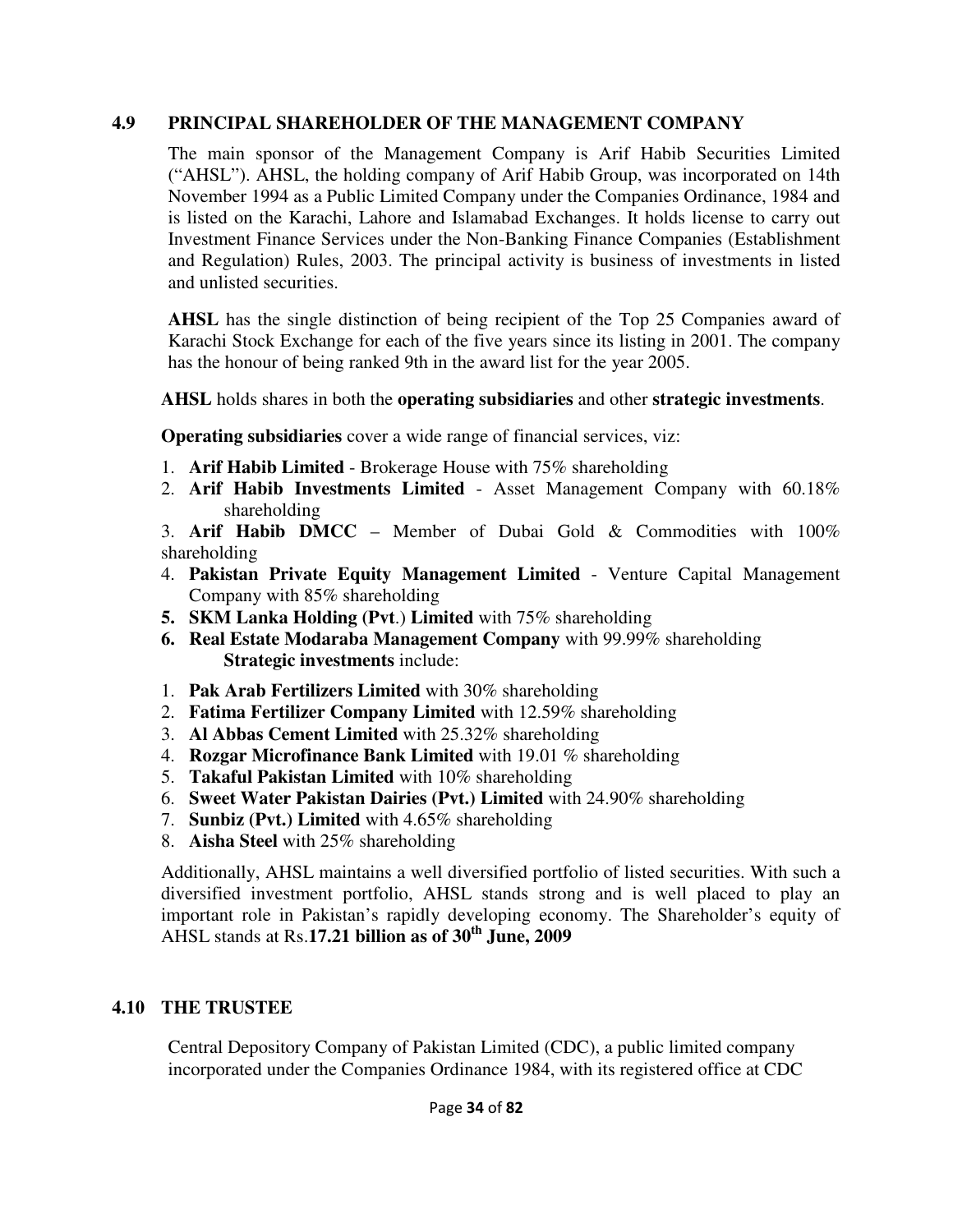House, 99-B, Block 'B', S.M.C.H.S, Main Shara-e-Faisal, Karachi, Pakistan has been appointed as the Trustee for the Scheme. The Trustee has considerable amount of experience of trusteeship of open-end schemes which are successfully functioning in the country

# **4.11 TRUSTEE: DUTIES AND RESPONSIBILITIES**

- 4.11.1 The Trustee shall take under its custody or control all of the Fund Property and hold the same in trust for the Unit Holders in accordance with the provisions of the Constitutive Documents, the Rules and the Regulations. Cash and registerable assets shall be registered in the name of or to the order of the Trustee
- 4.11.2 The Trustee shall comply with the provisions of the First Supplemental Deed, the Rules and the Regulations, for any act or matter to be done by it in the performance of its duties and such acts or matters may also be performed on behalf of the Trustee by any officer or responsible official of the Trustee or by any nominee or agent appointed by the Trustee under intimation to the Management Company. Provided that the Trustee shall be responsible for the acts and omissions of all persons to whom it may delegate any of its duties, as if these were its own acts and omissions and shall account to the Trust for any loss in value of the Fund Property where such loss has been caused by gross negligence or any wilful or reckless act and/or omission of the Trustee or any of its directors, officers, nominees or agents.
- 4.11.3 The Trustee shall exercise all due diligence and vigilance in carrying out its duties and in protecting the interests of the Unit Holders. The Trustee shall not be under any liability on account of anything done or not done by the Trustee in good faith in accordance with or in pursuance of any request of the Management Company, provided these are not in conflict with the provisions of the Constitutive Documents or the Rules and the Regulations. Whenever, pursuant to any provision of the First Supplemental Trust Deed any certificate, notice, direction, instruction or other communication is to be given by the Management Company to the Trustee, the Trustee may accept as sufficient evidence thereof,
	- a) Document signed or purporting to be signed on behalf of the Management Company by any person $(s)$  whose signature the Trustee is for the time being authorized in writing by the Management Company to accept.
	- (b) any instruction received online through the software solution adopted by the Management Company for managing and keeping records of the funds managed by the Management Company and to the satisfaction of the Trustee and approval of the Commission.
- 4.11.4 The Trustee shall not except for wilful action or omission, negligence or bad intention, be liable for any loss caused to the Fund or to the value of the Fund Property due to any elements or circumstances beyond its reasonable control.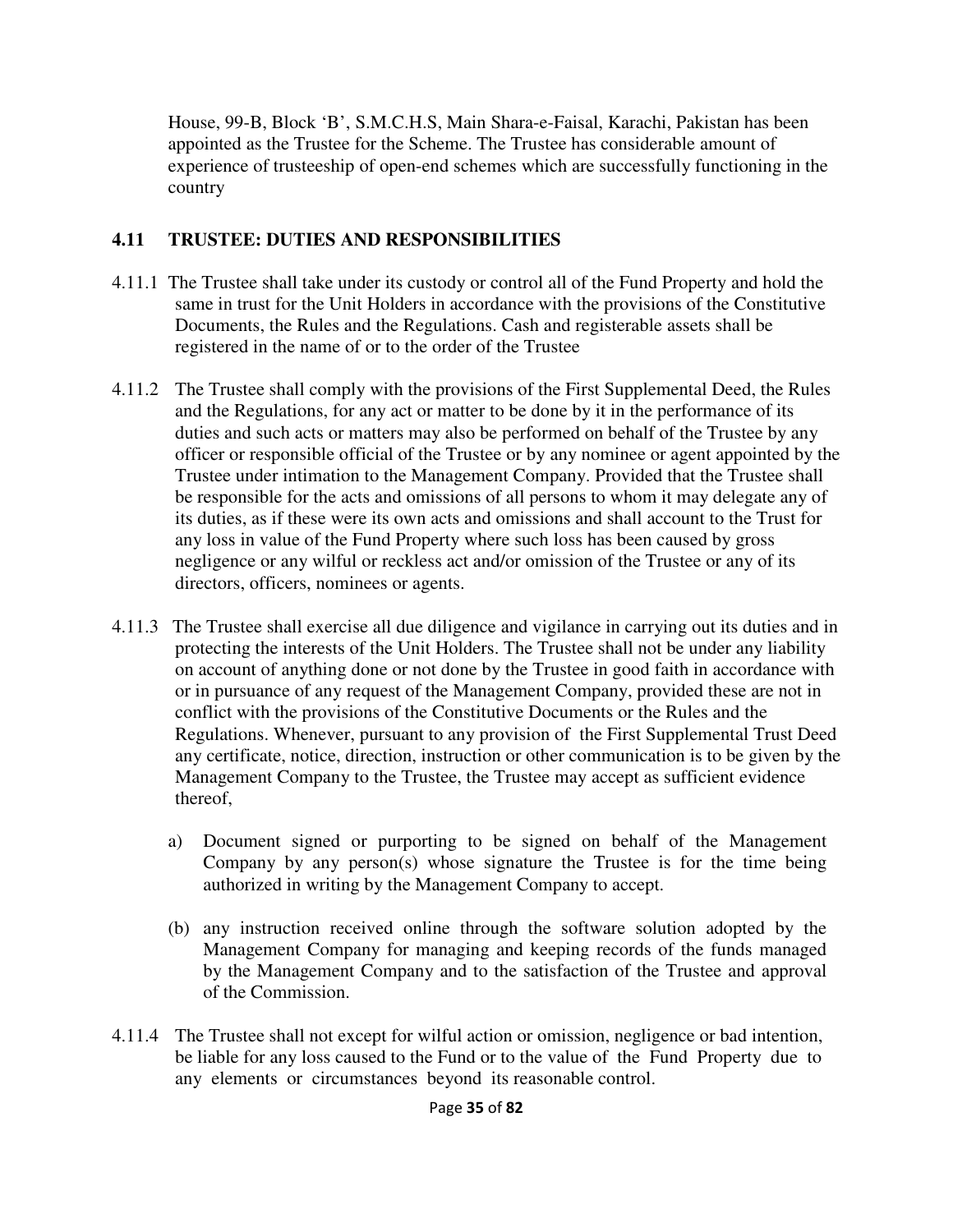- 4.11.5 The Trustee shall ensure that the methodology adopted by the Management Company in calculating the value of Units are adequate and the pricing and valuation for the sale, issue, repurchase, redemption and cancellation of the Units are carried out in accordance with the provisions of the Constitutive Documents and the Regulations;
- 4.11.6 The Trustee shall carry out the instructions of the Management Company in all matters including investment and disinvestment and disposition of the Fund Property, unless such instructions are in conflict with the provisions of the First Supplemental Trust Deed, the Rules, the Regulations or any other applicable law.
- 4.11.7 The Trustee shall ensure that the investment and borrowing limitations set out in the Constitutive Documents and the Regulations and the conditions under which the Scheme was registered are complied with;
- 4.11.8 The Trustee shall issue a report to be included in the annual and second quarter reports, to be sent to Unit Holders whether, in the Trustee's opinion, the Management Company has in all material respects managed the Scheme in accordance with the provisions of the Constitutive Documents, the Offering Document, the Rules and the Regulations and if the Management Company has not done so, the respects in which it has not done so and the steps which the Trustee has taken in respect thereof;
- 4.11.9 The Trustee shall ensure that Units have been issued after realization of subscription money.
- 4.11.10 Subject to the Regulations, any transaction between the Trust and the Management Company or any of their respective Connected Persons as principal shall only be made with the prior written consent of the Trustee.
- 4.11.11 The Trustee shall, in consultation with the Management Company, from time to time, appoint, remove or replace one or more Custodian(s) for performing the Custodian Function at one or more locations, on terms and conditions to be agreed between the Custodian and the Trustee and approved by the Management Company.
- 4.11.12 The Trustee shall make available or ensure that there is made available to the Management Company such information as the Management Company may reasonably require, from time to time, in respect of the Fund Property and all other matters relating to the Trust.
- 4.11.13 The Trustee shall be entitled to require the Auditors to provide such reports as may be agreed between the Trustee and the Management Company as may be considered necessary to facilitate the Trustee in issuing the certification required under the Rules and the Regulations. The Trustee shall endeavour to provide the certification at the earliest date reasonably possible.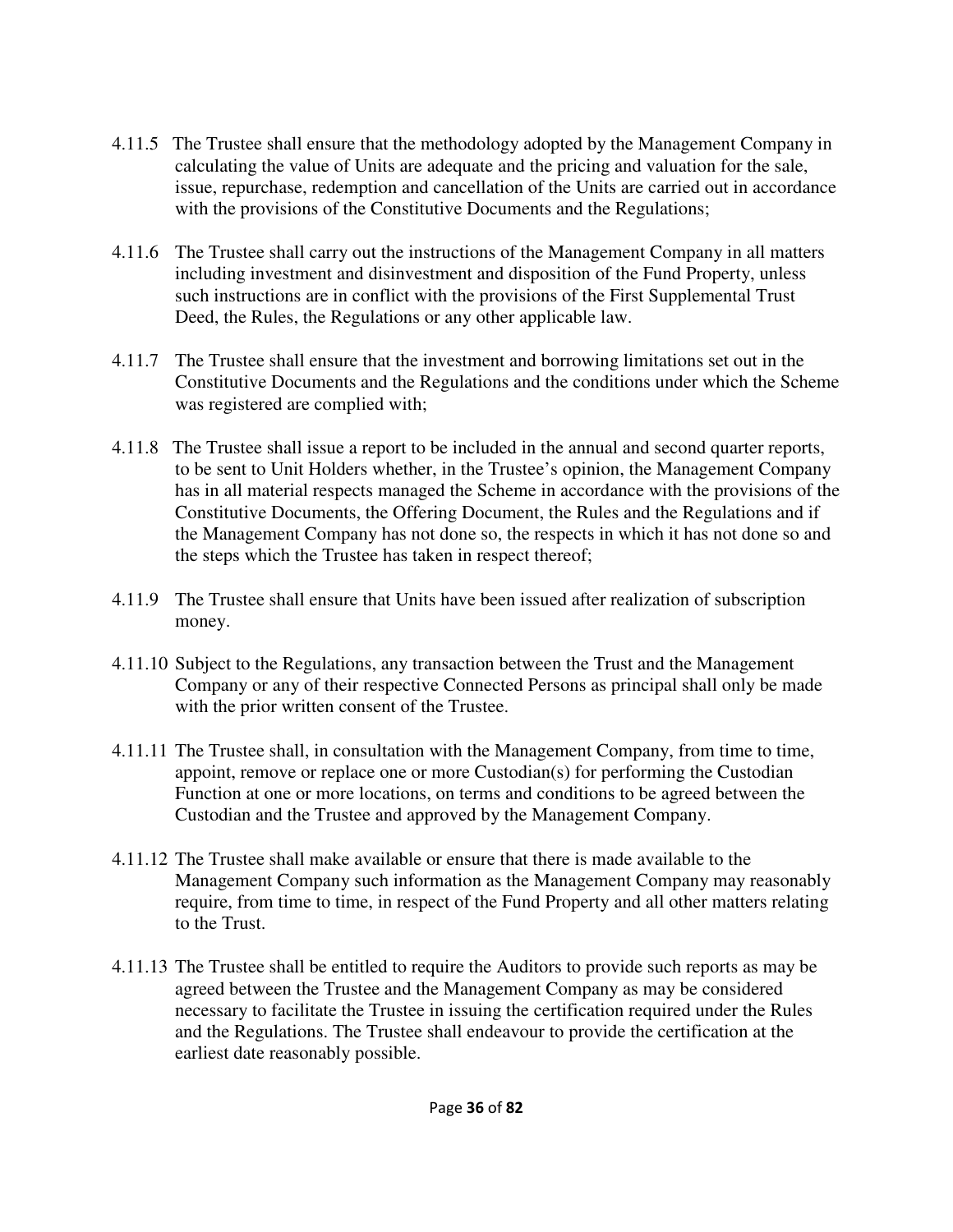- 4.11.14 The Trustee shall ensure that the sale, purchase, issue, cancellation and transfer of Units affected by the Scheme are carried out in accordance with the provisions of the Constitutive Documents
- 4.11.15 The Trustee shall, if requested by Management Company, and may, if it considers necessary for the protection of Fund Property or safeguarding the interest of Unit Holders, institute or defend any suit, proceeding, arbitration or inquiry or any corporate or shareholders' action in respect of the Fund Property or any part thereof, with full powers to sign, swear, verify and submit pleadings and affidavits, to file documents, to give evidence, to appoint and remove counsel and to do all incidental acts, things and deeds through the Trustee's authorized directors and officers. All costs, charges and expenses (including reasonable legal fees) incurred in instituting or defending any such action shall be borne by the Trust and the Trustee shall be indemnified against all such costs, charges and expenses, provided that no such indemnity shall be available in respect of any action taken against the Trustee for negligence or breach of fiduciary duties in connection with its duties as the Trustee under the First Supplemental Trust Deed or the Regulations. For the avoidance of doubt it is clarified that, notwithstanding anything contained in the First Supplemental Trust Deed, the Trustee and the Management Company shall not be liable in respect of any losses, claims, damages or other liabilities, whatsoever, suffered or incurred by the Trust arising from or consequent to any such suit, proceeding, arbitration or inquiry or corporate or shareholders' action or otherwise, howsoever, and (save as herein otherwise provided), all such losses, claims, damages and other liabilities shall be borne by the Fund.
- 4.11.16 The Trustee shall ensure that the Management Company has specified criteria in writing to provide for a diverse panel of Brokers at the time of the offering of the Scheme and shall ensure that the Management Company has been diligent in appointing Brokers to avoid undue concentration with any Broker.
- 4.11.17 The Trustee shall not be under any liability, except such liability as may be expressly assumed by it under the Regulations, the Rules and the First Supplemental Trust Deed, nor shall the Trustee (save as herein otherwise provided) be liable for any act or omission of the Management Company nor for anything except its own negligence or wilful breach of duty hereunder. If, for any reason, it becomes impossible or impracticable to carry out the provisions of the First Supplemental Trust Deed, the Trustee shall not be under any liability therefor or thereby and it shall not incur any liability by reason of any error of law. Notwithstanding removal/resignation of Trustee, the Trustee shall remain entitled to the benefit of this clause.
- 4.11.18 The Trustee shall arrange for an annual system audited by its auditors and provide the report to this effect to the Commission and the Management Company, within four months of the close of the financial year.
- 4.11.19 The Trustee shall have the responsibility to ensure timely delivery to the Management Company statements of accounts and transactions advices for banking and custodial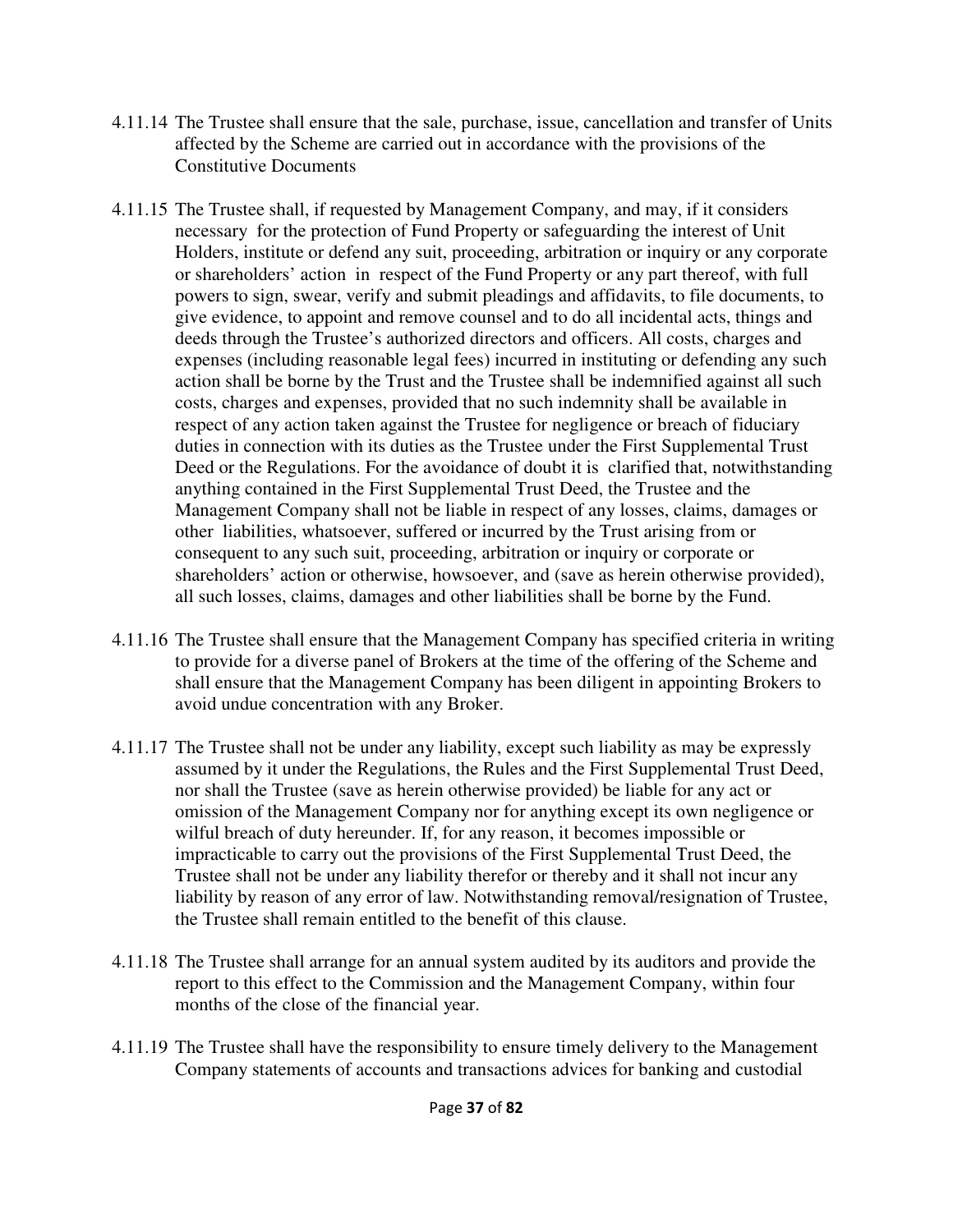accounts in the name and under the control of the Trustee.

- 4.11.20 The Trustee shall have all obligations entrusted to it under the Rules, the Regulations, the Trusts Act, 1882, the First Supplemental Trust Deed and the Offering Document.
- 4.11.21 The Trustee shall immediately inform the Commission if any action of the Management Company contravenes the Ordinance, the Rules, Regulations, Constitutive Documents, guidelines, codes, circulars, directive or any other applicable laws.
- 4.11.22 The Trustee shall comply with the directions of the Commission given in the interest of the Units Holders.
- 4.11.23 The Trustee shall not invest in the Units of the Fund.
- 4.11.24 The Trustee shall not be liable for any loss caused to the Scheme or to the Fund Property due to any elements or circumstances of Force Majeure.
- 4.11.25 The Trustee may accept instructions given electronically to the Trustee based on distinctive user IDs and password allocated to authorised person(s) of the Management Company or other mutually agreed arrangement through a computerised system which both the Management Company and the Trustee have agreed in writing

#### **4.12 THE DISTRIBUTION COMPANIES.**

The Fund shall be distributed through the main office and branches/representative offices of the management Company.

The Management Company from time to time may appoint/designate other distributors to facilitate the investors. A list of the authorized distribution companies and their branches would be given in Annexure C after the appointment of Distribution Companies. This list is based on the current address of the Area offices of the Management Company and the address of the current authorized branches of distributors and can be changed due to relocation of offices or addition or deletion of authorized branches or distributors.

#### **4.13 THE CORE INVESTOR:**

Since the Fund is converted from Closed End Fund to Open end Scheme; hence no Core capital requirement is applicable.

#### **4.14 THE EXTERNAL AUDITOR**

KPMG Taseer Hadi & Co. Chartered Accountants First Floor, Sheikh Sultan Trust Building No. 2 Beaumont Road, Karachi.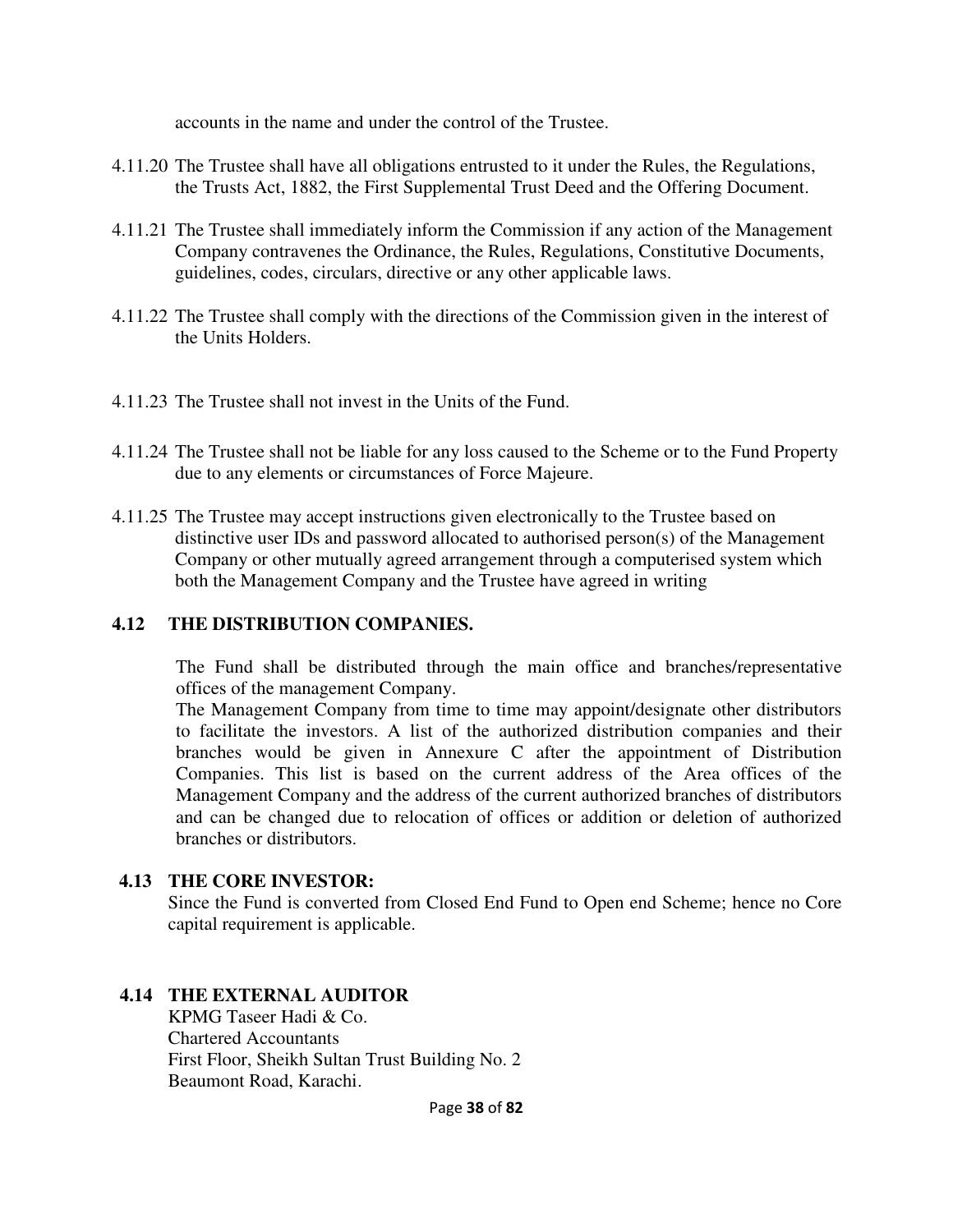#### **4.15 THE REGISTRAR**

Gangjees Registrar Services (Pvt) Limited 516, Clifton Centre, Clifton, Karachi, Pakistan

#### **4.16 THE LEGAL ADVISOR**

 Bawaney & Partners 404, 4th Floor, Beaumont Plaza, 6 c1 -10, Beaumont Road, Civil lines, Karachi, Pakistan.

#### **5. PART V: CHARACTERISTCIS OF UNITS**

#### **5.1. TYPE OF UNITS AND MINIMUM INVESTMENT**

5.1.1 Pakistan Strategic Allocation Fund is divided into Units having a Par Value of Rs.10. Two types of Units of the Fund are;

**Unit A:** All investors whose units are converted from Closed End Fund to an Open End Fund will be issued type A Units (Initial Units)

| Front End Load:      | None                                                                                                                                                                                                                                                                                                                     |
|----------------------|--------------------------------------------------------------------------------------------------------------------------------------------------------------------------------------------------------------------------------------------------------------------------------------------------------------------------|
| Back End Load:       | None                                                                                                                                                                                                                                                                                                                     |
| Distribution Method: | These Units will be entitled to get Bonus Units<br>and/or Cash Dividend ("CD") as decided by<br>Management Company. However, investors may<br>opt for CD Units where all normal distribution to<br>CD units will be cash dividend only even if<br>distribution of other types of units is in the form<br>of bonus units. |

**Unit B** All new investors post conversion will be issued type B units.

Minimum Investment: The Management Company may from time to time amend the minimum amount of initial investment, after giving fourteen (14) days prior notice to the Unit Holders that is required for opening an account with the Registrar. Such an enhanced limit shall not take effect retrospectively. At the initial stage, the minimum amount of investment to open an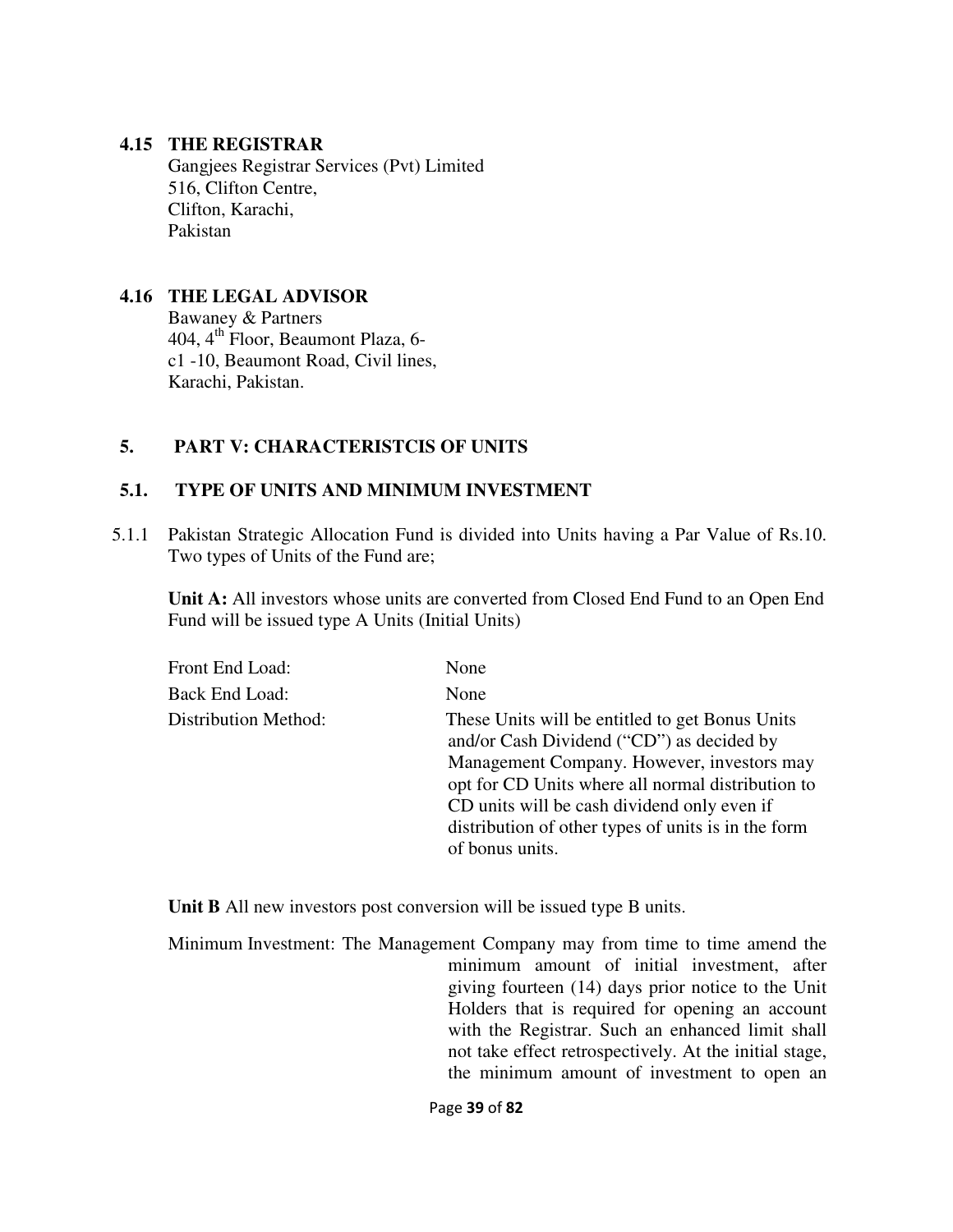|                             | account is Rs.5,000/- and the minimum amount<br>for adding to an existing account is $Rs.1,000/-$ per<br>transaction.                                                                                                                                                                                                    |
|-----------------------------|--------------------------------------------------------------------------------------------------------------------------------------------------------------------------------------------------------------------------------------------------------------------------------------------------------------------------|
| Front End Load:             | Upto $5.0\%$ of NAV including Transaction costs<br>(The current level of load is disclosed in the<br>annexure to this Offering Document).                                                                                                                                                                                |
| Back End Load:              | upto 5.0% of NAV including Transaction costs<br>(The current level of load is disclosed in the<br>annexure to this Offering Document).                                                                                                                                                                                   |
| <b>Distribution Method:</b> | These Units will be entitled to get Bonus Units<br>and/or Cash Dividend ("CD") as decided by<br>Management Company. However, investors may<br>opt for CD Units where all normal distribution to<br>CD units will be cash dividend only even if<br>distribution of other types of units is in the form<br>of bonus units. |

**Note:-** Unit Holder may elect to receive the Bonus Units / Cash Dividend, provided such Unit Holder has to opt for such an arrangement at the time of applying for the Units or request the Registrar in writing prior to declaration of the distribution of any relevant period.

> The Units of the Fund rank pari passu with each other. Each Unitholder has a beneficial interest in Fund proportionate to the Units held by such Unitholder. For the convenience of investors, the Management Company may issue Units with different options as to the administrative arrangements. Units issued under the different administrative arrangements shall in addition to being governed by this Offering Document, be governed by the relevant Supplementary Offering Document.

- 5.1.2 Units shall be accounted for in fractions up to four decimal places, with the fifth decimal being rounded up if it has a value of five or higher.
- 5.1.3 Statements shall be sent to the Unit Holders within 15 days via e-mail and at their designated addresses if they do not have their e-mail address or access to the internet after the close of every year. Half yearly statement in physical form shall only be sent to Unit Holders with a minimum balance of Rs. 1 million (Rs.1,000,000/-) in their account on half yearly closing date. The e-mail account statements would not be affected by the account balance on the closing date and investors with e-mail accounts would receive their account statements after the close of every half year. Statement via e-mail shall be sent to Unit holders each time there is an activity in the account indicating Units held at the statement date and the movement since the previous statement. The Unit holders may obtain more frequent statements in physical form by paying a nominal fee representing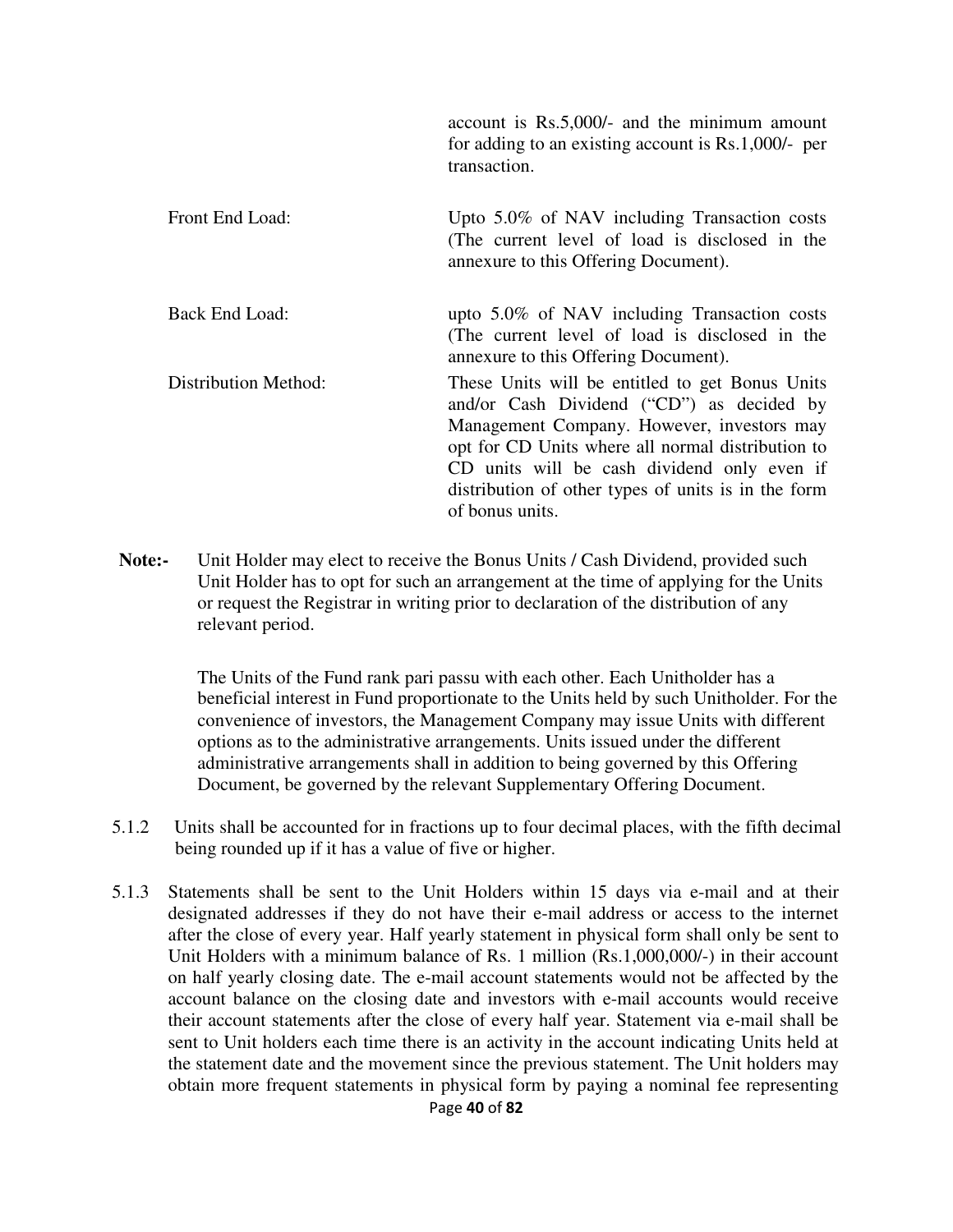the costs involved. The first of such requested account statements in each financial year would be free of charge.

- 5.1.4 Unit Holders may obtain certificates representing the units they hold by paying a nominal fee that might be imposed by the Management Company representing the costs involved. However in such cases, requests for redemption, transfer or transmission of Units shall be processed only on the production of the certificates. In the event of loss or defacing of certificates, the process shall be carried out subject to appropriate safeguards to the satisfaction of the Registrar and Trustee. Certificates shall not be issued under certain plans governed by Supplemental Offering Documents.
- 5.1.5 The Management Company reserves the right to alter the minimum amounts stated herein above at its discretion after giving thirty (30) days prior notice to the Unit Holders.
- 5.1.6 The Offer Price shall be determined, from time to time, pursuant to clause 5.3 of this Offering document.
- 5.1.7 The Management Company may list the Units of the Fund on Stock Exchanges in Pakistan and subject to compliance with legal requirements, in any foreign jurisdiction. The cost of achieving and maintaining such a listing will be borne by the Fund.
- 5.1.8 The Management Company may also register the Units of the Fund in foreign jurisdictions as available for purchase/sale in those jurisdictions. For this purpose the Management Company, with the approval of the Commission, may amend the Trust Deed or issue supplemental Trust Deeds or Offering Documents with the consent of the Trustee and the Unit Holders will be bound accordingly.

### **5.2. DETERMINATION OF NAV**

Net Assets of the Fund shall be calculated in the following manner;

- (a) a security listed on a Stock Exchange, local or foreign as the case may be, shall be valued at its last sale price on such exchange on the date on which it is valued or if such exchange is not open on such date, then at its last sale price on the next preceding date on which such exchange was open and if no sale is reported for such date the security shall be valued at an amount neither higher than the closing asked price nor lower than the closing bid price.
- (b) Government Securities not listed on a stock exchange and traded in the interbank market shall be valued at the average rate quoted on a widely used electronic quotation system and such average rate shall be based on the remaining tenor of the security
- Page **41** of **82** (c) An investment purchased and awaiting payment against delivery shall be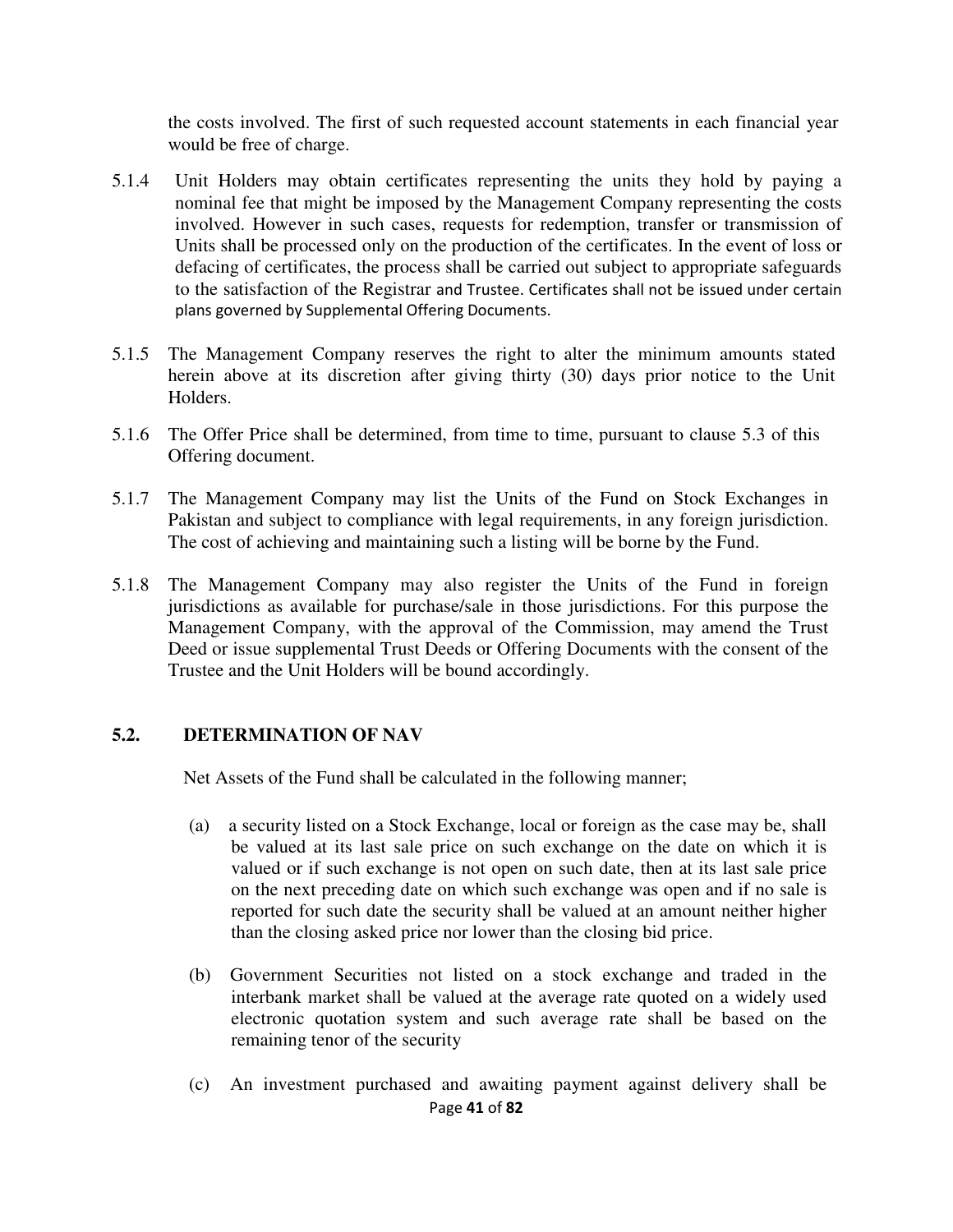included for valuation purposes.

- (d) An investment sold but not delivered pending receipt of proceeds shall be valued at the net sale price.
- (e) The value of any dividends, bonus shares or rights which may have been declared on securities in the portfolio but not received by the collective investment scheme as of the close of business on the valuation date shall be included as assets of the Scheme if the security upon which such dividends, bonuses or rights were declared is included in the assets and is valued exdividend, ex-bonus or ex-rights as the case may be.
- (f) Mark-up accrued on any profit-bearing security in the portfolio shall be included as an asset of the Scheme if such accrued mark-up is not otherwise included in the valuation of the security.
- (g) Any other income accrued upto the date on which computation was made shall also be included in the assets.
- (h) All liabilities, expenses and other charges due or accrued up to the date of computation which are chargeable under these Regulations and taxes shall be deducted from the value of the assets.
- (i) The remuneration accrued up to the date of computation payable to the Management Company, for providing management and other services shall be included as an expense.
- (j) Any such method of valuation of assets and liabilities as may be specified or modified by the Commission from time to time.
- (k) The valuation shall be conducted as at the close of the Business Day in Pakistan. For international Investments, valuation will be carried-out one hour before the close of the Business Day in Pakistan according to the price of securities at or around that time or, if the price is not available, at the closing price of securities at the end of the last Business Day in the country in which the securities are quoted.
- (l) All amounts in foreign currencies will be converted into Pakistani Rupees based on the quotations by the National Bank of Pakistan or the Authorized Dealer(s). The conversion will take place at the buying rate of the National Bank of Pakistan (NBP)/ Authorized Dealer(s).
- Note: Compliance shall be made with any such method of valuation of Assets as may be specified or modified by the Commission from time to time.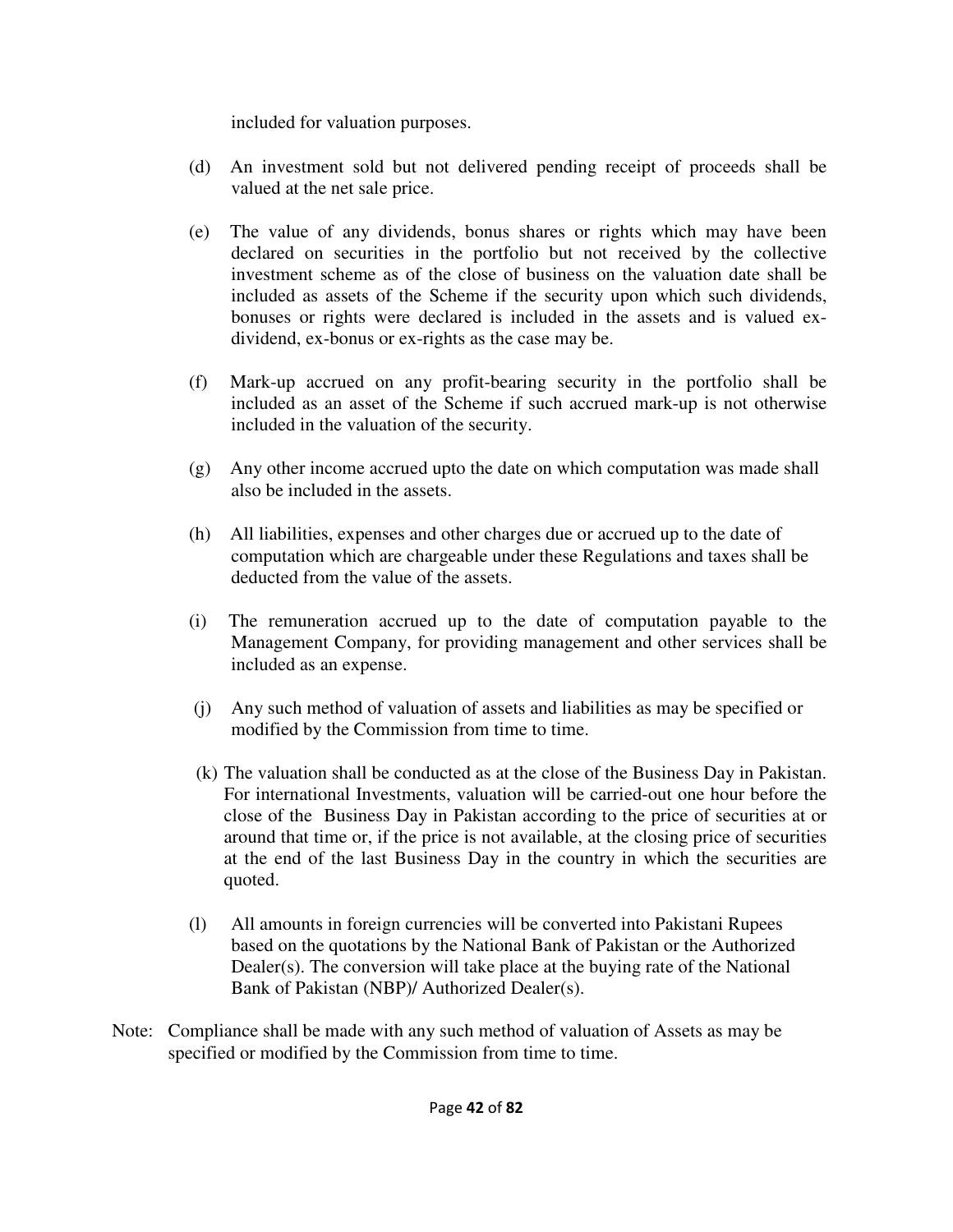#### **5.3. DETERMINATION OF OFFER PRICE**

- 5.3.1 From Effective Date, the Offer Price shall be calculated and announced by the Management Company on the following basis:
- 5.3.2 The gross NAV of the Fund will be calculated based on the valuation methodology given in 5.2 above;
	- (a) The gross NAV will be divided by the number of Units outstanding in the Fund to reach the gross NAV per Unit.
	- (b) The gross NAV per Unit will be adjusted for the following to arrive at the net offer NAV per Unit
		- i. Addition of Front-end Load, if any, but not exceeding five (5) percent of NAV;
		- ii. Addition of such amount as the Management Company may consider an appropriate provision for Duties and Charges;
	- (c) The net offer NAV per Unit for each type of Unit will be adjusted to the nearest Paisa to arrive at the Offer Price for each type of Unit.
	- (d) The Offer Price shall be calculated based on the forward pricing methodology.

Note:- Cut Off Timing for receiving application forms.

Day Time Monday to Friday 09:00 am to 05:00 pm

 All forms shall be received at the registered address of the Management Company or at the authorized branch of the Management Company or the distributor during the above mentioned time. Updated list of the addresses of the Management Company and Authorized branches of the Management Company and Distributors shall be disclosed in the Offering Document.

5.3.3 The Investment Application Form can be lodged with Distributor, if any, or directly lodged with the Management Company. No other person (including Investment Promotion Officer) is authorized to accept the form. The Offer Price determined at the end of the Business Day for Units of the Fund shall apply to all Investment application Forms, complete in all respects including payment, received by the Management Company or Distributor, if any, at its registered address during Cut Off Timing on that Business Day. Any Investment application Form received after Cut Off Timing will be transferred to the next Business Day. Provided that if a Business Day is not a Dealing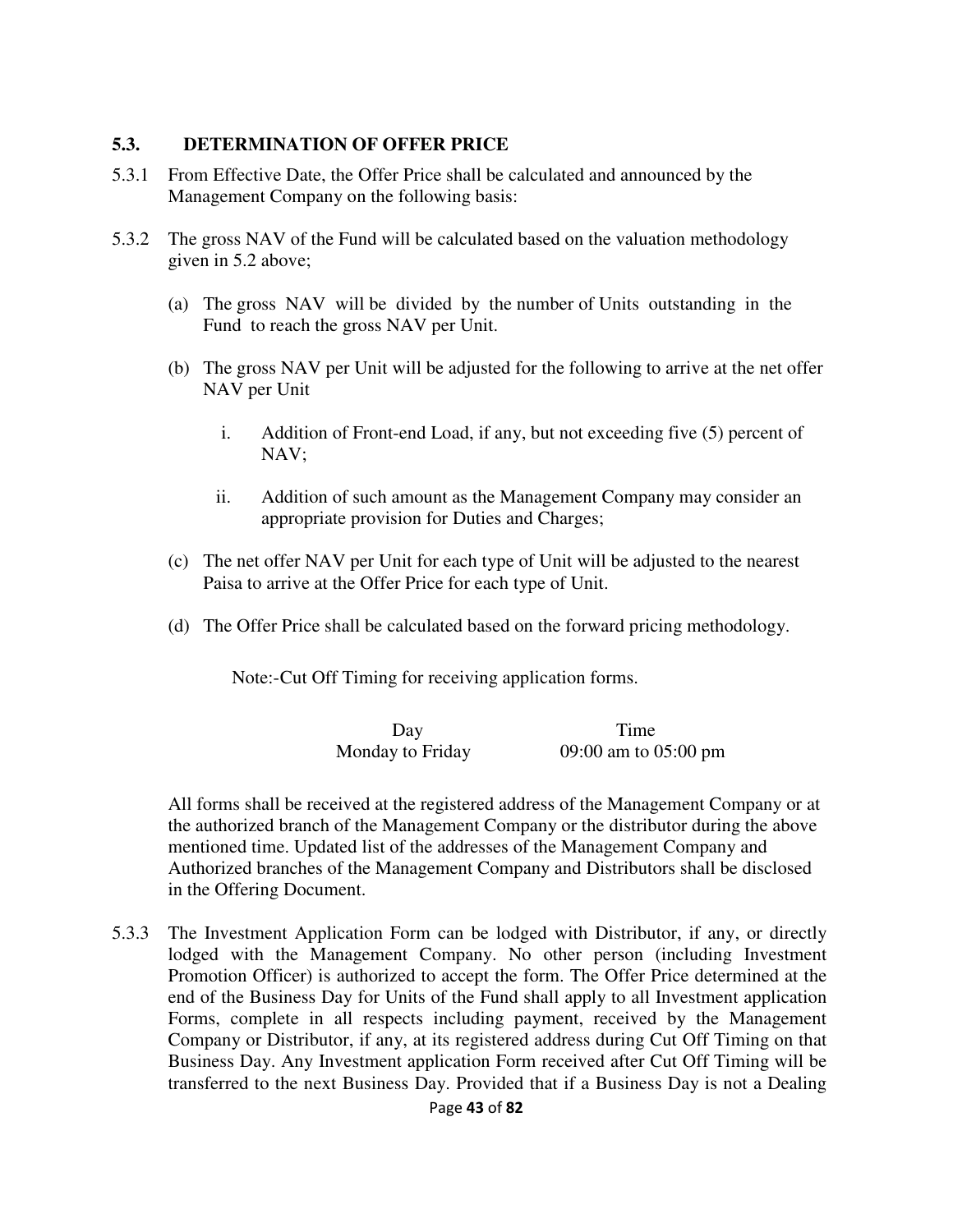Day the Investment application Form would be transferred to the next Dealing Day.

- 5.3.4 The Management Company will make arrangements, from time to time, for receiving purchase request from outside Pakistan and will disclose these arrangements through its website and its Distributors and agents outside Pakistan. In general, the Offer Price applicable to purchase requests received from outside Pakistan will be the Offer Price applicable on the date the Trustee receives the payments from international investors provided it is a Dealing Day otherwise the request will be transferred to the next Dealing Day.
- 5.3.5 In the event payment has been accepted by cheque, the payment will be deemed to be completed on the date the cheque is received by the Management Company. However, the Management Company may impose such limits it deems fit as to the bank branch on which it is drawn and as to the monetary limits on cheques, which may vary for various class of Units and in the event a cheque is returned unpaid, the Management Company may instruct the Registrar to cancel the Units so allocated at the then prevailing redemption price but not exceeding the Redemption Price fixed on the day the Units were allocated. In the event the Management Company instructs the Registrar to cancel the Units, the investor may be prosecuted for recovery of the shortfall in the issue and Redemption Price and /or other punitive action for presenting a cheque that is returned unpaid.
- 5.3.6 In general, the payments from outside Pakistan will be deemed to be complete on the date the Trustee receives the payments from international investors in the pertinent Bank Account of the Fund, net of all charges and costs of conversion and remittance. However, the Management Company may announce a different policy for payments for different classes of Units and investors from outside Pakistan which shall be disclosed in the Offering Document(s)
- 5.3.7 In the event that the provision for payment of Duties and Charges is insufficient to pay in full such Duties and Charges, the Management Company shall be liable for the payment in full of the amount of such Duties and Charges in excess of such provisions (except where such excess arises from any Duties and Charges levied with retroactive effect after the date of payment in which case such excess shall be recovered from the Fund Property).
- 5.3.8 In the event that the provision for payment of Duties and Charges exceeds the relevant amount of Duties and Charges the Registrar shall issue additional Units or fractions thereof to the Unit Holder based on the price applicable to the Units issued against the relevant application.
- 5.3.9 The Offer Price determined by the Management Company shall be forwarded to MUFAP and made available daily to the public with in cut-off timings at the office and Authorized branches in the manner prescribed under SECP directives. At the discretion of the Management Company the Offer Price may also be published in at least two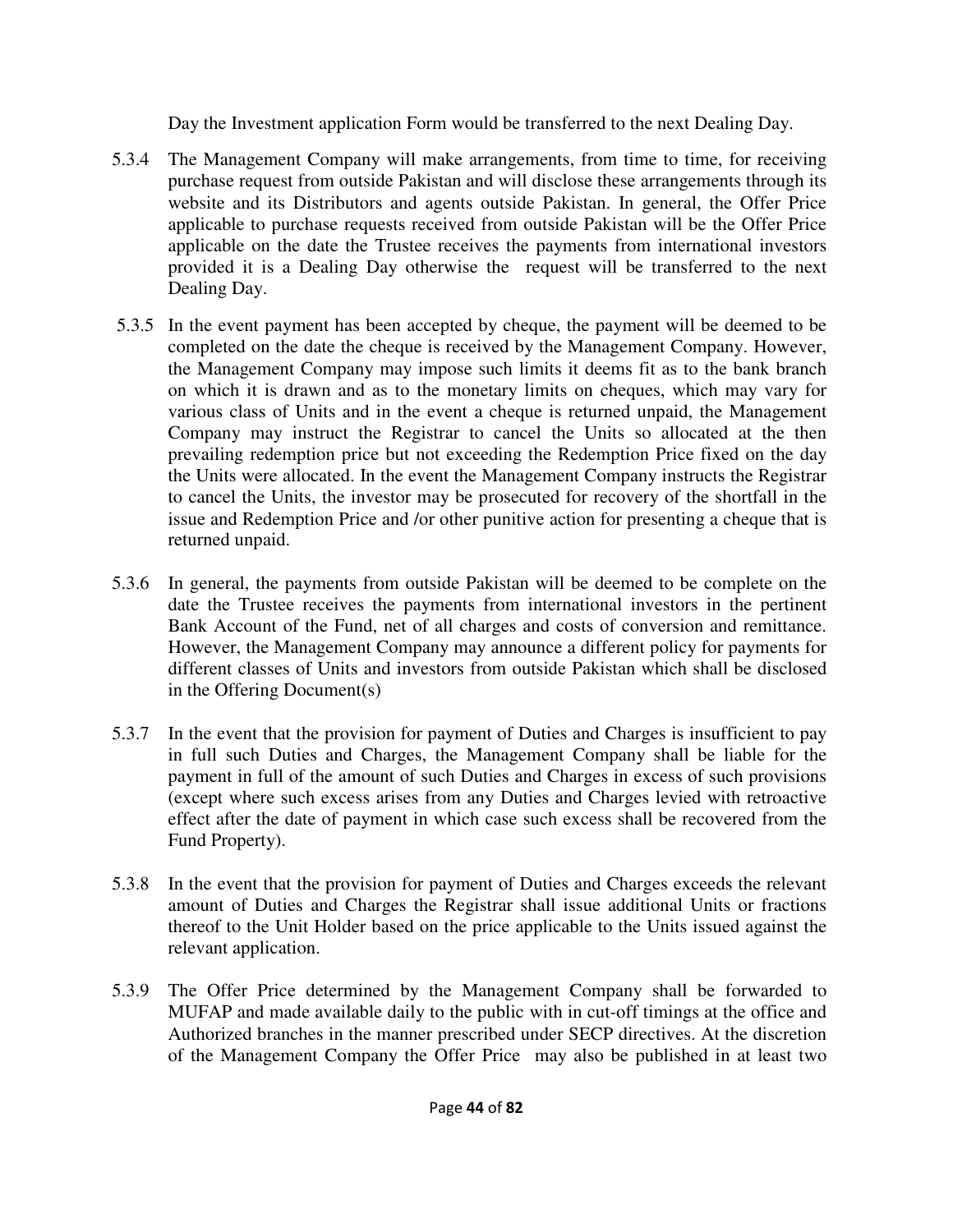daily newspapers, one in English and one in Urdu, widely circulated in Pakistan and make it available at its website.

### **5.4. PURCHASE PROCEDURE - ISSUE OF UNITS**

### 5.4.1 **Who Can Apply:**

- (a) Citizens of Pakistan resident in Pakistan: In respect of minors below 18 years of age applications may only be made by their guardians.
- (b) Companies, corporate bodies, financial institutions, banks, partners of a firm and societies incorporated in Pakistan so long as such Investment is permitted under their respective memorandum and articles of association and/or bye-laws. In respect of trusts the trustees of such trust may make an application to buy the Units.
- (c) Pakistanis resident abroad, foreign nationals and companies incorporated outside Pakistan can apply for Units subject to the regulations of the State Bank of Pakistan and the Government of Pakistan and any such regulations and laws that may apply to their place of residence, domicile and citizenship. The payment of dividends and redemption proceeds to such investors shall be subject to the relevant taxation and exchange regulations/laws. Any person making an application for the issue of Units shall be deemed to have warranted that he is duly authorized to purchase such Units.
- (d) Management Company may seek more information to fulfil Know Your Customer (KYC) and Customer Due Diligence (CDD) requirement

 Any investor or any related group of investors qualified or authorized to purchase the Units may make applications for the issue of Units in the Fund. The onus for being so qualified lies with the investor and neither the Management Company, nor the Trustee, nor the Registrar nor the Distributors nor the Facilitators accept any responsibility in this regard.

- 5.4.2 The procedure herein below is designed for paper-based transactions. The Management Company may at a later date introduce electronic/ Internet based options for the transactions with the consent of Trustee.
- 5.4.3 **How Units can be purchased:** Before purchasing Units of the Fund an investor must open an account with the Management Company using the Investors Account Opening Form subject to the fulfilment of KYC/CDD requirements as the Management Company may deem acceptable.
	- (a) Applications shall be accepted only if the investor designates a bank account. Such account of the investor shall be used for transferring any dividends and redemption proceeds. The investor may at any subsequent stage change the account to another bank account. If the bank account is not in Pakistan and/or denominated in Pakistani Rupee then any cost of conversion or transfer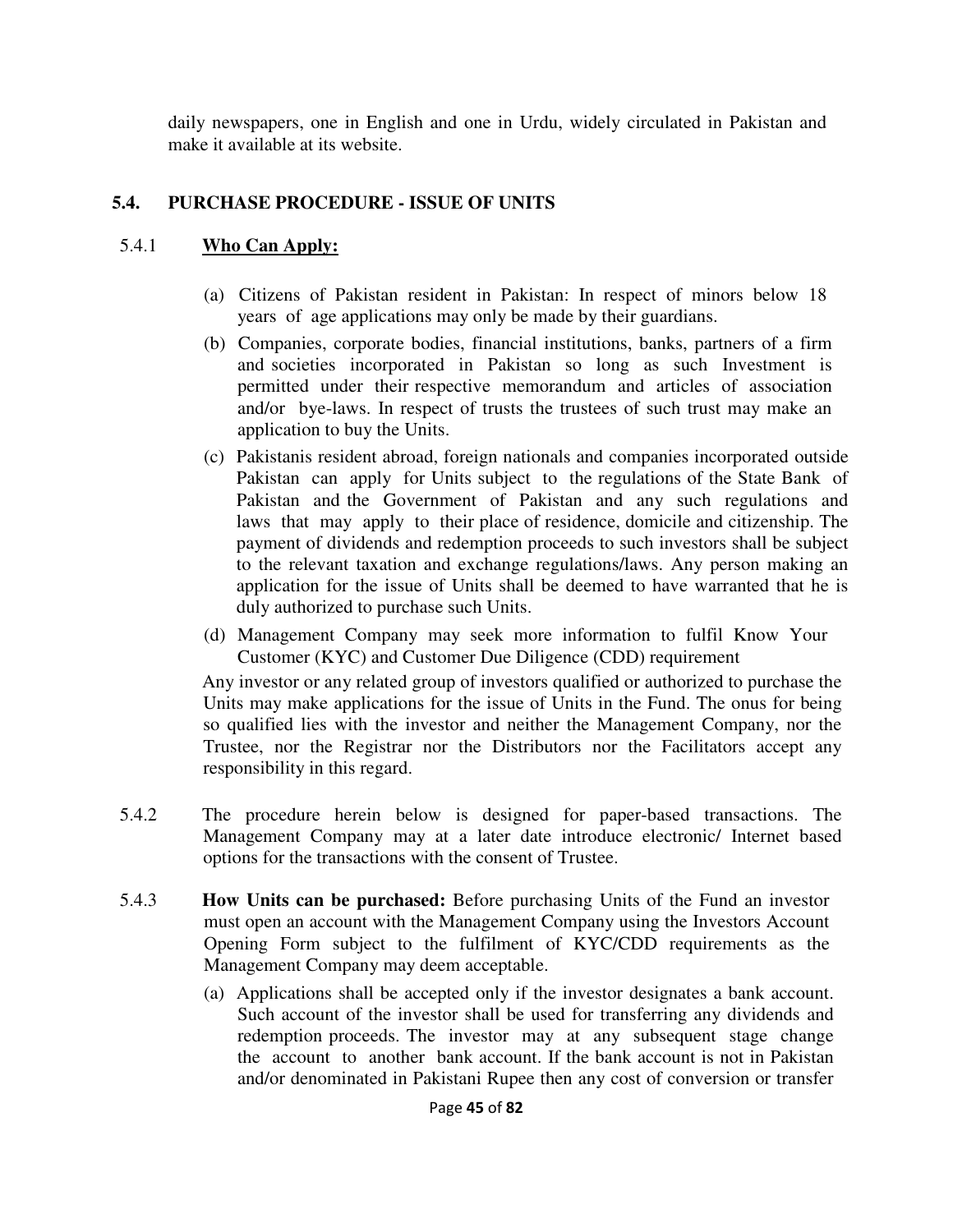will be borne by the Unit Holder.

- (b) In case of individual applicant a photocopy of the National Identity Card of the applicant or any other form of identification acceptable to the Management Company.
- (c) In case of a body corporate or a registered society or a trust,
	- (1) copy of the memorandum and articles of association/Charter/Byelaws or rules and regulations;
	- (2) copy of the relevant resolution of the board of directors approving the investment.
	- (3) copy of power of attorney and/or relevant resolution of the board of directors delegating any of its officers to invest the funds and/ or to realize the Investment and
	- (4) copy of the National Identity Card of the officer to whom the authority has been delegated.
- (d) The Distribution Company will be entitled to verify the particulars given in the application form. In case of any incorrect information the application may be rejected if the applicant does not rectify the discrepancy.
- (e) If subsequent to receipt of the application by the Distributor, but prior to issue of the Units, the application is found by the Registrar or the Distributor to be incomplete or incorrect in any material manner, the Registrar or the Distributor will advise the applicant in writing to remove the discrepancy, in the mean while the application will be held in abeyance for fifteen days and in the event the discrepancy is not removed in the said fifteen days, the amount will be refunded without any interest or mark-up. However, in the event Units have been issued and a material discrepancy is discovered subsequent to that, the Registrar or the Distributor will advise the applicant in writing to remove the discrepancy within fifteen days and if the investor, in the opinion of the Registrar, fails to remove the discrepancy without good cause, the Units shall be redeemed at the Redemption Price fixed on the date the Units are so redeemed. The Unit Holder shall not be entitled to any payment beyond the redemption value so determined.
- 5.4.4 After opening an account an account holder may purchase Units of the Fund using the Investment Application Form . Payment for the Units must accompany the form.
	- (a) Payment for Units can be made by banker's draft/pay -order, payable in Karachi, Pakistan.
	- (b) Payments can also be made by cheque drawn on any bank in Pakistan made payable to the "CDC-Trustee Pakistan Strategic Allocation Fund" and crossed "Account Payee only" and must be drawn on a Bank in the same town as the Authorized Branch of the relevant Distribution Company to which the application form has been submitted is located. However, payment by cheques is subject to such conditions that the Management Company may impose from time to time.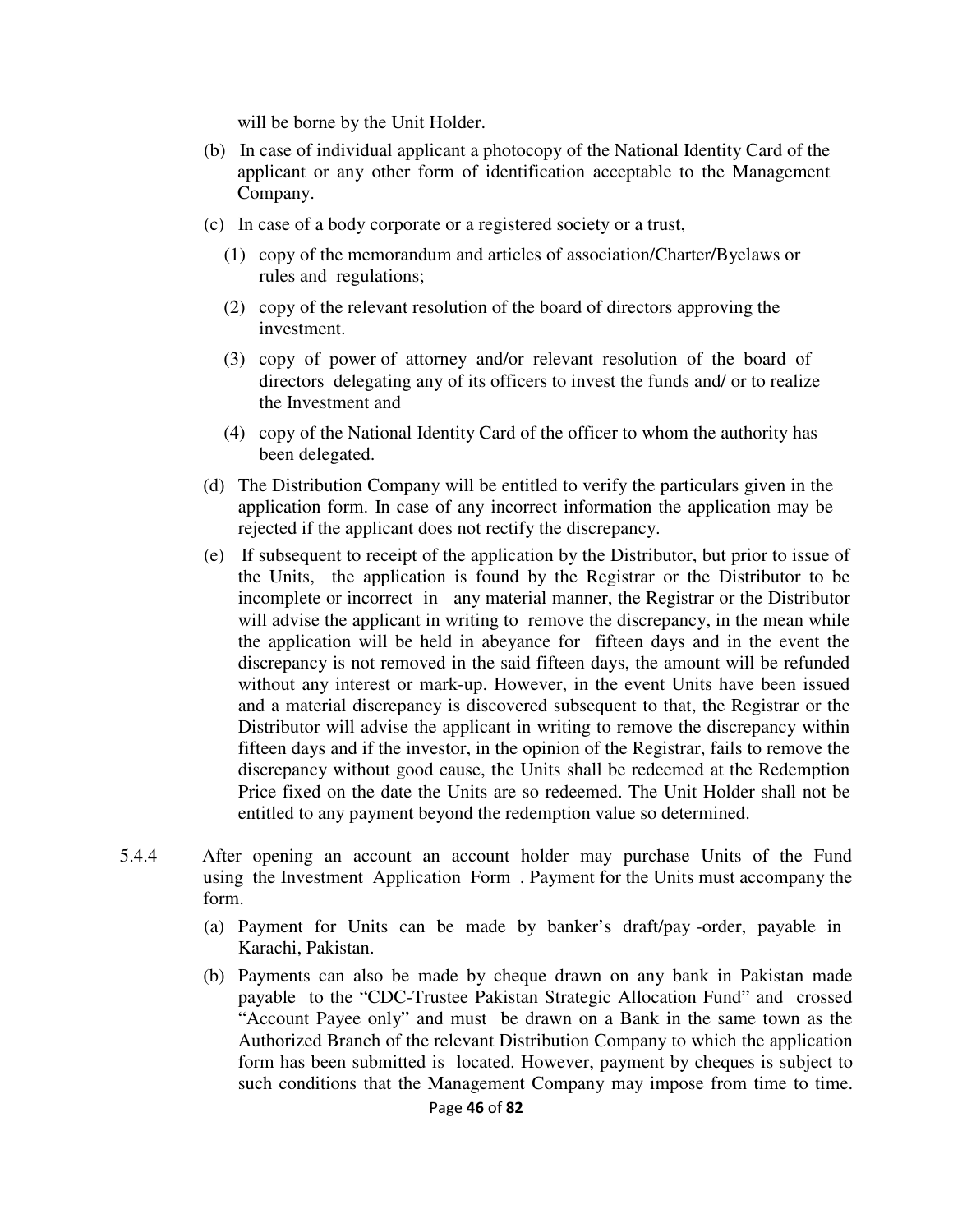(The Management Company may impose such limits it deems fit as to the bank branch on which the cheque is drawn and as to the monetary limits on cheques, which may vary for various class of investors). However, an appropriate notice shall be given to investors in this regards.

- (c) Payment for Units in cash will not be accepted, except, by Banks who are also Distributors of the Fund. Currently, maximum limit of acceptance of such proceeds in cash is Rs. 50,000/-. In this case the money may be deposited through a specifically designed paying-in form into an account in the name of the Trustee "CDC-Trustee Pakistan Strategic Allocation Fund").
- (d) Applicants must indicate their account number in the Investment Application Form except in cases where the Investor Account Opening Form is sent with the Investment Application Form.
	- (e) The applicant must obtain a copy of the application signed and stamped (having date & Time) by an authorized officer of the Distributor acknowledging the receipt of the application, copies of other documents prescribed herein and the demand-draft, pay-order, cheque or deposit slip as the case may be. Cash can only be deposited in a bank account titled "CDC-Trustee Pakistan Strategic Allocation Fund" maintained with designated banks and the investor must obtain a deposit pay-in slip for the amount being deposited. Acknowledgement for applications and payment instruments (other than cash) can only be validly issued by Distributors.
	- (f) The Management Company will make arrangements, from time to time, for receiving Account Opening Forms, Investment Request Forms and payments from outside Pakistan after getting prior approval of the Commission and State Bank of Pakistan and will disclose these arrangements through its website and its Distributors and agents outside Pakistan.
- 5.4.5 The Investor Account Opening Form and the Investment Application Form can be lodged with any authorized branch/Distributor or directly lodged with the Management Company. No other person (including Investment Promotion Officer/Facilitators) is authorized to accept the forms or payment.

### 5.4.6 **Allocation/Issue of Units:**

(a) Type A Units shall be issued as Initial Units to the certificate holders of the Closed-end Fund without any payment. Thereafter, Units shall be issued based on the Offer Price determined on the end of Business Day on which the duly completed investment application Form along with the funds in favour of the Trustee is received. The investment application form along with the funds should be received by the Management Company at its registered address during Cut off Timing. Any Investment Request Form not received during Cut off Timing will be transferred to the next Business Day. Provided that if a Business Day is not a Dealing Day the request will be transferred to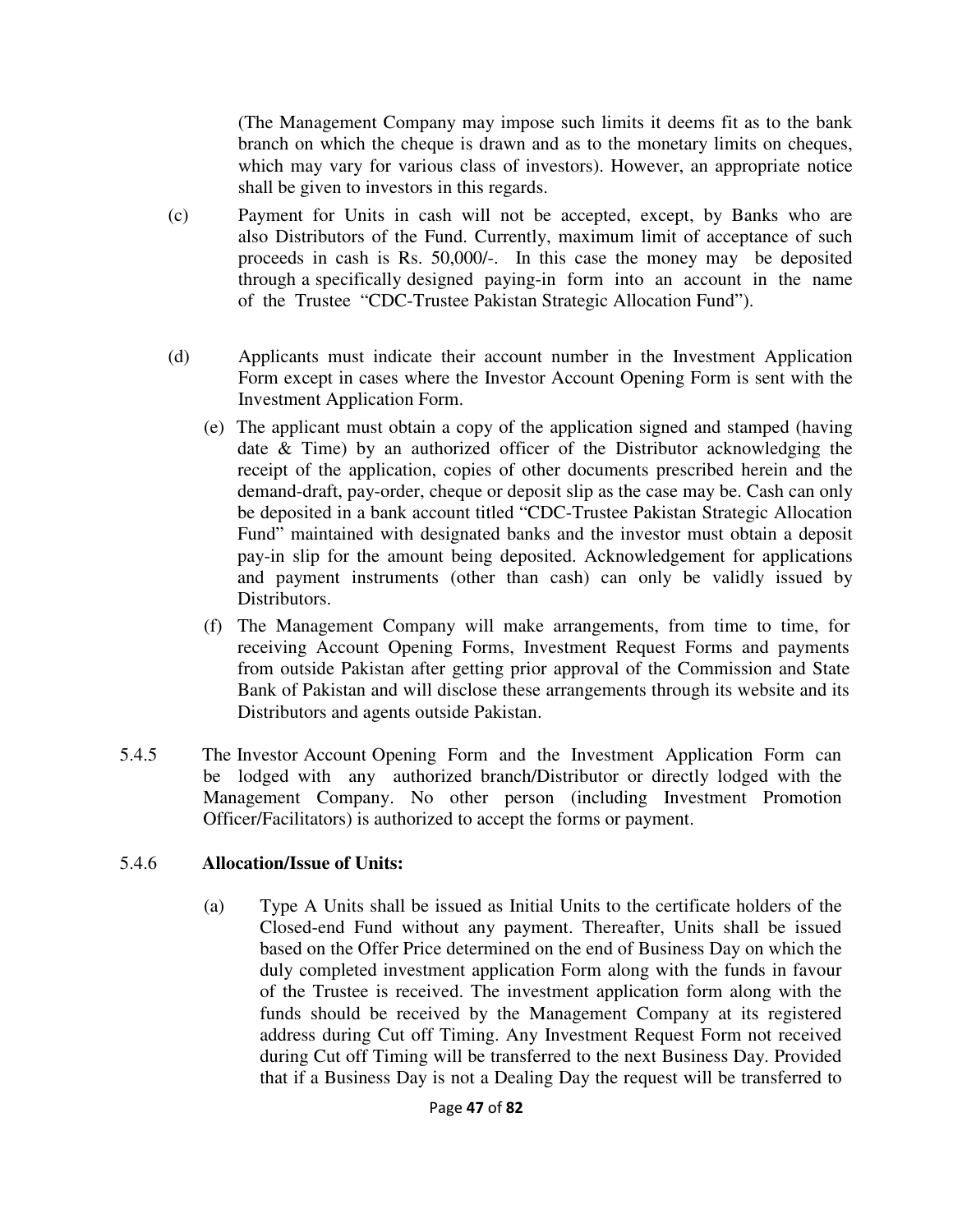the next Dealing Day.

- (b) In the event payment has been accepted by cheque, the payment will be deemed to be completed on the date the cheque is received by the Management Company. However, the Management Company may impose such limits it deems fit as to the bank branch on which it is drawn and as to the monetary limits on cheques, which may vary for various class of Units, and in the event a cheque is returned unpaid, the Management Company shall instruct the Registrar to cancel the Units so allocated at the then prevailing redemption price but not exceeding the redemption price fixed on the day the Units were allocated. In the event the Management Company instructs the Registrar to cancel the Units, the investor may be prosecuted for recovery of the shortfall in the issue and redemption price and /or other punitive action for presenting a cheque that is returned unpaid.
- (c) In general, the payments from outside Pakistan will be deemed to be completed on the date the Trustee receives the payments from international investors in its account.

However, the Management Company may announce a different policy for payments for different classes of units and investors from outside Pakistan and shall disclose through Supplementary Offering Document(s).

5.4.7 Unit Holders may make changes in their account information by using the Request Form for the Changes in Account Information or the Request Form for Changes in the bank account information attached to this Offering Document.

## 5.4.8 **Joint Application**

- (a) Joint application can be made by up to four related groups of applicants. Such persons shall be deemed to hold Units on first holder basis; however, each person must sign the application form and submit a copy of their Computerized National Identity Card or other identification document.
- (b) The first named Holder shall receive all notices and correspondence with respect to the account, as well as proceeds of any redemption, or dividend payments. Such person's receipt or payment into the person's designated bank account shall be considered as a valid discharge by the Trustee of its obligation.
- (c) In the event of death of the first Holder, the person first in the order of survivor(s) as stated in the application form, shall be the only person recognized by the Trustee to receive all notices and correspondences with regards to the accounts, as well as proceeds of any redemption requests or dividend. Such person's acknowledgement of receipt of proceeds shall be considered as the valid discharge by the Trustee of its obligations.
- (d) Where Units are registered in the name of Joint Holders and subsequently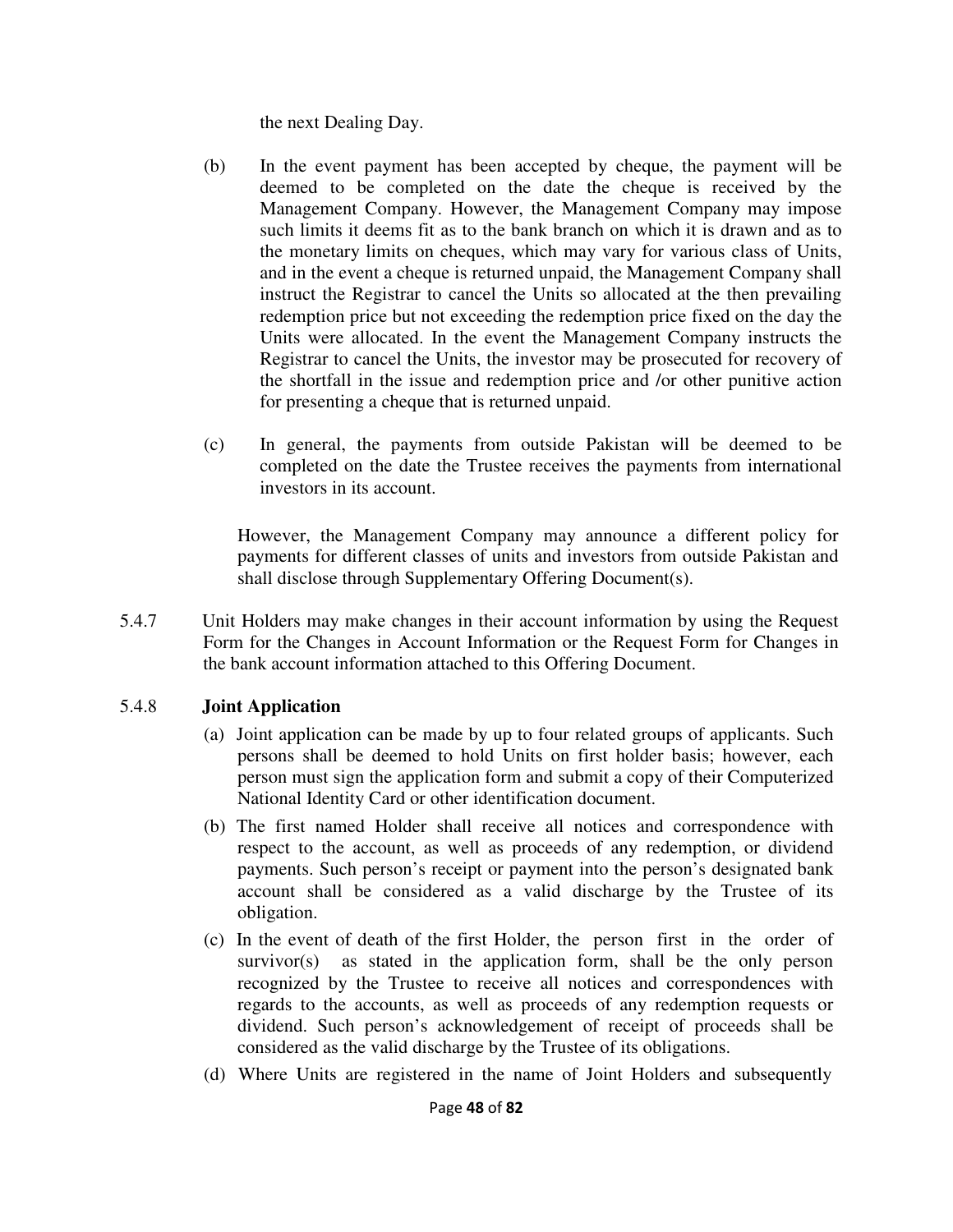additional Units are purchased by the same Joint Holders but the application is made in different order, such additional Units will be registered under a different account.

- 5.4.9 The Management Company may announce different plans under different administrative arrangements with differing levels of Front-end/back end Load, , which may also vary according to other criteria as disclosed in the Supplemental Offering Document(s)
- 5.4.10 In the event that the provision for payment of Duties and Charges is insufficient to pay in full such Duties and Charges, the Management Company shall be liable for the payment in full of the amount of such Duties and Charges in excess of such provisions (except where such excess arises from any Duties and Charges levied with retroactive effect after the date of payment in which case such excess shall be recovered from the Fund Property).
- 5.4.11 In the event that the provision for payment of Duties and Charges exceeds the relevant amount of Duties and Charges the Registrar shall issue additional Units or fractions thereof to the Unitholder based on the price applicable to the Units issued against the relevant application.
- 5.4.12 The Offer Price determined by the Management Company shall be made available to the public at the Registered Office and Authorized Branches and at the discretion of the Management Company may also be published in at least two daily newspaper(s) one in English and one in Urdu widely circulated in Pakistan and make it available at its website.
- 5.4.13 The Management Company may frame additional rules and regulations regarding issue of Units in dematerialized form registered with a depositary organization. Provided they are not in contradiction with the Rules, the Regulations and other applicable laws.

### **5.5**. **DETERMINATION OF REDEMPTION PRICE**

- 5.5.1 From Effective Date, the Redemption Price shall be calculated according to the following method.
	- (a) The gross NAV of the Fund will be calculated based on the valuation methodology given in 5.2 above.
	- (b) The gross NAV will be divided by the number of Units outstanding in the Fund to reach the gross NAV per Unit.
	- (c) The gross NAV per Unit will be adjusted for the following to arrive at the net redemption NAV per Unit:
		- i. Deduction of any Back-end Load, if any, but not exceeding five (5) percent of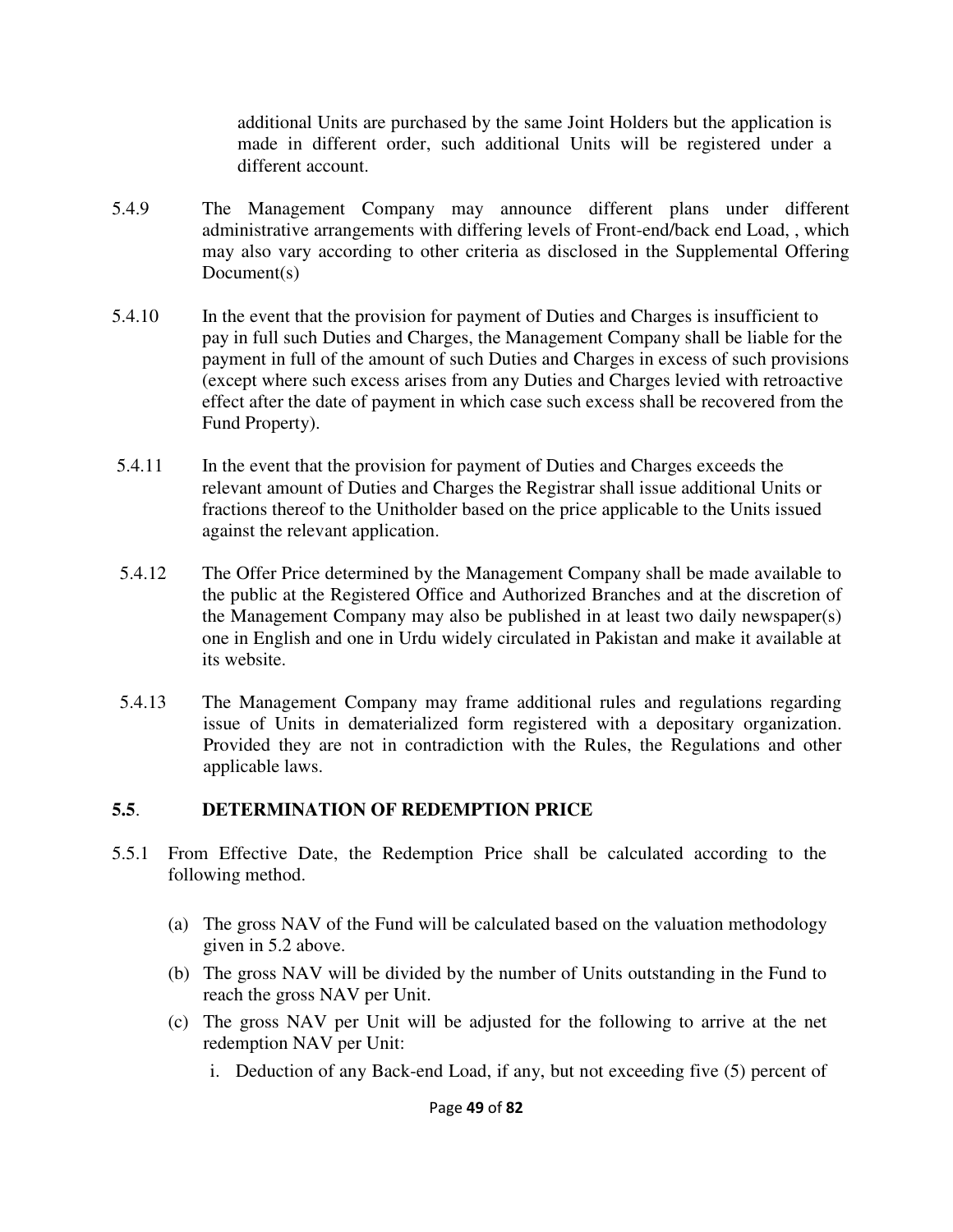NAV;

- ii. Deduction of any taxes imposed by the Government;
- iii. Deduction of such amount as the Management Company may consider an appropriate provision for Duties and Charges; and
- (d) The net redemption NAV will be adjusted to the nearest Paisa to arrive at the Redemption Price.
- (e) The Redemption Price shall be calculated based on the forward pricing methodology.
- Note:- Cut Off Timing for receiving application forms.

| Day              | Time                 |
|------------------|----------------------|
| Monday to Friday | 09:00 am to 05:00 pm |

 All forms shall be received at the registered address of the Management Company or at the authorized branch of the Management Company or the distributor during the above mentioned time. Updated list of the addresses of the Management Company and Authorized branches of the Management Company and Distributors shall be disclosed in the Offering Document.

- 5.5.2 The Redemption Form can be lodged with any Authorized Branch of the Distributor, if any, or directly lodged with the Management Company. No other person (including Investment Promotion Officer) is authorized to accept the form. The applicant must obtain a copy of the form signed and stamped (having date and time) by an authorized officer of the Distributor/Management Company acknowledging the receipt of the form and the Certificates, if any. The Redemption Price determined at the end of the Business Day for Units of the Fund shall apply to all Redemption Forms complete in all respects, received by the Management Company or Distributor, if any, at its registered address during Cut Off Timing on that Business Day. Any Redemption Forms received after Cut Off Timing will be transferred to the next Business Day. Provided that if a Business Day is not a Dealing Day the Redemption Form would be transferred to next Dealing Day.
- 5.5.3 The Management Company will make arrangements, from time to time for receiving Redemption Forms from outside Pakistan and payment of redemption amounts outside Pakistan and will disclose these arrangements through its website and its Distributors and agents outside Pakistan.
- 5.5.4 The maximum interval of time between receipt of a Redemption Form and payment of redemption amount to the Unit Holder will not exceed six Business Days. The payment of the redemption value shall be made by virtue of a transfer to the Unit Holder's (the first named joint holder, if jointly held) designated banker
- 5.5.5 In the event that the amount deducted for payment of Duties and Charges pursuant to sub- Section 8.3.1(c) iii is insufficient to pay, in full, such Duties and Charges, the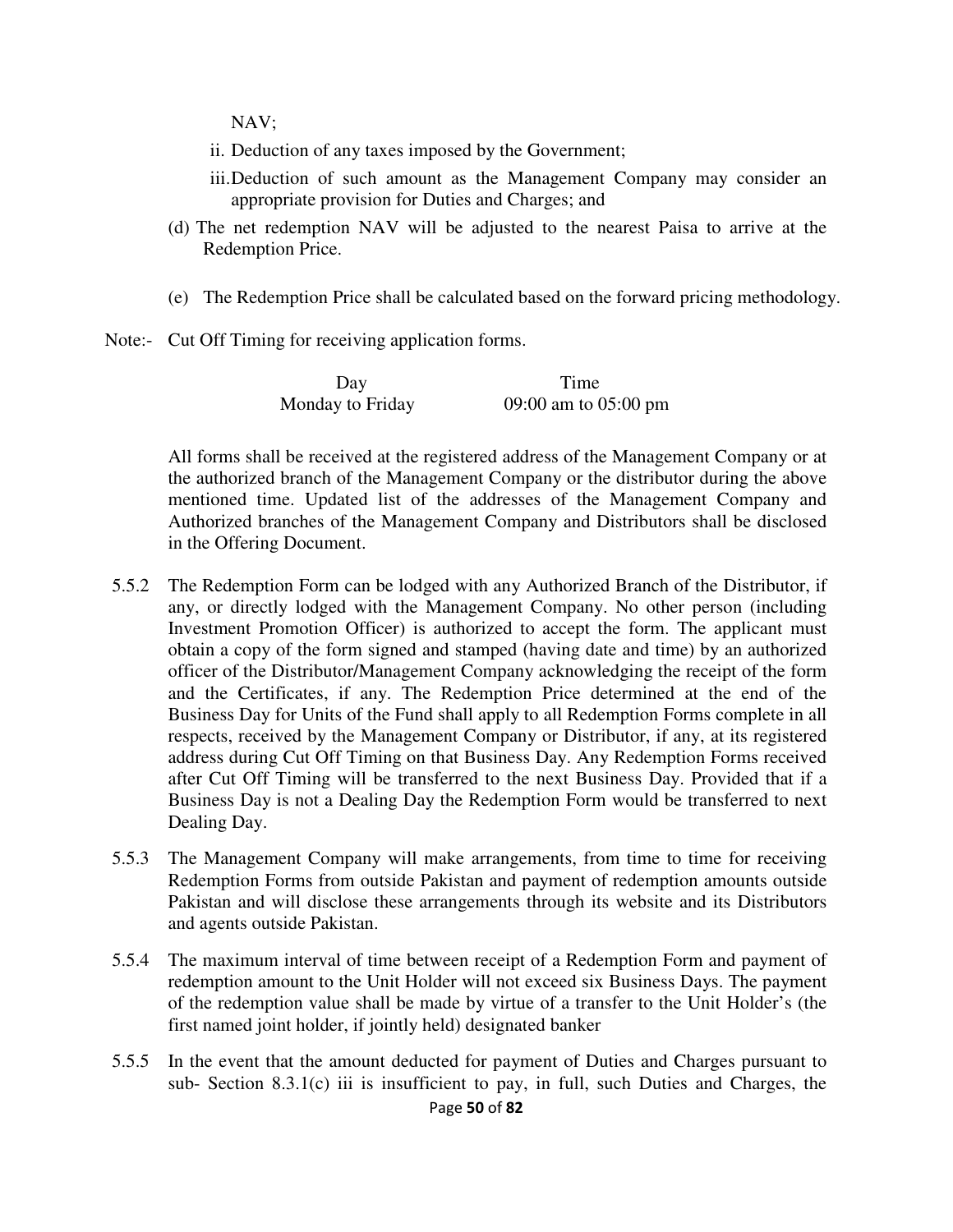Management Company shall be liable for the payment, in full, of the amount of such Duties and Charges in excess of the provisions.

- 5.5.6 In the event that the amount deducted as provision for payment of Duties and Charges pursuant to sub-Section 8.3.1(c) iii exceeds the relevant amount of Duties and Charges, the Trustee shall refund such excess amount to the relevant Unit Holders with the next income distribution, or if instructed by the Management Company, at any time earlier.
- 5.5.7 The Redemption Prices determined by the Management Company shall be forwarded to MUFAP made available daily to the public at the office and branches of the Management Company in the manner prescribed under SECP directives. At the discretion of the Management Company the Redemption Price may also be published in at least two daily news papers, one in English and one in Urdu, circulating in Pakistan and make it available at its website.

## **5.6. REDEMPTION PROCEDURE**

- 5.6.1 Unit Holders may redeem any Units held by them at any time using the redemption form. Redemption forms can also be lodged online. Certificates, if issued, must be submitted with the redemption form with an endorsement at the back of the Certificate. Partial redemption of Units covered by a single Certificate is not permitted. However, Holders may apply for a splitting of the Certificate before applying for redemption. Unless the Joint Holders of Units have specified otherwise, all the Joint Holders shall sign the redemption form of such Units.
- 5.6.2 All forms can be obtained from the Management Company or any Distributor or Facilitator of the Management Company or downloaded from the Management Company website or requested from the Management Company by mail.
- 5.6.3 The redemption form can be lodged with any Authorized Branch of the Management Company. No other person is authorized to accept the form. The applicant must obtain a copy of the form signed and stamped by an authorized officer of the Distributor/Management Company acknowledging the receipt of the form and the Certificates, if any.
- 5.6.4 The Redemption Price at which Units shall be redeemed shall be the price fixed by the Management Company.
- 5.6.5 The Management Company will make arrangements, from time to time, for receiving Redemption Forms from outside Pakistan and payment of redemption amounts outside Pakistan and will disclose these arrangements through its website and its Distributors and agents outside Pakistan.
- 5.6.6 The maximum interval of time between receipt of a Redemption Form and payment of redemption amount to the Unit Holder shall not exceed six Business Days.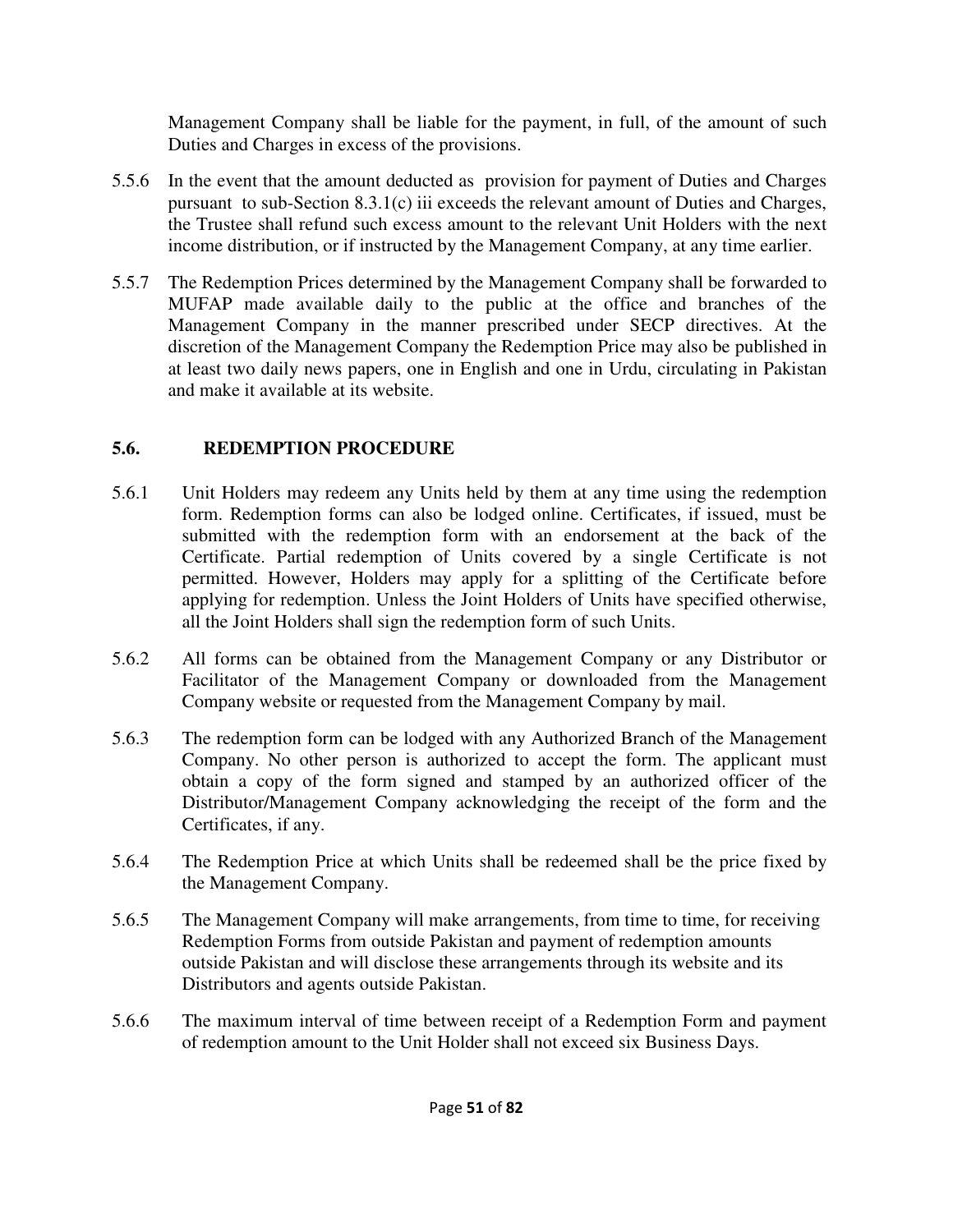- 5.6.7 The payment of the redemption value shall be made by virtue of a transfer to the Unit Holder's (the first named joint holder if jointly held) designated bank. In case of overseas account holders the maximum interval of time between receipt of a Redemption Form and payment of redemption amount to the Authorized Dealer for conversion and transmission to the Unit Holder will not exceed six Business Days
- 5.6.8 In redeeming Units of the Fund, no money shall be paid to any person except the Unit Holder or his or her duly authorized representative.
- 5.6.9 After an existing Unit Holder has redeemed all his Units and collected all his dues, he shall have no further claims against the Fund.
- 5.6.10 The procedure hereinabove is designed for paper-based transactions. The Management Company may at a later date introduce electronic / Internet based options for the transactions. The Management Company may also offer Automated Teller Machines (ATMs) based redemptions through which a Unit Holder may also redeem Units of the Fund to such extent as the Management Company may arrange from time to time through Automated Teller Machines (ATMs) supported by one or more banks. Such arrangements shall be announced by the Management Company at such terms and conditions as it may deem fit. Such facility shall be available subject to the Unit Holder signing a special form and agreement prescribed by the Management Company.
- 5.6.11 The Management Company may frame additional rules and regulations regarding redemption of de-materialized Units registered with a depositary organization, provided such rules and regulations are not in contradiction with the provisions of the Rules, the Trust deed, and the Regulations.
- 5.6.12 The Management Company shall also advise the Trustee, of the details of amounts to be paid to respective Unit Holders against redemption requests. Such payments shall be effected by the Trustee out of the respective Bank Accounts of the Unit Trust by way of transfer of the appropriate amounts to the designated bank accounts of the Unit Holders or by payment instrument to be delivered to the Management Company for onward dispatch to the Unit Holders.

#### **5.7. CIRCUMSTANCES UNDER WHICH DEALING METHODOLOGY CAN CHANGE**

- 5.7.1 A permanent change in the method of dealing shall be made after expiry of one month's notice to Unit Holders and with the approval of Trustee.
- 5.7.2 A temporary change shall only be made
	- (a) in exceptional circumstances, having regard to the interests of Unit Holders;
	- Page **52** of **82** (b) if the possibility of a change and the circumstances in which it can be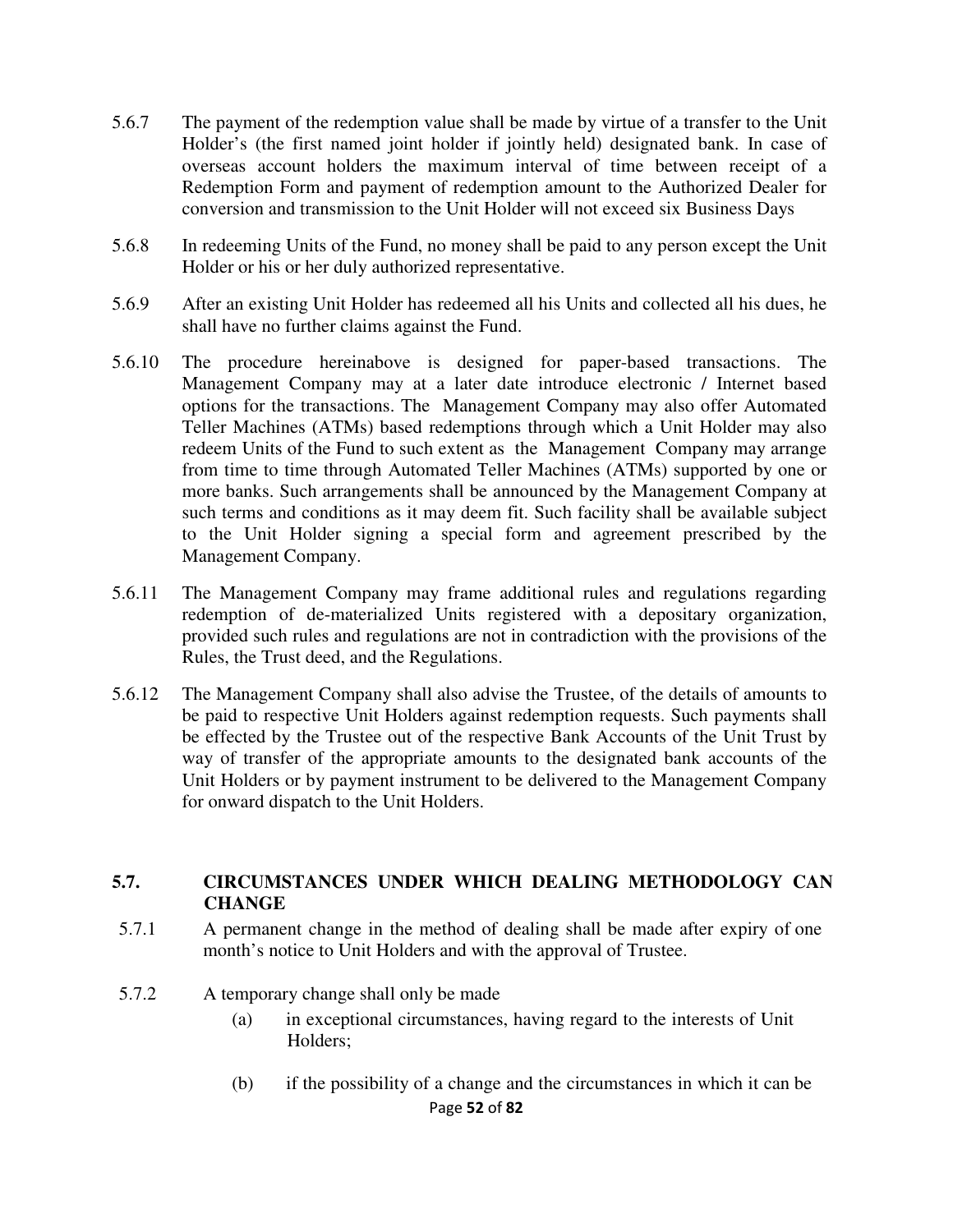made have been fully disclosed in the Offering Documents; and

(b) with the approval of the Trustee.

### **5.8. TRANSFER, TRANSMISSION AND CONVERSION PROCEDURE**

- 5.8.1 Unit Holders may, subject to the law, transfer any Units held by them to any other account holder. The transfer shall be carried out after the Registrar has satisfied him self that all requisite formalities including the payment of any taxes and has recovered the fee prescribed for the service. A Unit shall be transferable only in its entirety.
- 5.8.2 Both the transferor and the transferee must sign every instrument of transfer and the transferor shall be deemed to remain the Holder of the Units transferred until the name of the transferee is entered in the Register in respect thereof. Every instrument of transfer must be duly completed in all respects including affixation of transfer stamps of the requisite value. Where Certificates have been issued the Trustee may dispense with the production of any Certificate where the Certificate has been lost, stolen or destroyed, subject to compliance by the transferor with like requirements to those arising in the case of an application by him for the replacement thereof as provided in this Offering Document or the Trust Deed. The Registrar shall retain all instruments of transfer.
- 5.8.3 The Registrar, with the prior approval of the Management Company and the Trustee, shall be entitled to destroy all instruments of transfer or the copies thereof, as the case may be, which have been registered, at any time after the expiration of twelve years from the date of registration thereof and all Certificates which have been cancelled at any time after the expiration of six years from the date of cancellation thereof and all registers, statements and other records and documents relating to the Trust at any time after the expiration of six years from termination of the Trust. The Trustee or the Management Company or the Registrar shall be under no liability, whatsoever, in consequence thereof and it shall conclusively be presumed in favour of the Trustee or the Management Company or the Registrar that every instrument of transfer so destroyed was a valid and effective instrument duly and properly registered by the Trustee or the Management Company or the Registrar and that every Certificate so destroyed was a valid Certificate duly and properly cancelled, provided always that
	- (i) the provisions aforesaid shall apply only to the destruction of a document in good faith and without notice of any claim (regardless of the parties thereto) to which the document may be relevant;
	- (ii) nothing in this Sub-section shall be construed as imposing upon the Trustee or the Management Company or the Registrar any liability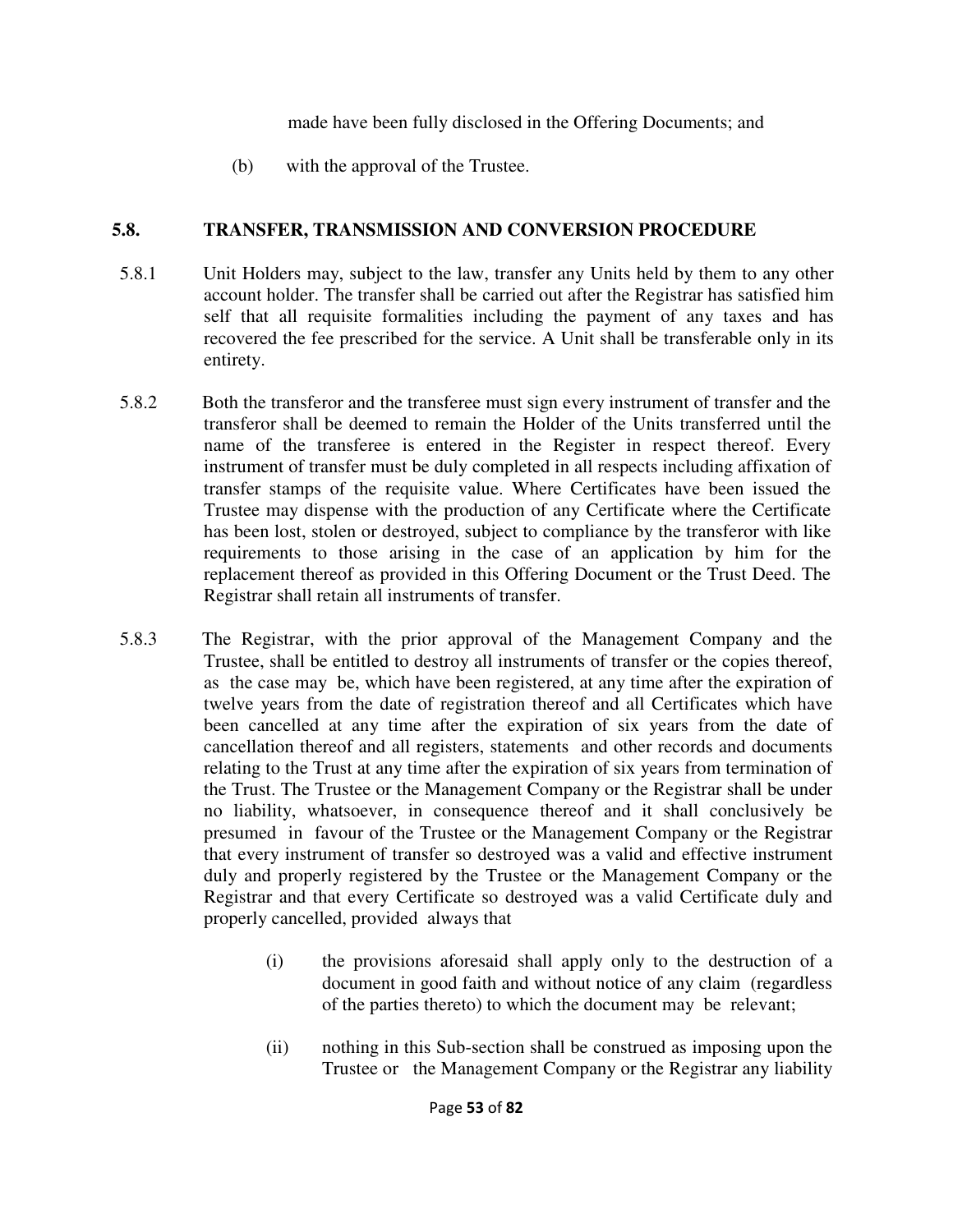in respect of the destruction of any document earlier than as aforesaid or in any case where the conditions of proviso (i) above are not fulfilled; and

- (iii) reference herein to the destruction of any document includes reference to the disposal there of in any manner.
- 5.8.4 Transmission of Units to successors in case of inheritance or distribution of the estate of a deceased Unit Holder shall be processed by the Registrar after satisfying him self as to all legal requirements. The legal costs and taxes, if any, shall be borne and paid by the transferees. However, the processing fee shall not be payable by successors or the beneficiaries of the estate in the case of transmission. The Management Company shall pay the relevant processing fee to the Registrar.
- 5.8.5 Subject to any Personal Laws that may be applicable to a Unit Holder, a single Unit Holder can nominate a successor to receive the Units upon his death or may request a nomination or change in nomination. Nominee(s) can be nominated only by single Unit Holders when there are no Joint Holders. The maximum number of Nominee(s) can be two (02) in number with their respective shares mentioned in percentage against their respective names. Such nomination shall however not include the Management Company or the Trustee or the Registrar from demanding succession certificate from appropriate court of law and they shall not be liable in any manner in case of any disputes among the legal heirs of the deceased.
- 5.8.6 Deletion of name, in case of a death of joint holder, all other holders need to specify so by signing in the deletion of name section of the form and identifying the name of the holder along with his/her date of expiry. The Registrar shall carry out the deletion of name after satisfying him self that all the requisite formalities have been completed and payment of the applicable taxes and fees, if any, has been received
- 5.8.7 A Unit Holder may convert the Units held by him in a Unit Trust Scheme/Administrative Plan managed by the Management Company into units of another Unit Trust Scheme/Administrative Plan managed by the Management Company or vice versa subject to the terms of the respective Offering Documents or the terms stated in the Supplementary Offering Document(s) relating to the respective Administrative Plan(s). The Registrar shall carry out the conversion after satisfying him self that all the requisite formalities have been completed and payment of the applicable taxes and fees, and back-end load if any, has been received.
- 5.8.8 A Unit Holder may merge the units when he/she has invested with two registration numbers and wishes to merge both the units into one registration number. The Registrar shall carry out the merger after satisfying himself that all the requisite formalities have been completed and payment of the applicable taxes and fees, if any,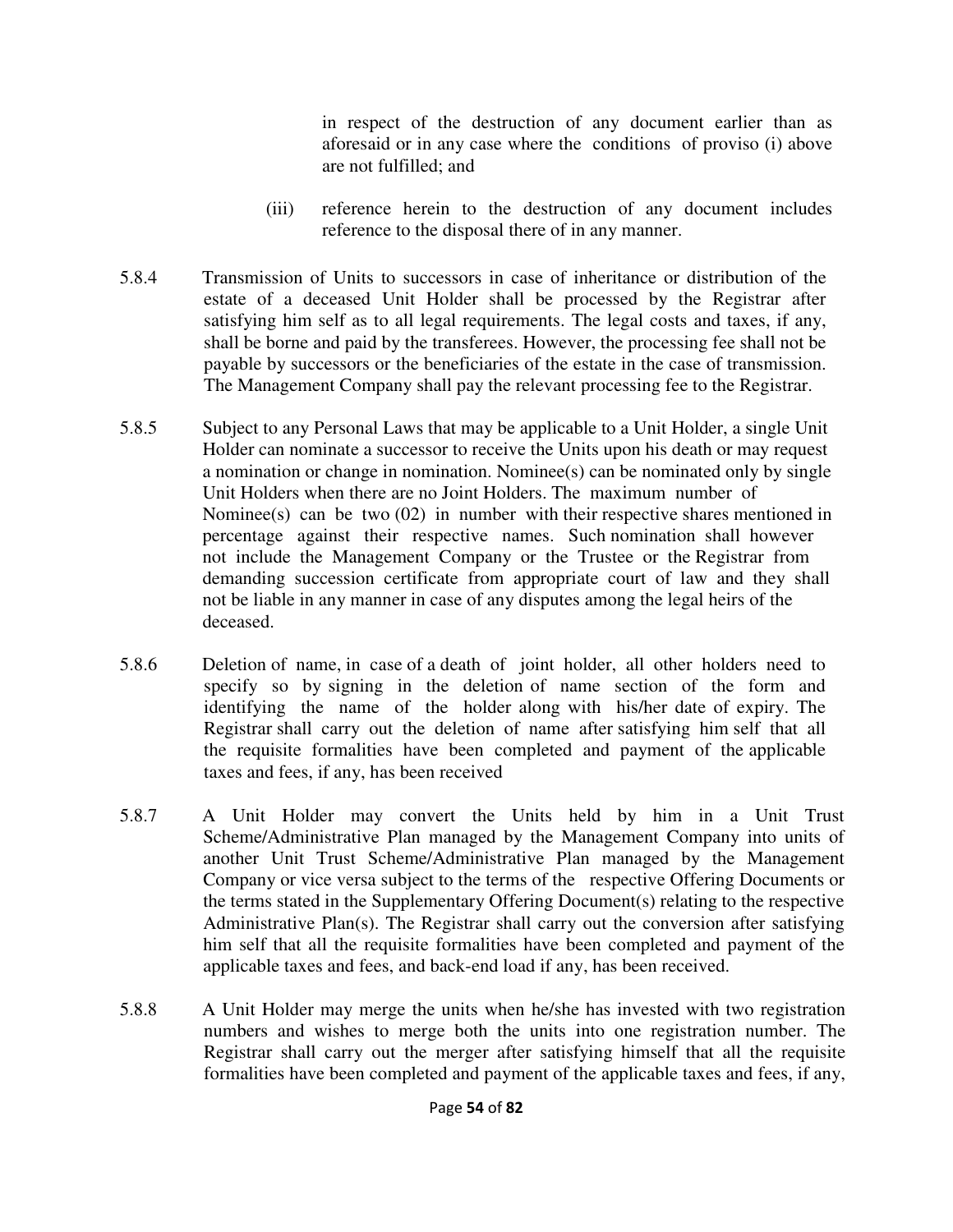has been received.

- 5.8.9 Transfer, transmittal, merger and deletion of name can be carried out by filing the Service Request Form AHI 07 – Change in Investor Particulars, conversion of Units can be carried out by filing the Service Request Form AHI 08 – Conversion of Plans/Fund attached to the Offering Document and submitting it to the Authorized Branch of the Management Company together with any certificate/document required. Certificates, if issued, must accompany the form.
- 5.8.10 Any transfers and transmittal of de-materialized Units placed in a depositary organization will take place under the rules and regulations of such organization.
- 5.8.11 The Management Company may close the Register in the consultation of Trustee by giving notice to the unit Holders and for period not exceeding forty five days in any calendar year. During the period the Register is closed, transfer application will not be received / processed.

### **5.9. DEALING, SUSPENSION, AND DEFERRAL OF DEALING AND WINDING UP**

5.9.1 **Suspension of fresh issue of Units** - The Management Company may at any time, subject to the Regulations, and during extraordinary circumstances suspend issue of fresh Units. Such suspension may however not affect the issue of bonus units as a result of dividend distribution. The Management Company shall announce the details of exemptions at the time a suspension of fresh issue is announced. The Management Company shall immediately notify the Commission if dealing in Units is suspended and shall also have the fact published, immediately following such decision, in the newspaper in which the Fund's prices are normally published.

 Provided that the Management Company shall, at any time, terminate such suspension at the order of the Commission.

- 5.9.2 **Refusal to accept fresh issue/account opening request**: The Management Company or the Authorized Branches may at any time refuse to accept a request for account opening/fresh issue of Units in any of the following cases:
	- (a) In case the application for account opening/fresh issue request is contrary to the Know -Your- Customer rules or any other money laundering rules that the Fund may be subject to or that the Management Company may frame for self regulation.
	- (b) In case the request for account opening/fresh issue of Units is contrary to the rules of the foreign jurisdiction or the laws of Pakistan and in particular those relating to money laundering and/ or exchange control that the Fund or the investor may be subject to or if accepting the request may subject the Fund or the Management Company to additional regulation under the foreign jurisdiction.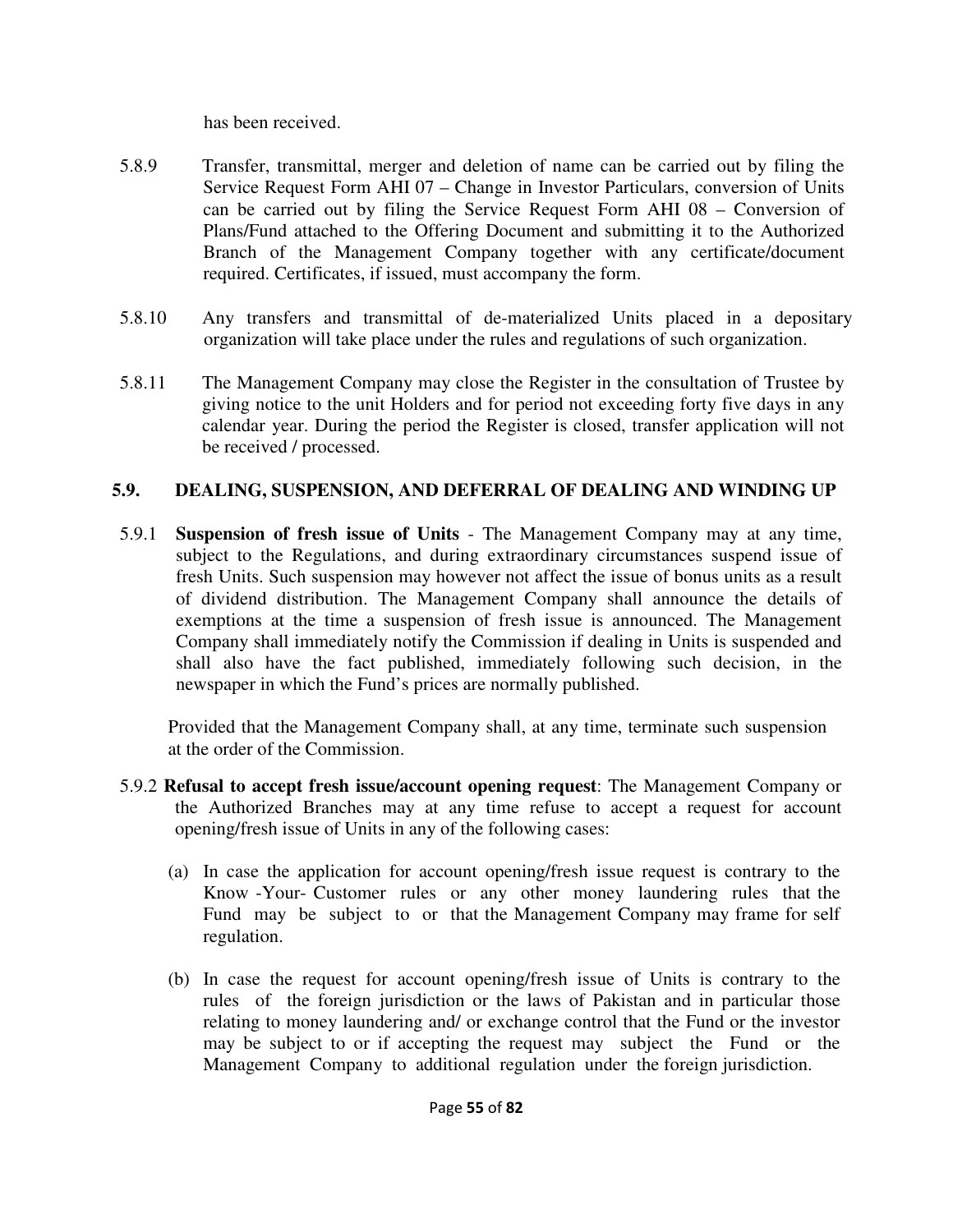- (c) If accepting the request for account opening/fresh issue of Units would in any case be contrary to the interests of the Fund or the Unit Holders such as a case where the stock market circuit breakers for index constituents or for stock market index are invoked.
- 5.9.3 **Deferral of request for fresh issue of Units:** The Management Company may at any time suspend or defer the issue of fresh Units if in its opinion the total number or any one request for fresh issue of Units is so large that investing the funds would take some time and be contrary to the interests of the present Unit Holders. In this case the Management Company may accept certain request for fresh issue of Units and may defer part or all of certain request for fresh issue of Units and issue only a limited number of fresh units. The Units that are issued on a deferred basis, some time after the request for fresh issue of Units has been received, will be issued at the Offer Price prevailing on the date of such issue.
- 5.9.4 **Circumstances of suspension of issue and redemption -** The issue and redemption of Units may be suspended or deferred with the approval of the board of directors of the Management Company during extraordinary circumstances, including war (declared or otherwise), natural disasters, a major break down in law and order, breakdown of the communication system, closure of the banking system, invocation of stock market circuit breakers, enforcement of floor and/ or cap on stock market index, significant part of fund property, in the opinion of Management Company being exposed to unfavourable selling conditions such as lack of liquidity or possible value erosion, computer breakdown or strikes or other events that render the Management Company or the Distributors unable to function, or the existence of a state of affairs which, in the opinion of the Management Company, constitutes an emergency, as a result of which disposal of any Investment would not be reasonably practicable or might seriously prejudice the interest of the Fund or of the Unit Holders or a break down in the means of communication normally employed in determining the price of any Investment or when remittance of money can not be carried out in reasonable time and if the Management Company is of the view that it would be detrimental to the remaining Unit Holders to redeem Units at a price determined in accordance with the Net Asset Value. Such a measure shall be taken to protect the interest of the Unit Holders in the event of extraordinary circumstances or in the event redemption requests accumulate in excess of ten percent of the Units in issue or 10% of the funds Net Assets. In the event of a large number of redemption requests accumulating, the requests may be processed in a Queue System and, under extreme circumstances; the Management Company may decide to wind up the Fund.
- 5.9.5 Such suspension or Queue System shall end on the day following the first Business Day on which the conditions giving rise to the suspension or Queue System shall, in the opinion of the Management Company, have ceased to exist and no other condition, under which suspension or queue system is authorized under the Deed, exists. In case of suspension and invoking of a Queue System and end of suspension and Queue System,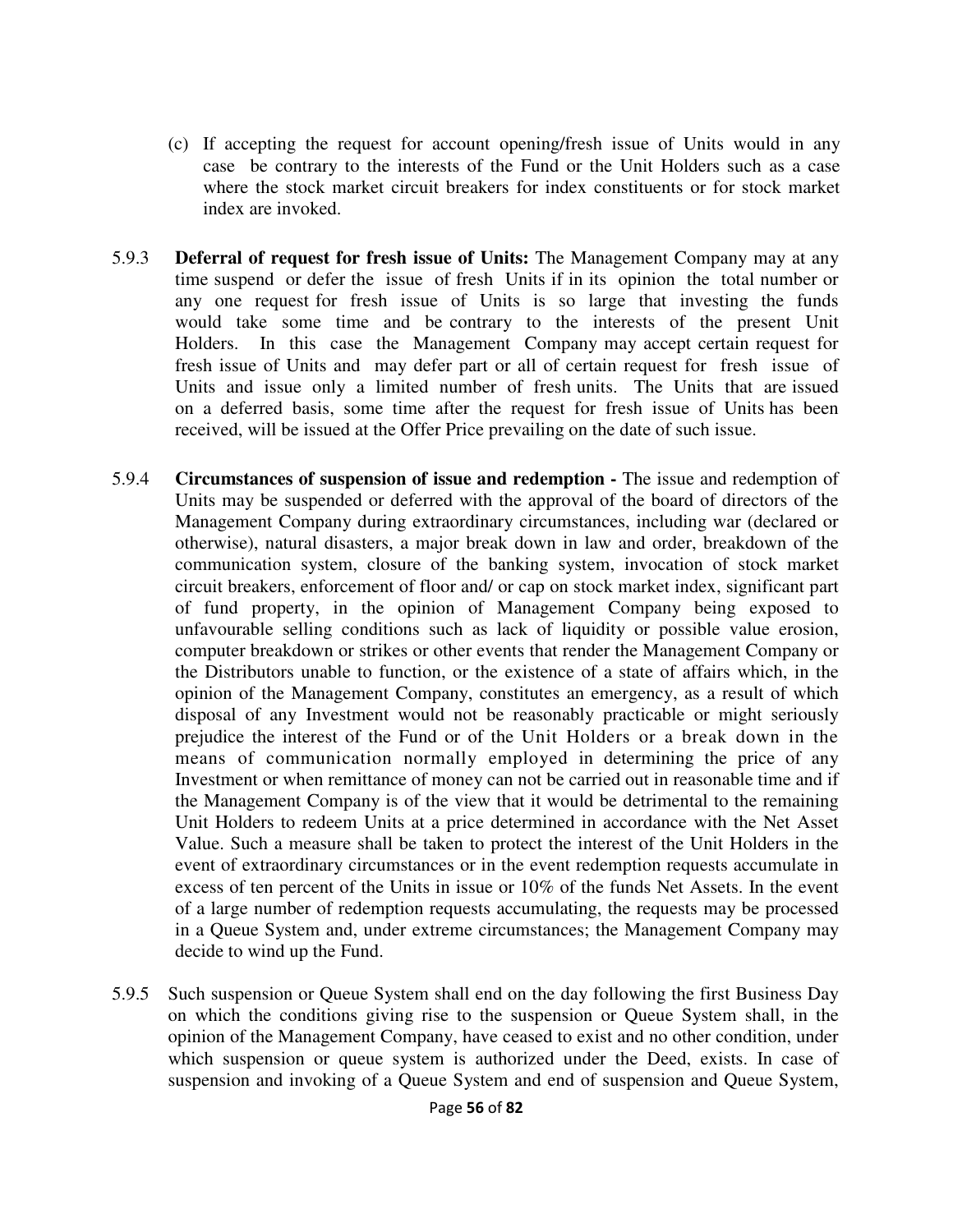the Management Company shall immediately notify the Commission and publish the same in at least two daily news paper(s) in which the Fund's prices are normally published.

- 5.9.6 Management Company shall ensure that in case of suspension of redemption of units of scheme due to extra ordinary circumstances in terms of provisions of the constitutive documents and Non Banking Finance Companies and Notified Entities, Regulations, 2008 (as amended or replaced) ("the "Regulations"), the issuance of fresh units shall also be kept suspended until and unless redemption of units is resumed.
- 5.9.7 **Queue System** In the event redemption requests on any day exceed 10% of the Units in issue or ten (10) % of the funds Net Assets, the Management Company may invoke a Queue System whereby requests for redemption shall be processed on a first come first served basis for up to 10% of the Units in issue. The Management Company shall proceed to sell adequate assets of the Fund and/ or arrange borrowing, as may be permissible under the Regulations as it deems fit, in the best interest of the Unit Holders, and shall determine the Redemption Price to be applied to the redemption requests based on such action. Where it is not practical to determine the chronological ranking of any requests in comparison to others received on the same Business Day, such requests shall be processed on a proportional basis, proportionate to the size of the requests. The requests in excess of the 10% shall be treated as redemption requests qualifying for being processed on the next Business Day at the price to be determined for such redemption requests. However, if the carried over requests and the fresh requests received on the next business day still exceed 10% of the Units in issue, these shall once again be treated on first-come -first-served basis and the process for generating liquidity and determining the Redemption Price shall be repeated and such procedure shall continue till such time the outstanding redemption requests come down to a level below ten percent (10%) of the Units then in issue.
- 5.9.8 **Winding up in view of major redemptions** In the event the Management Company is of the view that the quantum of redemption requests that have built up shall result in the Fund being run down to an unmanageable level or it is of the view that the sell-off of assets is likely to result in a significant loss in value for the Unit Holders who are not redeeming, it may announce winding up of the Fund, as per the Regulations, under intimation to the Commission and the Trustee. In such an event, the queue system, if already invoked, shall cease to apply and all Unit Holders shall be paid after selling the assets and determining the Final Redemption Price. However, interim distributions of the proceeds may be made if the Management Company finds it feasible.
- 5.9.9 The Commission may cancel the registration of the Scheme before investment of the core units and direct the Management Company and/or the Trustee to wind-up the Scheme. In such case, the terms so specified by the Commission shall be adhered to by both the parties individually and collectively.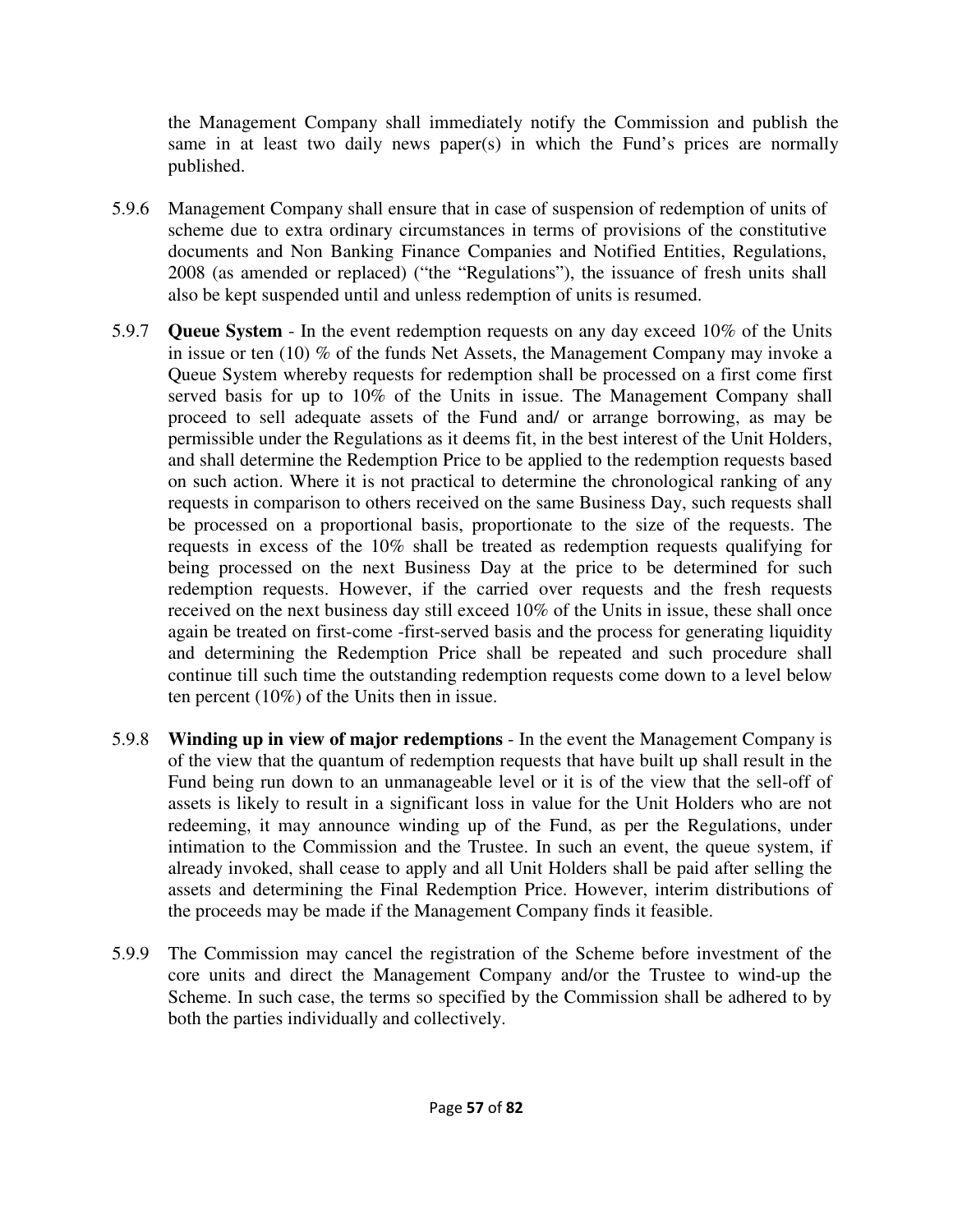### **5.10. CONSOLIDATION OF UNITS**

By a further deed supplemental to the Trust Deed the Management Company may at any time, with the approval of the Trustee, on giving not less than 7 days previous notice in writing to each Unit Holder, subdivide or consolidate the whole or any part of the Units and the Unit Holder shall be bound accordingly. The Management Company shall require in such notice that each Unit Holder to whom Certificates have been issued, (who shall be bound accordingly) deliver up his Certificates for endorsement with the number of Units to be represented thereby as a result of such sub-division or consolidation; provided that any delay or failure to deliver up the Certificates shall not delay or otherwise affect any such sub-division or consolidation.

## **5.11. ISSUANCE OF CERTIFICATES**

- 5.11.1 Upon being satisfied that the Offer Price for each Unit has been received in full from the applicant, the Registrar shall issue an account statement that will constitute evidence of the number of Units registered in the name of the Unit Holder.
- 5.11.2 Certificates shall be issued only if so requested by the Unit Holder at the time of application or at any later stage and upon payment of a fee to be set by the Management Company from time to time. The proceeds of such fee will accrue to the Management Company.
- 5.11.3 Account statements or certificates, as the case may be, shall only be issued against full payment of the subscription money.
- 5.11.4 Unit Holders must use the Service Request Form AHI 06 for issue, replacement, splitting or consolidation of Certificates. The form duly completed, must be lodged with the management Company or the Authorized Branch .
- 5.11.5 Certificates shall be issued as herein provided not later than 21 (twenty one) Business Days after the date of request. The Certificate may be sent to the Unit Holder or his duly authorized nominee at his own risk by registered post or by courier service.
- 5.11.6 In the case of Units held jointly, the Registrar shall not issue more than one Certificate for the Certificates held by such joint Unit Holders and delivery of such Certificate to the Unit Holder named first therein shall constitute sufficient delivery to all joint Unit Holders.
- 5.11.7 Certificates shall be issued in such form as may, from time to time, be agreed between the Management Company and the Trustee. A Certificate shall be dated, shall bear the name and address of the Management Company and the Trustee, shall bear a distinctive serial number and shall specify the number of Units represented thereby and the name and address of the Unit Holder as appearing in the Register.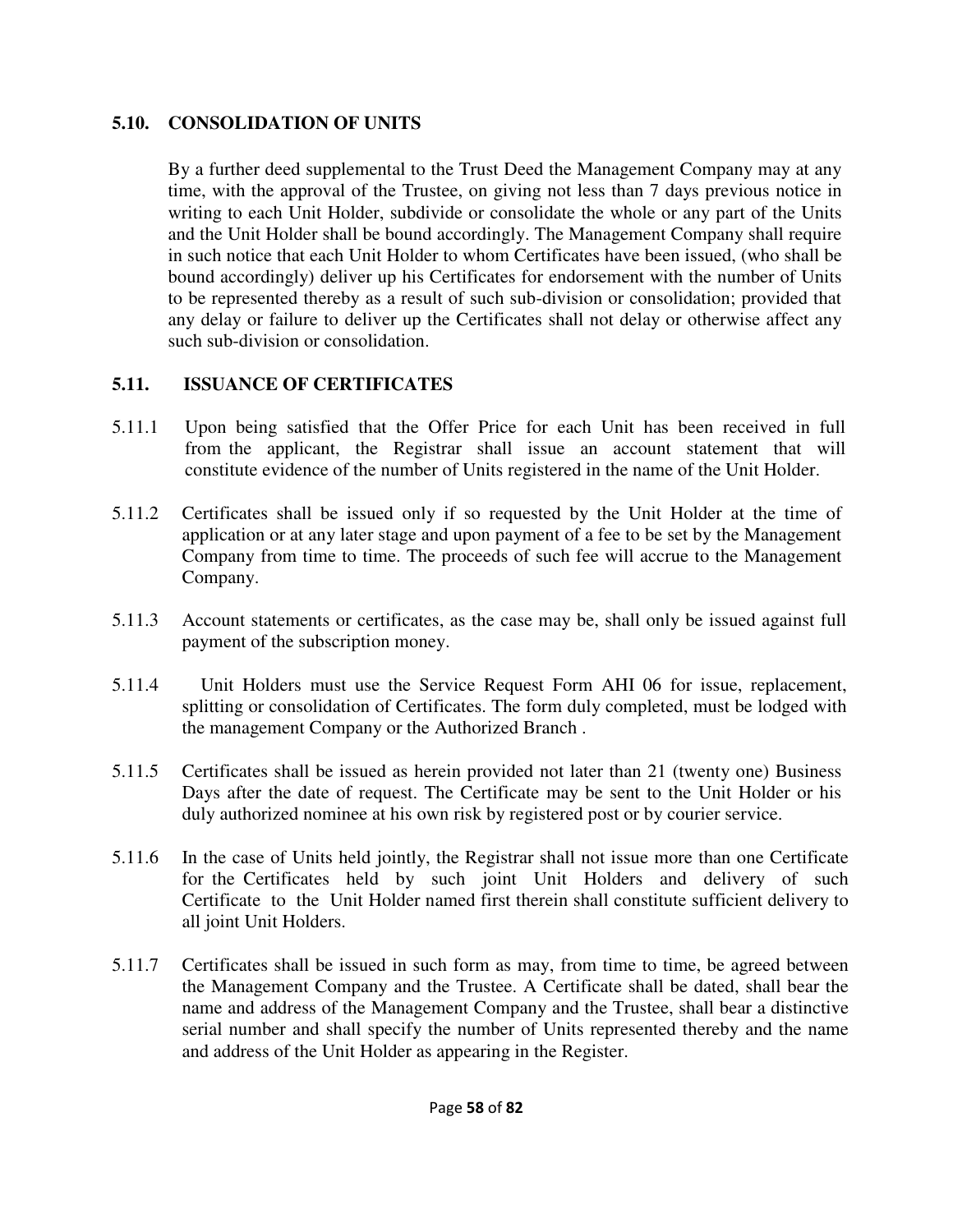- 5.11.8 Certificates may be engraved or lithographed or printed as the Management Company may determine from time to time with the approval of the Trustee and shall be signed on behalf of the Trustee by a duly authorized officer of the Trustee and on behalf of the Management Company by a duly authorized officer of the Management Company. Every such signature shall be autographic unless there shall be for the time being in force an arrangement authorized by the Trustee adopting some lithographic or other mechanical method of signature in which event all or any of such signatures may be effected by the method so adopted. The Certificates shall also bear the signature of the authorized representative of the Registrar, which shall always be autographic. No Certificate shall be of any force or effect until signed as herein above mentioned. Certificates so signed shall be valid and binding notwithstanding that before the date of delivery thereof the Trustee or the Management Company or the Registrar or any person whose signature appears thereon as a duly authorized signatory may have ceased to be the Trustee, Management Company, Registrar or an authorized signatory.
- 5.11.9 The issue of certification or receipt in lieu of physical Certificate or any other record of de-materialized Units placed in a depositary organization will take place under the rules and regulations of such organization.
- 5.11.10 Subject to the provisions of this Offering Document or the Trust Deed and in particular to the limitations of the denominations of Certificates as may be fixed by the Management Company and subject to any regulations from time to time made by the Trustee, with the approval of the Management Company, every Unit Holder shall be entitled to exchange upon surrender of any or all of his existing Certificates for one or more Certificates of such denominations as he may require representing the same aggregate number of Units.
- 5.11.11 In case any Certificate shall be lost, stolen, mutilated, defaced or destroyed, the Registrar, with the approval of the Management Company, may issue to the person entitled a new Certificate in lieu thereof. No such new Certificate shall be issued unless the applicant shall previously have (i) returned the mutilated or defaced Certificate or furnished to the Trustee /Registrar evidence satisfactory to the Management Company of the loss, theft or destruction of the original Certificate, (ii) paid all expenses incurred in connection with the investigation of the facts; and (iii) furnished such indemnity as the Management Company and the Trustee may require. Neither the Management Company nor the Trustee nor the Registrar shall incur any liability for any action that they may take in good faith under the provisions of this sub-Section. Provided further that the Trustee and/or the Management Company may also require production of an FIR and an affidavit of loss as well as issuance of public notices in news papers and/or provision of such indemnification as the Management Company and the Trustee may deem appropriate, at the cost of the pertinent Unit Holder, before issuing any new certificates.
- 5.11.12 Before the issuing of any Certificate under the provisions of this sub-Section the Registrar may require from the applicant for the Certificate the payment to it of a fee to be set by the Management Company, from time to time, together with a sum sufficient in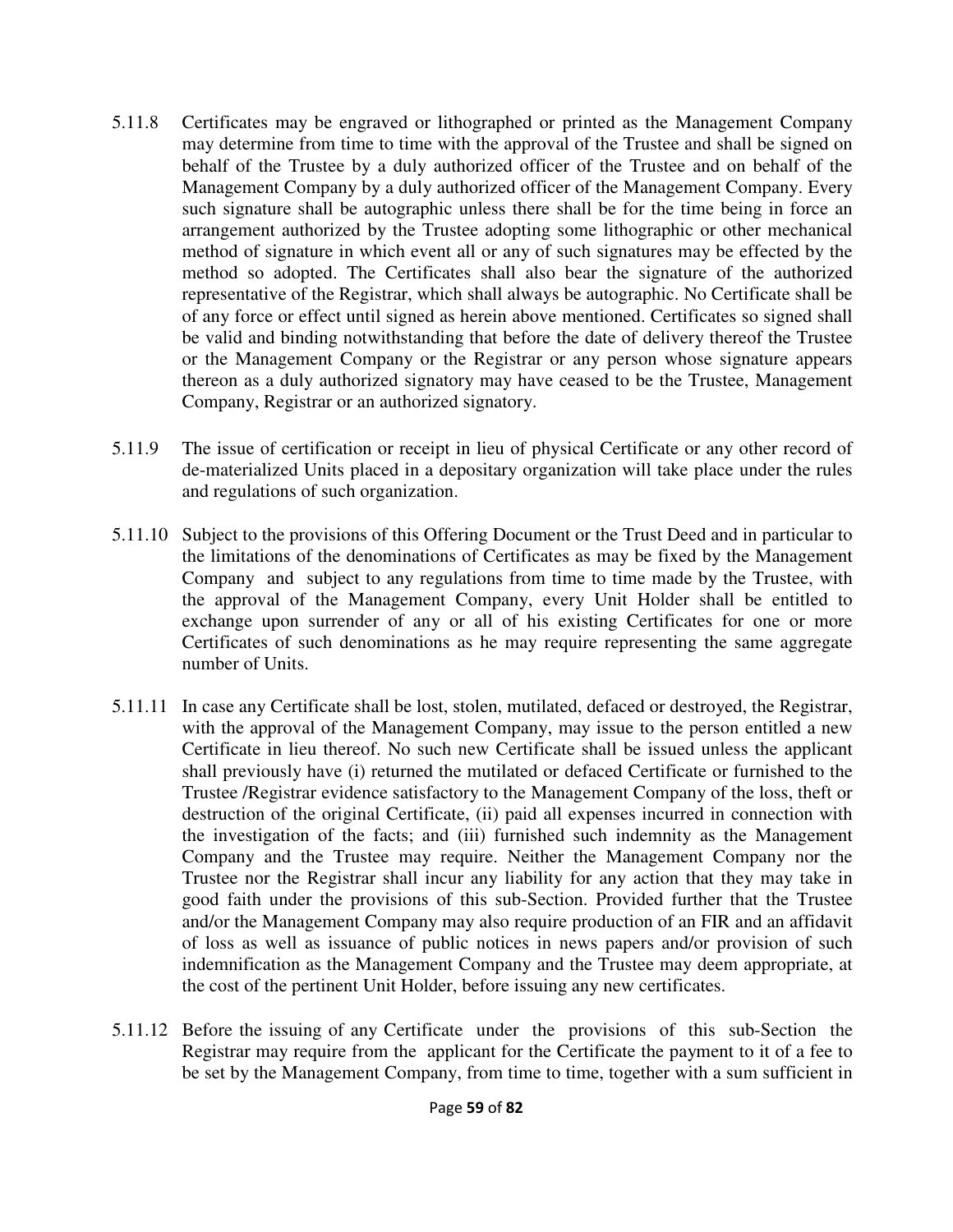the opinion of the Management Company to cover any Duties and Charges, if any, payable in connection with the issue of such Certificate.

#### **5.12. PLEDGE OF UNITS**

- 5.12.1 Any Unit Holder or all joint Unit Holders may request the Registrar to record a pledge of all or any of his/their Units in favour of any third party legally entitled to invest in such Units in its own right. The Registrar shall register a pledge on any Units in favour of any third party with the specific authority of the Management Company.
- 5.12.2 The pledge, once registered, shall be removed by the authority of the party in whose favour the pledge has been registered or through an order of a competent court. Neither the Trustee, nor the Management Company, nor the Registrar, shall be liable for ensuring the validity of any such pledge. The disbursement of any loan or undertaking of any obligation against the constitution of such pledge by any party shall be at the entire discretion of such party and neither the Trustee nor the Management Company nor the Registrar takes any responsibility in this matter.
- 5.12.3 Payments of dividends or the issue of bonus Units for units under pledge shall be made to the pledge holder for the account of the Unit Holder.

### **6. PART VI: DISTRIBUTION POLICY**

#### **6.1**. **DISTRIBUTION POLICY AND DATE**

- 6.1.1 The Fund shall distribute annually an amount that is required under the Regulations and the tax laws in force and that may be beneficial for its Unit Holders. The entire amount available for distribution may be distributed as bonus Units, cash dividend or in any other form acceptable to the Commission that may qualify under the tax laws or as a combination of the above. The Fund will comply with regulatory and taxation requirements and the distribution policy may be amended accordingly.
- 6.1.2 The Management Company shall decide as soon as possible, but not later than 45 days after the Accounting Date whether to distribute among Unit Holders, profits, if any, available for the distribution at the end of the Accounting Period to comply with the requirement of the Regulations, the tax laws and other regulations in force relating to income distribution and shall advise the Trustee of the rate of such distribution per Unit. In no case, the time period for closure of register for dividend declaration shall exceed six (6) working days at a time and whole forty five days in a year.
- 6.1.3 The amount available for distribution in respect of any Accounting Period shall be determined by the Management Company and shall be the sum total of:
	- (a) The total income earned on the Fund Property during such Accounting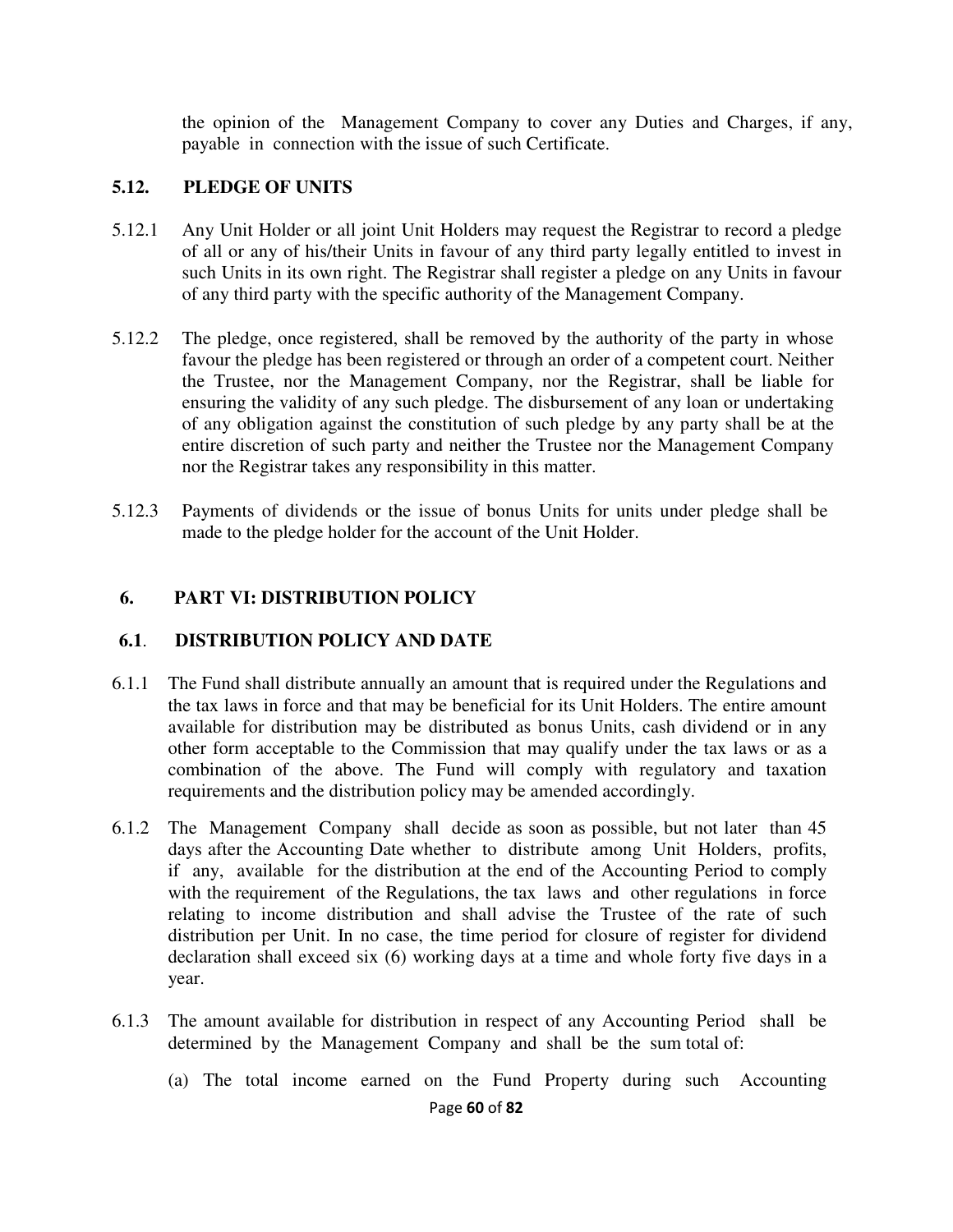Period, including all amounts received in respect of, dividend, profit and fee;

- (b) Whole or part of the net realized appreciation, at the option of the Management Company; and
- (c) From the above amounts shall be deducted expenses and such other adjustment as the Management Company may determine.

The Trustee may rely on the amount certified by the Auditors or in absence of the such certification may require the Management Company to provide detailed working for such distribution

6.1.4 The Management Company may also distribute an amount, through cash dividend, bonus, partially cash/bonus or in any other form, monthly and/ or for an interim period that is not a full month/ Accounting Period.

### 6**.2. DISTRIBUTION OF INCOME**

- 6.2.1 After the fixing of the rate of bonus distribution per Unit, in case of distribution in the form of Bonus Units, the Management Company will inform the Trustee who shall cause to have additional Units issued in the name of the Unit Holders as per the bonus ratio. The Bonus Units shall rank pari passu as to their rights in Net Assets, earning and the receipts of the dividends and distributions, with the existing Units of the Fund from the date of issue of these Units.
- 6.2.2 On each Accounting Date or interim distribution date, the Management Company shall, in case of cash distribution, instruct the Trustee to transfer to the Distribution Account such amount of cash as required to effect the cash distribution of income to the Unit Holders net of re-investment of dividend. The amount standing to the credit of the Distribution Account shall not be treated as part of the Fund Property but shall be held by the Trustee upon trust to distribute to Unit Holders as herein provided. Management Company may decide not to open a separate distribution account for each dividend distribution.
- 6.2.3 After the fixing of the rate of cash distribution per Unit, cash distribution payments shall be made by transfer to the Unit Holders' designated bank accounts, or in the case of joint Unit Holders, to designated bank account of the joint Unit Holder first named on the Register. The receipt of funds by such designated bankers shall be a good discharge thereof.
- 6.2.4 Before making any payment in respect of a Unit, the Trustee or the Management Company may make such deductions as may be required by law in respect of any Zakat, income or other taxes, charges or assessments, whatsoever, and issue to the Unit Holder, upon request, the certificate in respect of such deduction in the form as may be prescribed or approved by the concerned authorities.
- 6.2.5 Certain Unit Holders may authorize the Management Company to re-invest any cash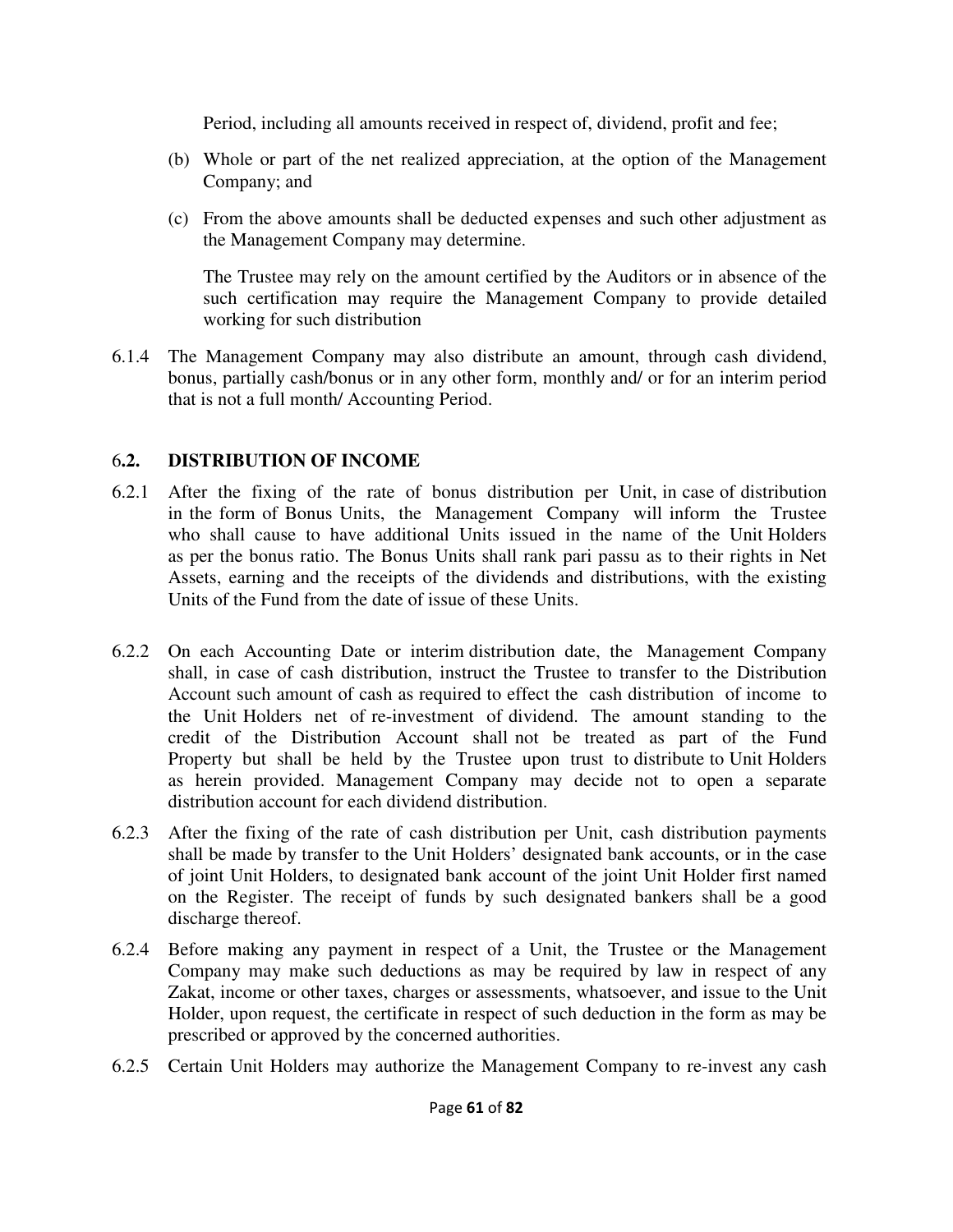distributions from the Fund into additional Units of the Fund. The Trustee on instruction of Management Company, in such cases will not pay cash distribution but will issue such Units and pay for such Units out of the relevant cash distribution net of any deductions as may be required by law in respect of any Zakat, income or other taxes, charges or assessments. In such cases, the additional Units will be issued at Net Asset Value less any Duties and Charges and will not attract any Front-end Load or Transaction Costs. Deductions in respect of any Zakat, income or other taxes, charges or assessments shall be paid as cash to the relevant Government agencies and the Unit Holder, upon request, will be issued a certificate in respect of such deduction in the form as may be prescribed or approved by the concerned authorities.

6.2.6 Where the Units are placed under pledge, the payment of dividends or the issue of Bonus Units for Units under pledge shall be made to the pledge holder for the account of the Unit Holder.

### 6**.3. DISTRIBUTION OF LIQUIDATION PROCEEDS**

- 6.3.1 Upon the Trust being terminated or dissolved, the Management Company shall suspend the sale and redemption of Units forthwith and proceed to sell all Investments then remaining in the hands of the Trustee as part of the Fund Property and shall repay any borrowing affected by the Trust together with any mark-up/interest remaining unpaid. In case of any shortfall, neither the Management Company, nor the Trustee shall be liable for the same.
- 6.3.2 The Trustee, on the recommendation of the Management Company, shall from time to time, distribute to the Unit Holders pro rata to the number of Units held by them, respectively, all net cash proceeds derived from the realization of the Fund Property after making payment and retaining such sum as considered or apprehended by the Management Company for all costs, charges, expenses, claims and demands. In case of any surplus, the same shall be distributed proportionately among the Unit Holders, provided neither the Trustee nor the Management Company shall be liable for any shortfall.
- 6.3.3 In case the Trust is terminated by the Commission on the grounds given in the Regulations, the Commission may appoint a liquidator in consultation with the Trustee.

### **7. PART V II: FEES AND CHARGES**

### **7.1**. **MANAGEMENT COMPANY REMUNERATION**

7.1.1 Regulation 61 of the Regulations (Non-Banking Finance Companies and Notified Entities Regulations 2008) allows the Management Company to charge a remuneration to be paid monthly in arrears, accrued remuneration duly verified by the Trustee, during the first five years of the Scheme's existence, of an amount not exceeding three percent of the average annual Net Assets of the Scheme and thereafter of an amount equal to two per cent of such assets or such other amount as may be specified by the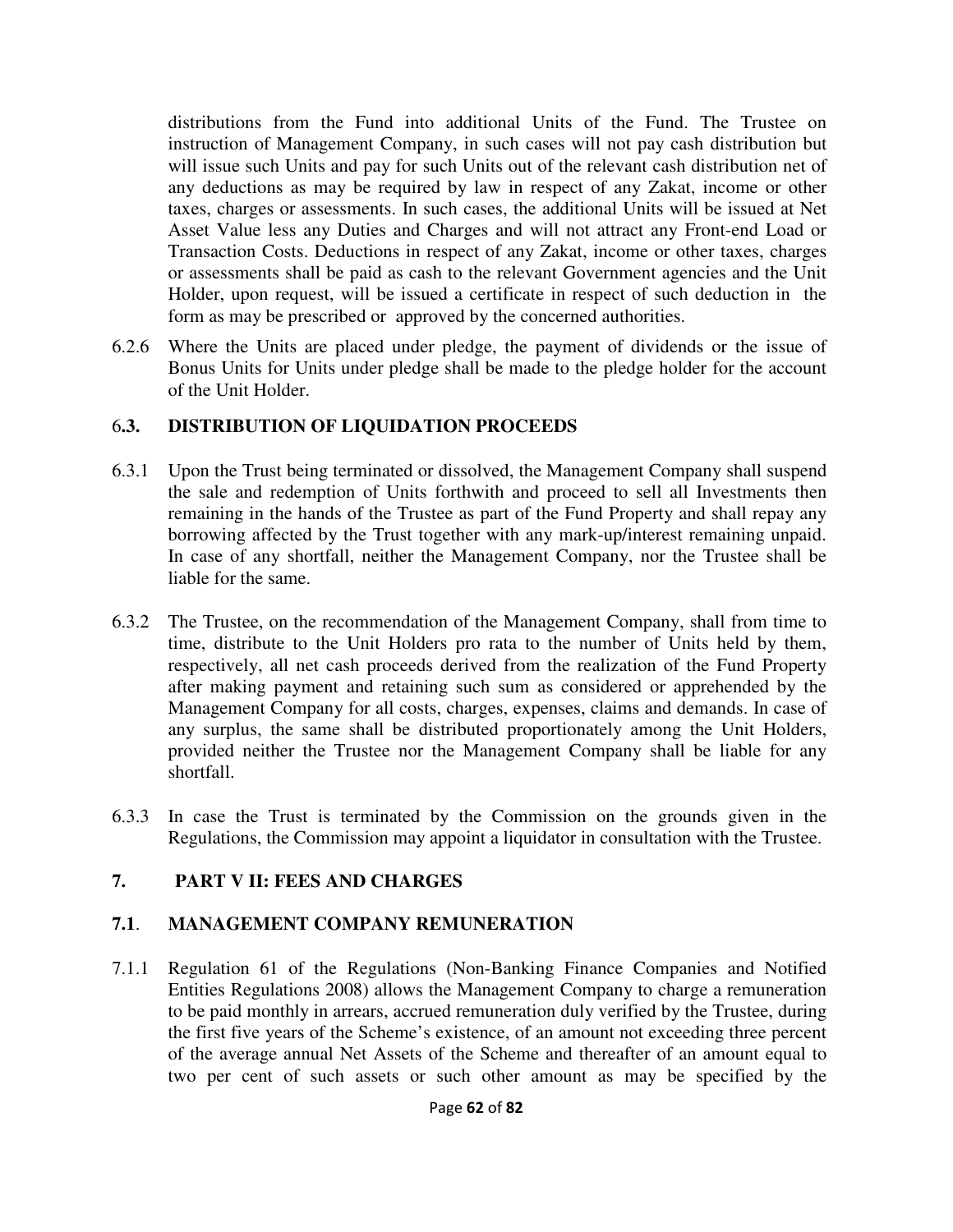Commission from time to time. Current level of management fee is disclosed in Annexure 'B'.

- 7.1.2 The remuneration shall continue to accrue from the date of close of Initial Offering Period. In respect of any period other than Accounting Period such remuneration shall be prorated on the basis of the actual number of days for which such remuneration has accrued in the Accounting period concerned.
- 7.1.3 The remuneration due to the Management Company shall be calculated and accrued on a daily basis but paid monthly in arrears.
- 7.1.4 In consideration of the foregoing, and save as aforesaid, the Management Company shall be responsible for the payment of all expenses incurred by the Management Company from time to time in connection with it's responsibilities as Management Company of the Fund. The Management Company shall not make any charge against the Unit Holders or against the Fund Property or against the Distribution Account for its services or for its expenses, except such expenses as are expressly authorized under the provisions of the Regulations and this Offering Document or the Trust Deed to be payable out of Fund Property.
- 7.1.5 The Management Company shall bear all expenditures in respect of its secretarial and office space and professional management, including all accounting and administrative services provided in accordance with the provisions of this Offering Document or the Trust Deed.

## **7.2. TRUSTEE REMUNERATION**

- 7.2.1 Upto the Effective Date, the Trustee shall be entitled to remuneration out of the Fund Property based on tariff of charges annexed to the Trust Deed when the Fund was created as a Closed end Fund, which shall be applied to the average daily Net Assets.
- 7.2.2 Subsequent to Effective Date of the conversion of the Fund from a Closed-end Scheme to an Open End Scheme, the Trustee shall be entitled to a monthly remuneration out of the Fund Property based on an annual tariff of charges annexed hereto (Annexure "A") The Trustee's remuneration shall be paid to the Trustee in arrears.
- 7.2.3 In consideration of the foregoing, and save as aforesaid, the Trustee shall be responsible for the payment of all expenses incurred by the Trustee from time to time in connection with their duties as Trustee of the Trust. The Trustee shall not make any charge against the Unit Holders or against the Fund Property or against the Distribution Account for its services or for their expenses, except such expenses as are expressly authorized to be paid out of the Fund Property under the provisions of the Regulations, the First Supplemental Deed and this Offering Document.
- 7.2.4 The Trustee shall bear all expenditures in respect of its secretarial and office space and professional management, including administrative services provided in accordance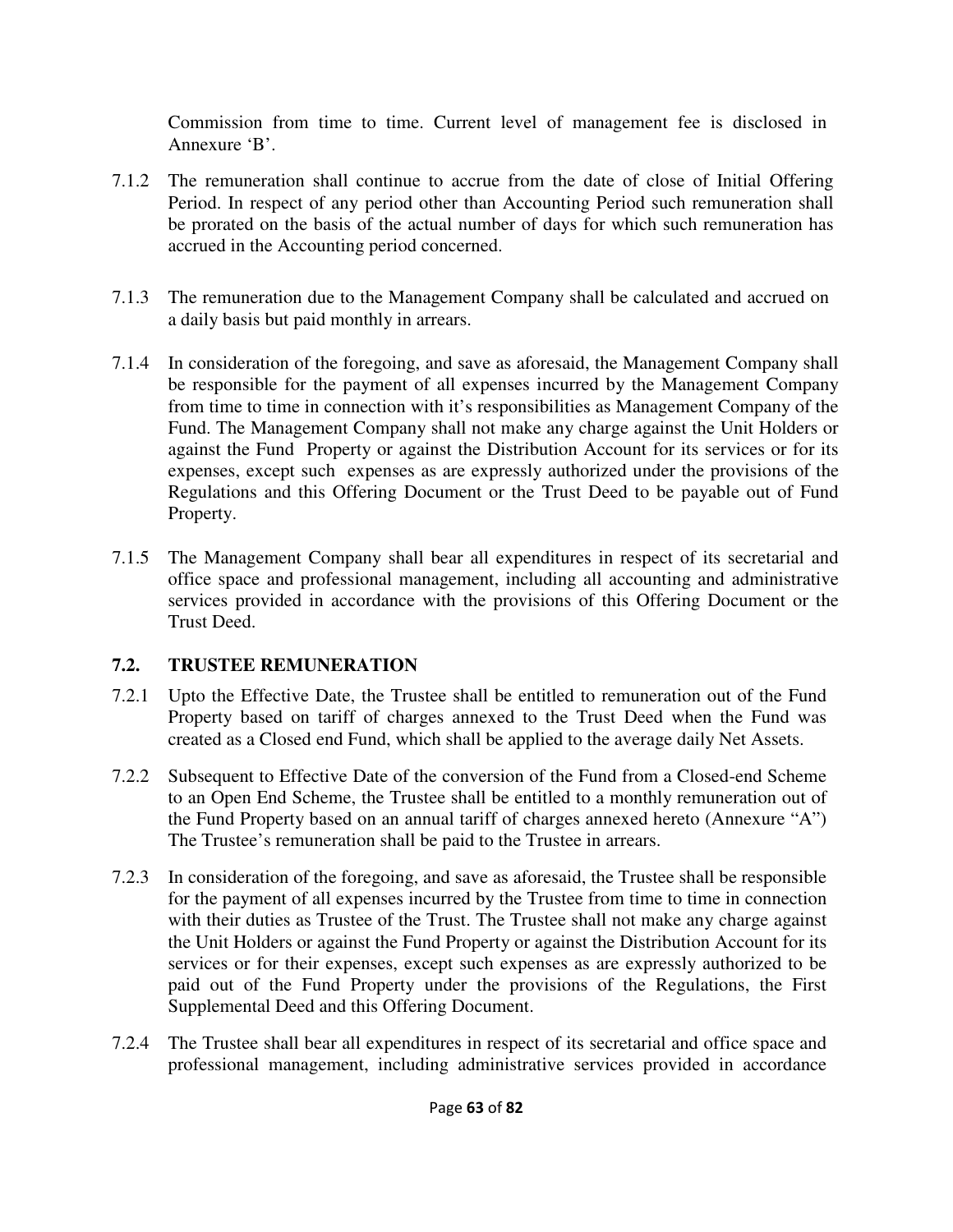with the provisions of this First Supplemental Deed and the Offering Document.

7.2.5 Any increase in the remuneration of the Trustee agreed by the Management Company shall require the prior approval of the Commission.

# 7**.3 CONVERSION COST**

Conversion Costs shall be charged during the book closure period specifically meant to determine eligibility for Initial Units. The Conversion Cost shall be reimbursed by the Open End Scheme to Management Company on the Effective Date.

## **7.4. ALLOCATION OF FRONT-END/BACK-ENDLOAD**

- 7.4.1 The remuneration of Distribution Companies and Investment Facilitators shall be paid exclusively from any Front-end Load received by the Management Company and no charges shall be made against the Fund Property or the Distribution Account in this respect. The remainder of any Front-end Load after such disbursement shall be paid by the Trustee to the Management Company as distribution support and processing charges for their distribution services for the Trust. If the Front-end Load received by Management Company is insufficient to pay the remuneration of the Distribution Companies and Investment Facilitators, the Management Company shall pay the amount necessary to pay in full such remuneration.
- 7.4.2 Units issued to an existing account holder through conversion from another scheme managed by the Management Company shall be issued at a price based on the Net Asset Value.
- 7.4.3 A Distributor located outside Pakistan may, if so authorized by the Trustee and the Management Company, retain such portion of the Front-end Load as is authorized by the Management Company and transfer the net amount to the Trustee, subject to the applicable laws for the time being in force.
- 7.4.4 Transfer of Units from one Holder to another shall be subject to a processing charge of an amount not exceeding one percent of the Net Asset Value at the date the request is lodged, which shall be recovered from the transferee. However, the processing charge shall not be payable by successors in the case of inheritance or distribution of the estate of a deceased Unit Holder. Such charges would become part of the Fund Property.
- 7.4.5 Back End Load would become part of Fund Property
- 7.4.6 Back End Load and Front End Load combined shall not exceed five percent (5%) of NAV.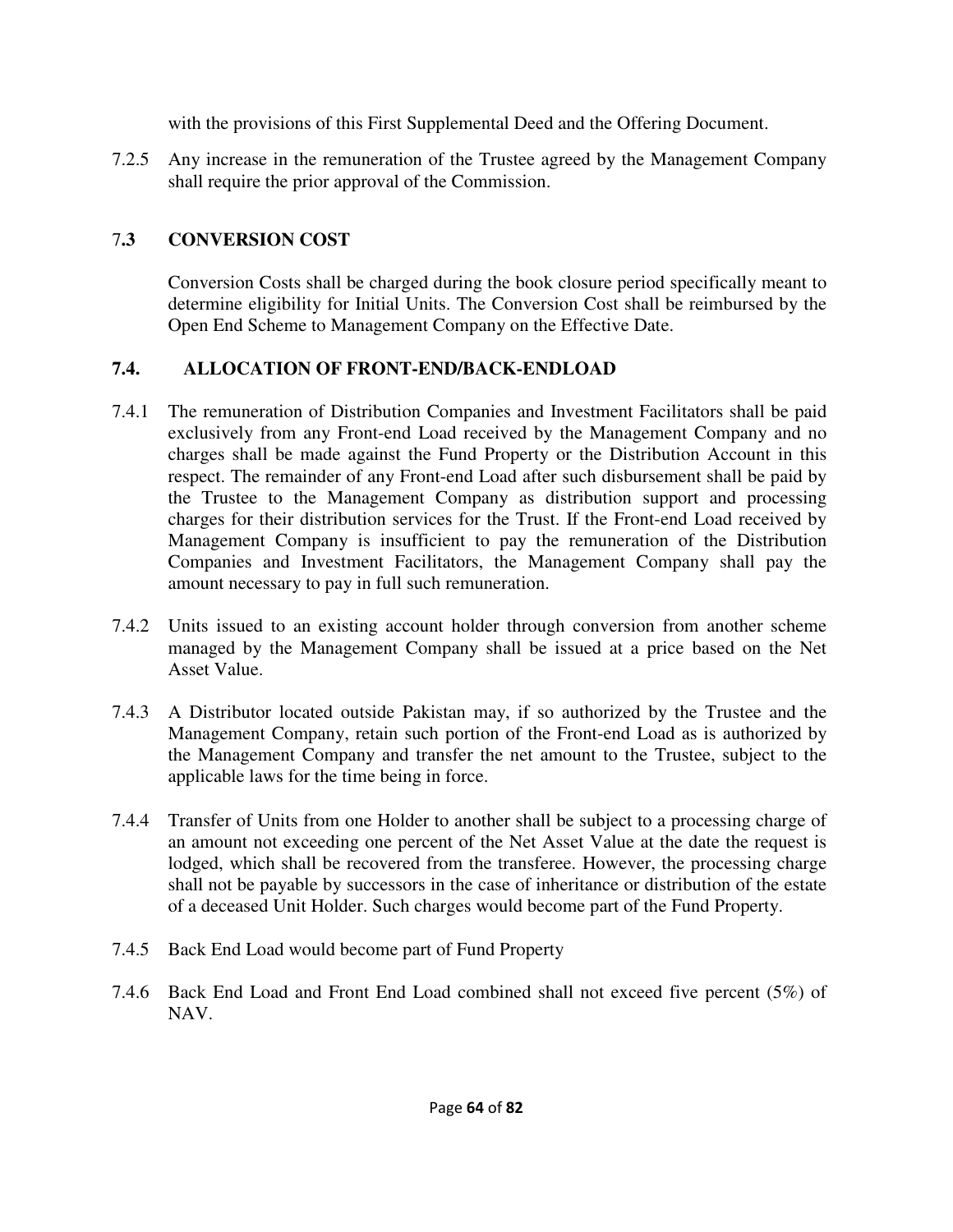#### **7.5. PAYMENT OF UNITS IN FOREIGN CURRENCY**

- 7.5.1 The Management Company shall appoint one or more scheduled bank(s) as the Authorized Dealer(s) to manage Offer and Redemption of Units from outside Pakistan in foreign currency under the provisions of the Foreign Exchange Regulations.
- 7.5.2 Payments made in foreign currency to purchase Units shall be converted into Pakistani Rupees through the Authorized Dealer using his quoted rates and any conversion cost, Duties and Charges, Transaction Costs and Front-end Load shall be deducted from the payment before Units are issued. The Units issued will be denominated in Pakistani Rupees using the conversion rates quoted by the Authorized Dealer at the issue date of the Units (buying rate for the relevant currency).
- 7.5.3 Payments to be made in foreign currency on redemption of Units shall be converted from Pakistani Rupees through the Authorized Dealer using its quoted rates (selling rate for the relevant currency) and any conversion cost, Duties and Charges, Transaction Costs and Back-end Load shall be deducted from the payment to be made. Provided that neither the Management Company, nor the Trustee shall be responsible for arranging the remittance or fulfilling the repatriation formalities of the State Bank of Pakistan, required to be fulfilled by offshore investors.

#### **7.6. FEES AND CHARGES OF THE FUND**

Fees and charges shall include:

- (a) remuneration of the Management Company ;
- (b) remuneration of the Trustee and/or Custodian ;
- (c) listing fee payable to the Stock Exchange including renewals;
- (d) charges and levies of Stock Exchange, national clearing and settlement company and central depositary company;
- (e) rating fee of the Scheme payable to approved rating agency;
- (f) auditors' fees and out of pocket expenses as billed by them;
- (g) fees payable to the Commission;
- (h) conversion cost
- (i) brokerage and transaction costs related to investing and disinvesting of the assets of the Schemes;
- (j) expenses incurred by Trustee in effecting registration of all registerable assets in the name of the Trustee;
- (k) legal and related costs incurred in protecting or enhancing the interests of the Unit Holders of the Scheme;
- (l) bank charges and borrowing and financial costs;
- (m) hedging costs including forward cover, forward purchase or option purchase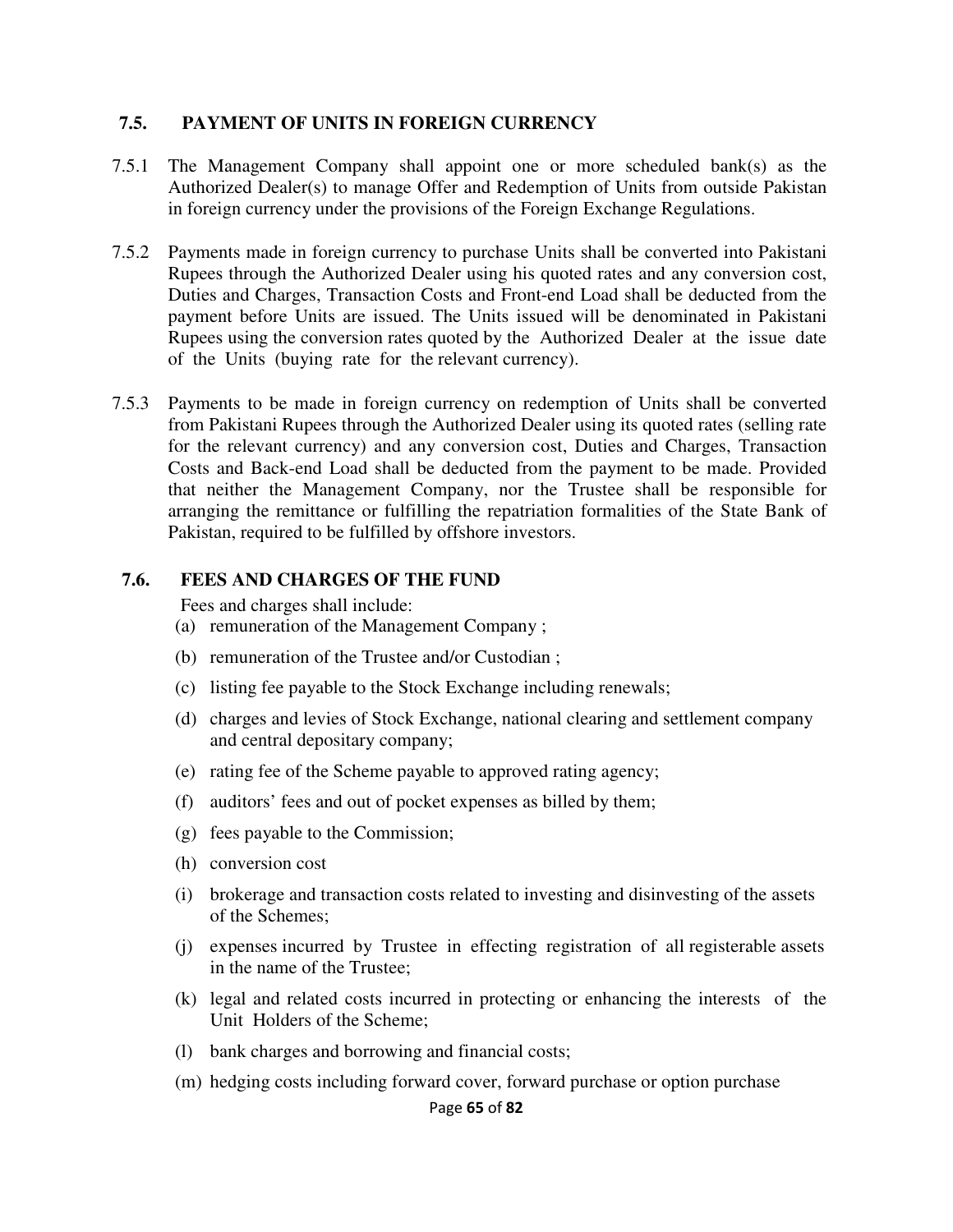costs;

- (n) any printing costs and related expenses for issuing the Scheme's quarterly, half-yearly and annual reports, etc.;
- (o) taxes, fees, cess, duties and other charges applicable to the Scheme on its income or its properties, including taxes, fees, cess, duties and other charges levied by foreign jurisdiction on investments outside Pakistan; and
- (p) any other expense or charge as may be permitted by the Commission.
- Note:- However, any cost associated with sales, marketing and advertisement of Scheme shall not be charged to the Scheme.

### **8. PART VIII: TAXATION**

### **8.1. TAXATION ON INCOME OF PSAF**

The following is a brief description of the Income Tax Ordinance, 2001, applicable in respect of PSAF. This section is for advice only and potential investors should consult their tax experts for their liability with respect to taxation from investment in the Fund. This part does not cover tax liability of non-Pakistan resident investor with respect to taxes in their own jurisdiction.

8.1.1 Liability for Income Tax of the Fund

Under the income tax laws of Pakistan, PSAF is regarded as a public company for tax purposes. {**Section 2 (47) (c)}** The income of the Fund is taxable at the tax rate applicable to a public company, which is presently as under:

- (a) Dividend Income: Gross Dividend is taxable @10% **(Division III of Part I of the First Schedule)**
- (b) Return from all other sources/instruments is taxable at the rate of 35% applicable to a public company. **(Division II of Part I of the First Schedule)**

## 8.1.2 Liability for Income Tax if 90% of Income is distributed

Notwithstanding the tax rates stated under Section 8.1.1 above, the income of PSAF will be exempted from tax if not less than 90% of the income of the year is distributed amongst the Unit Holders. The 90% of the income shall be calculated after excluding unrealized capital gains. PSAF will comply with the requirements of tax exemption and distribute at least 90% of the income, calculated after excluding unrealised capital gains to the Unit Holders. **(Clause 99 of Part I of the Second Schedule).**

## 8.1.3 **Withholding Tax**

All income, namely, return from term finance certificates, dividend income, return on deposits with banks/financial institutions, return from contracts, securities or instruments of companies, organizations, and establishments will not be subjected to withholding tax.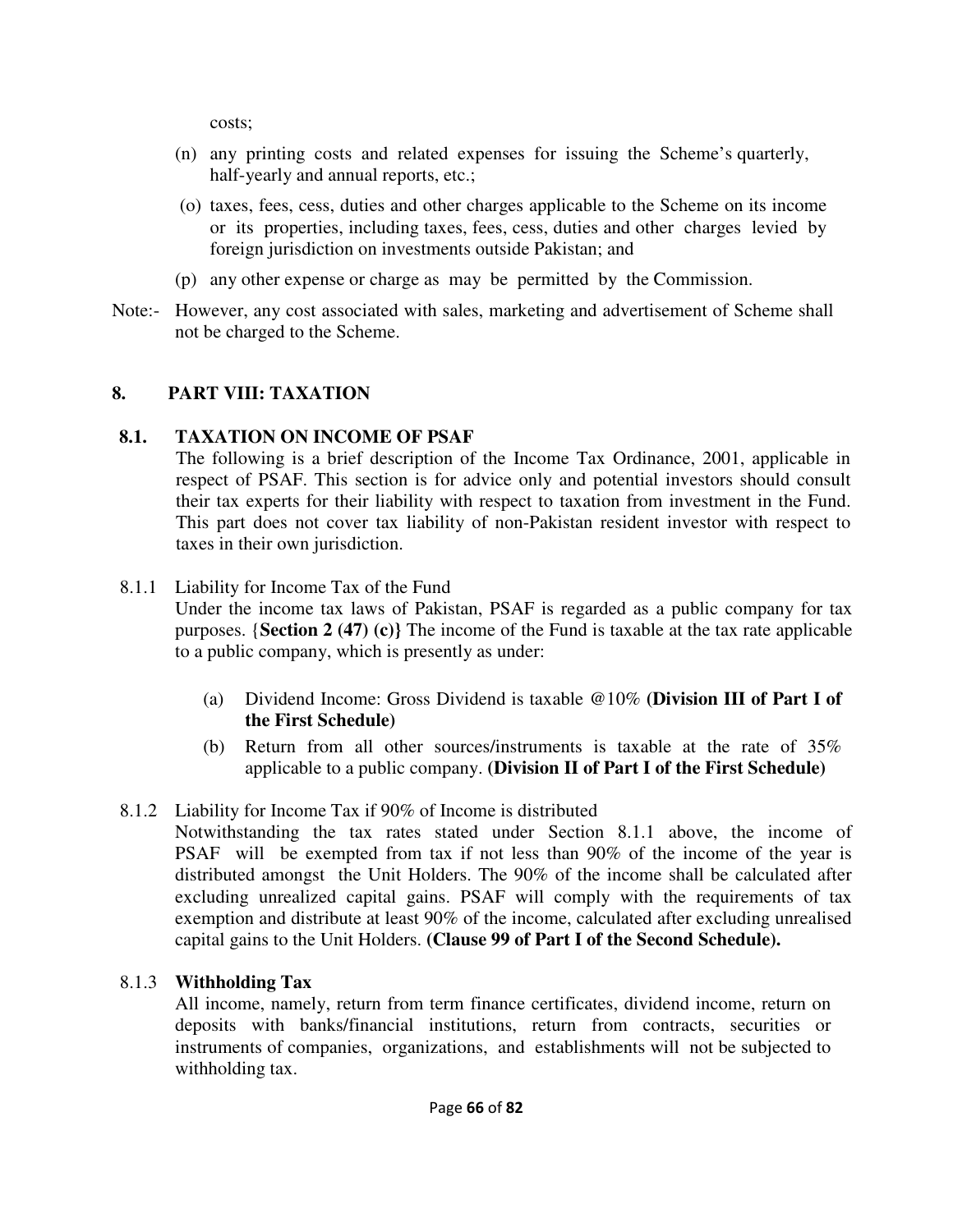## **8.2. TAXATION OF UNIT HOLDERS AND LIABILITY OF ZAKAT**

The information set forth below is included for general information purposes only. In view of the individual nature of tax implications, each investor is advised to consult with his or her tax advisor with respect to the specific tax implications of Investment in PSAF.

## 8.2.1 **Income Tax:**

**Dividend** paid to Unit Holders of the Fund shall be subject to a withholding Tax of 10% except Banks according to the present rates, which may be changed in future

## **Capital Gain Tax:**

Unit Holders except Banks are exempt from Capital Gains Tax if the holding period of securities is more than twelve months. Holding period of securities shall be calculated from the date of acquisition to the date of disposal of such security.

For Unit Holders except Banks (i) where holding period of a security is less than six months or (ii) where holding period of a security is more than six months but less than twelve months, capital gains, if any, would be subject to Capital Gains Tax as specified in Division VII of Part I of the First Schedule to the Income Tax Ordinance, 2001.

Banks are charged to Capital Gains Tax as per Seventh Schedule of Income Tax Ordinance, 2001.

8.2.2 **Tax Credit**: Unit Holders (other then a company) shall be entitled to a tax credit in Pakistan under Section 62 of the Income Tax Ordinance, 2001 on purchase of new **shares** issued by a **public company** listed on a Stock Exchange. The amount on which tax credit will be allowed shall be the lower of: (a) amount invested; (b) 10% of the taxable income of the Unit Holder; and (c) Rs. 300,000 and will be calculated by applying the average rate of tax of the Unit Holder for the tax year. If the Units so acquired are disposed within 12 months, the amount of tax payable for the tax year shall be increased by the amount of the credit allowed.

Shares:- includes units in a trust{Section 2 (58)}

**Disclaimer:** The information set forth below is included for general information purposes only. In view of individual nature of tax consequences, each investor is advised to consult with his/ her tax advisor with respect to the specific tax consequences to him/ her of investing in the F und.

8.2.3 **Zakat:** Units held by resident Pakistani Unit Holders shall be subject to Zakat under the Zakat and Ushr Ordinance, 1980 at a rate of 2.5% of the par value of the Units, except those exempted under the said Ordinance. Zakat will be deducted at source from the dividend amount or from the redemption payment, if Units are redeemed during the Zakat year before payment of dividend.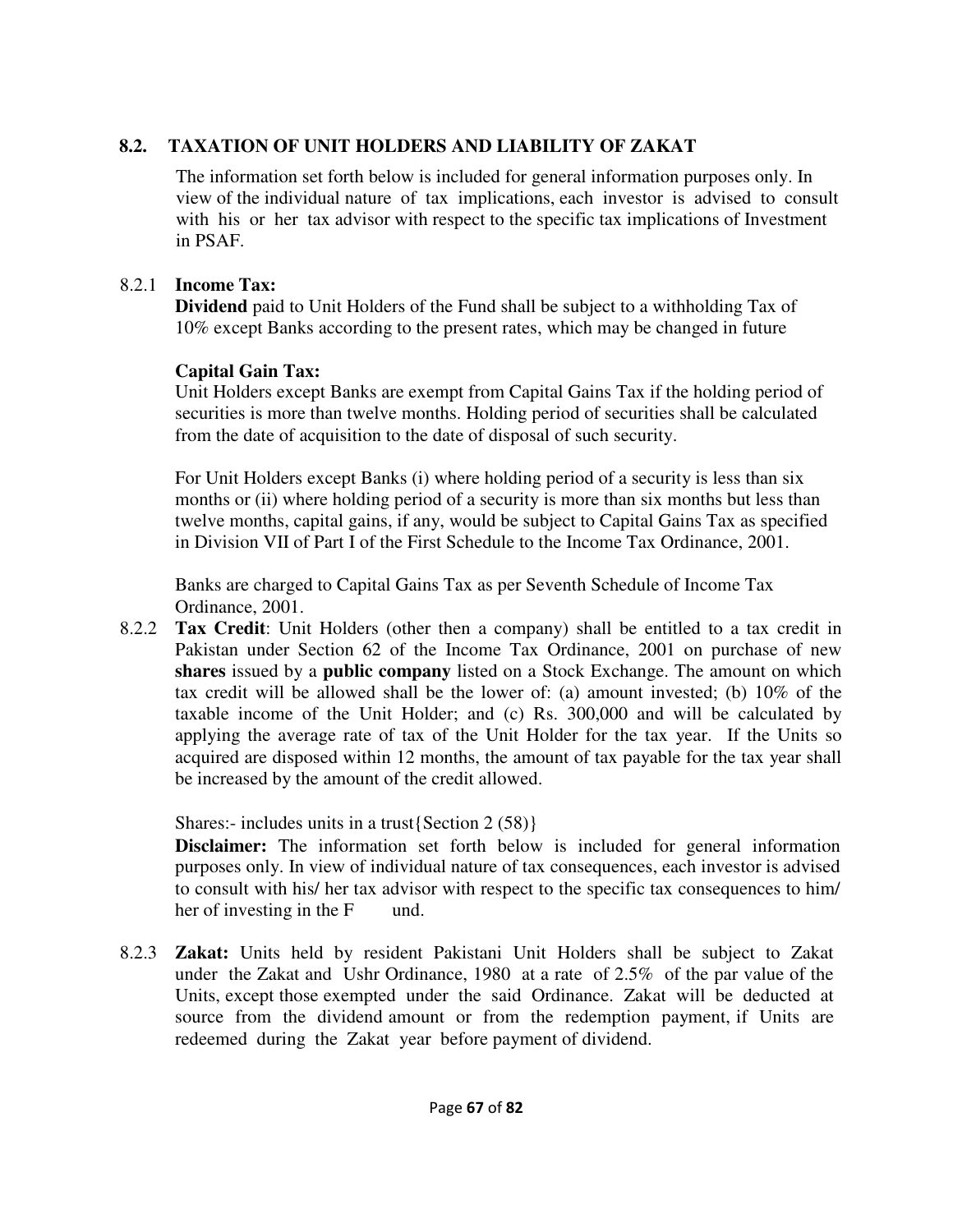#### **Disclaimer:**

The tax and Zakat information given above is based on the Management Company's tax adviser's interpretation of the law, which to the best of the Management Company's understanding is correct but Investors are expected to seek independent advice so as to determine the taxability arising from their investment in the Units of the Fund. Furthermore, tax and Zakat laws, including rates of taxation and of withholding tax are subject to amendments from time to time. Any such amendments in future shall be deemed to have been incorporated herein.

## **9. PART IX : REPORTS AND ACCOUNTS**

## 9.1. **ACCOUNTING PERIOD**

Accounting Period means a period ending on and including an Accounting Date and commencing (incase of the first such period) on the date on which the Fund Property is first paid or transferred to the Trustee and (in any other case) from the end of the preceding Accounting Period.

## 9.2. **ACCOUNTING DATE**

Accounting Date means the date 30th June in each year and any interim dates at which the financial statements of the Fund are drawn up. Provided, however, that the Management Company may, with the consent of the Trustee and after obtaining approval of the Commission and the Commissioner of Income Tax, change such date to any other date.

## 9.3. **AUDIT**

- 9.3.1 The Management Company shall in consultation with the Trustee, appoint as auditor a firm of chartered accountants from the approved list of auditors circulated by the Commission who shall be independent of the auditor of the Management Company and the Trustee. The Management Company may at any time, with the concurrence of the Trustee, and shall, if directed by the Commission, remove the Auditors and appoint other Auditors in their place.
- 9.3.2 The Auditors shall hold office until transmission of the annual report and accounts but may be re-appointed for up to three consecutive terms of one year each. Thereafter, the Auditors shall only be eligible for appointment after the lapse of at least one year. The following persons shall not qualify to be the Auditors of the Trust:
	- (a) A person who is or, at any time during the preceding three years, was a director, officer or employee of the Management Company or the Trustee .
	- (b) A person who is a partner of, or in employment of, a director, officer, employee or Connected Person of the Management Company or Trustee.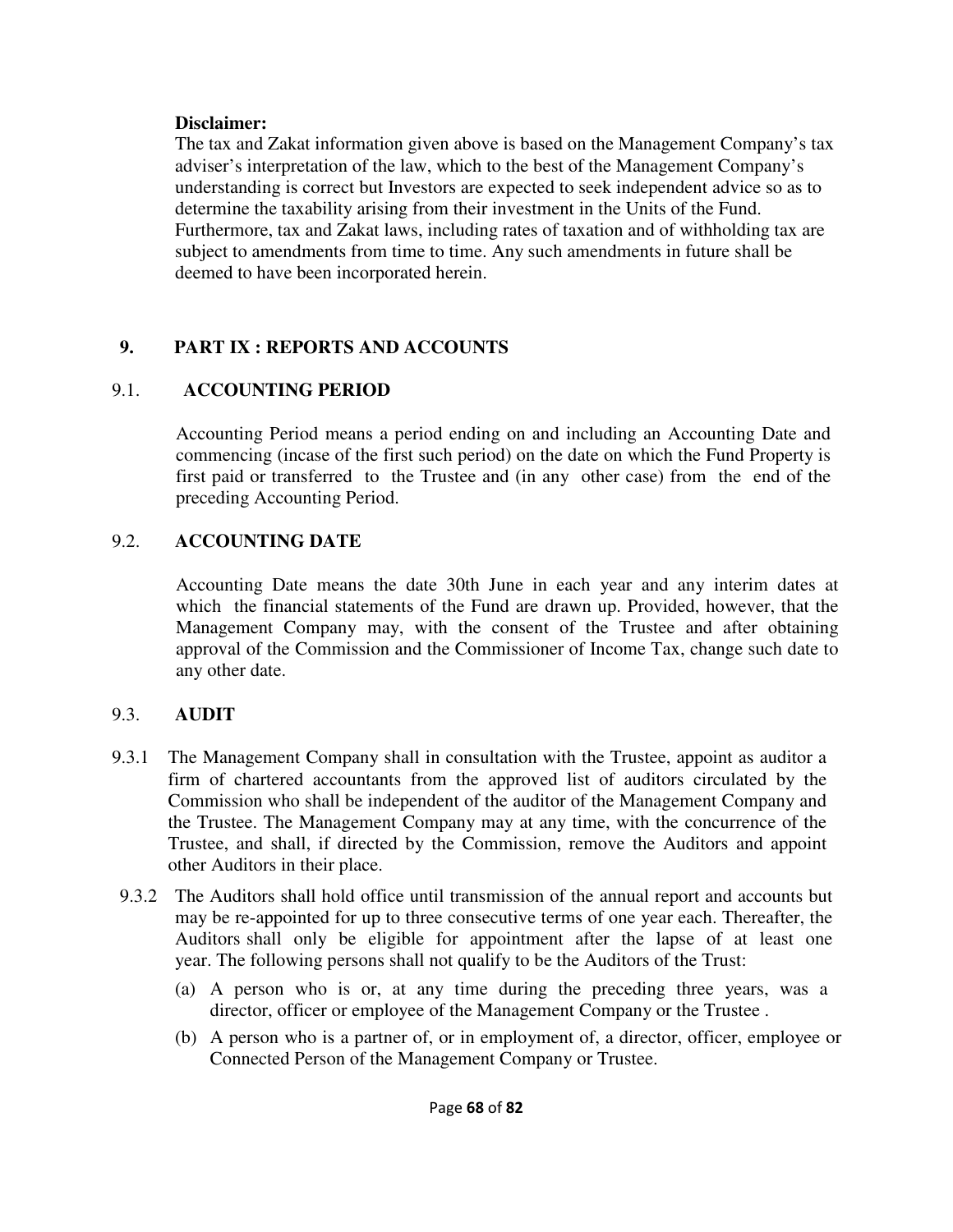- (c) The spouse of a director of the Management Company or Trustee.
- (d) A person who is indebted to the Management Company or Trustee, and
- (e) A body corporate.
- 9.3.3 Appointment of a partnership firm to be the Auditors shall be deemed to be the appointment of all persons who are partners in the firm, for the time being.
- 9.3.4 The Auditors shall have access to the books, papers, accounts vouchers and other records of the Trust, whether kept at the office of the Management Company, Trustee, Custodian, Registrar or elsewhere and shall be entitled to require from the Management Company, the Trustee and their directors, officers and agents, such information and explanations as considered necessary for the performance of audit.
- 9.3.5 The Trustee shall be entitled to require the Auditors to provide such further reports as may be agreed between the Trustee and the Management Company and considered necessary to facilitate the Trustee in issuing the certification required under the Regulations.
- 9.3.6 The Auditors shall prepare a written report to the Unit Holders on the accounts and books of accounts of the Trust and the balance sheet and income and expenditure account and on every other document forming part of the balance sheet and income and expenditure account, including notes, statements or schedules appended there to.
- 9.3.7 The contents of the Auditors report shall be as required in the Rules and the Regulations.
- 9.3.8 The Management Company shall:
	- (a) Within Four [4] months of closing of the Accounting Period, prepare and transmit the annual report along with the Trustee Report, together with a copy of the balance sheet, income and expenditure account, together with the Auditor's report for the Accounting Period, to the Commission and Unit Holders in accordance with the Regulations.
	- (b) Within two months after the close of the first half (second quarter) of its year of accounts, prepare and transmit to the Unit Holders the Commission and the Stock Exchanges on which the Units of the Scheme may be listed, a profit and loss account (income and expenditure statement) for and balance sheet as at the end of that half year, whether audited or otherwise, along with Trustee Report, in accordance with the Regulations.
	- (c) Within a month after the close of the first and the third quarter, prepare and transmit quarterly report to the Unit Holders, the Trustee and the Commission, along with a Profit and Loss Account and Balance Sheet as at the end of the pertinent quarter, whether audited or otherwise, in accordance with the Regulations.

The Management Company may, with the approval of the SECP and in consultation with the Stock Exchanges, place the quarterly reports on its website (www.arifhabib.com.pk)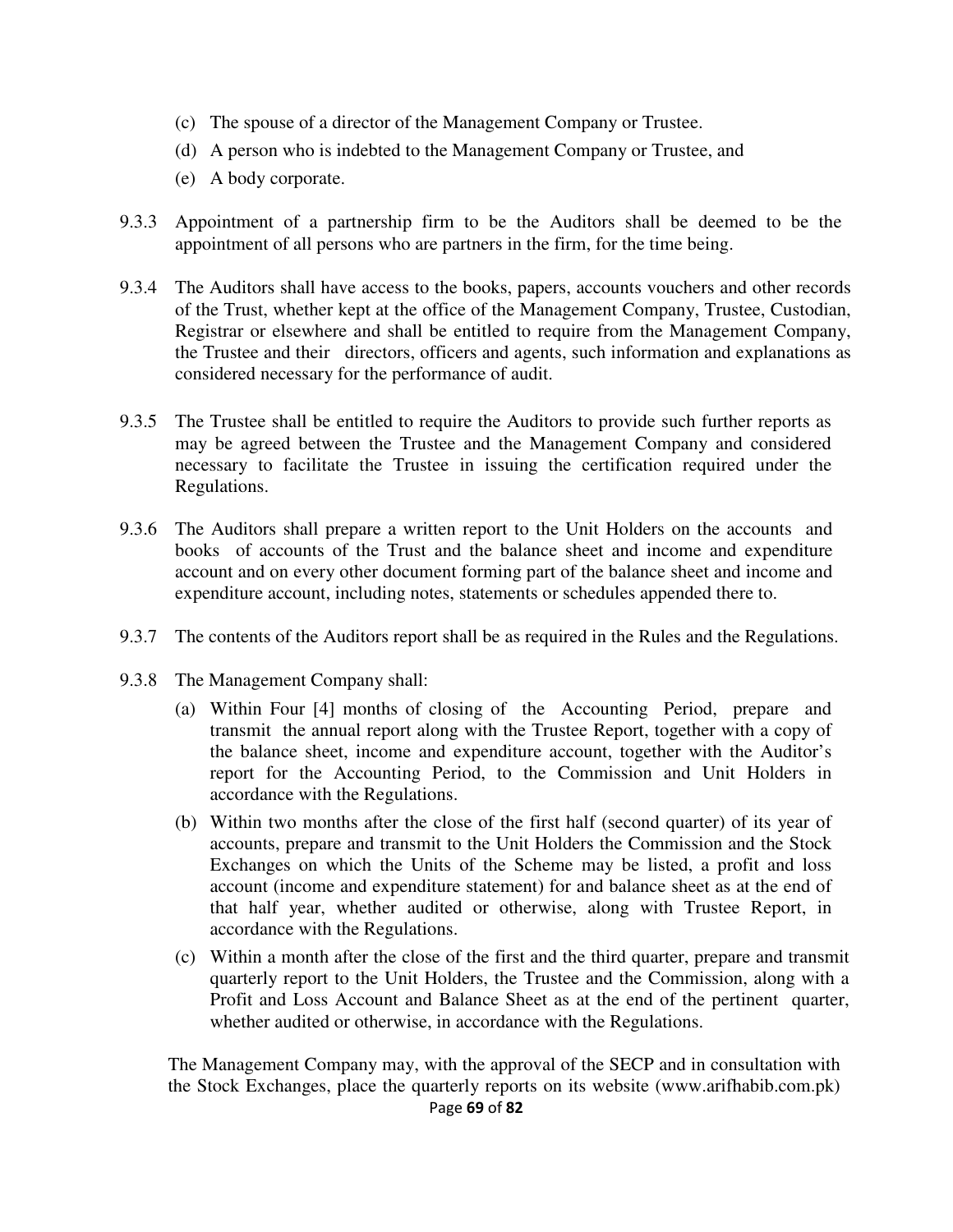instead of mailing it to all Unit Holders. However, the Management Company will send a printed copy of the quarterly account to any Unit Holder on demand, free of cost at his registered address within one week of such demand.

#### **10. PART X: WARNINGS and DISCLAIMER**

IF YOU ARE IN ANY DOUBT ABOUT THE CONTENTS OF THIS OFFERING DOCUMENT, YOU SHOULD CONSULT YOUR STOCK BROKER, BANK MANAGER, LEGAL ADVISOR, OR OTHER FINANCIAL ADVISOR. THE PRICE OF THE UNITS OF THIS FUND AND THE INCOME OF THIS FUND (FROM WHICH DISTRIBUTIONS TO UNIT HOLDERS IS MADE) MAY INCREASE OR DECREASE.

This Offering Document does not constitute an offer or solicitation to anyone in any jurisdiction in which such offer or solicitation is not authorized or to any person to whom it is unlawful to make such offer or solicitation. No person in any jurisdiction may treat this Offering Document as constituting an invitation to purchase Units unless it is lawful to make such an invitation to such person in the relevant jurisdiction and all registration and other legal requirements have been complied with in that jurisdiction. It is the responsibility of any person wishing to acquire Units to satisfy himself as to the full observance of the laws of the relevant jurisdiction in connection there with, including the obtaining of any governmental or other consents which may be required or the observance of other formalities which need to be observed or the payment of transfer or other taxes which may be required to be paid in such jurisdiction.

The Management Company may redeem any Units sold in contravention of any of the prohibitions contained in this Offering Document.

### **11. PART X I: GENERAL INFORMATION**

### **11.1. CONSITUTTIVE DOCUMENTS**

The constitutive documents of PSAF are:

- (a) Trust Deed dated  $26<sup>th</sup>$  May 2004 (the Initial Trust Deed), executed between AHIL and the Central Depository Company Limited ("CDC"), appointing the CDC as Trustee to the Fund;
- (b) The Certificate Holders' Resolution passed at a meeting called for this purpose on  $8<sup>th</sup>$  September 2010 approving the conversion of the Fund from Closed-end to an Open-end Fund
- (c) First Supplemental Trust Deed (to Modify and Restate the Trust Deed dated May 26, 2004) executed between AHIL and the CDC, effecting the conversion of the Fund from closed end Fund to an open-end Scheme;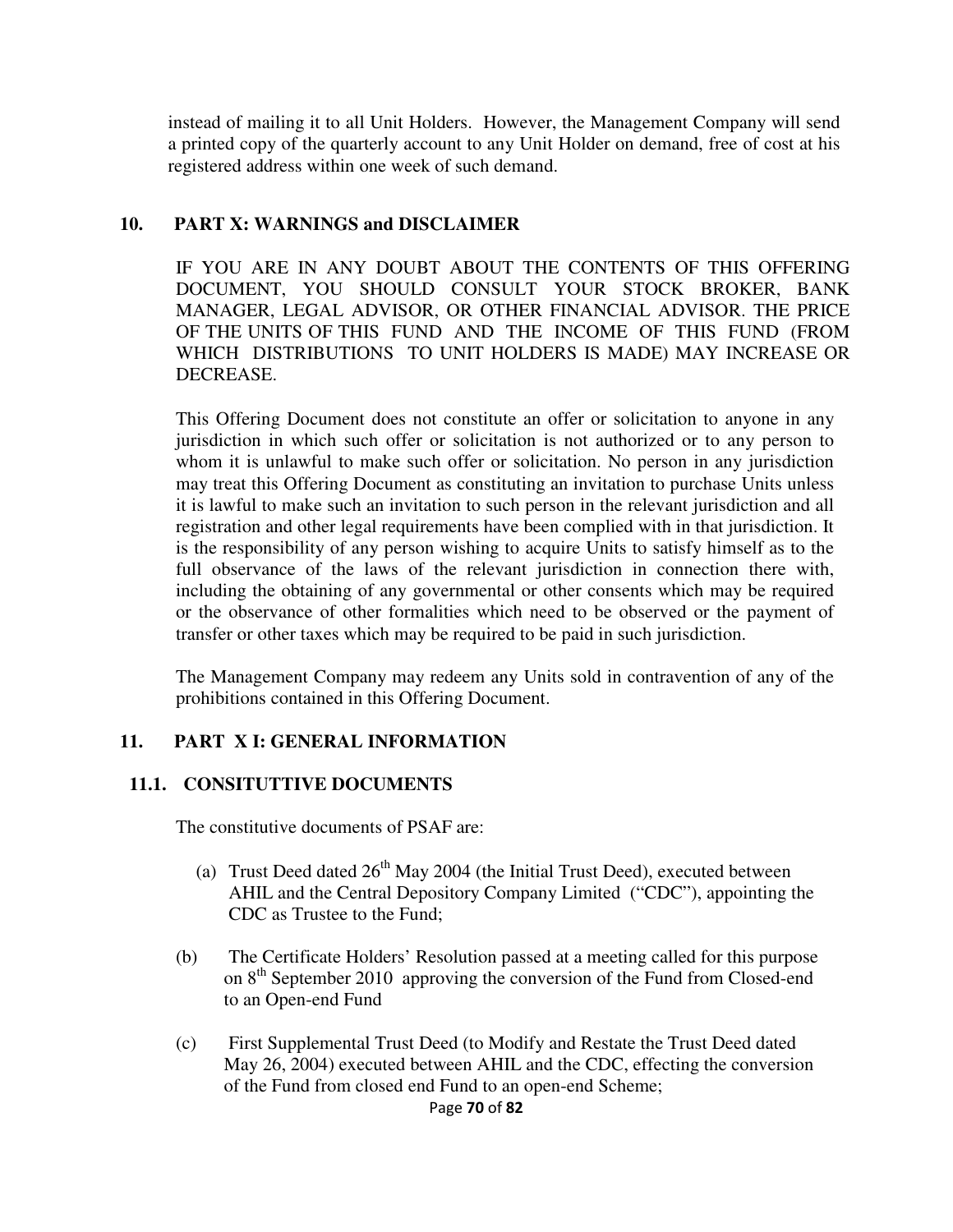- (d) Letter No. NBFC-45/AMC & IA /05/2003 dated 21 August 2003 from SECP, licensing **AHI** to undertake Asset Management and Investment Advisory Services, under the Rules. which license was last renewed, vide License No. NBFC-II/38/AHIL/AMS /20/2010 dated 29 September 2010 & License No. NBFC-II/39/AHIL/IA /17/2010 dated 29 September 2010.
- (e) Trustee's letter No. CDC/ T&C-SII/DH/1511/2010 dated 29 September, 2010 agreeing to continue as the trustee for the Scheme after its conversion into an Open-End Scheme on remuneration based on an annual tariff of charges appended hereto as Annexure "A"
- (f) SECP's letter No. SCD/NBFC/MF-RS/PSAF/717/2010 dated September 23, 2010, appended hereto as Annexure "D" conveying its no objection to the conversion of the Scheme from Closed-end Fund to Open-end Scheme and to the execution and registration of First Supplemental Trust Deed ( to Modify and Restate the Trust Deed)
- (g) Letter No………………….. dated ………………. Registering the ……………. as notified entity
- (h) This Offering Document

The constitutive documents of PSAF can be inspected free of cost at the head office of the Management Company . Additionally, the constitutive documents of the Fund are posted on Management Company's website (www.arifhabib.com.pk)

### **11.2. DATE OF PUBLICATION OF THIS OFFERING DOCUMENT**

The date of publication of this Offering Document is [October  $28<sup>th</sup>$ , 2010].

### **11.3. STATEMENT OF RESPONSIBILITY**

The Directors of Arif Habib Investments Limited accepts responsibility for the accuracy of the information herein contained as of the date of publication.

### **12. PART X II: TERMINATION OF THE SCHEME**

### **12.1. TERMINATION AND LIQUIDATION OF TRUST**

12.1.1 The Management Company may terminate the Fund if the Net Assets, at any time, fall below Rupees fifty million. The Management Company shall give at least three months notice to Unit Holders and shall disclose the grounds of its decision. The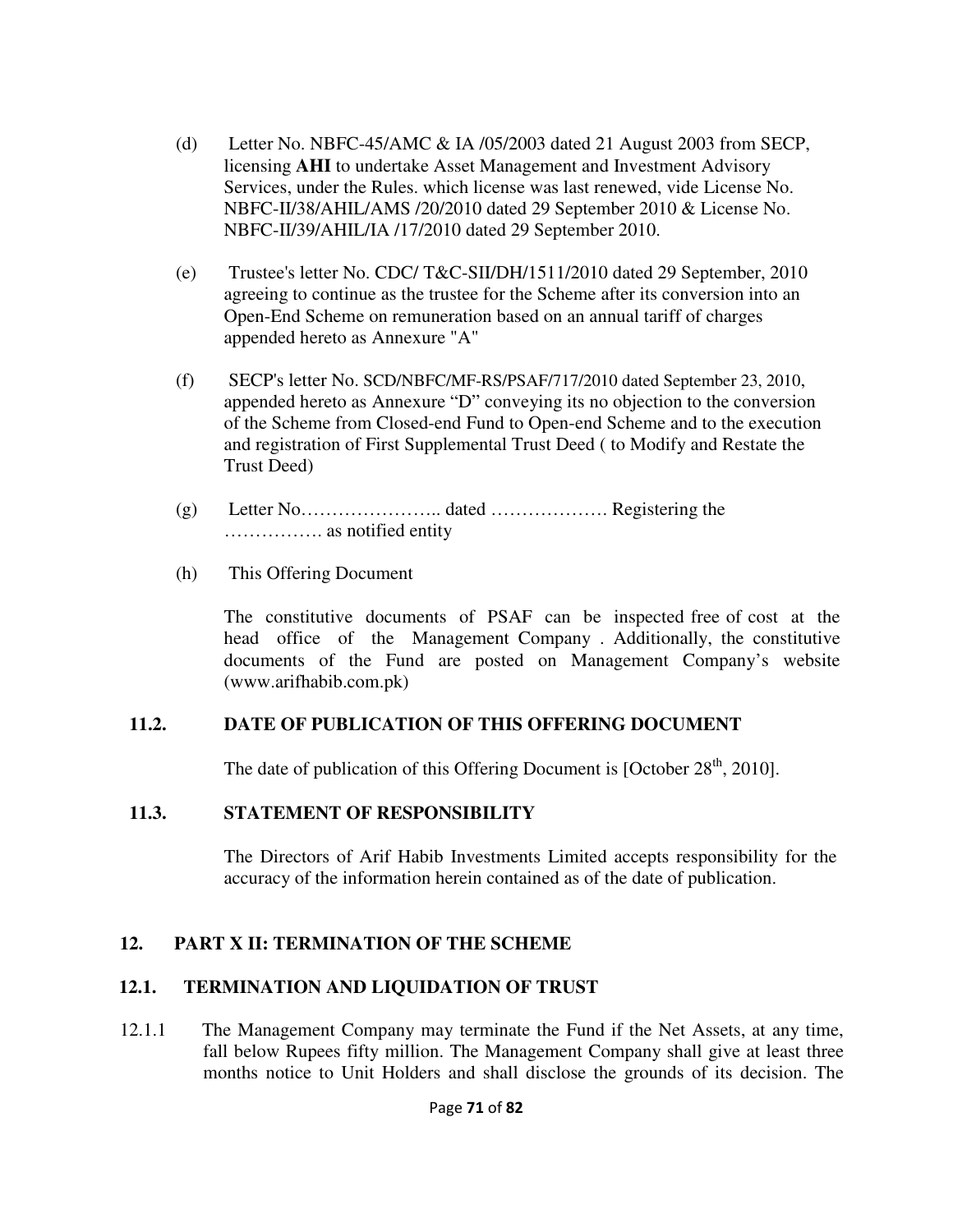Management Company may announce winding up of the Fund without notice to the unit holders but under intimation to trustee and SECP in the event redemption requests build up to a level where the Management Company is of the view that the disposal of the Fund property to meet such redemption would jeopardize the interests of the remaining Unit Holders and that it would be in the best interest of all the Unit Holders that the Fund be wound up.

12.1.2 In the event the Management Company is of the view that the quantum of redemption requests that have built up shall result in the Fund being run down to an unmanageable level or it is of the view that the sell-off of assets is likely to result in a significant loss in value for the Unit Holders who are not redeeming, it may announce winding up of the Fund without notice with intimation to Trustee and Commission.

.

- 12.1.3 If the Commission considers that further continuation of the registration of the Scheme will not be in the interest of the Unit Holders, the Commission may give three months notice to the Trustee, the Management Company and the Unit Holders about the Commission's intention to cancel the registration of the Scheme. Provided that the registration shall not be cancelled without providing an opportunity of being heard to the Management Company or to the Unit Holders upon representation filed before the Commission by three-fourth  $(3/4<sup>th</sup>)$  of the total number of Unit Holders of the Scheme, as the case may be. In case of cancellation of registration for such reason, the Management Company shall be required to wind-up the Scheme and refund the net proceeds to the Unit Holders in such manner and within such time as may be specified by the Commission.
- 12.1.4 This Offering Document or the Trust Deed may be terminated in accordance with the conditions specified in the Regulations if there is any breach of the provisions of this Offering Document or the Trust Deed or any other agreement or arrangement entered into between the Trustee and Management Company regarding the Trust.
- 12.1.5 The Commission may cancel the registration of the Scheme before investment of the core units and direct the Management Company and/or the Trustee to wind-up the Scheme. In such case, the terms so specified by the Commission shall be adhered to by both the parties individually and collectively
- 12.1.6 In the event of termination of the scheme, other than due to reasons mentioned in Clause 12.1.1, 12.1.2 and 12.1.4 above, the Management Company shall notify the Units Holders by issuing a public notice in at least two newspaper $(s)$ , one in English and one in Urdu, each having wide circulation in Pakistan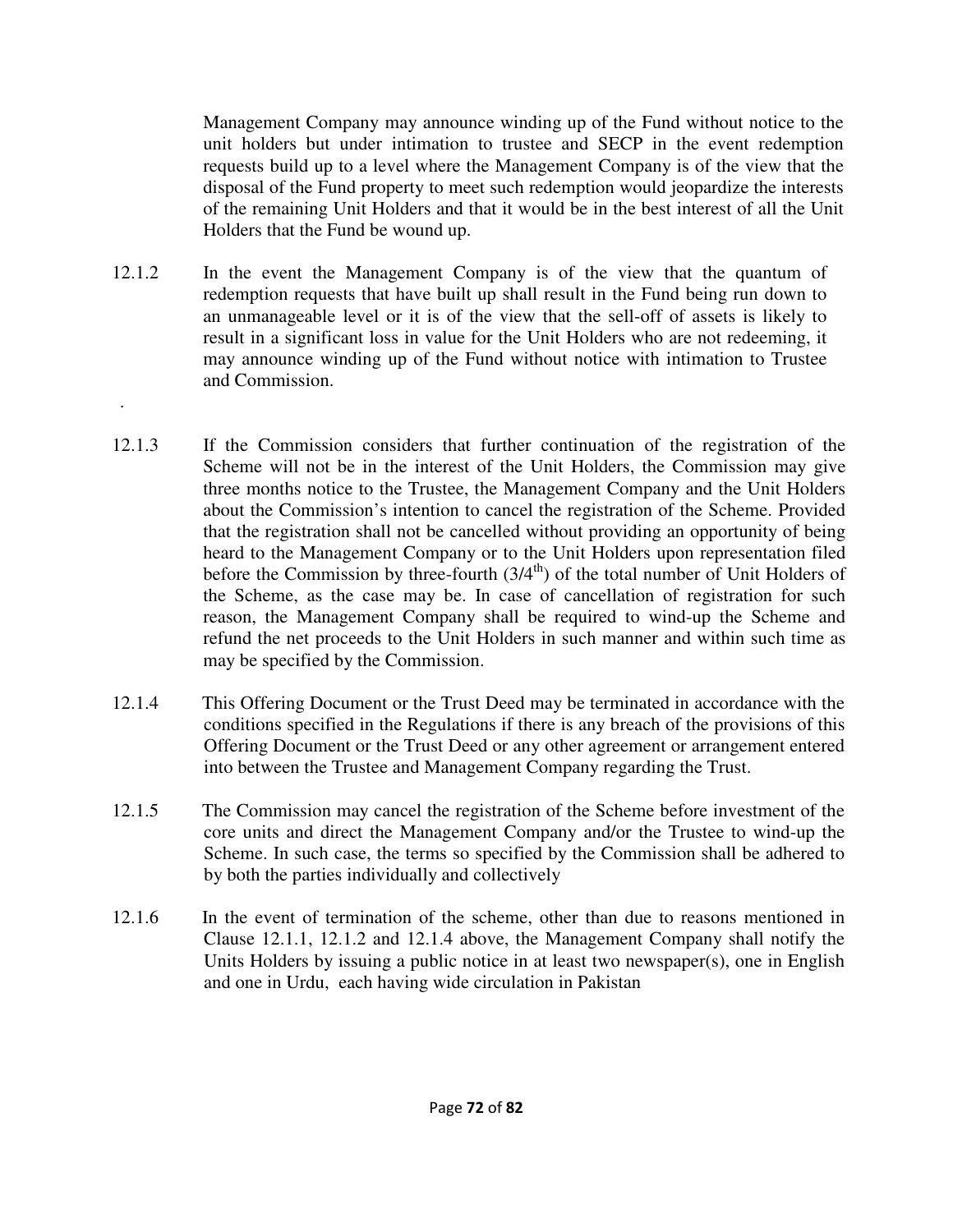### **13. DEFINITIONS**

Unless the context requires otherwise, the following words or expressions shall have the meaning respectively assigned to them, viz.:

- 13.1 "Accounting Date" means the date, 30th June, in each year and any interim dates at which the financial statements of the Fund are drawn up. Provided, however, that the Management Company may, with the consent of the Trustee and after obtaining approval of the Commission and the Commissioner of Income Tax, change such date to any other date.
- 13.2 "Accounting Period", "Accounting Year" means a period ending on and including an Accounting Date and commencing (in case of the first such period) on the date on which the Fund Property is first paid or transferred to the Trustee and (in any other case) from the end of the preceding Accounting Period.
- 13.3 "Auditors" means such audit firms that are appointed as the auditors of the Scheme by the Management Company with the consent of the Trustee in accordance with the provisions of this First Supplemental Deed and the Regulations.
- 13.4 "Authorized Branch" means branches of the Management Company which are authorized from time to time to perform Distribution Functions.
- 13.5 "Authorized Dealer" means a Scheduled Bank appointed by the Management Company under the Foreign Exchange Manual of the State Bank of Pakistan to manage receipts and transfers of payments for subscription and redemption of Units and distributions to offshore investors.
- 13.6 "Authorized Investment" means Pakistan origin investment and includes the following;
	- a) Local listed Equities
	- b) Cash and/ or near cash instruments where near cash instruments include cash in bank account (excluding TDRs).
	- c) Treasury Bills not exceeding 90 Days maturity.
- 13.7 "Back-end Load" means a processing charge deducted by the Management Company from the Net Asset Value in determining the Redemption Price and shall form part of Fund Property;
- 13.8 "Bank" means a banking company licensed under the Banking Companies Ordinance, 1962 or any other regulation for the time being in force or an institution providing banking services under the banking laws of Pakistan, or if operating outside Pakistan, under the banking laws of the jurisdiction of its operation outside Pakistan.
- 13.9 "Bank Accounts" mean those accounts the beneficial ownership of which rests in the Unit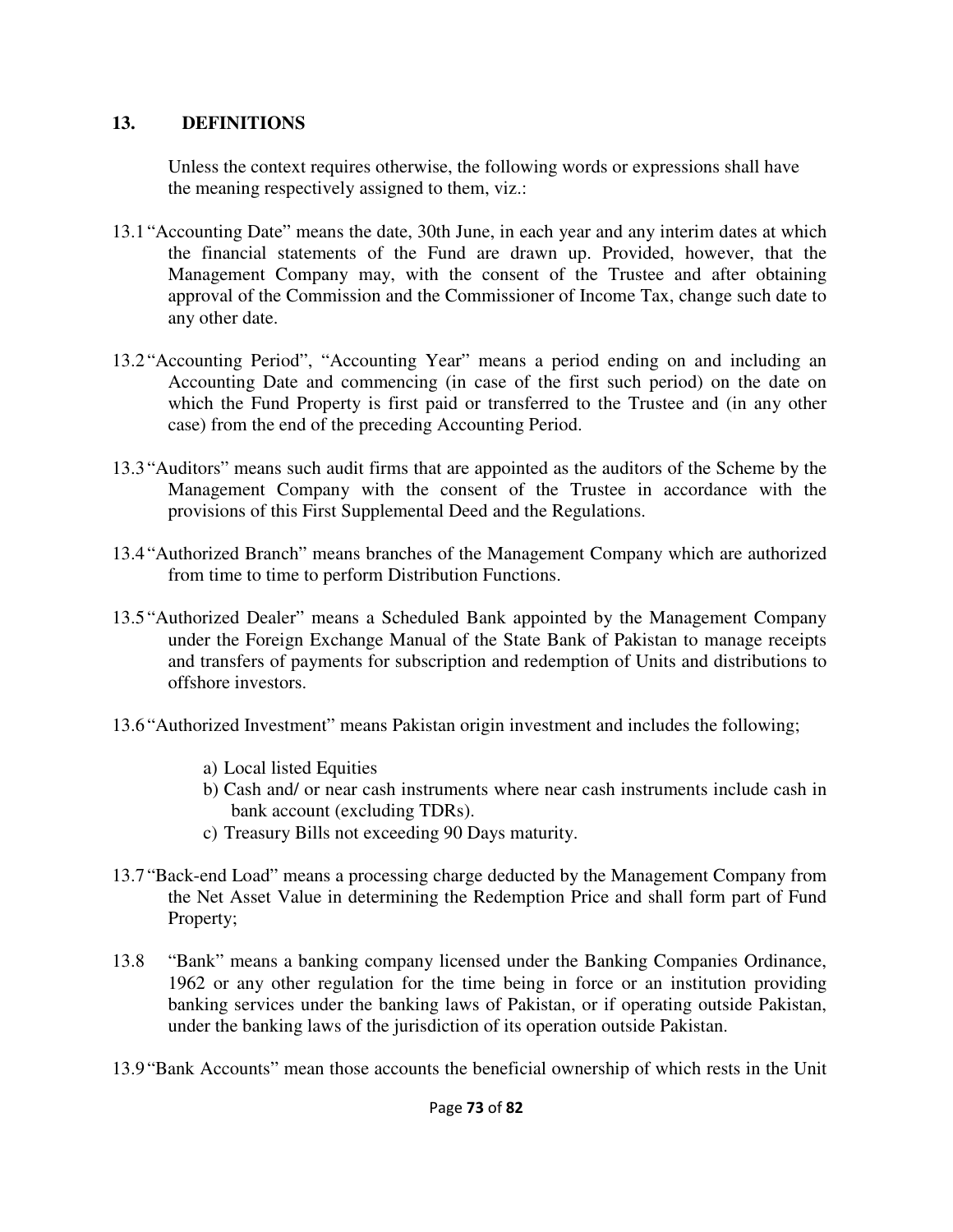Holders and for which Central Depository Company (CDC) has been appointed as the Trustee;

- 13.10 "Broker" means any person engaged in the business of effecting transactions in securities for the account of others or a member of the Stock Exchange.
- 13.11 "Book Closure" means a period where the Unit Holder register is closed and no transfer, issue, redemption, conversion of Unit is allowed in that period.
- 13.12 "Bonus Units" mean the units issued, on distribution of the distributable income, in the form of stock dividend. "Business Day" means a day (such business hours thereof) when Stock Exchanges are open for trading in Pakistan
- 13.13 "Certificate" means the definitive certificate acknowledging the number of Units registered in the name of the Holder issued at the request of the Holder pursuant to the provisions of the Trust Deed. Provided that for a Certificate Holder prior to the Effective Date, this shall mean one undivided share in the Closed-end Scheme
- 13.14 "Certificate Holders" mean the Certificate Holders of the Closed-end Scheme to whom Units of the Open End Scheme shall be issued
- 13.15 "Commission" or "SECP" means the Securities and Exchange Commission of Pakistan set up under Securities and Exchange Commission of Pakistan Act, 1997.
- 13.16 "Connected Person" shall have the same meaning as in the Regulations.
- 13.17 "Connected Broker" means a broker that is a Connected Person.
- 13.18 "Constitutive Documents" means the Trust Deed, this Supplemental Deed, the Offering Document(s) and other principal documents governing the formation, management or operation of the Fund including all related material agreements.
- 13.19 "Conversion Cost" means all cost and expenses relating to the conversion of PSAF into an Open End Scheme, including but not limited to expenses in connection with the abstention of authorization for conversion of the Scheme, execution and registration of Supplemental Constitutive Document, issue, printing, publication and circulation of revised Offering Document, announcements to the public, the Unit Holders, banks and other concerned parties, announcements describing the Fund and inviting investments therein, legal expenses and all other cost and expenses incurred up to the period of effectuating and implementing the conversion of PSAF into an Open End Scheme.
- 13.20 "Custodian" means a company for the time being appointed by the Trustee, with the approval of the Management Company, to hold and protect the Fund Property, or any part thereof, as custodian, on behalf of the Trustee; the Trustee may also, itself, provide custodial services for the Fund, with the approval of the Management Company, at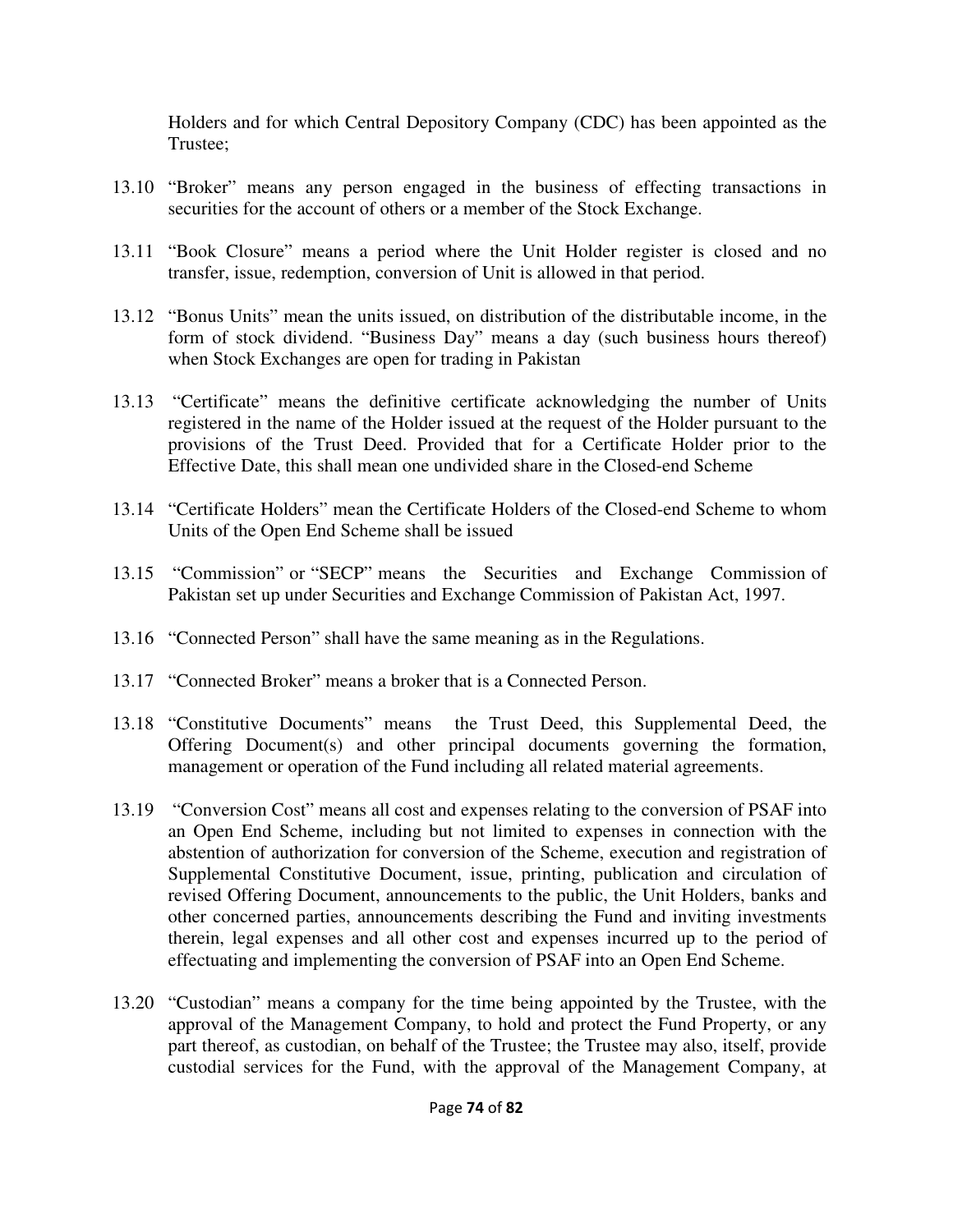competitive terms, as part of the normal line of its business; provided it has been approved by the Commission to act as custodian.

- 13.21 "Cut Off Timing" means time span in a Business Day which is allowed for valid receipt of form(s).
- 13.22 "Dealing/Subscription Day" means every Business Day, provided that the Management Company may, with the prior written consent of the Trustee, and upon giving not less than 7 (seven) days notice in the news papers, declare any particular Business Day not to be a Dealing Day;
- 13.23 "Distribution Account" means the account (which may be a current, saving or deposit account,) maintained by the Trustee with a Bank (having an investment grade rating, or in the absence of a rating with the approval of the Commission) as directed by the Management Company in which the amount required for distribution of income to Unit Holders shall be transferred. Interest, income or profit, if any , including those accruing on unclaimed dividends, in this account shall be transferred to the main account of the Fund from time to time, as part of the Fund Property for the benefit of the Unit Holders.
- 13.24 "Distributor", "Distribution Company", "Distribution Companies" mean company(ies), firm(s), or bank(s) appointed by the Management Company, with the approval of the Trustee, for performing any or all of the Distribution Functions and shall include the Management Company, itself, if it performs the Distribution Functions.
- 13.25 "Distribution Functions" mean the functions with regard to:
	- (a) Receiving applications for the issue of Units and the aggregate Offer Price for Units applied for by such applications;
	- (b) Issuing receipts in respect of (a) above;
	- (c) Issuing Contract notes to the applicants in accordance with the terms of the Scheme;
	- (d) Interfacing with and providing services to the Holders including receiving redemption, transfer applications, conversion notices and applications for change of address or issue of duplicate certificates for immediate transmission to the Management Company or the Registrar, as appropriate, and
	- (e) Accounting to the Trustee for (i) money received from applicants for the issuance of units; (ii) payments made to the Unit Holders on redemption of Units; (iii) expenses incurred in relation to the Distribution Function.
- 13.26 "Duties and Charges" means, in relation to any particular transaction or dealing, all stamp and other duties, taxes, Government charges, transfer fees, registration fee and other duties and charges in connection with the issue, sale, transfer, redemption or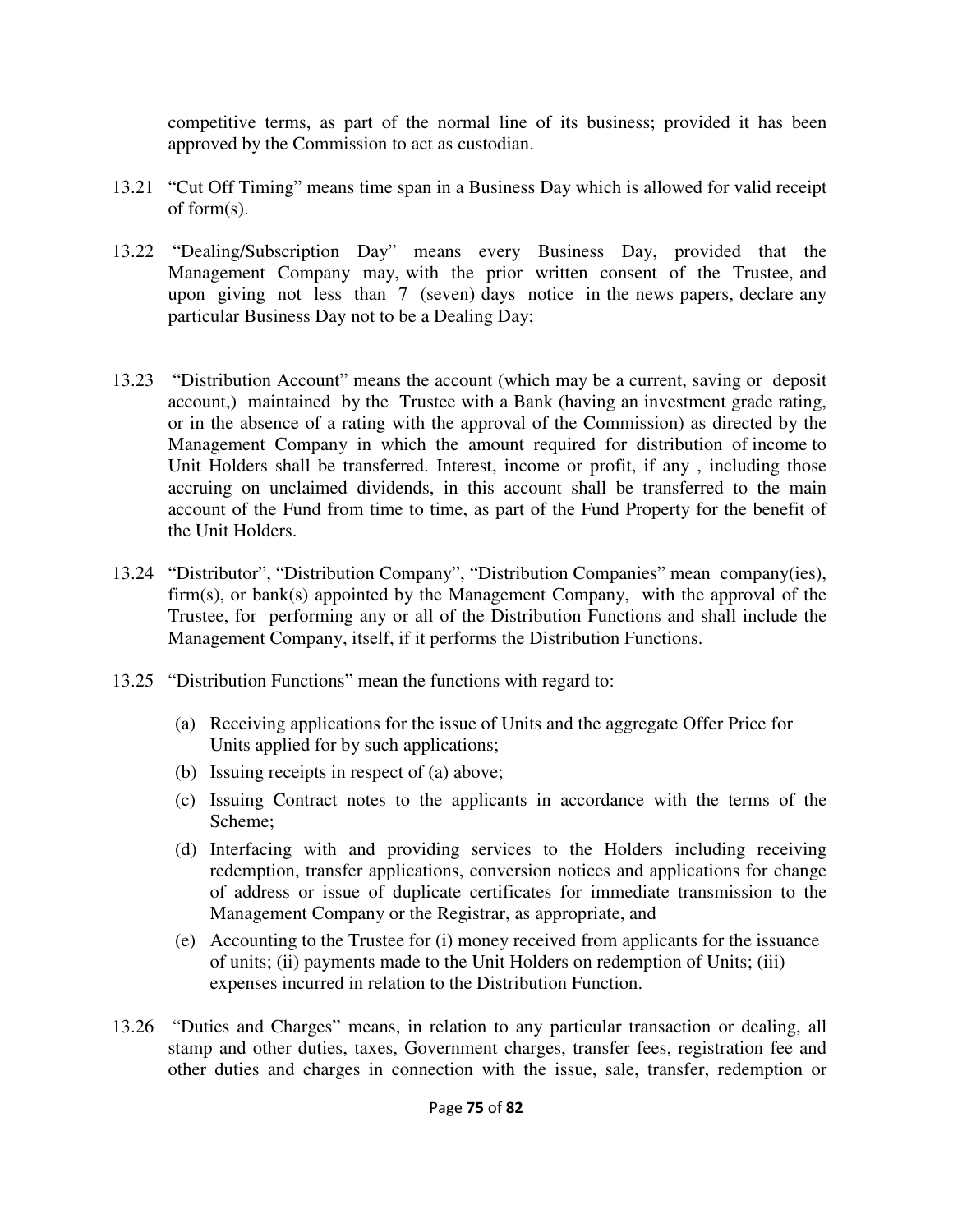purchase of Units or, in respect of the issue, sale, transfer, cancellation or replacement of a Certificate, or otherwise, which may have become or may be payable in respect of or prior to or upon the occasion of the transaction or dealing in respect of which such duties and charges are payable but do not include the remuneration payable to the Distribution Company or any Front-end or Back-end Load or commission payable to agents on sales and redemption of Units or any commission charges or costs which may have been taken into account in ascertaining the Net Asset Value.

- 13.27 "Effective Date " means effective date of conversion which is commencement of first Business Day after the expiry of the Book Closure to be announced by the Management Company for the purpose of determining the entitlement of the Certificate Holders to the Units of the Open End Scheme, in lieu of the Certificates of the Closed-end Scheme held by them
- 13.28 "Financial Institution" means
	- (a) a company or an institution whether established under any special enactment and operating within or outside Pakistan which transacts the business of banking or any associated or ancillary business through its branches;
	- (b) a modaraba, leasing company, investment bank, venture capital company, financing company, housing finance company, a nonbanking finance company; and;
	- (c) such other institution or company authorized by law to undertake any similar business, as the Federal Government may, by notification in the official Gazette, specify for the purpose
- 13.29 "First Supplemental Deed" means this First Supplemental Deed of Pakistan Strategic Allocation Fund
- 13.30 "Force Majeure" means any occurrence or circumstance or element which delays or prevents performance of any of the terms and conditions of this Deed or any obligations of the Management Company or the Trustee and shall include but not be limited to any circumstance or element that cannot be reasonably controlled, predicted, avoided or overcome by any Party and which occurs after the execution of this Agreement and makes the performance of the Agreement in whole or in part impossible or impracticable or delays the performance, including but not limited to any situation where performance is impossible without unreasonable expenditure. Such circumstances include but are not limited to floods, fires, droughts, typhoons, earthquakes and other natural events and other unavoidable or unpredictable elements beyond reasonable control, such as war (declared or undeclared), insurrection, civil war, acts of terrorism, accidents, strikes, riots, turmoil, civil commotion, any act or omission of a governmental authority, failure of communication system, hacking of computer system and transmissions by unscrupulous persons, closure of stock exchanges, banks or financial institutions, freezing of economic activities and other macro-economic factors, etc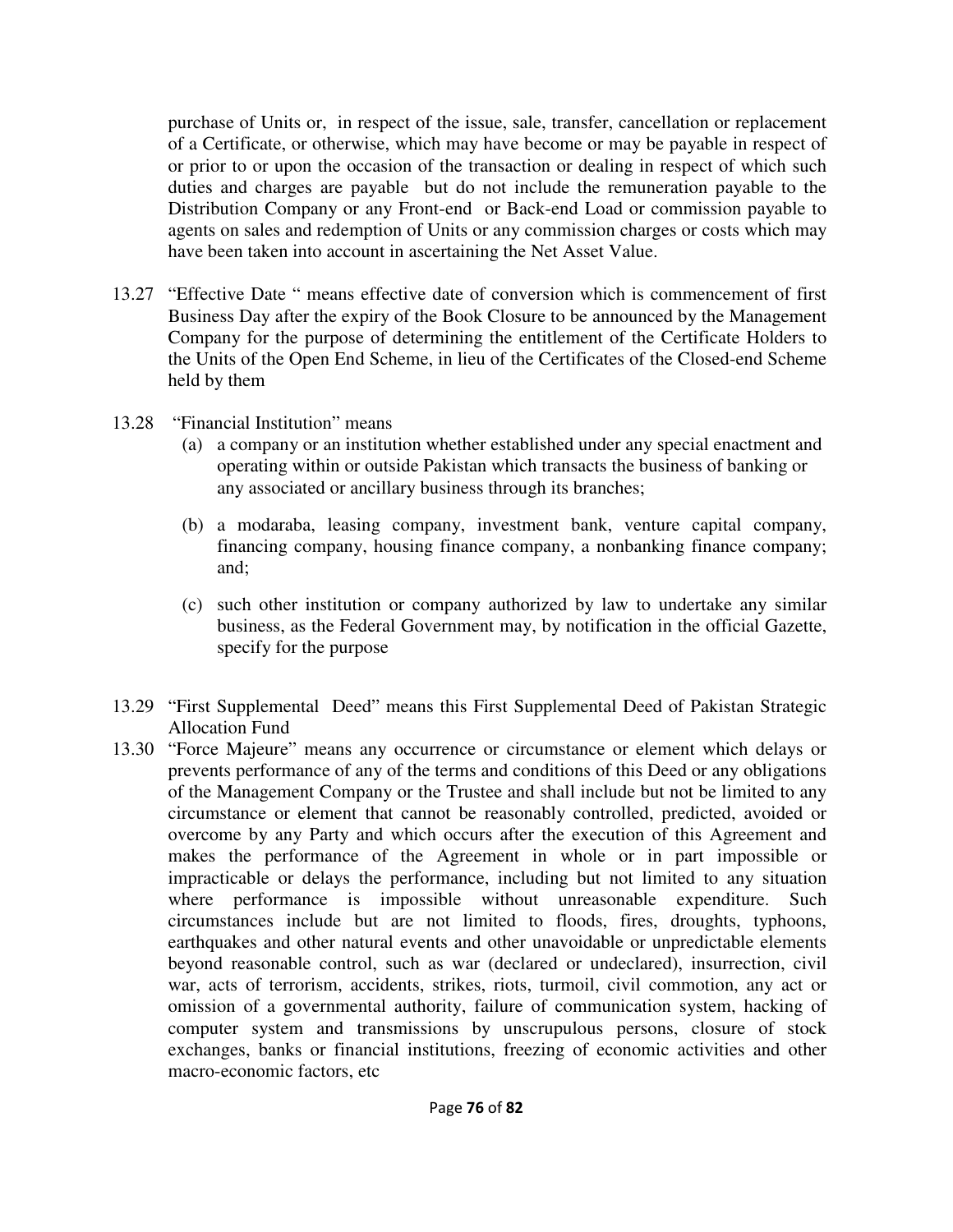- 13.31 "Front-end Load" means the sales processing charges charged by the Management Company, which are included in the Offer Price of Units.
- 13.32 "Fund Property" means the aggregate proceeds of the sale of all Units at Offer Price and any Transaction Costs recovered in the Offer or Redemption prices, after deducting therefrom or providing there against, the value of Redemption, Front-end Load, Duties and Charges (if included in the Offer Price or Redemption Price) applicable to the issue or redemption of Units and any expenses chargeable to the Fund; and includes the Investment and all income, profit and other benefits arising therefrom, Back End Load and all cash and other assets, movable or immovable, and property of every description, for the time being, held or deemed to be held upon trust by the Trustee for the benefit of the Unit Holders pursuant to the Trust Deed but does not include any amount standing to the credit of the Distribution Account.
- 13.33 "Holder" or "Unit Holder" means the investor, for the time being, entered in the Register as owner of a Unit or part thereof, including investors jointly registered pursuant to the provisions of this First Supplemental Deed.
- 13.34 "Initial Units" mean(s) the Unit(s), in lieu of Certificate(s) of the Closed-end Scheme, issued to the Initial Unit Holders in the ratio of  $1:1 - i.e.$  each Initial Unit Holder (formerly Certificate Holder) shall be issued one (1) Unit of Par Value of PKR:10/- for each Certificate of par value of PKR:10/- each.
- 13.35 "Investment" means any Authorized Investment forming part of the Fund Property.
- 13.36 "Investment Advisor" means Management Company.
- 13.37 "Investment Promotion Officer" or "Facilitator" means an individual, firm, corporate or other entity appointed by the Management Company to identify, solicit and assist investors in investing in the Fund. The Management Company will compensate the Facilitators.
- 13.38 "Management Company" means Arif Habib Investments Limited.
- 13.39 "Net Assets" means the excess of assets over liabilities of the Fund, such excess being computed in the manner specified in Clause 8.1 of this First Supplemental Deed.
- 13.40 "Net Asset Value" or "NAV" means per Unit Value of the Fund arrived at by dividing the Net Assets by the number of Units outstanding.
- 13.41 "Offer Price" means the sum to be paid to the Trustee for issuance of one Unit.
- Page **77** of **82** 13.42 "Offering Document" means a published document containing information on a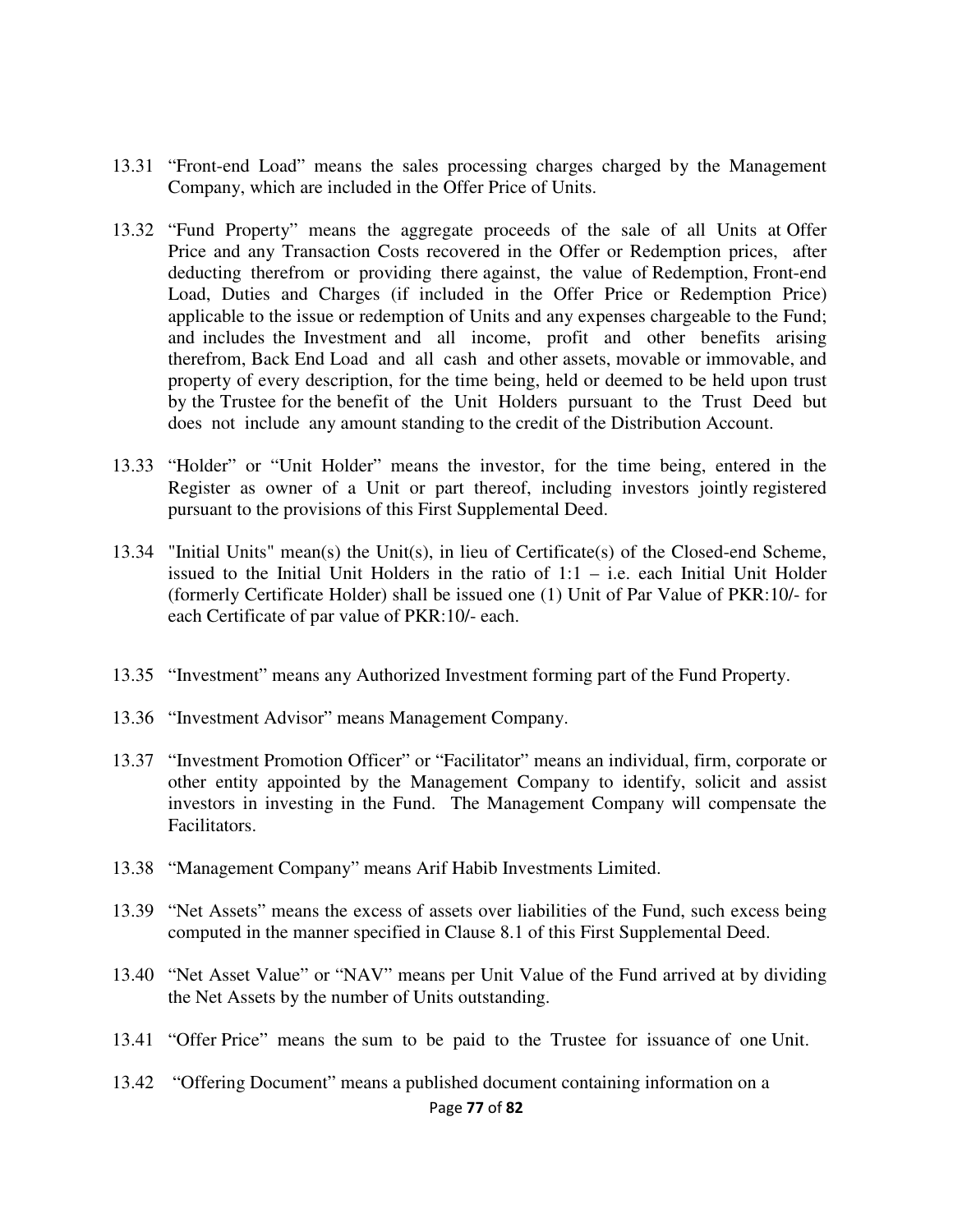Collective Investment Scheme to invite the public for purchase of certificates or units in that scheme;

- 13.43 "Open End Fund" "Open End Scheme" means a scheme constituted by way of a trust deed that continuously offers for sale its units that entitle the holder of such units on demand to receive his proportionate share of the net assets of the scheme less any applicable charges;
- 13.44 "Ordinance" means the Companies Ordinance, 1984.
- 13.45 "Par Value" means the Rs. 10 per Unit which is equivalent to the original issue price of Rs.10 per Certificate of the Closed-end Scheme.
- 13.46 "Pakistan Strategic Allocation Fund", "Fund", "Trust" or "Scheme", or "PSAF", or "Open-end Scheme" means the Trust constituted by the Trust Deed.
- 13.47 "Redemption Price" means the amount to be paid to the relevant Holder of a Unit upon redemption of that Unit,
- 13.48 "Redemption Form" means the redemption form prescribed by Management Company.\
- 13.49 "Register" means the Register of the Holders kept pursuant to the Regulations and the Trust Deed.
- 13.50 "Registrar" means an organization that the Management Company shall appoint for performing the Registrar Functions.
- 13.51 "Registrar Functions" means the functions with regard to:
	- (a) Maintaining the Register;
	- (b) Processing requests for issue, redemption, transfer and transmission of Units and requests for recording of lien/pledge or for recording of changes in data with regard to the Unit Holders
	- (c) Dispatching income distribution warrants and bank transfer intimations;
	- (d) Issuing statement of accounts to the Unit Holders; and
	- (e) Issuing, re-issuing and cancelling Certificates.
- 13.52 "Regulations" mean the Non-Banking Finance Companies and Notified Entities Regulations, 2008, as amended or substituted from time to time.
- 13.53 "Rules' mean Non-Banking Finance Companies (Establishment & Regulation) Rules, 2003, as amended or substituted from time to time.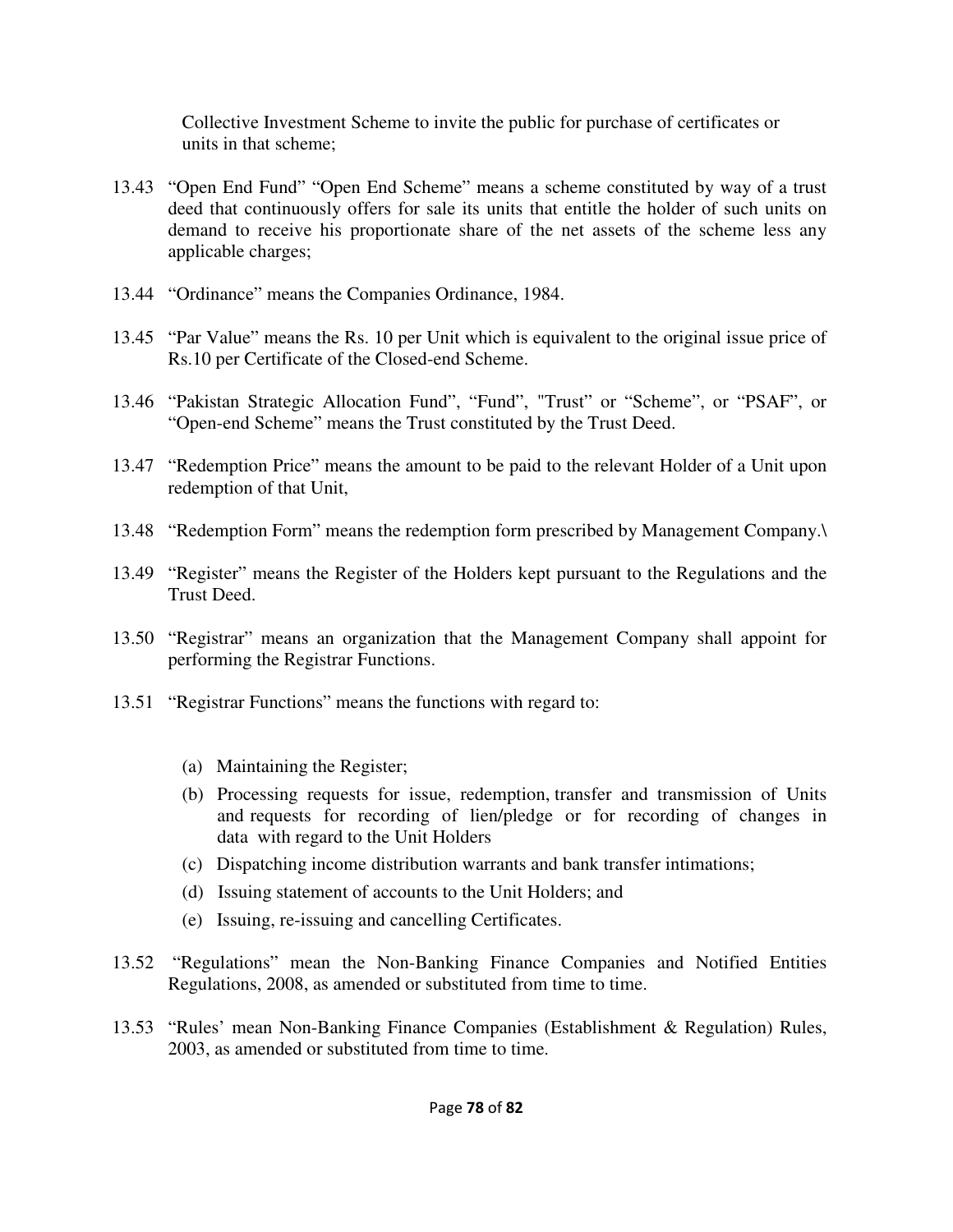- 13.54 "Stock Exchange" means Karachi Stock Exchange, Lahore Stock Exchange or Islamabad Stock Exchange or any other stock exchange registered under the Securities and Exchange Ordinance 1969.
- 13.55 "Supplementary Offering Document" means a document issued by the Management Company, in consultation with the Trustee after seeking approval of the Commission, describing amendments in the Offering Document or the special features of new type of Units and offering investment in the Scheme.
- 13.56 "Supplemental Trust Deed" means a document issued by the Management Company, in consultation with the Trustee after seeking approval of the Commission for further amendments in the Trust Deed (as amended vide this First Supplemental Deed).
- 13.57 "Transfer Application Form" means the prescribed form, which is given in the Offering Document.
- 13.58 "Transaction Costs" means the costs incurred or estimated by the Management Company to cover the costs (such as but not limited to brokerage, Trustee charges, taxes or levies on transaction etc.) related to the investing or disinvesting activities of the Fund's portfolio, necessitated by creation or cancellation of Units. Such cost may be added to the NAV for determining the Offer Price of Units or be deducted from the NAV in determining the Redemption Price. The element of Transaction Costs taken into account in determining the prices and collected so, shall form a part of the Fund Property.
- 13.59 "Trust Deed" means the Trust Deed dated 13-05-2004, as amended by this First Supplemental Deed which is the principal Document governing the formation, management and operation of the Fund.
- 13.60 "Unit" means one undivided share in the Fund and, where the context so indicates, a fraction thereof.
- 13.61 "Zakat" has the same meaning as in the Zakat and Ushr Ordinance, 1980.

Words and expressions used but not defined herein shall have the meanings assigned to them in the Rules and the Regulations . Words importing persons include corporations, words importing the masculine gender include the feminine gender, words importing singular include plural and words "written" or "in writing" include printing, engraving, lithography, or other means of visible reproduction.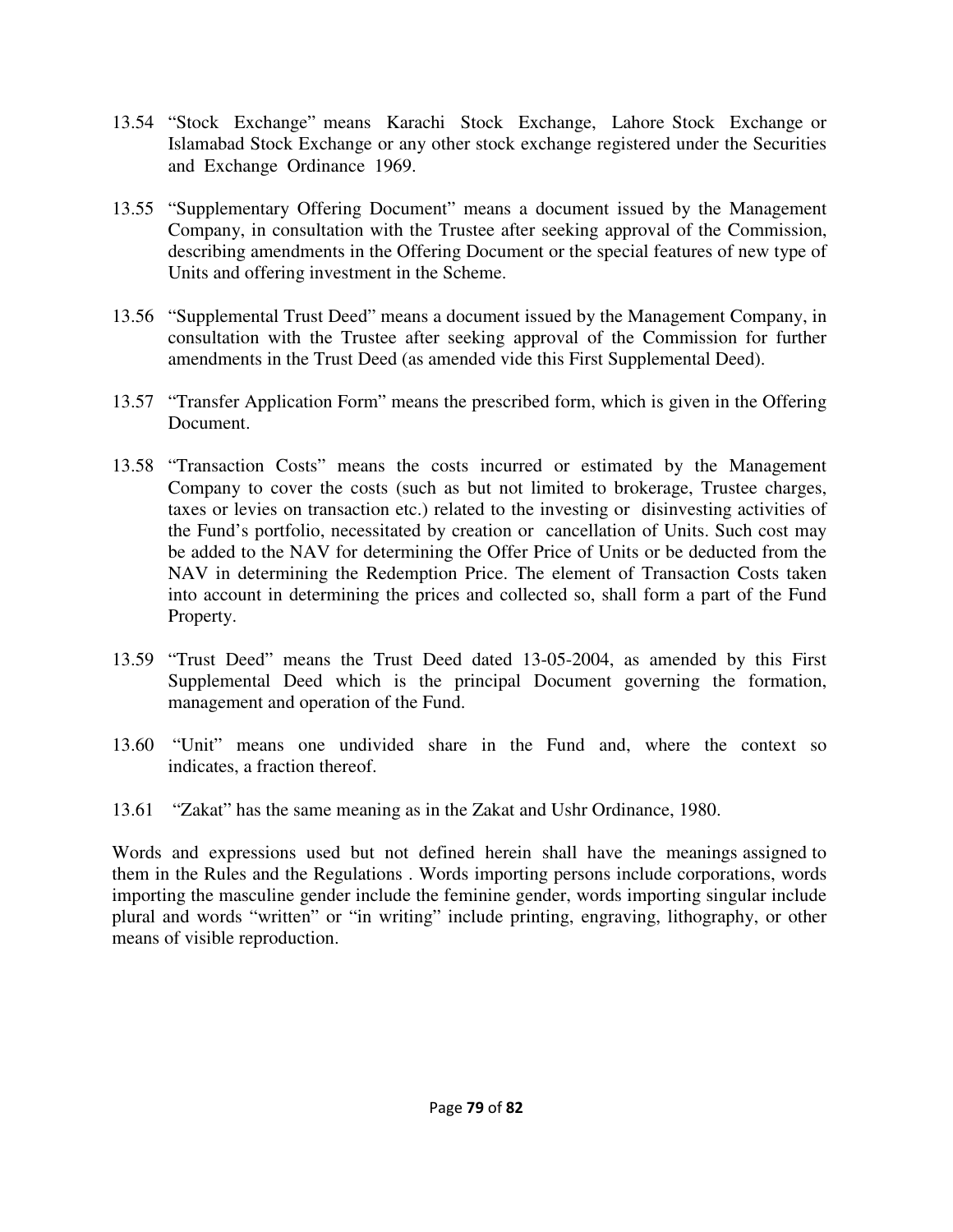# **ANNEXURE A**

Central Depository Company Limited Tariff Structure for Trusteeship of Open -end Scheme. Trustee Remuneration shall also consist of reimbursement of actual custodial expenses/charges plus the following tariff.

| Amount of Funds Under Management<br>(Average NAV) | Tariff per annum                                                      |
|---------------------------------------------------|-----------------------------------------------------------------------|
|                                                   |                                                                       |
| Upto Rs. 1,000 million                            | Rs. 700,000/- or 0.20% p.a of NAV whichever is higher.                |
| Amount exceeding Rs.1,000 million                 | Rs.2.0 Million plus $0.10\%$ p.a on NAV exceeding $1,000$<br>million. |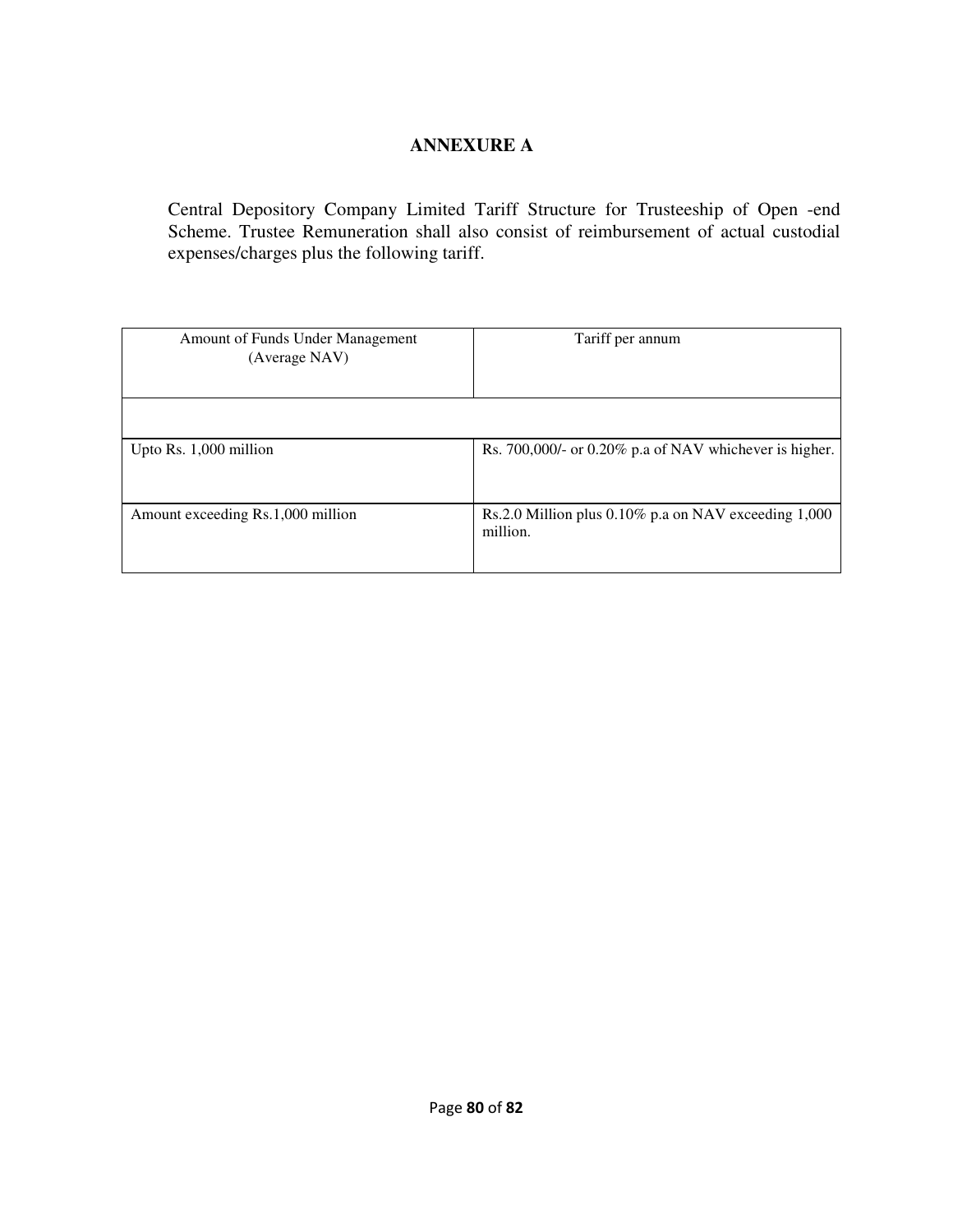### **ANNEXURE B**

## **Current level of Management Fee and Load.**

Current level of Management Fee is 2% per annum of the average Net Assets of the Fund.

Current level of Front-end Load 2% of Net Asset Value

Current level of Back-end Load None